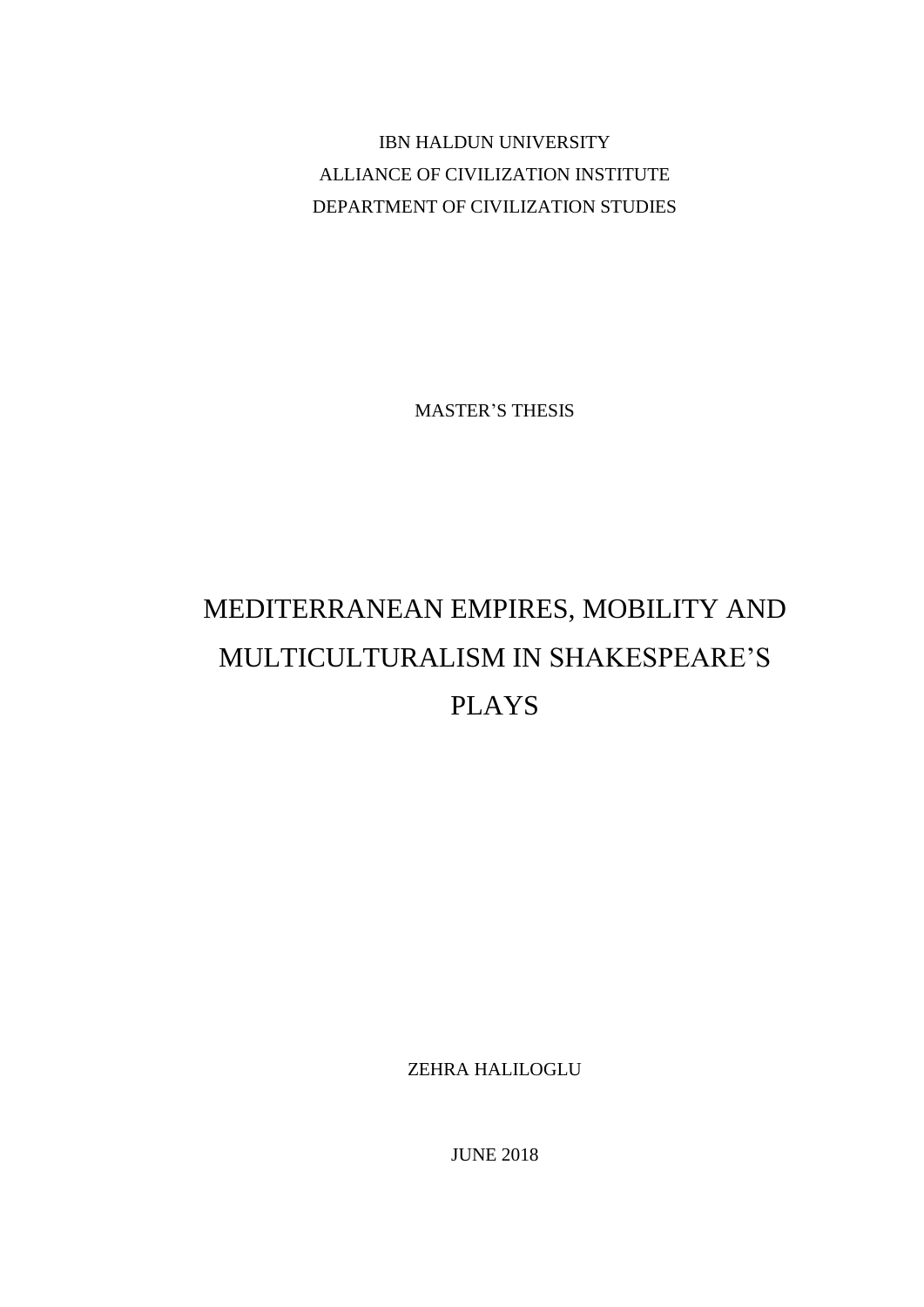#### ONAY SAYFASI

Bu tez tarafımızca okunmuş olup kapsam ve nitelik açısından, Medeniyet Araştırmaları alanında Yüksek Lisans Derecesini alabilmek için yeterli olduğuna karar verilmiştir.

Tez Jürisi Üyeleri:

|                        | <b>KANAATİ</b> | <b>İMZA</b> |  |
|------------------------|----------------|-------------|--|
| (Unvani Adı ve Soyadı) |                |             |  |
|                        |                |             |  |
| Dr. Öğr. Üyesi Nagihan |                |             |  |
| HALİLOĞLU              |                |             |  |
| (Tez Danışmanı)        |                |             |  |
|                        |                |             |  |
| Dr. Öğr. Üyesi Vehbi   |                |             |  |
| <b>BAYSAN</b>          |                |             |  |
|                        |                |             |  |
| Dr. Öğr. Üyesi Mehmet  |                |             |  |
| <b>Fatih USLU</b>      |                |             |  |

Bu tezin İbn Haldun Üniversitesi Medeniyetler İttifakı Enstitüsü tarafından konulan tüm standartlara uygun şekilde yazıldığı teyit edilmiştir.

Tarih Mühür/İmza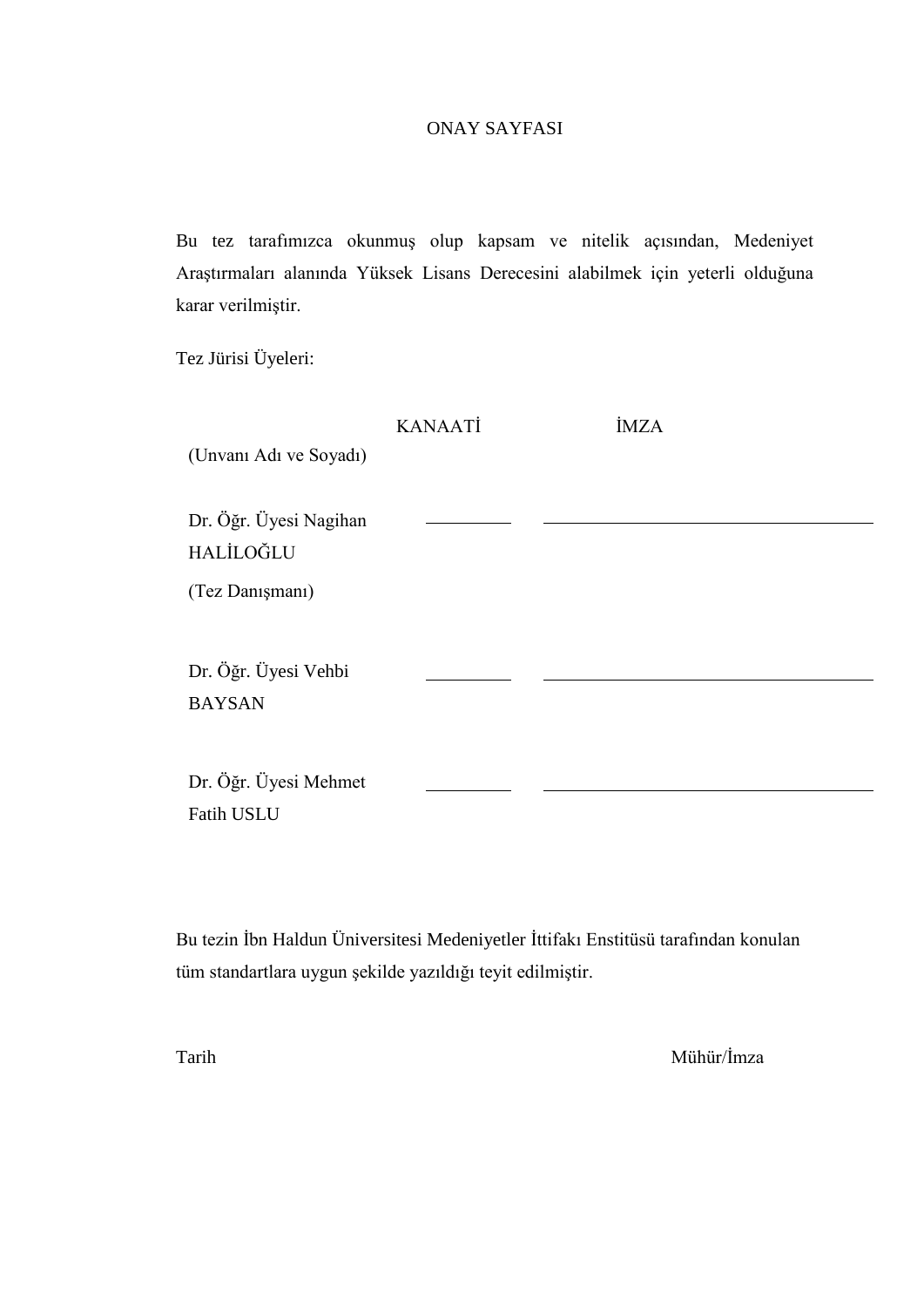## AKADEMİK DÜRÜSTLÜK BEYANI

Bu çalışmada yer alan tüm bilgilerin akademik kurallara ve etik ilkelere uygun olarak toplanıp sunulduğunu, söz konusu kurallar ve ilkelerin zorunlu kıldığı çerçevede, çalışmada özgün olmayan tüm bilgi ve belgelere, alıntılama standartlarına uygun olarak referans verilmiş olduğunu beyan ederim.

Adı Soyadı: ZEHRA HALİLOĞLU

İmza: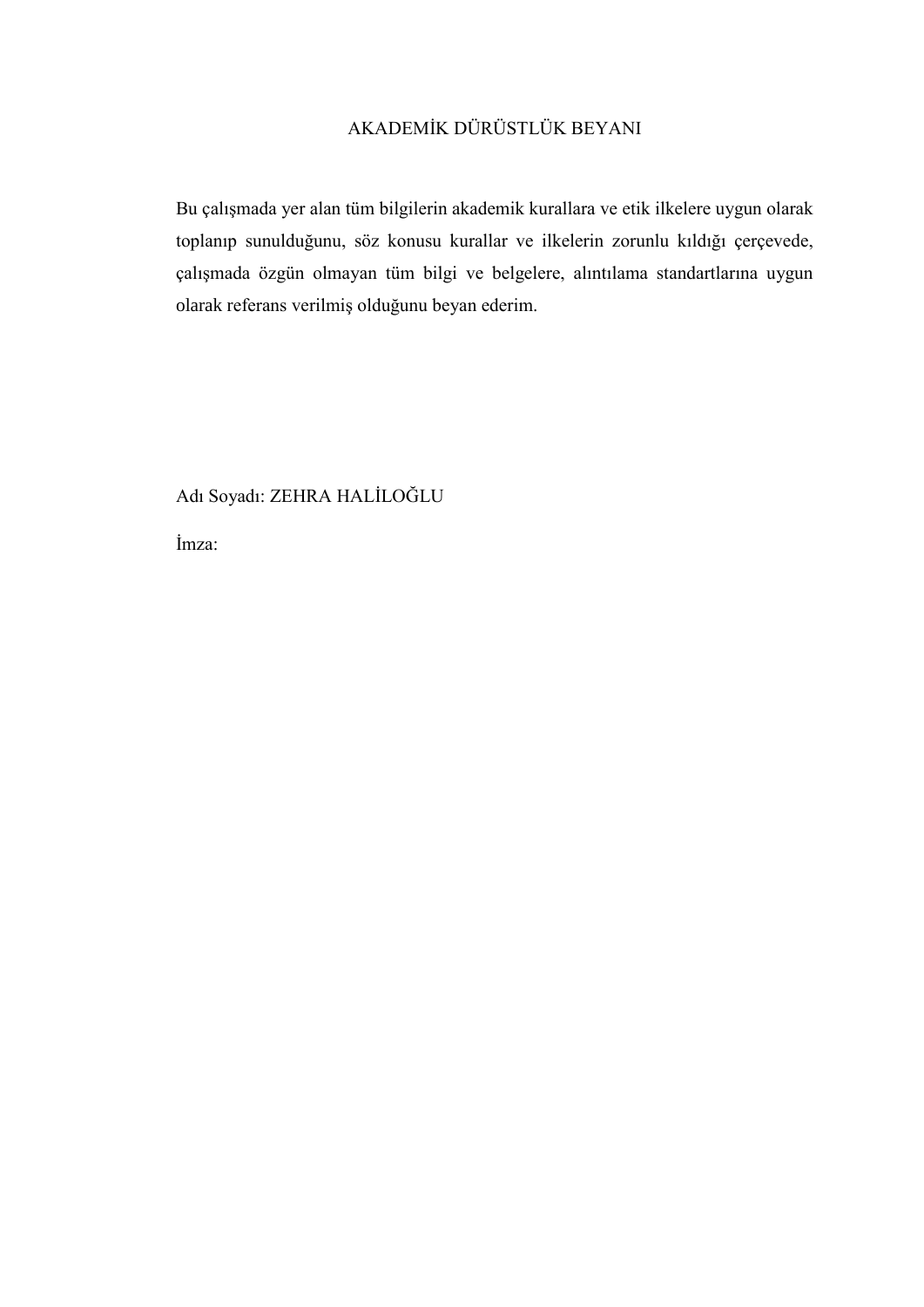#### ABSTRACT

## <span id="page-3-0"></span>MEDITERRANEAN EMPIRES, MOBILITY AND MULTICULTURALISM IN SHAKEPEARE'S PLAYS

#### HALILOGLU, ZEHRA

M.A in Civilization Studies Thesis Advisor: Dr Nagihan Haliloğlu June 2018, 87 pages

This study is an exploration of multicultural exchanges in Shakespeare's plays within their Mediterranean context. It analyses the Mediterranean empires and their multiculturalism which are enabled by the mobility of people, information, and cultures in Shakespeare. The primary sources used in this thesis are *Pericles, Antony and Cleopatra, Titus Andronicus, The Merchant of Venice, Othello,* and *The Tempest.* The study argues that the mobility in the Mediterranean brings distortive and transformative impacts on individuals and societies in these six texts. It looks at how the people who frequently travel across the Mediterranean lose their identity and the empires which incorporate 'others' through territorial expansion are threatened by degeneration. This study argues that Shakespeare problematizes the mobility and multiculturalism in the Mediterranean that are analysed in his past, contemporary and future empires. Therefore, the thesis points out that Shakespeare's exploration of the dangerous intercultural exchanges in ancient and early modern Mediterranean empires functions as a historical foreshadowing for the newly emerging British Empire in his present time.

KEYWORDS: Empire, Mediterranean, mobility, multiculturalism, Shakespeare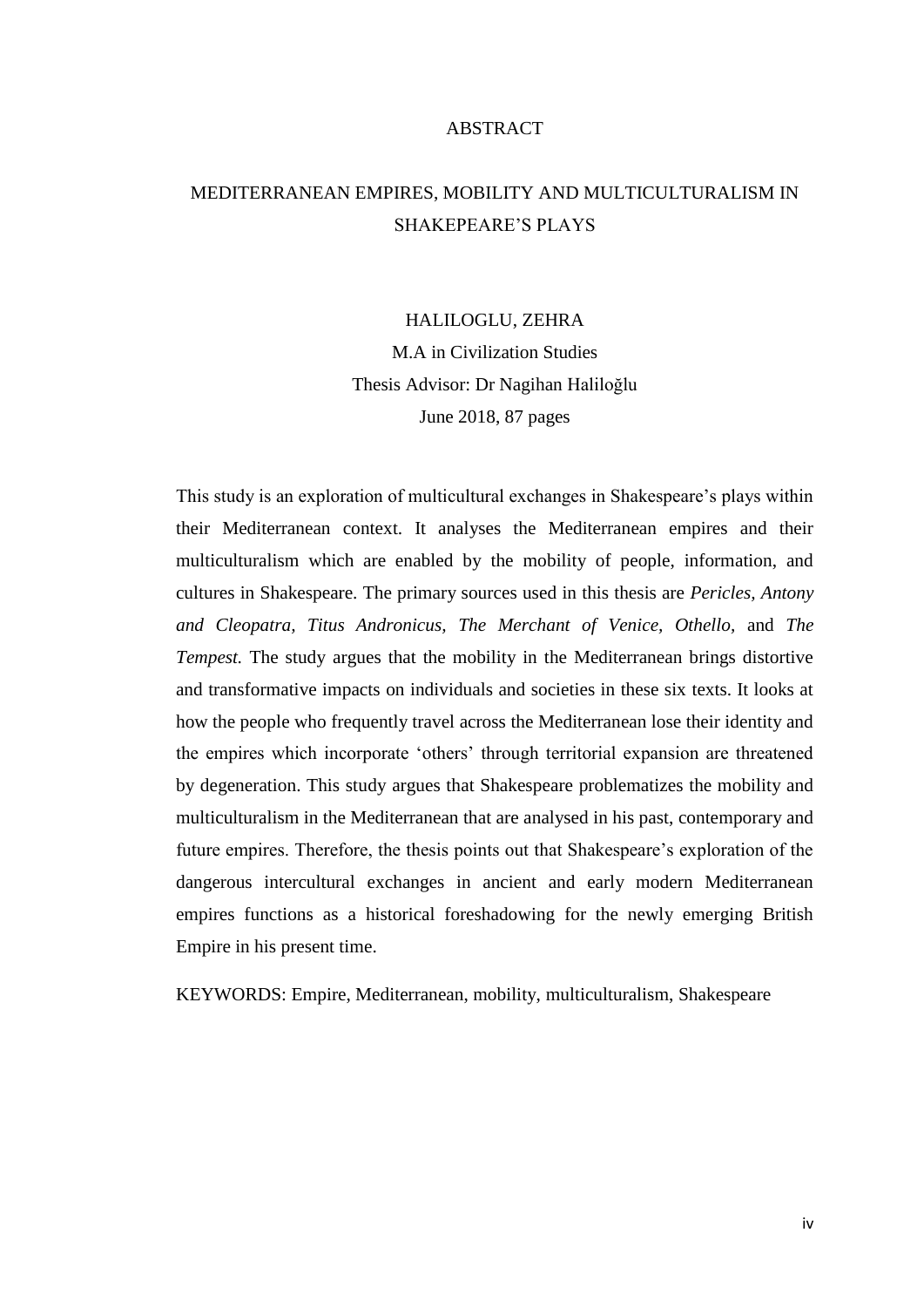## <span id="page-4-0"></span>SHAKESPEARE'İN OYUNLARINDA AKDENİZ İMPARATORLUKLARI, HAREKETLİLİĞİ VE ÇOK-KÜLTÜRLÜLÜĞÜ

HALİLOĞLU, ZEHRA

Medeniyet Araştırmaları Yüksek Lisans Programı Tez Danışmanı: Dr. Öğr. Üyesi Nagihan HALİLOĞLU Haziran 2018, 87 sayfa

Bu çalışma, Shakespeare'in oyunlarındaki kültürler-arası ilişkileri Akdeniz bağlamında incelemeyi amaçlar. Tezde, insanların, bilginin ve kültürlerin haraketliliğiyle desteklenen Akdeniz imparatorlukları ve bunların çok-kültürlü yapıları, Shakespeare'in oyunlarında yansıtıldığı üzere incelenmektedir. Kullanılan birincil kaynaklar *Perikles, Antonius ve Kleopatra, Titus Andronicus, Venedik Taciri, Othello,* ve *Fırtına*'dır*.* Çalışma, bu altı oyundan yola çıkarak, Akdeniz'deki haraketliliğin bireyler ve toplumlar üzerinde yıkıcı ve dönüştürücü etkilere sahip olduğunu savunur. Bu doğrultuda, Akdeniz'de sıklıkla seyahat eden insanların kimliklerini nasıl kaybettiklerini ve bölgesel büyüme yoluyla 'ötekileri' kendi içine dahil eden imparatorlukların nasıl yozlaşma tehdidiyle karşı karşıya olduklarını göstermektedir. Bu çalışmada, Shakespeare'in Akdeniz'deki haraketliliği ve çokkültürlülüğü sorunsallaştırdığı savunulup, bu fikir onun geçmiş, modern ve gelecek imparatorlukları temsili üzerinden incelenmektedir. Böylelikle, tezde Shakespeare'deki kadim ve erken modern Akdeniz imparatorlukları ve bunların tehlikeli kültürler-arası ilişkileri temsilinin, henüz doğmakta olan İngiliz İmparatorluğuna tarihsel bir gönderme olarak okunabileceği ifade edilmektedir.

ANAHTAR KELİMELER: Akdeniz, çok-kültürlülük, hareketlilik, imparatorluk, Shakespeare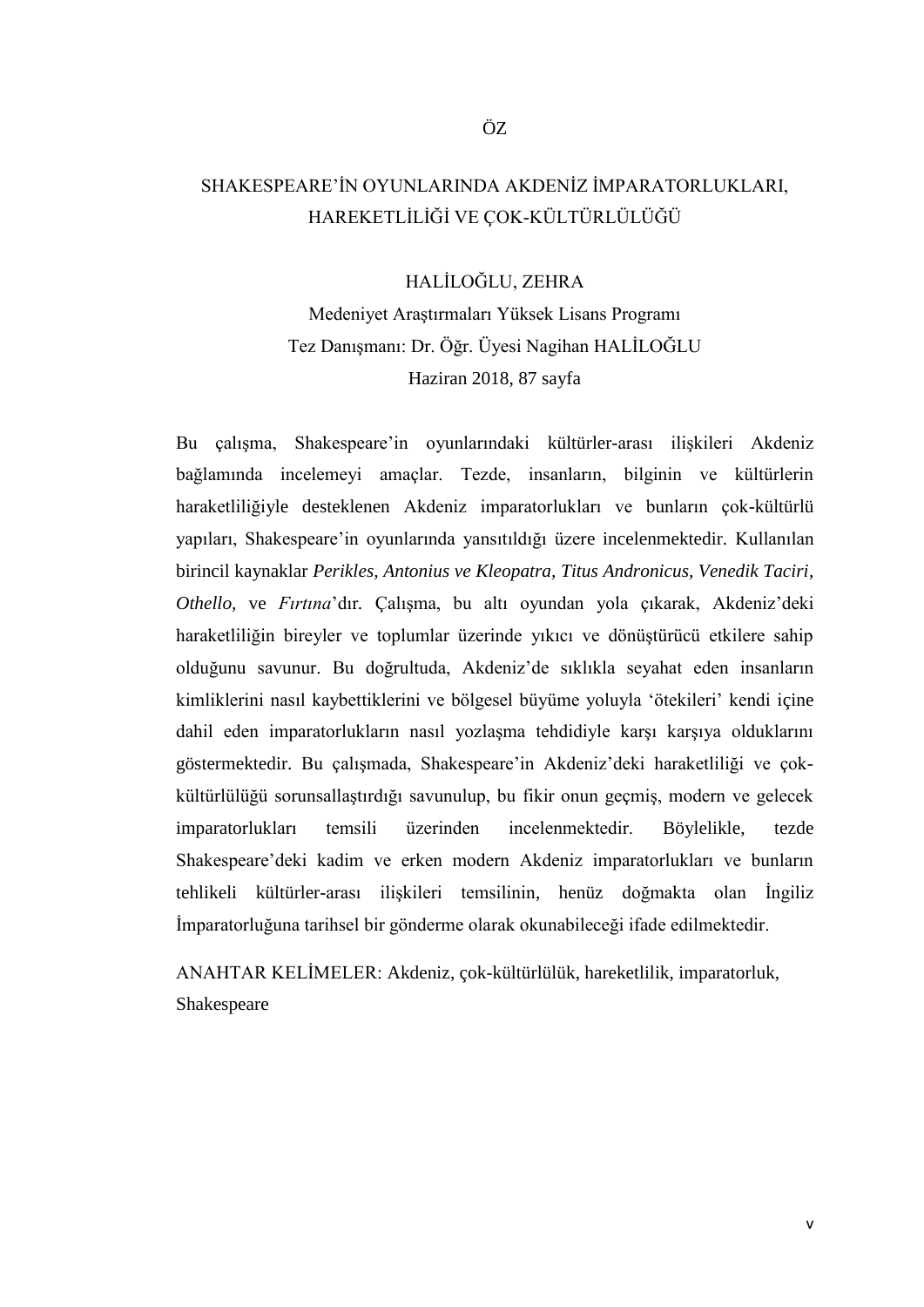#### **Acknowledgments**

<span id="page-5-0"></span>I would first like to thank my thesis supervisor Dr Nagihan Haliloğlu for her invaluable guidance and comments in the process of writing this thesis. I am also deeply indebted to her for opening new horizons and for providing her endless support as a mentor in my academic and personal endeavours since my undergraduate education.

I am also grateful to Dr Mehmet Fatih Uslu and Dr İbrahim Vehbi Baysan for agreeing to be in my thesis committee and offering their enlightening comments and feedback.

My special thanks are due to my roommate and library-mate Zehra Betül Alp for her unconditional friendship for the last seven years. Without her support and encouragement, this thesis could not be completed.

Last but not least, I would like to express my gratitude to my family members for their life-long support in all my endeavours. My most sincere and deepest thanks would go to my parents, siblings and grandfather for always encouraging me to achieve the highest in education and supporting me unquestioningly in all my decisions.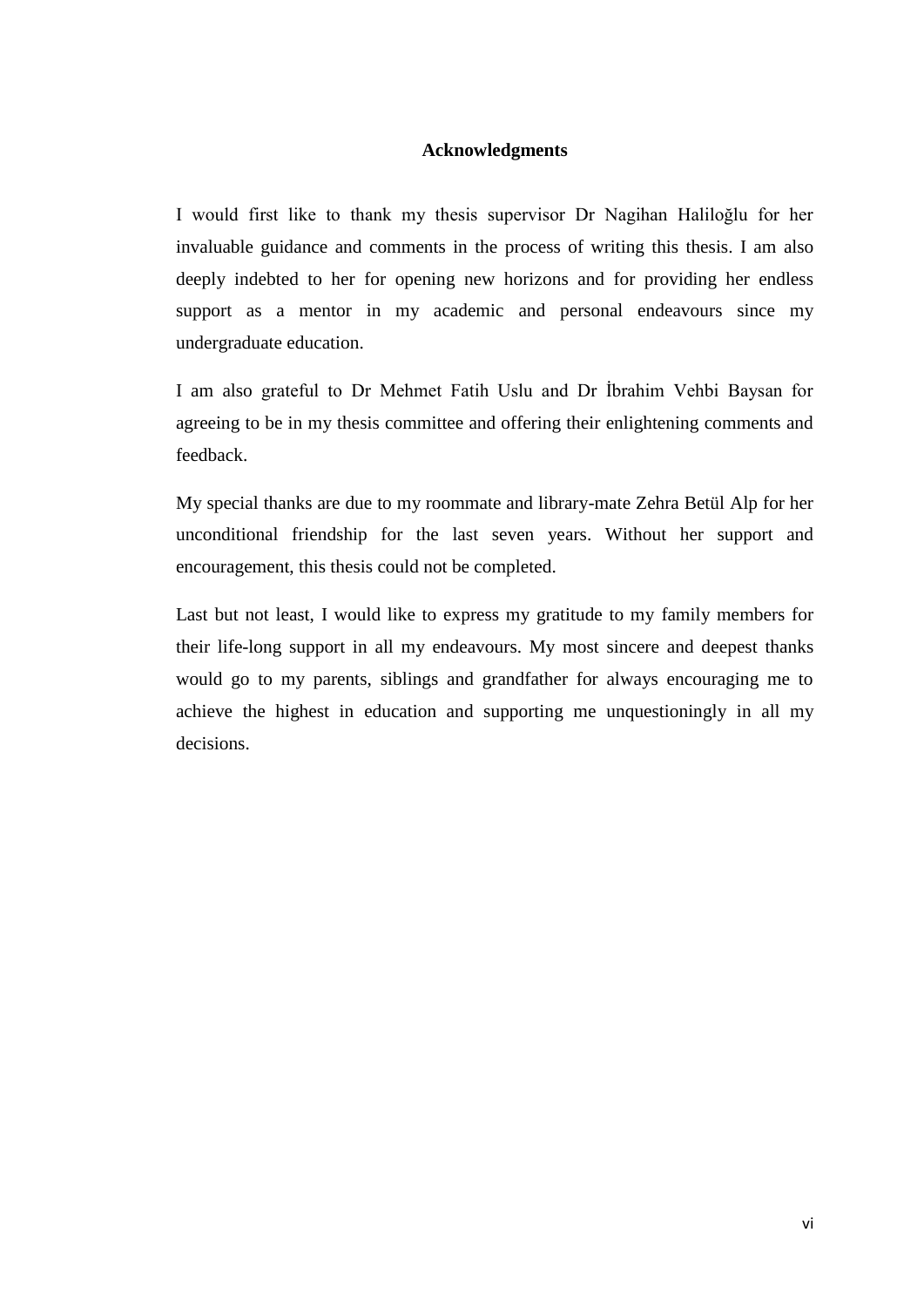### **TABLE OF CONTENTS**

<span id="page-6-0"></span>

| Chapter 1: Mediterranean Mobility in Ancient Empires:                      |  |
|----------------------------------------------------------------------------|--|
| Chapter 2: Maritime 'Empire' Venice and its Aliens: The Moor, the Jew, and |  |
| Chapter 3: Arrival of the British Empire: Mediterranean Setting and the    |  |
|                                                                            |  |
|                                                                            |  |
|                                                                            |  |
|                                                                            |  |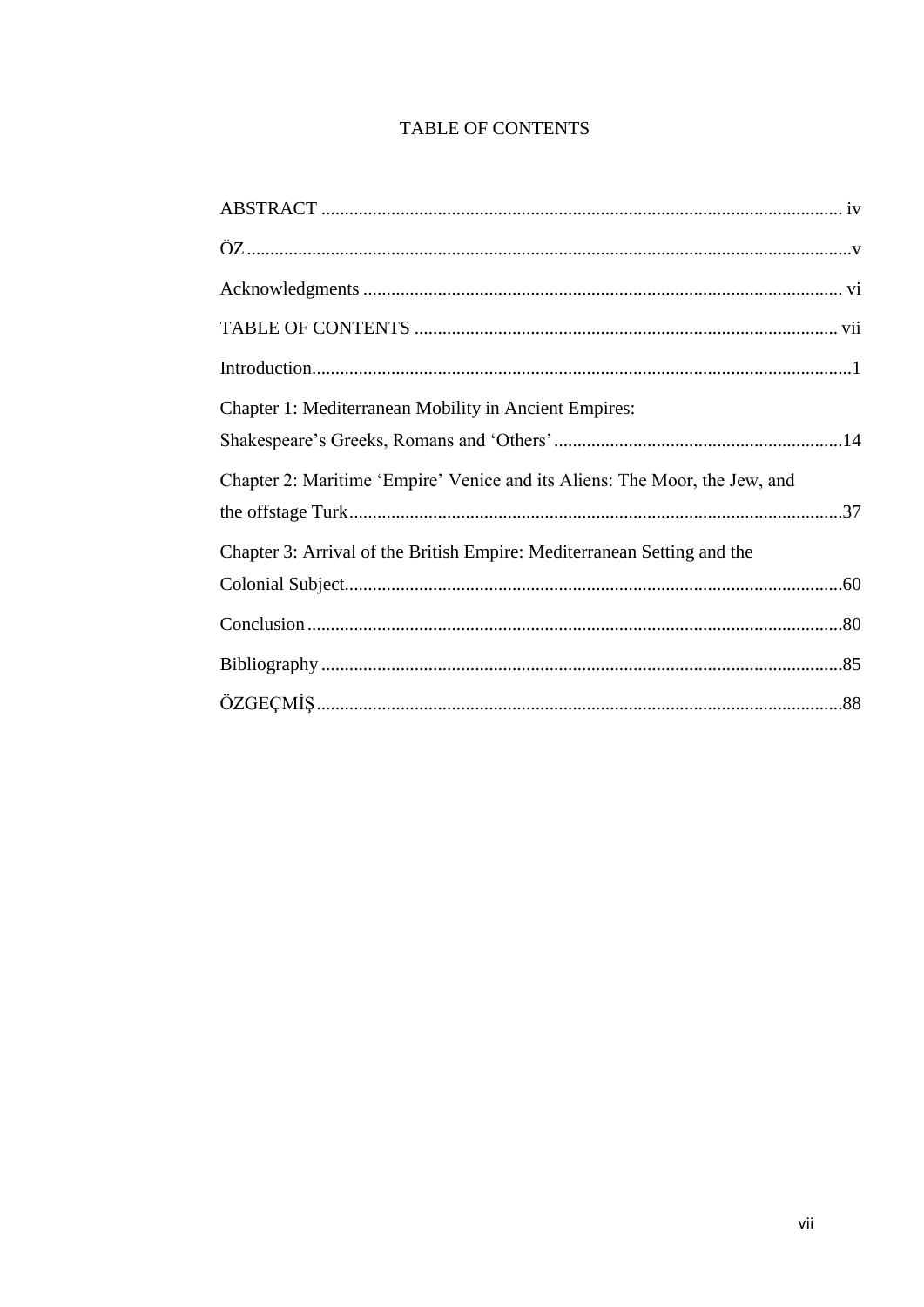#### **Introduction**

<span id="page-7-0"></span>In the Renaissance period, the English had an intensive interest in the Mediterranean, bringing along an increasing number of interactions with the peoples, cultures, and politics of the region. The re-birth of Greco-Roman intellectual tradition with the Renaissance connected the English to the Mediterranean world and made a great impact on English literature. When the Renaissance contact with the Greeks and Romans met the early modern expeditions of the Englishmen into the region, the Mediterranean occupied a central position in the English literary imagination that I intend to explore in relation to Shakespeare's plays in this study. Especially the imperial societies that the Mediterranean accommodated in Shakespeare's past and present drew his attention as 'colourful' settings for his plots with the multiculturalism that they embody. My purpose in writing this thesis is to investigate how Shakespeare represents the multiculturalism in the Mediterranean empires and its implications for the England of his age.

In such an investigation, Shakespeare's genealogical contact with the Mediterranean of the Greek and Roman sources and contemporary contact through tradesmen and travellers are significant to understand his imagination of the Mediterranean setting. The Mediterranean meant the space of both cultural and political originalities and the commercial centre for the distant island Britain in the  $16<sup>th</sup>$  and  $17<sup>th</sup>$  centuries. In Shakespeare's day, Queen Elizabeth I demonstrated a great interest in the Mediterranean trade and made persistent efforts to play an active role in the world commerce as the Mediterranean was the centre of her world.<sup>1</sup> In this period when Shakespeare lived and wrote, interacting with the centre meant connecting to not only the strong political and economic entities of the time, but also to the ancient intellectual world whose rebirth brought energy and progress to the Renaissance England.<sup>2</sup> These horizontal and the vertical connections with the Mediterranean enriched and sophisticated the production of literature in England of  $16<sup>th</sup>$ -17<sup>th</sup> centuries.

<sup>&</sup>lt;sup>1</sup> Braudel, Fernand. *The Mediterranean and the Mediterranean World in the Age of Philip II. (London:* University of California Press, 1995), p. 584.

<sup>&</sup>lt;sup>2</sup> Fox, Alistair. *The English Renaissance: Identity and Representation in Elizabethan England. (Oxford:* Blackwell, 1997), p. 7.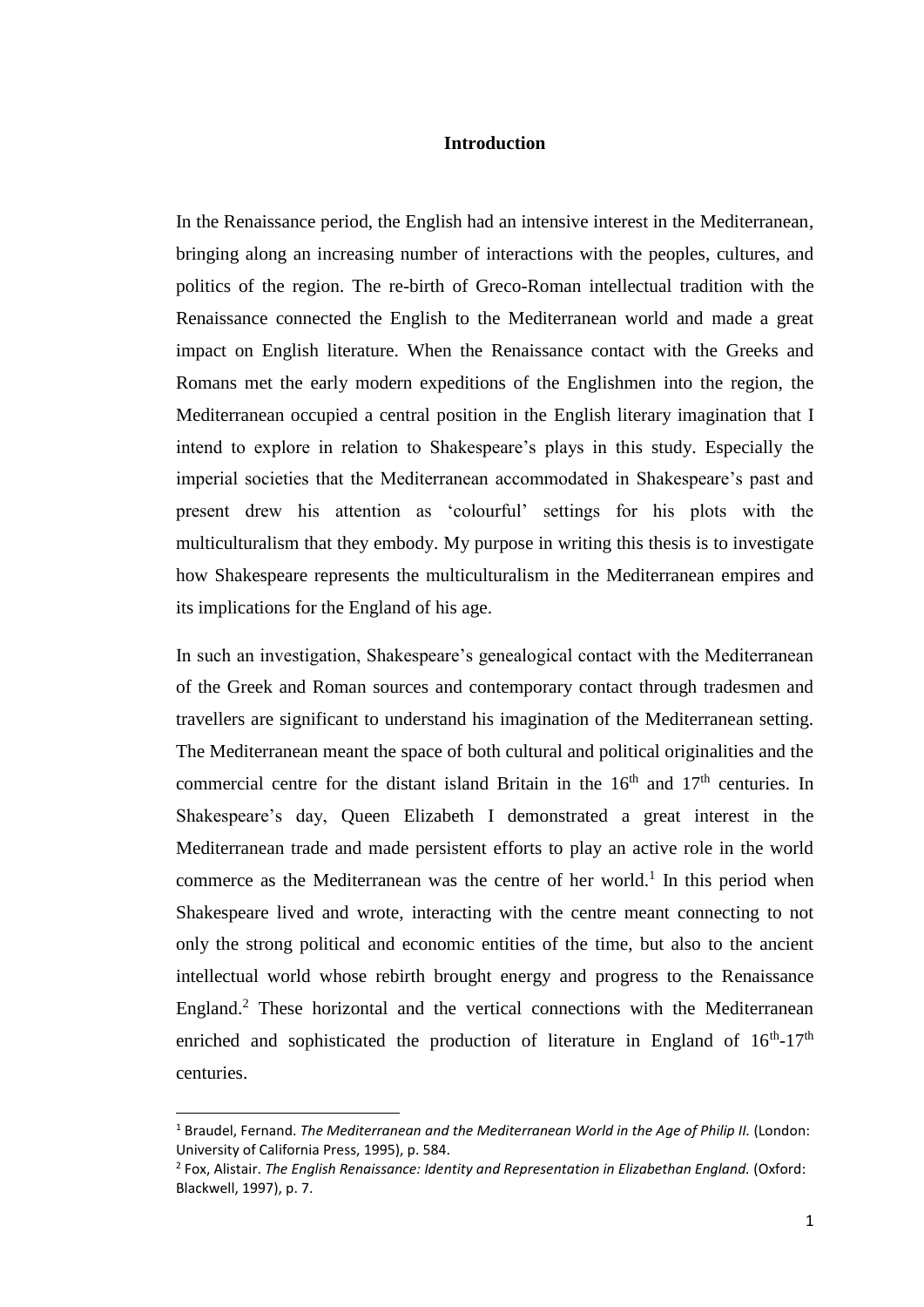The political interest in Mediterranean trade and the subsequent interactions with the societies living across the coasts of the sea brought along novel and energetic plots and themes to the Elizabethan stage<sup>3</sup>. In this study, I argue that Shakespeare employs the Mediterranean setting to weave the plots of his plays with multicultural conflicts. The ever-existing interconnectedness that Mediterranean embodies, enabled by the empires throughout history, not only offered a colourful setting but also an opportunity to define Englishness and its position in relation to the other worlds. As a playwright from the age when England was enthusiastic to open its doors to foreigners - and open itself to foreign lands - by engaging with the Mediterranean, Shakespeare utilised the multicultural Mediterranean as a setting for its complexities that put the dramatic actions underway in his plays. It can be argued that Shakespeare employed the multicultural complexities of the centre also to make a critique for the periphery island Britain, which was aspiring to be a centre.

William Shakespeare, who was born in 1564 and died in 1616, wrote his plays in an age when England was just engaging in attempts of sowing the seeds of its imperialism by looking onto the empires of the Mediterranean and setting up commercial and bureaucratic relations.<sup>4</sup> It was in Shakespeare's day that English vessels increasingly set sail in the Mediterranean and Elizabeth I signed the capitulations agreement with the Ottoman Sultan Murad, allowing the Englishmen free trading activities in the vast lands of Ottoman Empire. The Levant Company was founded to trade across the Eastern coasts of the Mediterranean following this treaty. These were the years when the English also started taking their part in the already present connectivity of the Mediterranean world and its multicultural societies. Academic works that study the establishment of the British Empire often point to the Levant Company as the first seed of the British imperialism, which later on gave birth to the East India Company.<sup>5</sup>

One can argue that the Mediterranean functioned as a challenge in transforming the Renaissance England into an empire on which the sun never sets. The cost of having

<sup>3</sup> Bartels, Emily. "Shakespeare's 'Other' Worlds: The Critical Trek". *Literature Compass.* 5 Sep 2008. p. 1111.

<sup>4</sup>Vitkus. Daniel. *Turning Turk: English Theatre and the Multicultural Mediterranean.* (New York: Palgrave Macmillan, 2003), p. 6.

<sup>5</sup> Works by Daniel Vitkus, Nabil Matar and Jerry Brotton, from which this study has extensively benefitted, can be shown as examples.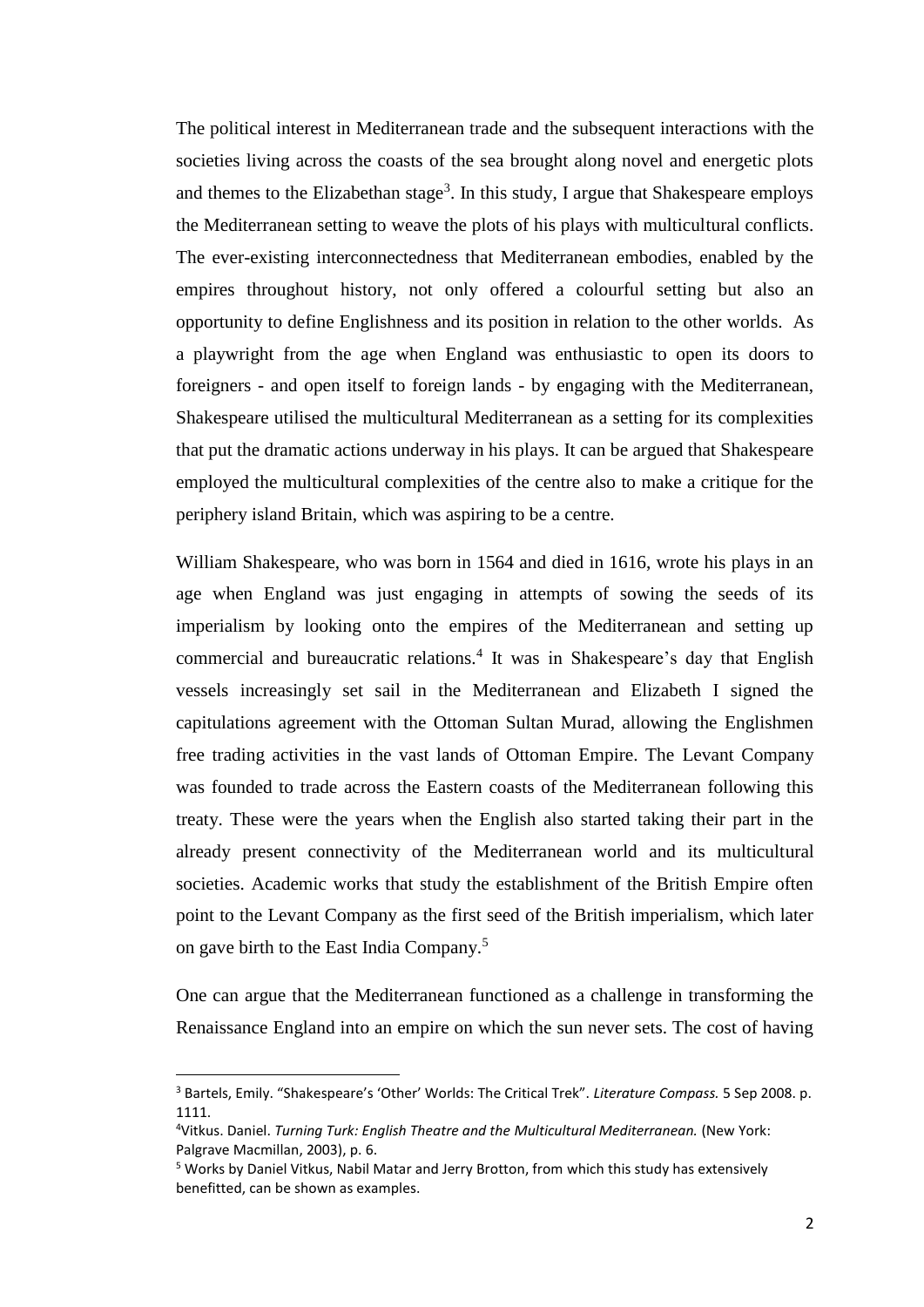an empire was also observed in relation to the Mediterranean empires of different epochs met either through historical connections or contemporaneous trade and travel. "English contact with the Mediterranean continually challenged the borders of English culture, and English representations of its diversity and instability continually confront and express that challenge."<sup>6</sup> It was the Mediterranean – the Old World – and its mobility that, in a way, shaped the English identity by determining the Englishman's imagination of the other and the new worlds.

The new worlds that the Englishmen encountered at the Age of Discovery, as Nabil Matar and many other scholars name the early modern period<sup>7</sup>, were multiple. The intensive contacts with the Muslims, Jews and Blacks of the Mediterranean took place at the same time period with their encounter with the Native Americans who were going to be the colonial subjects. The mobility across the sea and multicultural societies of the Mediterranean brought by this mobility were both fascinating and alarming to the English observers who were soon going to be agents both in the Mediterranean and the rest of the world.<sup>8</sup> Shakespeare and his contemporaries like Christopher Marlowe and George Peele put forth this fascination with the multicultural Mediterranean along with its potential dangers and crises. As a Renaissance playwright who received Classics education starting from the early years of his life, Shakespeare took a considerable number of his plots from Greek or Roman sources, which were then necessarily set in the Mediterranean.

Shakespeare's Renaissance encounter with the interconnectedness of the ancient Mediterranean of Greeks and Romans had many commonalities with the multicultural Mediterranean that the English travellers and tradesmen met in his present time. I think that Fernand Braudel's notion of mobility of Mediterranean civilizations is quite helpful for understanding the connectivity observed for different eras. Throughout his *The Mediterranean and the Mediterranean World in the Age of Philip II,* Braudel constructs the history of the Mediterranean around the idea of the

<sup>6</sup> Vitkus. Daniel. *Turning Turk: English Theatre and the Multicultural Mediterranean.* (New York: Palgrave Macmillan, 2003), p. 14.

 $<sup>7</sup>$  Although this name is given for the so-called discovery of the Americas, it also refers to the</sup> Europeans' discovery of the new cultures and peoples.

<sup>&</sup>lt;sup>8</sup> Stanivukovic, Goran V. *Remapping the Mediterranean World in Early Modern English Writings.* (New York: Palgrave Macmillan, 2007), p. 7; For a detailed explanation of how the Mediterranean meant both fascination and alarm to the English audience, see Daniel Vitkus's Chapter 2 in *Turning Turk: English Theatre and the Multicultural Mediterranean.*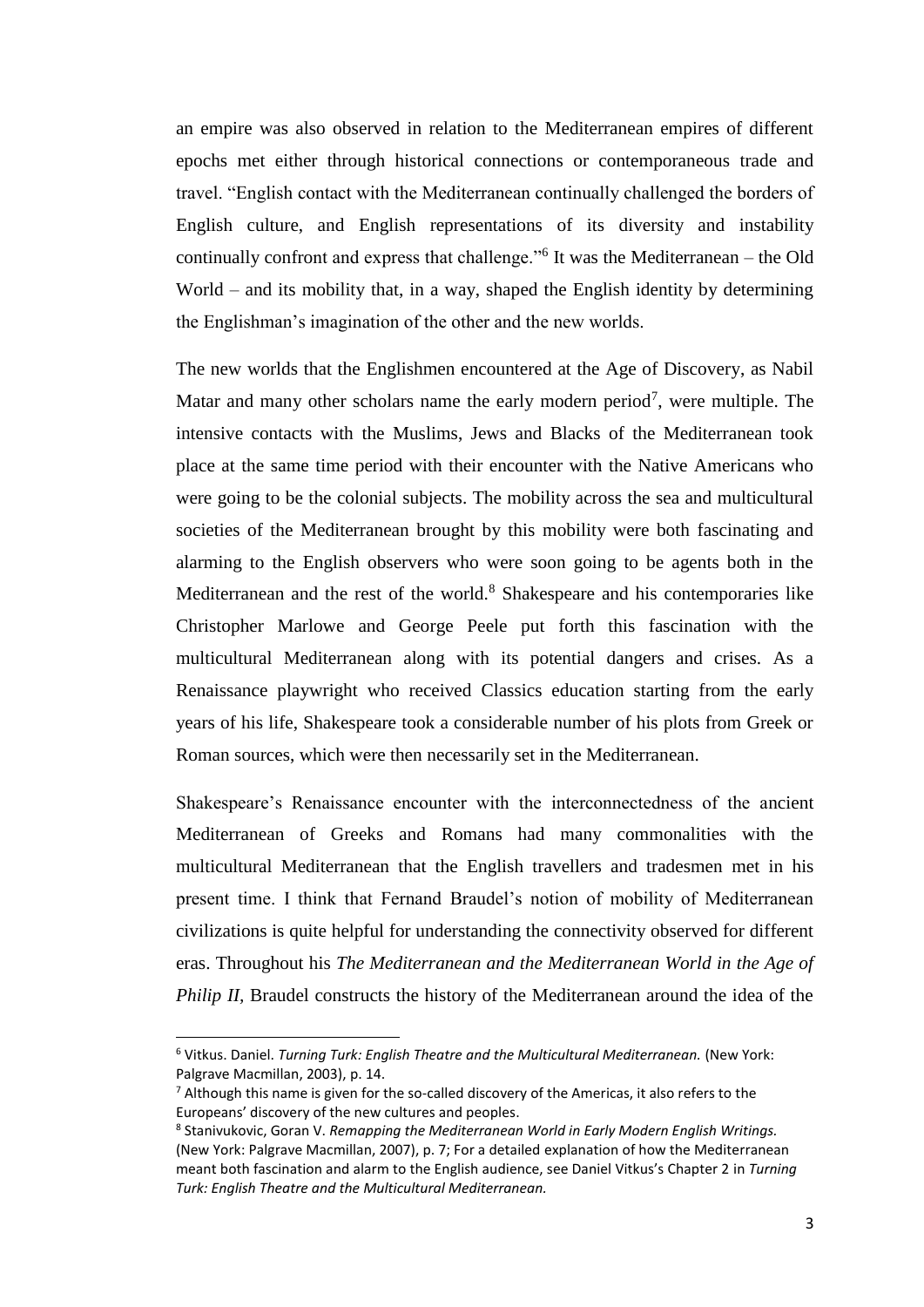connectivity of its shores and the intense communication between its societies. He constantly draws attention to the interactions and borrowings between Mediterranean civilizations through the mobility of people and the trading goods and culture they bring along with themselves; "when in the Mediterranean to live is to exchange – men, ideas, ways of life, beliefs – or habits of courtship". <sup>9</sup> Thus, "in this Mediterranean world described by Braudel, English travellers found themselves within an environment that was defined by mixture, exchange, and hybridity; and they often reacted with amazement or bewilderment to the cosmopolitanism they observed in renowned Mediterranean centres like Venice, Constantinople, Cairo and Jerusalem". <sup>10</sup>

I suggest that Braudel's Mediterranean world can be read to be, in many aspects, identical to that of Shakespeare. It's a world where empires and tradesmen rival with one another while at the same time their people, both ancient and modern, frequently travel across the shores, trade and exchange goods, get married between each other and settle as communities in distant parts of the sea. What these intercultural exchanges and cross-cultural communication in the Mediterranean meant for Shakespeare and his perception of England is a question that my study investigates. I suggest that Shakespeare's texts do not favour the Mediterranean empires' mobility and intercultural activities; in his imagination, the Mediterranean doesn't appear as a Happy Multicultural Land. It's one of my thesis's central arguments that Shakespeare represents Mediterranean as a space where the dangers of shipwreck, conversions, and identity shifts exist alongside the wealth and commercial opportunities. Shakespeare's plots function, in a way, to say that the intercultural exchanges always end in tragic consequences; intermarriages fail, commercial exchanges are often dangerous, and mobility on the sea has transformative effects on the individual.

I argue throughout my study that Shakespeare's Mediterranean plays employ the cultural and religious diversity of the region as a plot device for raising the conflicts of the play. Towards showing how the mobility of Mediterranean empires and its

<sup>&</sup>lt;sup>9</sup> Braudel, Fernand. *The Mediterranean and the Mediterranean World in the Age of Philip II. (London:* University of California Press, 1995), p. 761.

<sup>&</sup>lt;sup>10</sup> Vitkus. Daniel. *Turning Turk: English Theatre and the Multicultural Mediterranean.* (New York: Palgrave Macmillan, 2003), p. 15.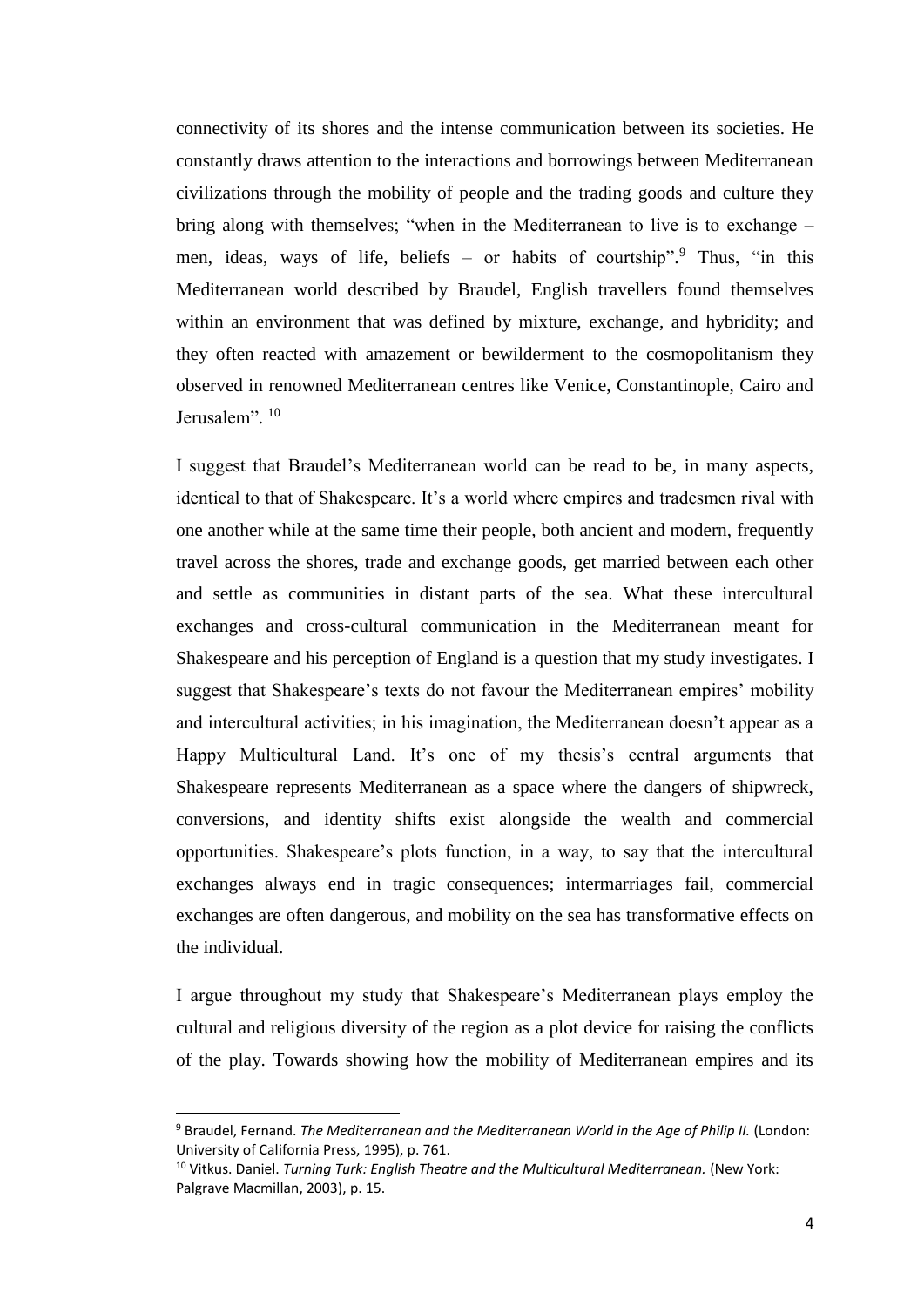societal consequences are problematized in Shakespeare, my first chapter analyses the interconnectedness in the empires of antiquity and its dangerous outcomes as represented in Shakespeare's Greek and Roman plays. *Antony and Cleopatra,* for example, is a play that puts forth Mediterranean connectivity which can accommodate a long-distance love affair between a Roman commander and an Egyptian empress. The result of such an affair between a 'western' man and an 'eastern' woman, however, is the tragic deaths of the both. In *Titus Andronicus,* too, the contacts between the Goths, the Romans, and the Moor bring along violently tragic consequences. Such intercultural contacts resulting in tragic ends are strikingly observed in Shakespeare's ancient and modern plays set in the Mediterranean.

It is most probable that Shakespeare's imagination of the empire was shaped by the ancient Greek and Roman empires as well as his contemporary empires such as Ottoman, Venice, and Habsburg, which were all tied up to the Mediterranean. It wouldn't be wrong to claim that Mediterranean was a lake of empires throughout history and each of these empires depended on the legacy of the former. Romans claimed to be the continuation of the Greeks and also the Ottoman Empire regarded itself as the continuing legacy of the Roman Empire especially after the capture of the Roman capital Constantinople.<sup>11</sup> The chain of consecutive empires in the Mediterranean produced a non-ceasing diversity in the region for long centuries.

In analysing the conversations between the Mediterranean empires of different epochs, I use the notion of "chronotope" which was coined by Mikhail Bakhtin. Combining the words "chrono" (time) and "tope" (space), Bakhtin suggests by chronotope that "spatial and temporal indicators are fused into one carefully thoughtout, concrete whole. Time, as it were, thickens, takes on flesh, becomes artistically visible; likewise, space becomes charged and responsive to the movements of time, plot and history". <sup>12</sup> Drawing on Bakhtin's notion, I suggest that the time and space become one and a concrete whole in Shakespeare's Mediterranean as it presents a palimpsest of historical periods gathered in one space. One can see through the layers of time by looking at Shakespeare's representation of the Mediterranean space. His

<sup>11</sup> Braudel argues throughout his *The Mediterranean* that empires and civilizations have been built upon one another throughout centuries in the Mediterranean.

<sup>12</sup> Bakhtin, Mikhail. *The Dialogic Imagination: Four Essays.* trans. C. Emerson and M. Holquist. (Austin, Texas: University of Texas Press, 1981), p. 84.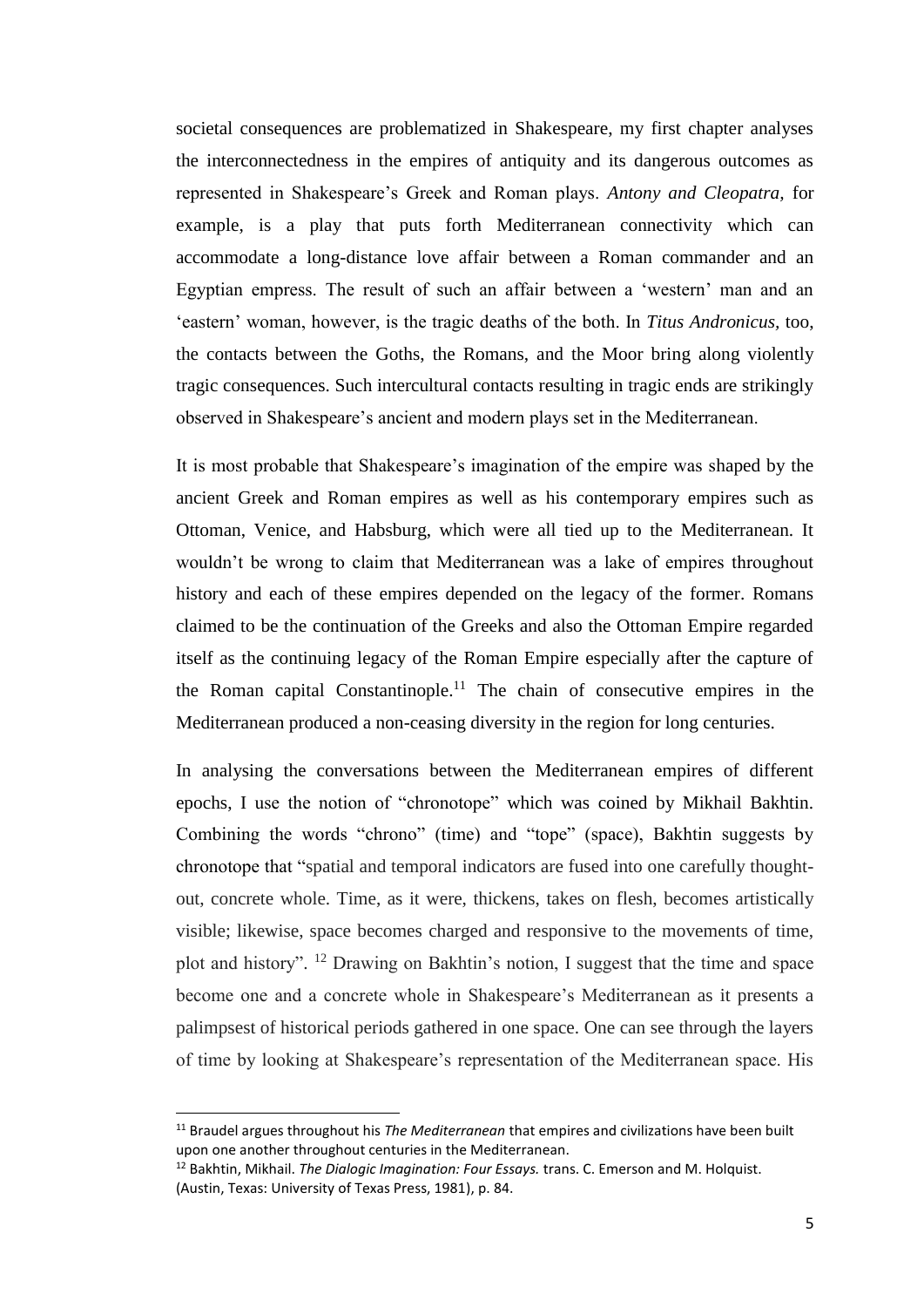plots that deal with the empires of different time periods speak to one another and create a unified understanding of the Mediterranean space. Accordingly, I also explore in my chapters how empires and dramatic elements of time and space dissolve into the Mediterranean chronotope.

Most of Shakespeare's Mediterranean plays, which make about twenty in total, demonstrate the Mediterranean chronotope through mobility of people as well as the plots themselves which constantly move between spaces and time frames in consecutive scenes. However, plays like *Comedy of Errors, All's Well that Ends Well, Twelfth Night etc.* where the plot involves movements across numerous settings in the Mediterranean but does not require an intense multicultural contact, which mostly results in tragic ends, will not be discussed in depth in this study although they are set in the Mediterranean. Such plays, in fact, support my thesis's arguments by showing the de facto mobility of the Mediterranean but do not delve into multiculturalism and its implications. By focusing on the representation of intercultural relations, my contention is to show that Mediterranean as a lake of empires a dominant single empire or rivalling multiple empires depending on the era – is employed by Shakespeare to comment on England's imperial desire and the multicultural consequences that it might bring along.

While speaking of the clashes of diversity in Mediterranean empires, we shouldn't neglect the potential impact of the violent conflict between the Catholics and the Protestants of England on Shakespeare's imagination. Besides being the space of the Biblical and the Classical past, the Mediterranean was also the stronghold of Catholicism in Shakespeare's day. The Catholic threat of Spain and Vatican came from the Mediterranean against the early modern England which was hunting its Catholics in an attempt to homogenize the nation. This was an attempt of eliminating the religious difference in the construction of English identity, which has its reflections in Shakespeare's representation of the multiculturalisms of the Mediterranean. One can even argue that Shakespeare actually talked about this predominant conflict of his age avoiding censorship by setting his plays in the Mediterranean. Even so, Shakespeare's Mediterranean plays offer much more than that in their reflections of the 'popular' topics of the age.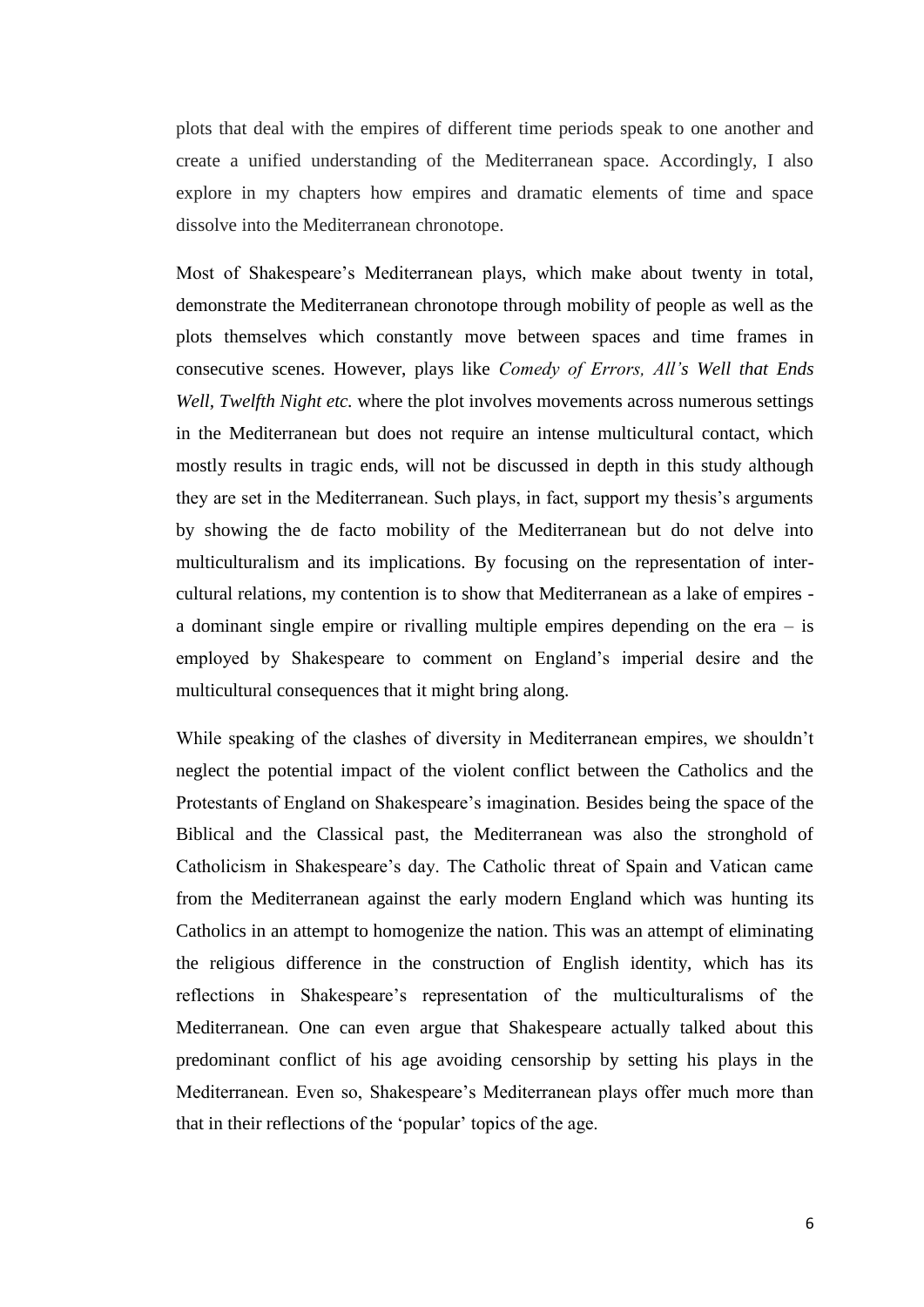Daniel Vitkus's *Turning Turk: English Theatre and the Multicultural Mediterranean, 1570-1630,* which is a work that my study often draws on, attempts to explain the interest in the Mediterranean and its multiculturalism in Elizabethan stage by accentuating the English desire for an empire at this age. What he calls a "discursive imperialism" emerges from the imperial envy which was born of England's inferiority complex, its collective desire for power and wealth which were centred on the Mediterranean.<sup>13</sup> The aspiration to attain the wealth of the Mediterranean that can be traced in the narratives of the early modern era, therefore, manifested itself in the form of a discursive imperialism before the emergence of the material one. We should be careful, though, not to call this imperial envy of this period an empire in order not to fall into an anachronism. As Nabil Matar and Daniel Vitkus recurrently stress<sup>14</sup>, this was an age when England was in the *search* of building an empire, not yet building one. Shakespeare's descriptions of the wealthy Mediterranean with an intense traffic invite us to read such an imperial envy between the lines. I suggest that Shakespeare's representation of Mediterranean empires and multiculturalism can be read as a "dress-rehearsal" for the British Empire to come in that it sets forth the image of the empire in full-suit just before the empire arrives. My intention, however, is not to seek the answer for if Shakespeare wished England to be an empire; I, instead, investigate what empire meant and suggested to him through his imagination and representation of the ancient and contemporary empires.

Surely, as a Renaissance child, Shakespeare's imagination of the empire was greatly influenced by the ancient Greeks and Romans. For the Romans *imperium* meant "rule over extensive, far-flung territories, far beyond the original homeland of the ruler". <sup>15</sup> It is this imperium that we encounter in *Antony and Cleopatra* and *Titus Andronicus* which demonstrate the territorial expansions of the Roman Empire. Those outside this imperium were the barbarians, which is an idea that originated in ancient Greece<sup>16</sup>, and those inside could also sometimes *turn* barbarian. Such politics of barbarity is, for example, central to *Titus Andronicus,* in relation to both the Goths

<sup>&</sup>lt;sup>13</sup> Vitkus. Daniel. *Turning Turk: English Theatre and the Multicultural Mediterranean.* (New York: Palgrave Macmillan, 2003), p. 21.

<sup>14</sup> Matar, Nabil. *Turks, Moors and Englishmen in the Age of Discovery*. (New York: Columbia University Press, 1999), p. 18; Vitkus names his second chapter of his *Turning Turk* "Before Empire" to emphasize the stage of imperial envy in the early modern English history.

<sup>15</sup> Howe, Stephen. *Empire: A Very Short Introduction.* (Oxford: Oxford University Press, 2002), p. 14.

<sup>16</sup> Malkin, Irad. *Mediterranean Paradigms and Classical Antiquity.* (New York: Routledge, 2005), p. 61.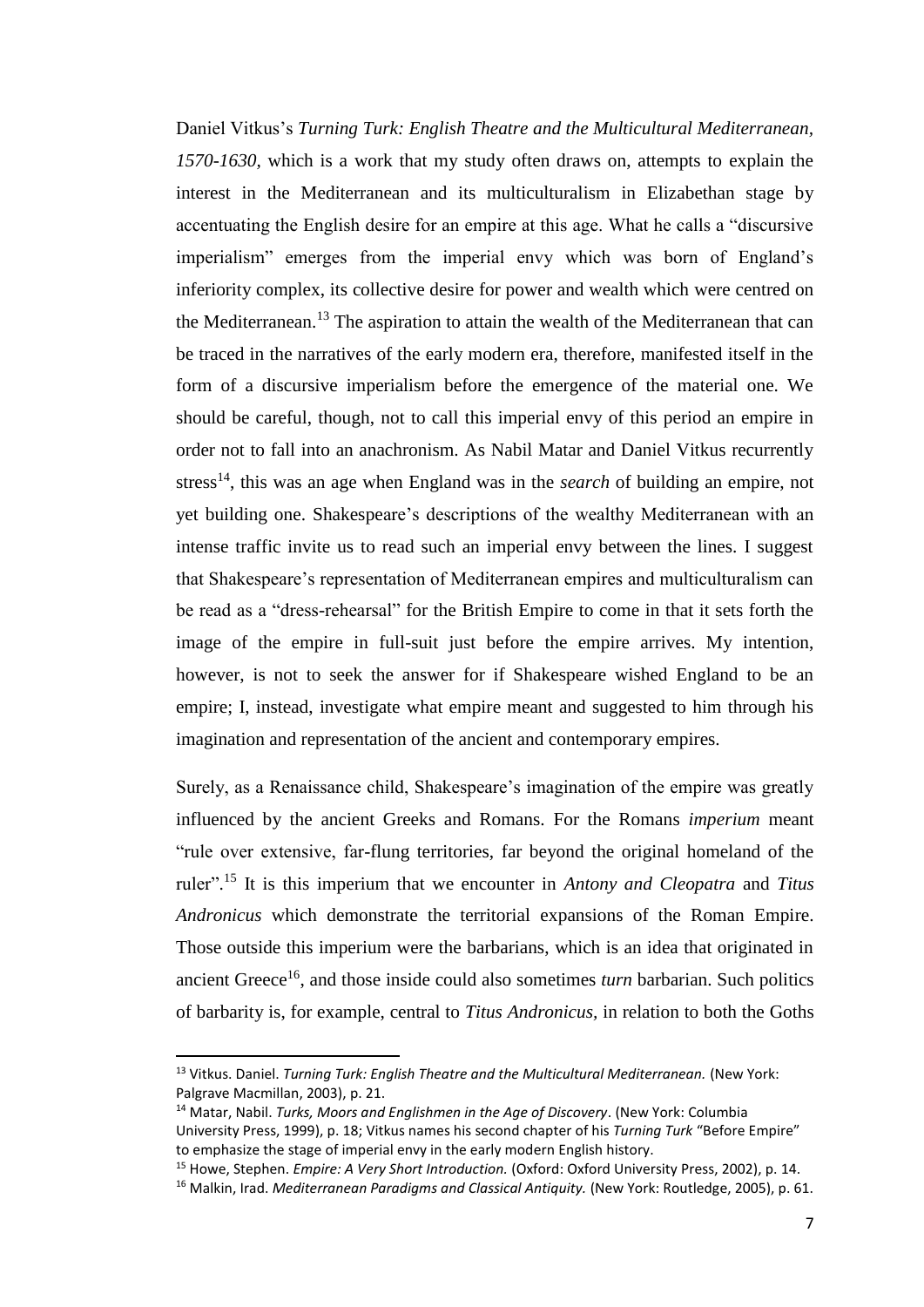and the Moor in the play. The empires' civilizing missions have always existed and manifested itself in different forms and towards different groups of people. Also in Shakespeare's texts, their contacts with the uncivilized world outside their borders are multiple; the Goths and the Moor in *Titus Andronicus,* Egypt in *Antony and Cleopatra,* Caliban in the *Tempest,* Turks in *Othello,* and the examples can be multiplied as I am discussing more at length in my chapters. However, when Shakespeare is in question one should note that such categorizations of outsider vs. insider, the self vs. the other, the civilized vs. the barbarous always come with question marks and the distinctions are never clear-cut. Hence, inclusions and exclusions in the empire are constantly questioned in Shakespeare's texts through his imagination of the Mediterranean empires, which was the centre of his world, past and present.

In my first chapter, I analyse the impacts of Mediterranean connectivity and mobility on the individual and the imperial society through Shakespeare's ancient plays. While drawing a picture of the Mediterranean chronotope in these plays, my focus is on the transformative and distortive effects of frequency of travels on the sea and the multicultural contacts on the land. In this chapter, Shakespeare's Greek play *Pericles*  becomes a guiding text in delving into the transformations that the protagonist goes through when too mobile in the Mediterranean. Along with analysing the Roman protagonist of *Antony and Cleopatra* through the same lenses, I also seek the implications of the imperial expansion and the integration of the 'others' in the Roman empire. In my analysis of the Roman plays *Titus Andronicus* and *Antony and Cleopatra,* I look at the dissolution and degeneration of the Roman Empire following its expansion and contact with the others.

My second chapter, then, moves on to investigate how Shakespeare imagined the multiculturalism of the Mediterranean empires of his present time, marked by the rivalry between the Ottomans and the Venetians.<sup>17</sup> Although the Roman and Ottoman capital Constantinople is missing as a setting in Shakespeare's plays, its 16<sup>th</sup> century rival Venice occupies a very significant post in the bard's imagination. The commercial activities and the maritime empire built by this city-state seem to have fascinated Shakespeare. Accordingly, these two aspects of the early modern

<sup>&</sup>lt;sup>17</sup> Braudel puts a lot of emphasis on the military and commercial rivalry between the Ottomans and Venetians in his accounts of the Mediterranean history.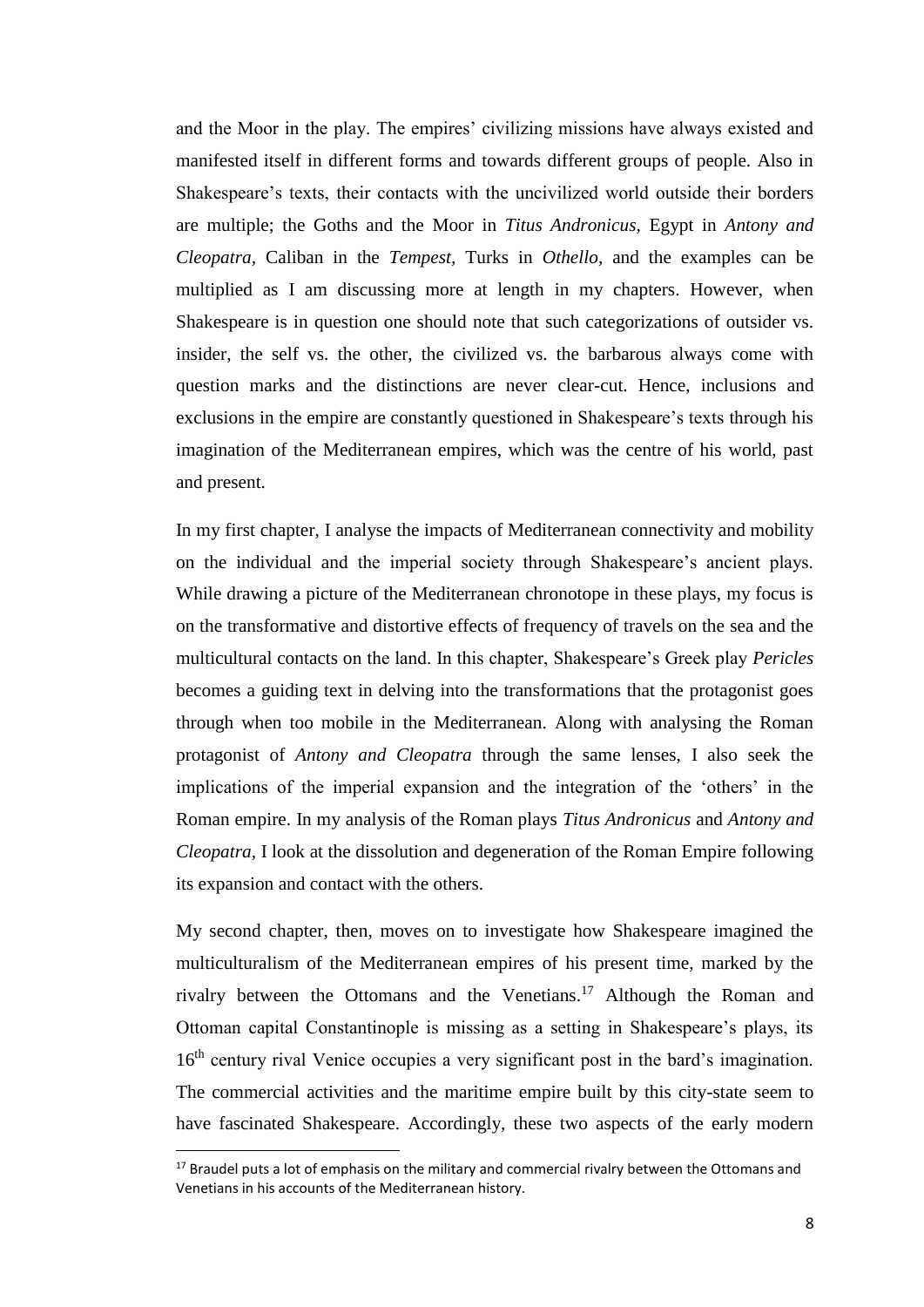Venice are emphasized separately in Shakespeare's Venetian plays – the traffic of commerce in *The Merchant of Venice* and the maritime warfare intended to secure its capitalism in *Othello, the Moor of Venice.* The spice and silk trade, for example, is mentioned a few times in the texts for drawing attention to Venice's role in the world trade and economy. The intensive trade that Venice administers as seen in these two plays reminds the audience of the wealth and commercial opportunities that the Mediterranean offered the English in Shakespeare's day.

The maritime empire established by Venice had to inevitably engage in cultural exchanges brought by the merging of different ethnicities, religions, and cultures, as required by the concept of empire. Paul Cantor suggests in his article "The Shores of Hybridity: Shakespeare and the Mediterranean" that "Venice with its colonial outposts like Cyprus, sat at the crossroads of the Mediterranean, and hence at its great cultural crosscurrents".<sup>18</sup> Accordingly, Venice's potential as an interesting setting where cultures meet, exchange and *clash* didn't escape Shakespeare's attention. While Venice was seen as a model mercantile society in the early modern England, Shakespeare doesn't seem to idealize the Venetian society as his texts complicate Venice's multiculturalism and puts forth its potentiality for tragic ends, be it between the Jewish moneylender Shylock and the Venetian merchant Antonio in *Merchant of Venice* or between the black Moor Othello and his Venetian wife Desdemona in *Othello.* 

Although the Ottoman-Venetian rivalry for the dominion in the Mediterranean and its trade draws Shakespeare's attention and finds its place in *Othello,* it is interesting that we don't hear the voice of Turks in his texts; they are never put into a character. What complicates the absence of Turks on Shakespeare's stage is that the Ottoman was actually one of the most significant gateways to the Mediterranean for the Elizabethan England especially due to the capitulations agreement and the Levant Company.<sup>19</sup> While the Moors, Jews, and the subaltern Caliban can *speak* in Shakespeare's Mediterranean world, the Turk does not have a voice and is the warlike barbarian who is fought against or whom the noble characters *turn* into if

<sup>18</sup> Cantor, Paul A. "The Shores of Hybridity: Shakespeare and the Mediterranean". *Literature Compass*. Vol.3:4. July 2016, p. 904.

<sup>19</sup> Braudel, Fernand. *The Mediterranean and the Mediterranean World in the Age of Philip II.*  (London: University of California Press, 1995), p. 625-29.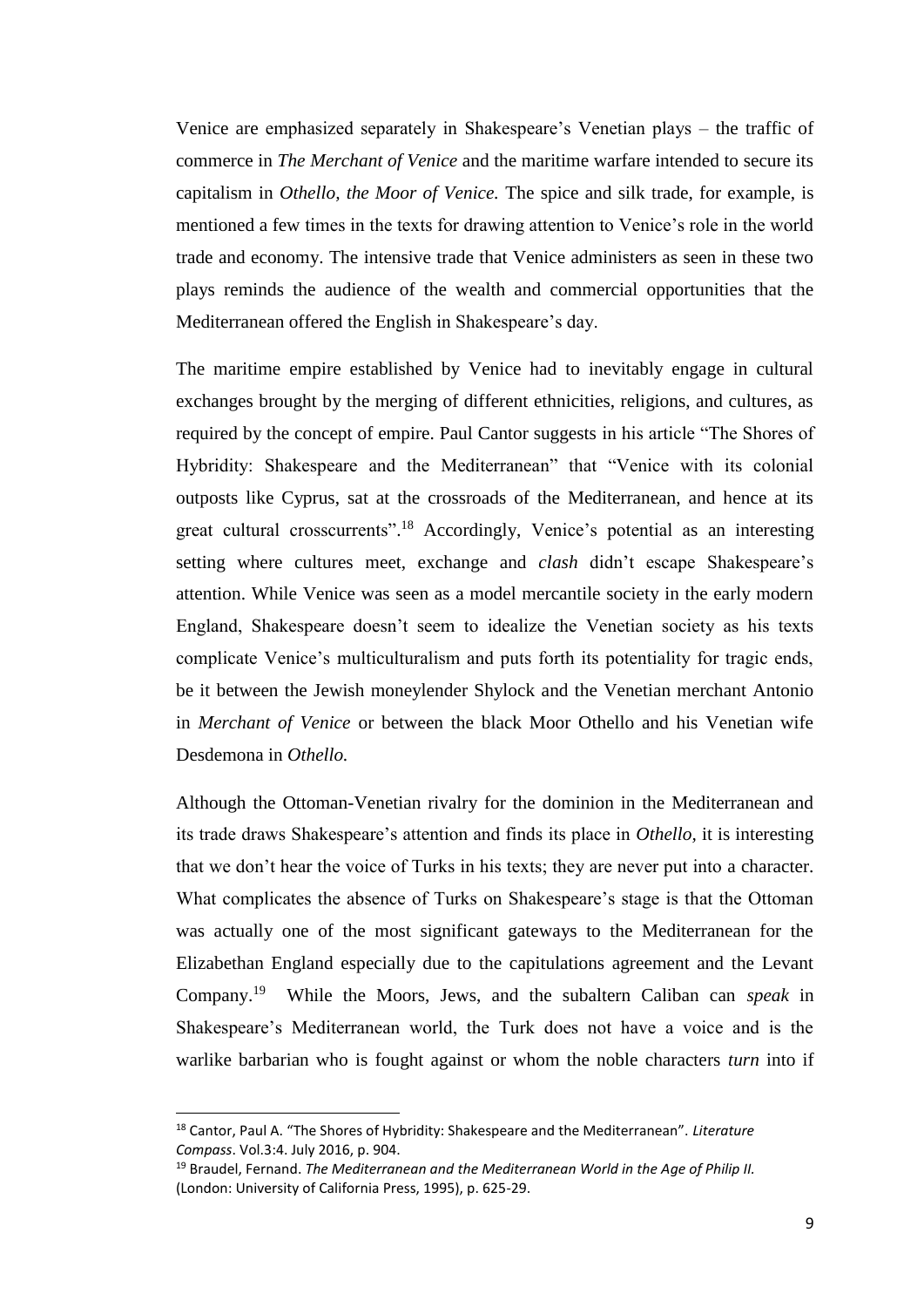they end up being cruel. I argue in this chapter that the Venetian empire employs the Jew and the Moor, who are the internal enemies, to rival and fight against the ultimate enemy Turk. I discuss the dramatic function of the offstage Turk more at length in relation to the Mediterranean dangers of conversions and re-conversions that can be observed in Othello the Moor who eventually turn into an enemy in Venice.

It can also be very interesting, in my opinion, to explore the themes of transformation, conversion and *turning* in Shakespeare's Mediterranean plays in the light of the recurrent shipwreck events. I suggest that the shipwrecks that we come across in Shakespeare's almost all Mediterranean plays not only allude to the actual sunken ships of English tradesmen in Shakespeare's day<sup>20</sup> but also denote the threats of transformations and things gone up-side-down which are usually followed by the shipwreck in the plot. *Comedy of Errors, Twelfth Night, Pericles, The Tempest* and *The Merchant of Venice* can be examples of Shakespeare's Mediterranean plays where a catastrophic shipwreck changes the course of events and results in conflicts to be resolved in the rest of the play. The danger of shipwrecks in the Mediterranean, therefore, is one of the threads through which I analyse what the Mediterranean Sea stood for in Shakespeare's imagination, both as a metaphor of going up-side-down and a literary device of conflict and resolution. It should also be noted furthermore that the shipwreck is a common theme which connects Shakespeare's Mediterranean plays, ancient and modern, and help us speak of a somewhat unified understanding of the perilous Mediterranean in Shakespeare's works.

*The Tempest* with its opening scene of the "tempestuous noise of thunder and lightning" is probably the play where the 'shipwreck' is the most dominant as is also evident from its name. Being allegedly the last play that Shakespeare wrote on his own, it was written during the reign of King James I, when British expeditions in the Atlantic increased rapidly, resulting also in many shipwrecks<sup>21</sup>. Such attempts of

 $20$  For narratives on the dangers that Englishmen faced in the Mediterranean in the early modern period, see *Piracy, Slavery, and Redemption: Barbary Captivity Narratives from Early Modern England*  ed. Daniel Vitkus, intro. Nabil Matar (New York: Columbia University Press, 2001).

<sup>&</sup>lt;sup>21</sup> McCarthy, William J. "Gambling on Empire: The Economic Role of Shipwreck in the Age of Discovery" *International Journal of Maritime History.* 23:2. December 2011, p. 69-84.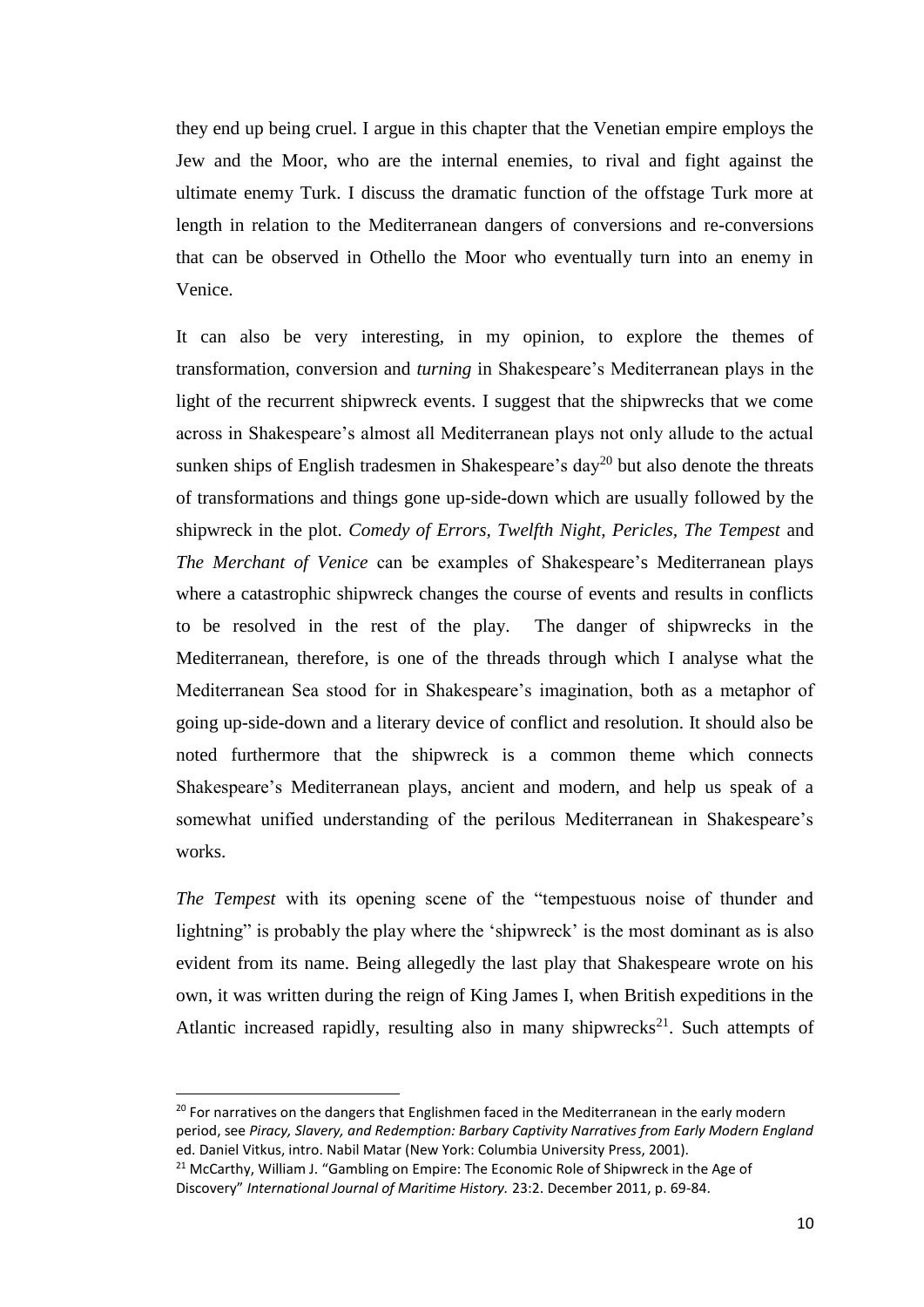Discovery<sup>22</sup> and its consequences did not inevitably escape Shakespeare's attention and his *Tempest* poses the questions of encounter with the 'natives', colonialism, and civilization vs. nature. The context of the play, being the latest by Shakespeare and a Jacobean play, and its content allow room for a post-colonial reading seeking the implications of the establishment of the British Empire. When Edward Gibbon's famous paradigm of the decline and fall of an empire<sup>23</sup> is followed, the birth of the British Empire, then, is tracked back to Shakespeare's time, when both the Levant Company was founded as part of the Empire's Mediterranean wing and the English naval expeditions to the Americas were intensified. The third chapter of my study aims to track this birth of the British Empire and its implications in Shakespeare's imagination in respect to both the Mediterranean and the Atlantic in his *The Tempest.*  However, it's important to remind, as Matar and Vitkus also often note, that speaking of the British Empire in Shakespeare's plays can be anachronistic but it does help us in understanding the emerging imperialism of the early modern era.<sup>24</sup>

In accordance with the increasing imperialism of the Elizabethan and Jacobean era, the Atlantic is so much in question in *The Tempest* that some critics even argued that its setting is not the Mediterranean but the Atlantic against the strong textual evidence for the opposite. I will repeat the post-colonial critics and argue that Caliban character in the *Tempest* corresponds, in many aspects, to the Native Americans encountered by the European man in the Age of Discovery and the phonetic resemblance of his name to Montaigne's cannibals strongly support such an argument. Also, Shakespeare's representation of the "savage and deformed slave" Caliban as the representative of the 'other' bodies can be addressed within the multiculturalism debate and demonstrate Shakespeare's concern with this yet emerging discussion regarding the new 'other', which I aim to analyse in consideration of the old 'others' in the Mediterranean. In the same line with Shakespeare's representation of Mediterranean multiculturalism in ancient empires and the Venetian society that I analyse in my first and second chapters, his questioning of the encounter with the native and its results is much sophisticated and

 $22$  Narratives of 'discovery' of the Americas are considered to be imperialist narratives, see Jerry Brotton, *Trading Territories: Mapping the Early Modern World.* (London: Reaktion, 1997), p. 57. <sup>23</sup> Edward Gibbon's *History of the Decline and Fall of the Roman Empire* has been a leading work for analysing civilizations and empires through the decline and fall paradigm.

<sup>24</sup> Cantor, Paul A. "The Shores of Hybridity: Shakespeare and the Mediterranean". *Literature Compass*. Vol.3:4. July 2016, p. 899.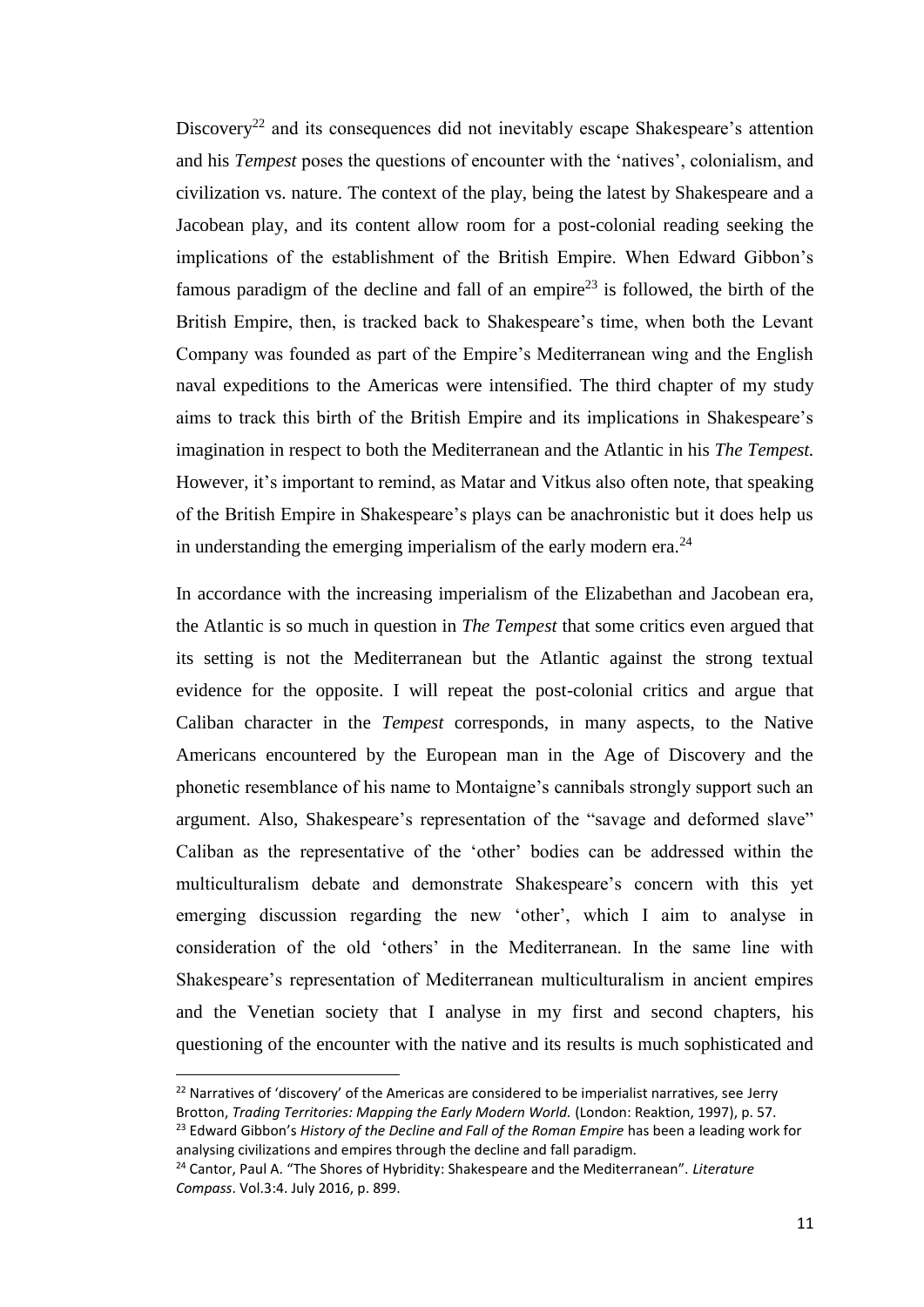multi-layered. "Shakespeare's portrayal of Caliban is a remarkable anticipation of the problematic position of the colonial subject as it was emerging in the New World in Shakespeare's day".<sup>25</sup> The transformative impacts and dangers of mobility and multicultural contacts are also implied in relation to the British Empire in *The Tempest.* After having explored the complexities and dangers of imperial multiculturalism in his previous plays set in Mediterranean empires, Shakespeare's last play finally warns against the perils awaiting the newly emerging British Empire.

Shakespeare's choice of setting his play on the British Empire in the Mediterranean tells much about the centrality of the Mediterranean in his imagination. Daniel Vitkus accordingly suggests: "Even the empires in the New World in Shakespeare's day were being carved out – not yet by the British – but by Mediterranean people, the Spanish and the Portuguese. Looking for empire as a subject in Shakespeare only leads us back to the Mediterranean as the centre of his imagination". <sup>26</sup> It's one of the key points of my study that the Mediterranean was the centre of both Shakespeare's imagination as the realm of literature, philosophy and culture he was fed with and of the world he was living in with its empires which England aspired to be like. Braudel, accordingly, shows the link between the Mediterranean and the Atlantic in the following passage:

[Mediterranean civilization] spread in fact against the current of world history, reaching out to northern Europe which was soon to become the centre of world power: Mediterranean, Latin culture was to Protestant Europe what Greece was to Rome. It rapidly crossed Atlantic both in the sixteenth and seventeenth centuries, and with this geographical extension over the ocean, the Mediterranean sphere of influence was finally complete, embracing Hispano-Portuguese America, the most brilliant America of the time.<sup>27</sup>

Therefore, Shakespeare's Atlantic is bound to be also related to the Mediterranean. Because Shakespeare's imagination was centred on the Mediterranean as the space of

<sup>25</sup> Cantor, Paul A. "The Shores of Hybridity: Shakespeare and the Mediterranean". *Literature Compass*. Vol.3:4. July 2016, p. 897.

<sup>&</sup>lt;sup>26</sup> Vitkus. Daniel. *Turning Turk: English Theatre and the Multicultural Mediterranean.* (New York: Palgrave Macmillan, 2003), p. 99.

<sup>27</sup> Braudel, Fernand. *The Mediterranean and the Mediterranean World in the Age of Philip II.*  (London: University of California Press, 1995), p. 585-6.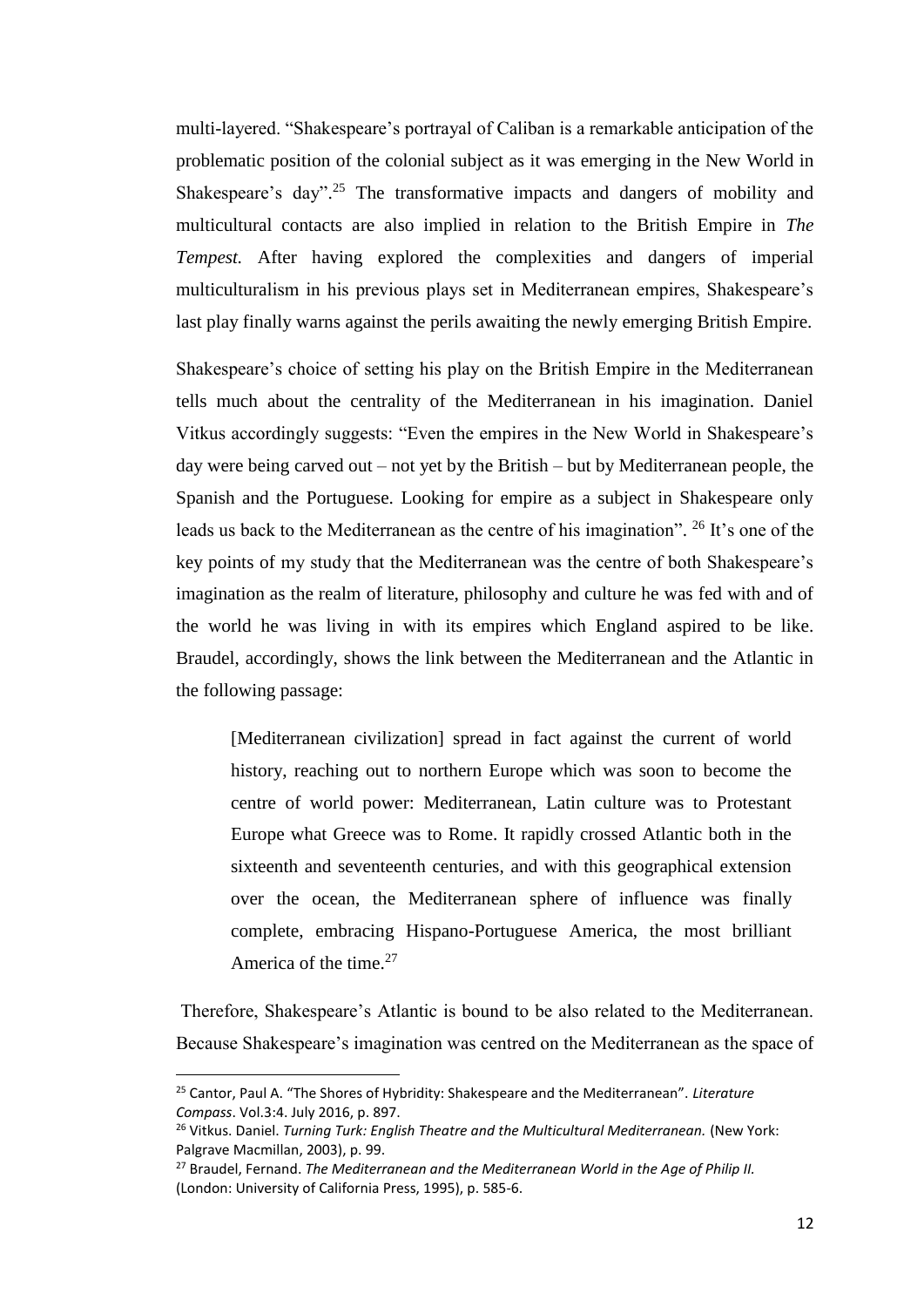cultural exchanges and diversity, the barren island where Algerian witch Sycorax and her son Caliban lived is also situated in the Mediterranean.

With its stress on the centrality of the Mediterranean in Shakespeare's world, my thesis can be a contribution towards the postcolonial studies by problematizing the dichotomy of the East and West when the Mediterranean is in question. Instead of the dichotomy of East and West which Edward Said suggests to polarize the distinction<sup>28</sup>, I look at it as the distinction between a centre Mediterranean with complexities of multiculturalism and the periphery England which desires to be the centre by looking onto the present empires as an inspiration before its imperial aims. As I have indicated earlier, when Shakespeare's representation of Mediterranean is in concern, we witness a multicultural world which incorporates the Moor, the Christian, the Jew, the barbarian, and the colonial subject in the context of imperial expansion and the mercantile activities. Post-colonial criticism with a focus on empire is, therefore, the primary approach I adopt in this study towards analysing Shakespeare's representation of the multicultural Mediterranean world.

<sup>28</sup> Said, Edward. *Orientalism.* (New York: Vintage, 1978), p. 46.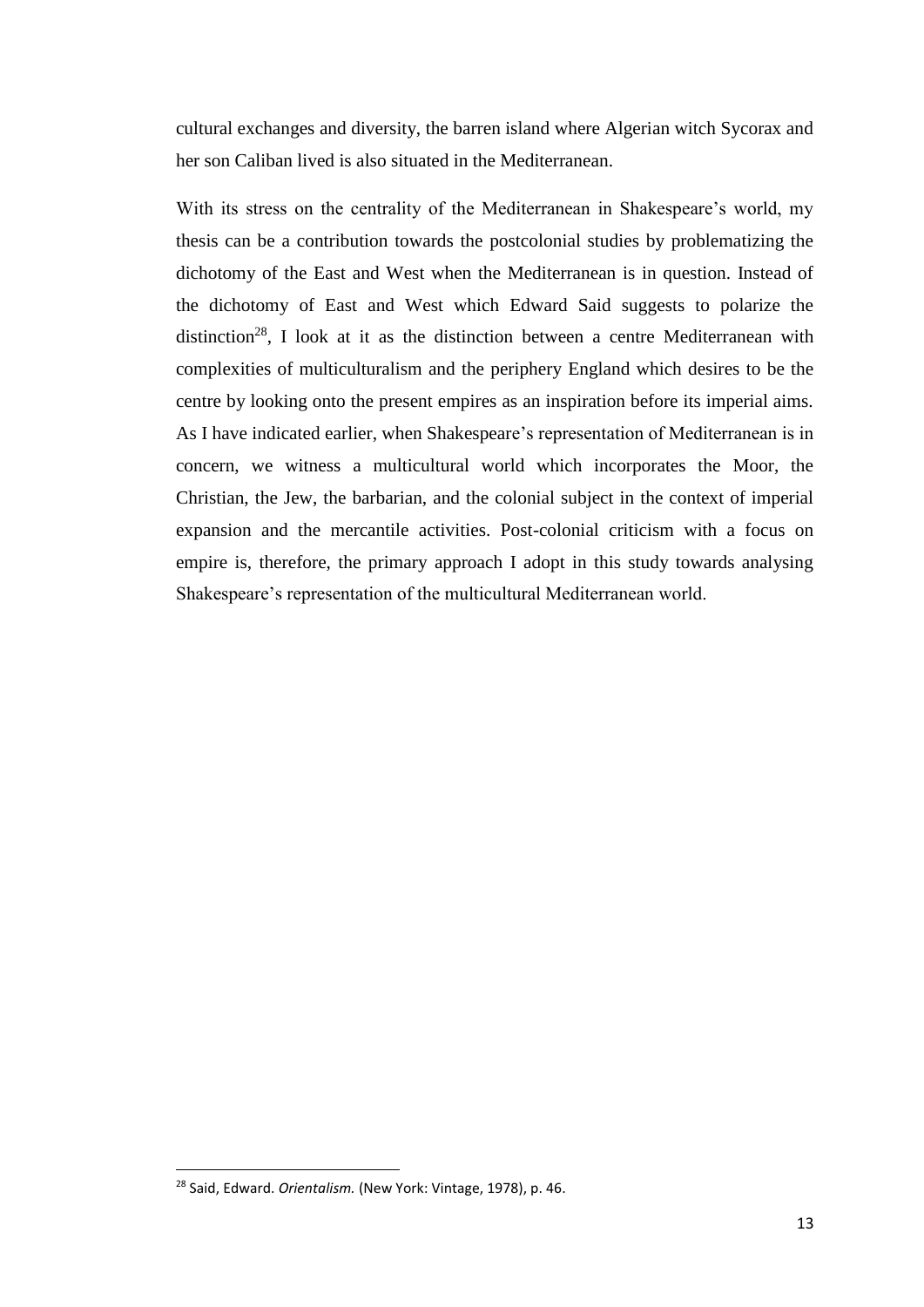## <span id="page-20-0"></span>**Chapter 1: Mediterranean Mobility in Ancient Empires: Shakespeare's Greeks, Romans and 'Others'**

As a Renaissance child, Shakespeare was remarkably attracted to classical Greek and Roman sources which made him set a considerable number of his plays in antiquity. Taking ancient Greek and Roman empires as their settings, Shakespeare's ancient plays had to engage in the representation of the multicultural Mediterranean that the concept of empire necessarily gave birth to. While the mobile people, information and cultures in the ancient empires connected the Mediterranean world, they also brought along destructive consequences. In this chapter, I look at the travels of people in the Mediterranean in Shakespeare's ancient plays towards explaining and analysing their impacts in terms of the individual's identity and the multicultural experience of the imperial society. His representation of the ancient multiculturalism sustained by the mobility explores the potentially dangerous results of fast and intense travels inside and across the sea.

In Shakespeare's work, the ancient Mediterranean appears to be a world that can accommodate a long distance love affair between Rome and Egypt which is supported by mobile people, mobile information, and mobile cultures. However, the result of these travels in the sea often appears to be chaos which works towards comic elements in Shakespeare's comedies and tragic consequences in his ancient tragedies. In this chapter, I first look at the representation of the chaotic sea itself as the space of dangerous travels and the impacts of the sea on the protagonists of Shakespeare's ancient plays. After analysing the mobility's impacts on the individuals' identity, I move on to explain the dangers that awaits the Empire for being involved in multicultural relations as part of its territorial expansion. In explaining the distortive impact of the sea travels on the individual, I propose the notion of "identity nausea" which explains the plight and ambivalence that the protagonist experiences following his frequent travels on the sea. For my analysis of the identity nausea and the transformative multiculturalism, I look at Greek play *Pericles*, which accommodates the most amount of sea traffic among all of Shakespeare's Mediterranean plays, and two Roman plays *Antony and Cleopatra* and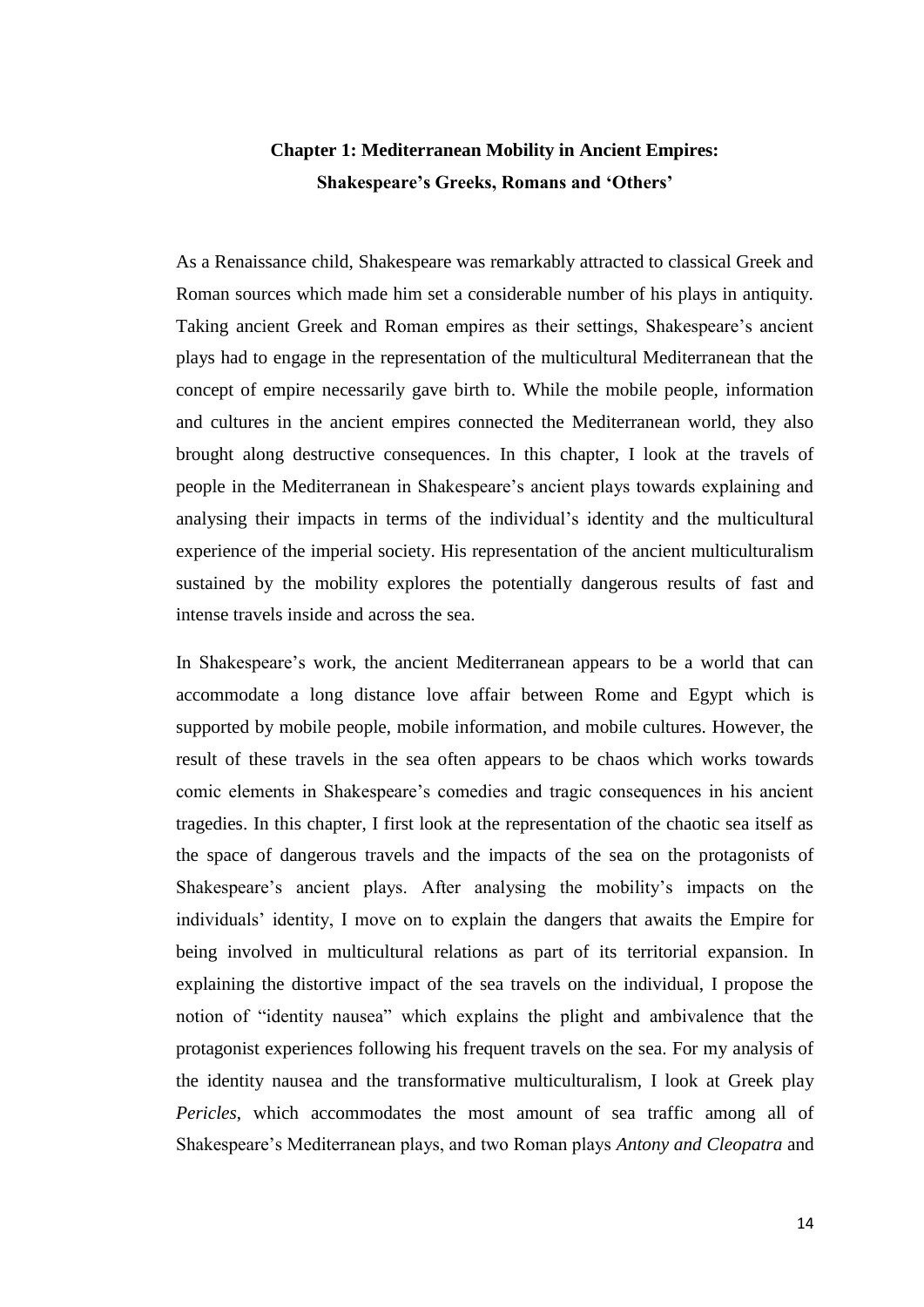*Titus Andronicus* which put forth the transformative impacts of the contact with the 'others' and multiculturalism.

#### *Identity Nausea of the Protagonist*

 $\overline{\phantom{a}}$ 

Some of Shakespeare's ancient plays establish the de facto Mediterranean mobility and converse with his other plays which show the tragic consequences of it in terms of both individuals and the imperial society. To start with the mobility's distortive impacts on the individual, I suggest that Shakespeare's protagonists who are too mobile on the sea start losing their sense of belonging to a certain place and experience identity shifts, which I call their identity nausea. They doubt, question, and even forget their own identities following the perilous journeys that they take in the sea. I explore this identity nausea in relation to Shakespeare's Greek Pericles and Roman Antony as they are the most frequently traveling protagonists in his plays.

When mobility in the ancient Mediterranean in Shakespeare's works is in question, the first text that one looks to is *Pericles* whose plot remarkably unfolds in multiple Eastern Mediterranean port cities and largely the sea itself. The seafaring experience of the titular character Prince of Tyre, who travels across Mediterranean cities such as Antioch, Ephesus, Tarsus, Pentapolis and Tyre throughout the play, tells that Shakespeare imagined the Mediterranean as a much globalized space where mobility is an everyday fact of life. I suggest that *Pericles* is a significant sea play which one can employ as a paradigm to speak about the effects that the frequency of sea journeys can make on an individual's life and identity, exemplified the best with the play's protagonist<sup>29</sup>. The play is structured on the protagonist's perpetual motion on the sea which results in tragic events. I argue that the sea causes identity nausea in Pericles who seems to not recognize himself and his social status after the shipwrecks that transform the course of events. So as to convey the internal tides in Pericles's self, the play embodies an extended metaphor of sea journeys and shipwrecks transforming his identity; as he along with the ship "drives up and

<sup>29</sup> Filippis, Simonetta. "Shipwrecks and Lost Identities in Shakespeare's Plays: The Case of *Pericles*", *Shakespeare Seminar 9,* 2011. p. 42.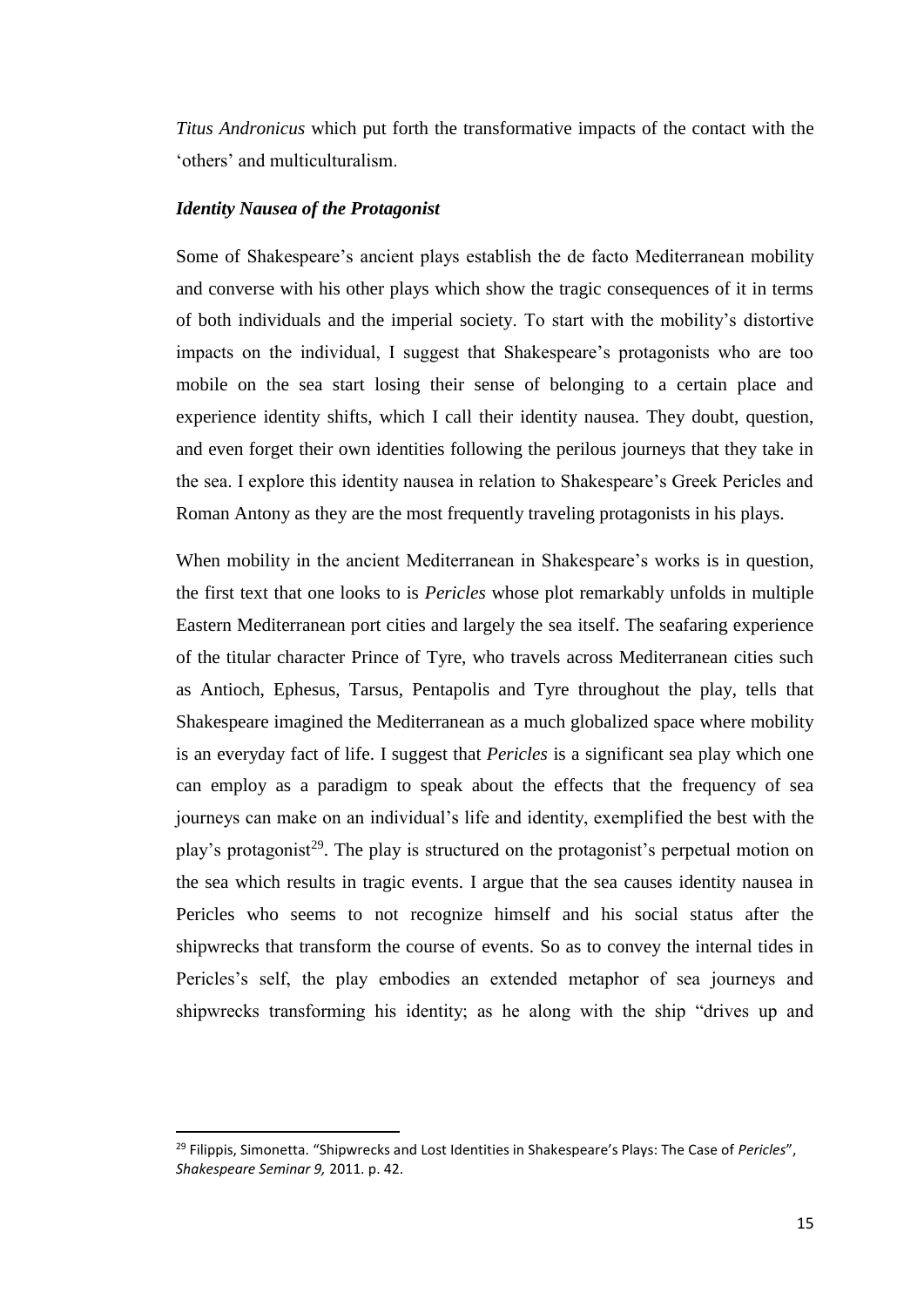$down<sup>30</sup>$  in the Mediterranean, his life turns up-side-down – tossed between shipwrecks (3.1.50).

Shakespeare sets up the sea as a challenging, threatening, dangerous, lawless, and chaotic space where Pericles is confronted by shipwrecks which transform and dissolve his identity. In order to escape the melancholic "tempest" that he goes through because of the dangers that his adventurous journey to Antioch brought at the beginning of the play, Pericles decides to "go travel for a while"<sup>31</sup> (1.2.118). The first act of the play establishes the Mediterranean as a perilous space for Pericles to travel in:

|           | HELICANUS: To show his sorrow, he'd correct himself; |
|-----------|------------------------------------------------------|
|           | So puts himself unto the shipman's toil,             |
|           | With whom each minute threatens life or death.       |
| THALIARD: | He 'scaped the land, to perish at sea.               |
|           | Your lord has betaken himself to unknown             |
|           | travels <sup>32</sup> $(1.3.24-35)$                  |

It is established from the first act of the play that both the shipman and the sea are not to be trusted. Traveling with the shipman is life threatening and sea is an unknown space where men perish. Thaliard foreshadows that Pericles will be perished at sea while escaping from the troubles of the land. The outcome of his unknown travels in this "wat'ry empire" will be the devastating shipwrecks which are followed by recurrent identity losses in Pericles. Pericles's perpetual motion in the sea leads to ambivalences, which he needs to "repair" in order to get the plot to resolution at the end.

Having established the idea of sea as a dangerous place and seafaring a life threatening adventure, the play swiftly moves on to put this idea into action. Gower functioning as the Chorus tells the story of Pericles's first shipwreck:

> GOWER: He, doing so, put forth to seas, Where, when men been, there's seldom ease For now the wind begins to blow;

<sup>30</sup> Shakespeare, William. *Pericles.* (New York: Washington Square Press, 1968), p. 47.

<sup>31</sup> Ibid., p. 13.

<sup>32</sup> Ibid., p. 15.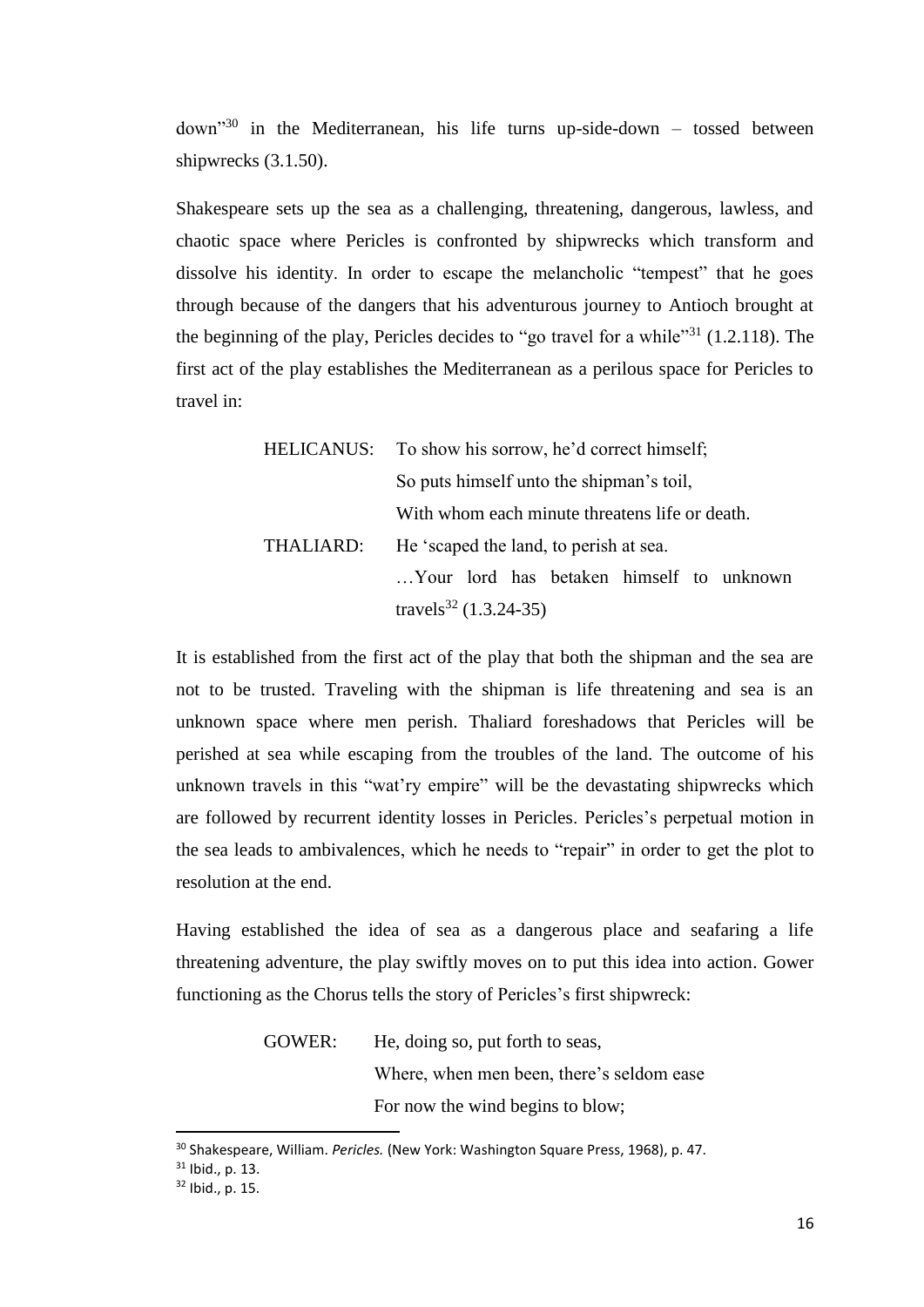Thunder above and deep below Makes such unquiet that the ship Should house him safe is wracked and split; And he, good Prince, having all lost, By waves from coast to coast is tost. All perishen of man, of pelf, Ne aught escapen but himself; Till fortune, tired with doing bad, Threw him ashore, to give him glad<sup>33</sup>  $(2, 1, 27-38)$ .

The sea is described as a place with seldom ease and lots of storms and thunder. The ship that was supposed to keep Pericles safe is split and wracked, which also "shakes" his "fortune". His travels in the Mediterranean cause cracks also in his self, not only his ship. The fluidity and unruliness of the sea destabilize and control Pericles's fortune as he also reveals while describing the first shipwreck:

> PERICLES: Alas, the seas hath cast me on the rocks, Washed me from shore to shore, and left my breath Not to think on but ensuing death  $34(2.1, 5-8)$ .

After this first tempest and shipwreck in "the rough seas that spares not any man"<sup>35</sup> (2.1.133), Pericles loses his sense of belonging when he lands on the shores of Pentapolis. He seems to be going through an inner struggle for defining his own identity when introducing himself to the fishermen on the shore:

PERICLES: A man whom both the water and the wind,

In that vast tennis court, hath made the ball For them to play upon entreats you pity him.

[ …]

What I have been I have forgot to know;

But what I am want teaches me to think on:

A man thronged up with  $\text{cold}^{36}$  (2.1. 60-71)

<sup>33</sup> Ibid., p. 24.

<sup>34</sup> Ibid., p. 23.

<sup>35</sup> Ibid., p. 27.

<sup>36</sup> Ibid., p. 25.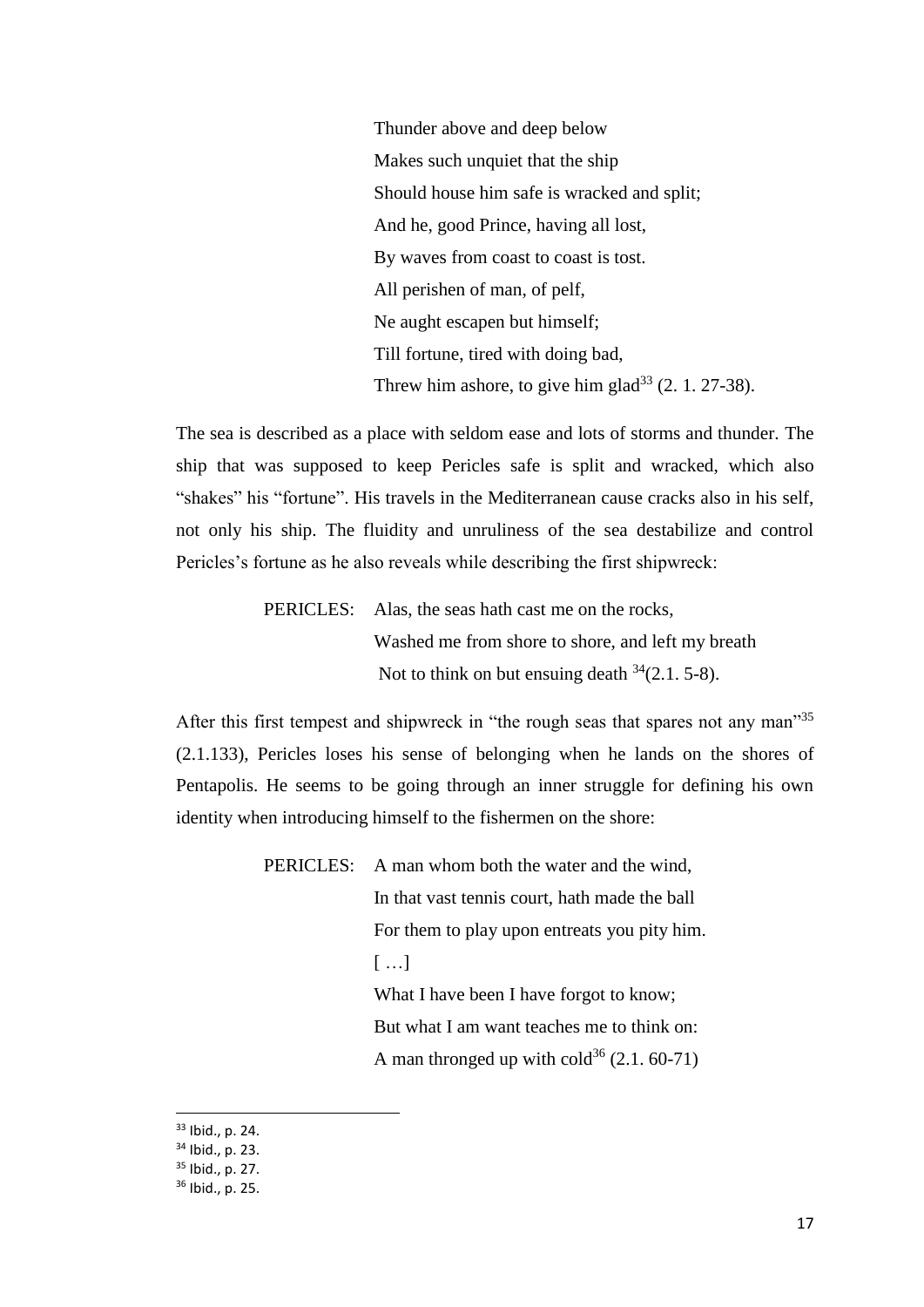When the water and the wind appearing in the form of a sea storm make a ball out of Pericles as he describes here, he forgets what he has been before. As is also understood from Pericles's passive voice in this passage, he has *been* "played" by the sea storm and transformed into a human that he himself does not recognize. While the storm tosses Pericles around the sea like a ball in a tennis court, it also causes nausea in his identity as well as his body. Thus, he identifies himself to the fishermen only as a man thronged up with cold, not as the Prince of Tyre.

Like in *Pericles,* I argue that the Roman protagonist of *Antony and Cleopatra* also goes through identity shifts and loss of sense of belonging since he frequently travels in the Mediterranean. It will be much appropriate to call *Antony and Cleopatra* a very Mediterranean play, since the word "sea" itself is used 32 times throughout the text. Many of its scenes taking place in the sea, the play portrays the independent and fluid realm, which Antony calls "the empire of the sea"<sup>37</sup> (1.2.201), in contrast to the land's fixedness and immobility. Therefore, because Antony constantly moves between Egypt and Rome via the chaotic and nauseous sea, like Pericles, he experiences recurrent identity shifts and losses throughout the play. As one of the three emperors of Roman Empire and a glorious warrior, Antony finds himself in a duality when his love affair with the Egyptian empress Cleopatra requires him to engage in frequent travels between Rome and Egypt. Antony's identity nausea appears in the form of his duality between Rome and Egypt, and sea and land. His duality is accentuated from the very beginning of the play as the following conversation between Cleopatra and the messenger who brings message from Antony in Rome reveals in the first scene:

| ALEXAS: | "Good friend", quoth he,                           |
|---------|----------------------------------------------------|
|         | "Say the firm Roman to great Egypt sends"          |
|         | This treasure of an oyster;                        |
|         | $\left[\ldots\right]$                              |
|         | CLEOPATRA: What, was he sad, or merry?             |
| ALEXAS: | Like to the time o' th' year between the' extremes |
|         | Of hot and cold, he was nor sad nor merry.         |
|         | CLEOPATRA: O, well-divided disposition!            |

<sup>37</sup> Shakespeare, William. *Antony and Cleopatra.* (New York: Simon & Schuster Paperbacks, 2009), p. 25.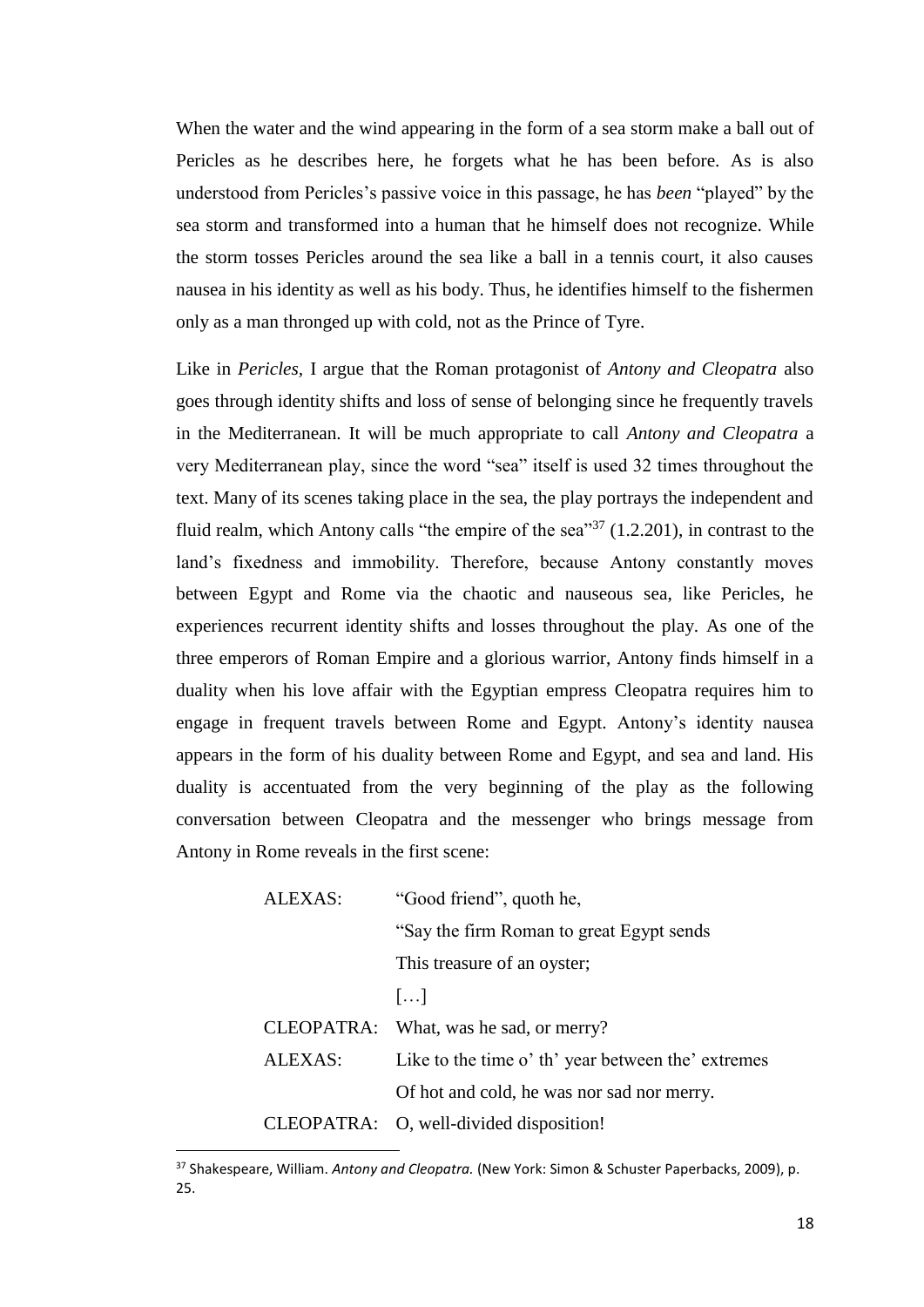## [...] his remembrance lay In Egypt with his joy; but between both<sup>38</sup> (1.5.62).

Although the messenger describes Antony's neither sad nor merry disposition, the phrase describing him to be "between the extremes" also applies to his duality between Rome and Egypt which often appear as two extremes. As I will analyse more at length later in the chapter, Antony's duality between Rome and Egypt is also accompanied by his duality between the land and the sea. Because he is too mobile in the sea, he becomes inevitably attracted to the sea which is also exemplified with his choice in gifting Cleopatra the treasure of an oyster in this passage. Shakespeare here uses the word oyster instead of pearl to draw attention to the sea creature that produced the pearl and in this way Antony's attraction to sea.

Antony is well-divided between his joy in Egypt and duties as one of the three emperors in Rome; but what is physically in between the two is the Mediterranean Sea. His movement between the two worlds happens in the realm of the sea, which causes identity losses and shifts throughout the play. Pericles and Antony's persistent engagement with this 'fluid' space, therefore, shakes their balance as established noblemen and causes identity nausea through transformation in their self. As Antony tries to establish a balance between his Roman duties as an emperor and Egyptian love affair with Cleopatra, he fails and his identity is gradually lost as the text suggests.

The play shows that Antony makes many travels between Egypt and Rome in a very short time. These frequent and fast travels, like Pericles, make it finally difficult for Antony to "hold [his] visible shape" at the end of the play<sup>39</sup> (4.14.17). Before Antony himself admits to have lost his Roman warrior identity, Shakespeare reminds Antony's identity shifts in the first scene when Philo says upon Antony's rejection of the messengers from Rome:

## PHILO: Sir, sometimes when he is not Antony He comes too short of that great property

<sup>38</sup> Ibid., p. 45.

<sup>39</sup> Ibid., p. 217.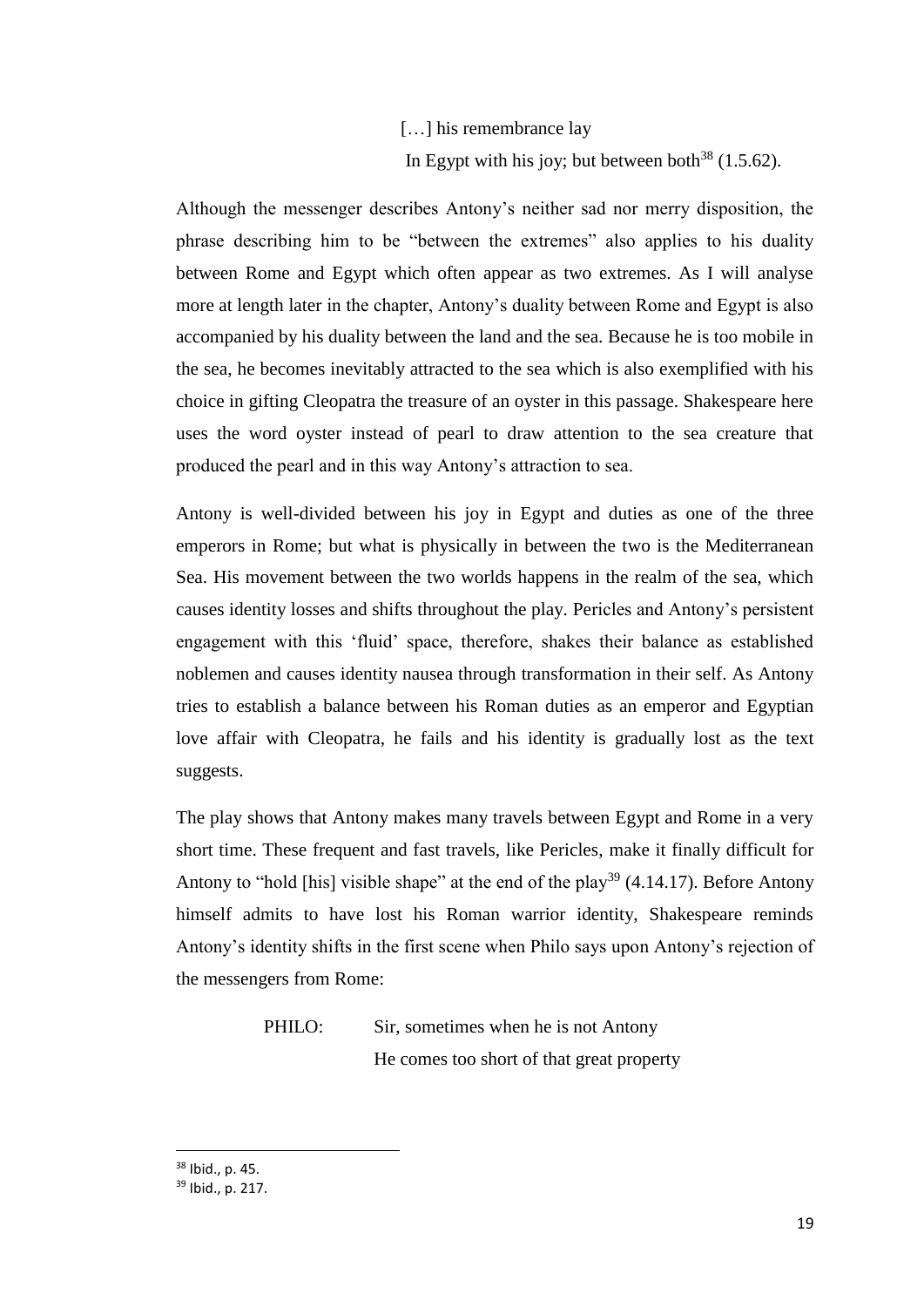When in Egypt, Antony sometimes is not the old Antony who won wars and became an emperor of Roman Empire. He doesn't hold stable when he keeps recurrently entering the two spaces, Egypt and Rome, which are implied to be antithetical to each other in the play. After many sea journeys that Antony makes throughout the play, he himself becomes unsure if he is recognized as "Antony" from outside due to the identity nausea that he goes through. After the sea war that he fights with Caesar, Antony asks Eros: "thou yet behold'st me?"<sup>41</sup>  $(4.14.1)$ . As an undefined space occupied by the unruly pirates, Mediterranean is capable of causing identity nausea in a Roman emperor who used to be a glorious, devoted and stable warrior.

#### *Sea as an Unruly Realm*

It is essential, I believe, to also understand what the sea stands for in Shakespeare's imagination since it opens ways to analyse how it transforms identities. Shakespeare's ancient plays portray that the Mediterranean world is connected with the frequent travels in the sea but if read more closely it is possible to see that the Mediterranean Sea constitutes a world on its own, apart from the worlds that it connects. Both in *Pericles* and *Antony and Cleopatra,* Mediterranean is a space that is not bound by the rules and established systems of the land, which is owned by different political entities. It physically connects the distant lands, like Egypt and Rome, allowing communication in between through ships but is disconnected from the land as a realm on its own.

In *Antony and Cleopatra,* when Menas proposes to Pompey the plot of cutting the cable between the ship and the shore to "fall to the throats" of the "three worldsharers<sup>"42</sup>, who are Mark Antony, Octavius Caesar, and Lepidus (2.7.82), he suggests that the ship when unattached from the land falls into a lawless realm where his plot can be realized. Menas and Pompey can kill the Roman emperors in the sea despite the treaty that they signed a few minutes before; because laws of the land are made invalid when in the middle of the sea. Once it is not connected to the land, Sea seems to be outside the world that the "three world-sharers" share. In Shakespeare, the Sea

<sup>40</sup> Ibid., p. 66.

<sup>41</sup> Ibid., p. 215.

<sup>42</sup> Ibid., p. 105.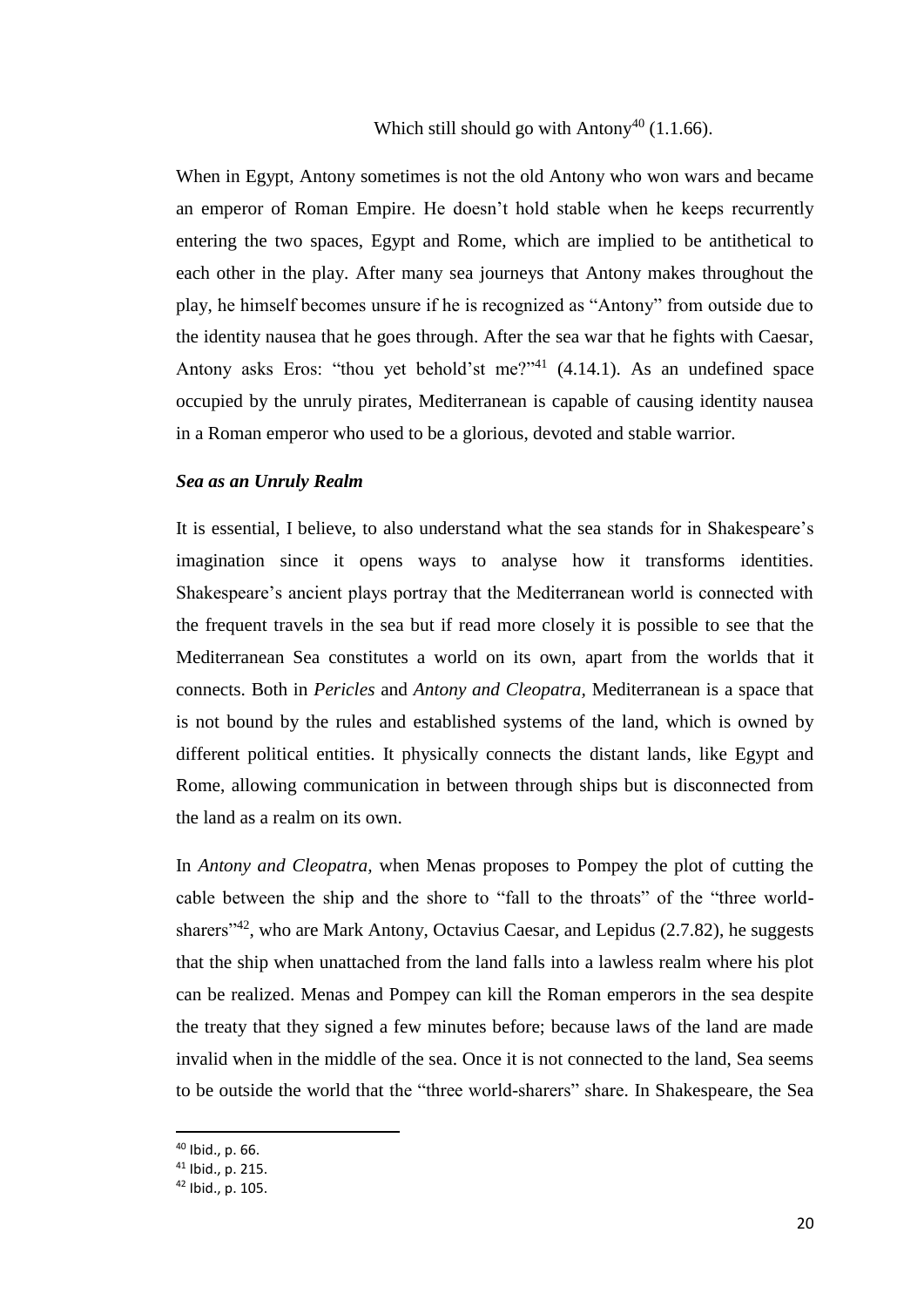appears as a chaotic space where assassinations do not count, and dangers of shipwreck, subversion and identity shift constantly challenge the noble characters.

The shipwrecks and perilous travels in this unruly realm not only shake and transform the individual but also subvert the course of events and disturb the social balances. The second shipwreck event in *Pericles* puts forth the sea to have its own rules and regulations where the established identities of the land/civilization melt into the fluidity of water. While sailing from Pentapolis to Tyre, Pericles's wife dies in childbirth during the storm, which brings a moment when he recognizes that his social status is dissolved when in the middle of sea. It is a place where his position in the social hierarchy is of no value as his conversation with the sailors in the storm reveals:

> 1.SAILOR: Sir, your queen must overboard. The sea works high; the wind is loud and will not lie till the ship be cleared of the dead.

PERICLES: That's your superstition.

- 1.SAILOR: Pardon us, sir: with us at sea it hath been still observed; and we are strong in custom. Therefore briefly yield'er; for she must overboard straight.
- PERICLES: As you think meet. Most wretched queen! $^{43}$  (3.1. 51-8)

Pericles's resistance against burying his wife in the sea cannot persist as the sailors are "strong" at sea. Even though he is the prince of Tyre on the land, when in the sea Pericles has to submit to the instructions of the sailors and give up the dead body of his wife. Pericles's status as a prince in social hierarchy "dissolves" and he realizes that he is in the kingdom of the sailors and must obey their customs. <sup>44</sup> Noble identities dissolving in the sea in Shakespeare show that the sea can be home to the sailors who are not bound by the social structure of the land and the unruly people like the pirates, not the established noblemen like Pericles and Antony.

Because it is an unruly realm, the sea also appears in opposition to civilization in the plays. Following his first shipwreck, even if Pericles doesn't remember what he has been, as I have analysed above, he knows that he is a man and therefore has the right

<sup>43</sup> Shakespeare, William. *Pericles.* (New York: Washington Square Press, 1968), p. 47.

<sup>44</sup> Publicover, Laurence. "Shakespeare at Sea". *Essays in Criticism* Vol. 64 No. 2, 2014. p. 139.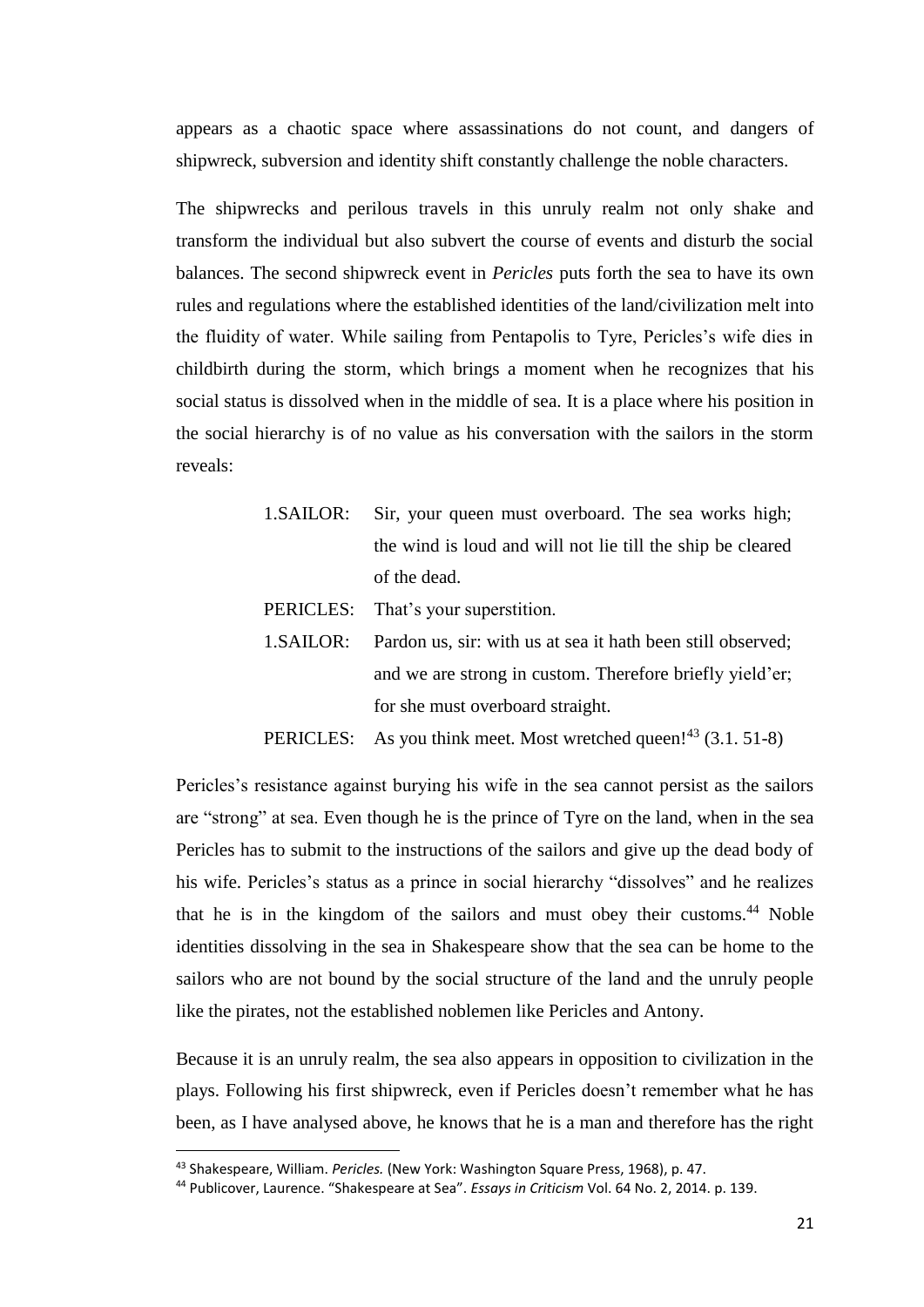to burial – which means to dwell in the land where the human has established civilizations across centuries. That is why he begs Nature: "having thrown [me] from your "wat'ry grave, Here to have death in peace is all [I]'ll crave"<sup>45</sup> (2.1. 10-11). He also asks the fishermen that he met on the shore to bury him even if he doesn't know who he is:

PERICLES: My veins are chill

And have no more of life than may suffice To give my tongue that heat to ask your help; Which if you shall refuse, when I am dead, For that I am a man, pray you see me buried<sup>46</sup>  $(2.1.72-77)$ .

Pericles sees burial as an unquestionable right that comes with the quality of being a man. As opposed to the mobile and fluid space of the sea, the land is fixed with civilizations established on it. Having escaped the perils and lawless realm of the sea, therefore, Pericles wants to be part of the civilization ever after. The association of burial with civilization and laws in Shakespeare also alludes to the famous Greek tragedy *Antigone,* which talks about the plight of the protagonist who strives to bury her brother against those who claimed that he was lawless.

This theme of being buried in the land vs. being left in the wilderness can, therefore, be explored within the context of Mediterranean chronotope, which I will address more in depth later in the chapter. In accordance with Pericles's plea to have a grave and Antigone's struggle to bury her brother for being civilized, those that are thought to be not civilized are denied burial in the Roman play *Titus Andronicus.* In the first act, Titus denies to bury his "lawless" son that he killed, and the very last scene of the play suggests that the Goth queen Tamora is given "no funeral rite, nor man in mourning weed" and because "her life was beastly and devoid of pity" she is thrown to "beasts and birds to prey"<sup>47</sup> (5.3. 195-198). The uneasiness of not being granted a funeral and a dry grave is also the first feeling that *The Tempest*'s Gonzalo experiences after the catastrophic shipwreck. I suggest that the characters' desire of being buried in Greek, Roman, and early modern Mediterranean texts not only unite these plays with a consistent understanding of civilization vs. the unruly Nature, but

<sup>45</sup> Shakespeare, William. *Pericles.* (New York: Washington Square Press, 1968), p. 23.

<sup>46</sup> Ibid., p. 25.

<sup>47</sup> Shakespeare, William. *Titus Andronicus.* (Oxford: Oxford University Press, 2008), p. 194.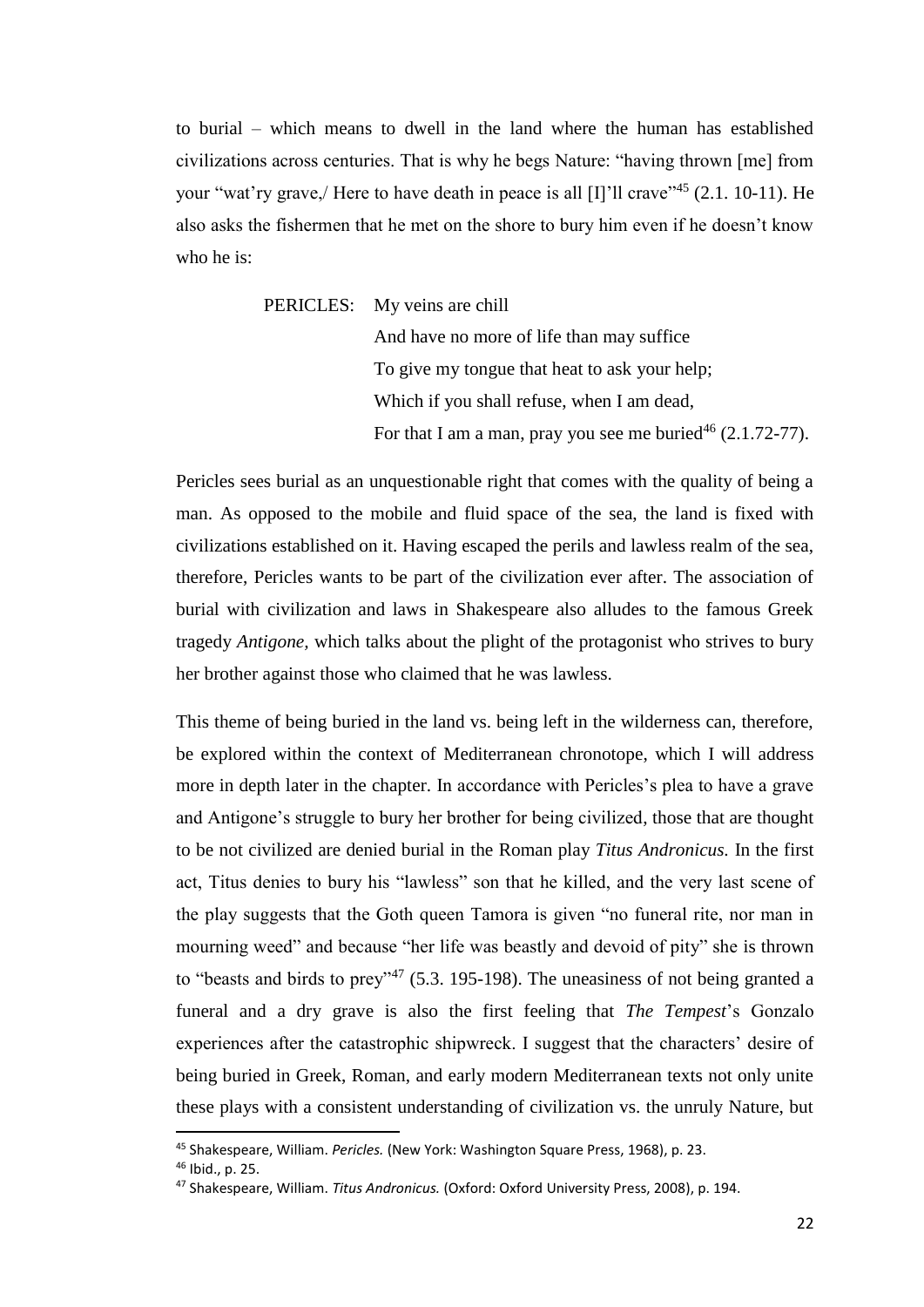they also show the Mediterranean chronotope in terms of the texts and characters existing in the same space in different times.

The unruly sea appears in contradiction with the notion of civilization also in *Antony and Cleopatra*. Although Antony calls the Mediterranean "empire of the sea" for being a very powerful entity penetrating into a vast geography, it cannot accommodate political establishments which make it a place to dwell for the pirates. This is the reason why the dangers always come from the Mediterranean in *Antony and Cleopatra.* The dangers of the seductive Oriental witch and the threat of Pompey, who allies with the pirates of the sea to attack Rome, are conveyed through the Mediterranean. Almost all characters in the play suddenly become anxious when "Pompey is strong at sea"<sup>48</sup>  $(1.4.41)$ ; because controlling this unruly, fluid and borderless space is a capacity that should be feared. Accordingly, throughout the play those who are strong in the land but weak at the sea are deemed to lose.

#### *Protagonists' Attraction to the Sea*

This strength of the sea also has the capacity to dissolve the identity of the traveller so much so that they start becoming a part of it. The sea absorbs the person who is too mobile into its body, which, I suggest, also explains fish imagery used for Antony in *Antony and Cleopatra*. Cleopatra imagines fishes to be Antony:

> CLEOPATRA: Give me mine angle; we'll to the river …My bended hook shall pierce Their slimy jaws, and as I draw them up I'll think them every one an Antony And say "Aha! You're caught"<sup>49</sup>  $(2.5.14)$ .

Because Antony comes from the sea like fishes for Cleopatra, he is something to be "caught" which is an image that reoccurs when Octavius Caesar comments on Cleopatra's dead body that "she looks like sleep,/As she would catch another Antony<sup>"50</sup> (5.2.416). Elsewhere in the play he is also called "dolphin-like". Such fish

<sup>48</sup> Shakespeare, William. *Antony and Cleopatra.* (New York: Simon & Schuster Paperbacks, 2009), p. 37.

<sup>49</sup> Ibid., p. 79.

<sup>50</sup> Ibid., p. 273.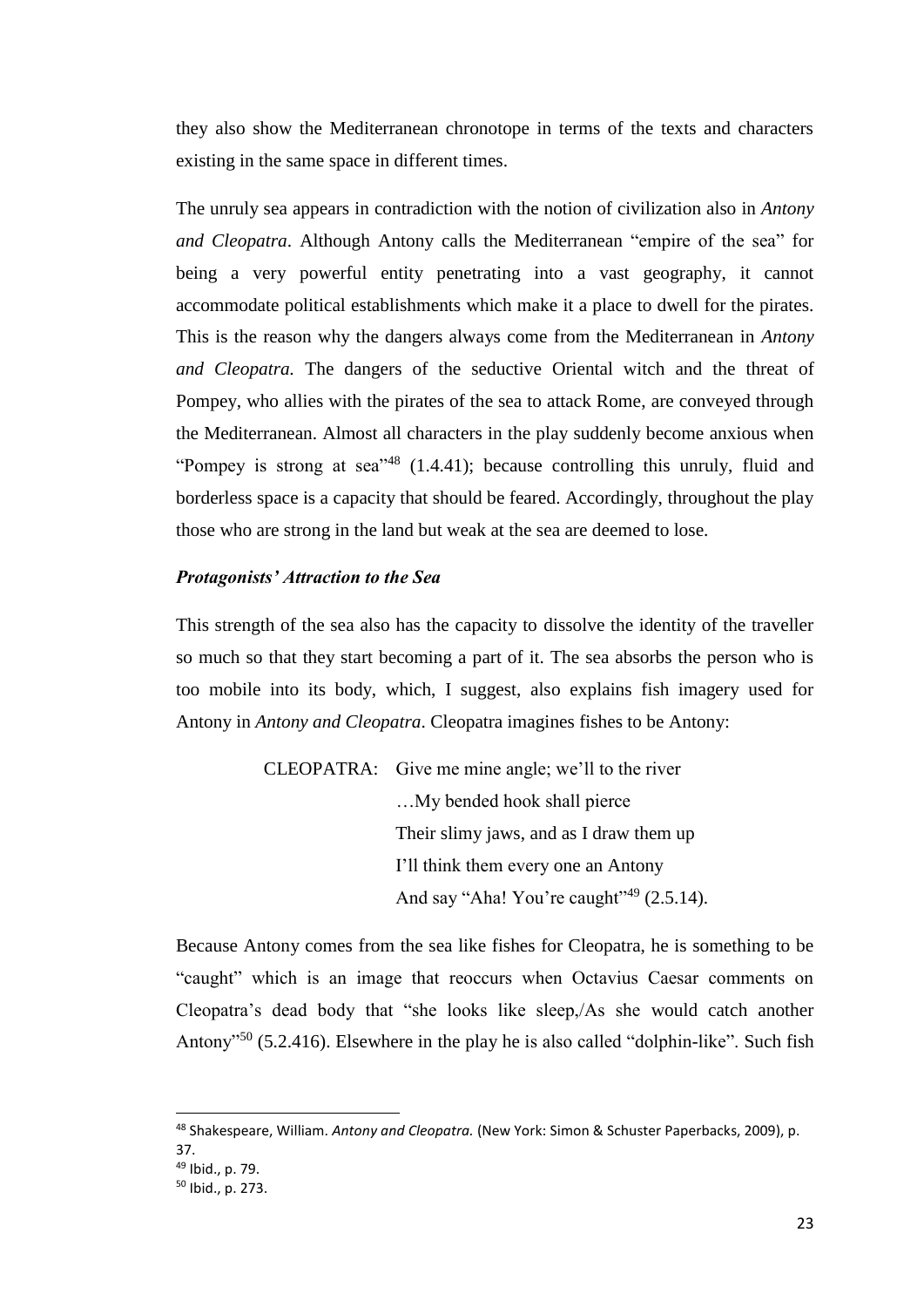imagery used for Antony echoes Alonso's pearl eyes in *The Tempest*; being involved in the sea brings a state of hybridity between the water and the earth.

Antony's decision to fight Ceasar "by sea, by sea..."<sup>51</sup> despite the weakness of his navy further shows his attraction to the sea (3.7.52); as a space of lost and reversed identities, Mediterranean attracts Antony who is stuck between his glorious warrior identity in Rome and lascivious lover identity in Egypt. Shakespeare's Mediterranean shipwreck metaphor that I propose to reflect the chaos, reversed hierarchies, and things gone up-side-down in his plays takes the form of a sea battle in *Antony and Cleopatra.* As a result of his insistence on battling in the sea, Antony loses his power and Roman glory entirely. It is during this battle that Cleopatra betrays him by escaping with her navy which shakes Antony's one of the two loyalties. When Antony follows Cleopatra's fleet leaving his soldiers on the battlefield, this sea battle causes damage also in his Roman warrior self that he had previously been glorified for. His abandonment of the commandership can be read as the elimination of social ranks once again in the middle of the Mediterranean. It is such events taking place in the sea that raise the conflicts of the play which eventually lead to the tragic deaths of the two lovers at the end. The resolution of *Antony and Cleopatra* is prepared by the dissolutions that take place in the sea.

In *Pericles* also, the resolution of the play is prepared by the dissolutions in the sea that make the conflicts of the play. After the second shipwreck where he loses his wife in childbirth, Pericles names his "fresh-new seafarer" daughter Marina "for she was born at sea", which also shows his attraction to the sea like Antony<sup>52</sup> (3.1.45, 3.3.17). Both Marina's birth in the sea and the meaning of her name become the forces to reconstruct Pericles's identity which was lost twice following the catastrophic shipwrecks. Pericles's movements in the sea and the consequent two shipwrecks function as events creating the conflicts of the play which put the dramatic action underway by transforming his life and identity.

The resolution of the conflicts and the reconstruction of Pericles's identity had to be also accomplished by another travel, this time towards his daughter Marina whose name suggests a meeting point between the land and the sea. As marina is a platform

<sup>51</sup> Ibid., p. 145.

<sup>52</sup> Shakespeare, William. *Pericles.* (New York: Washington Square Press, 1968), p. 47, 54.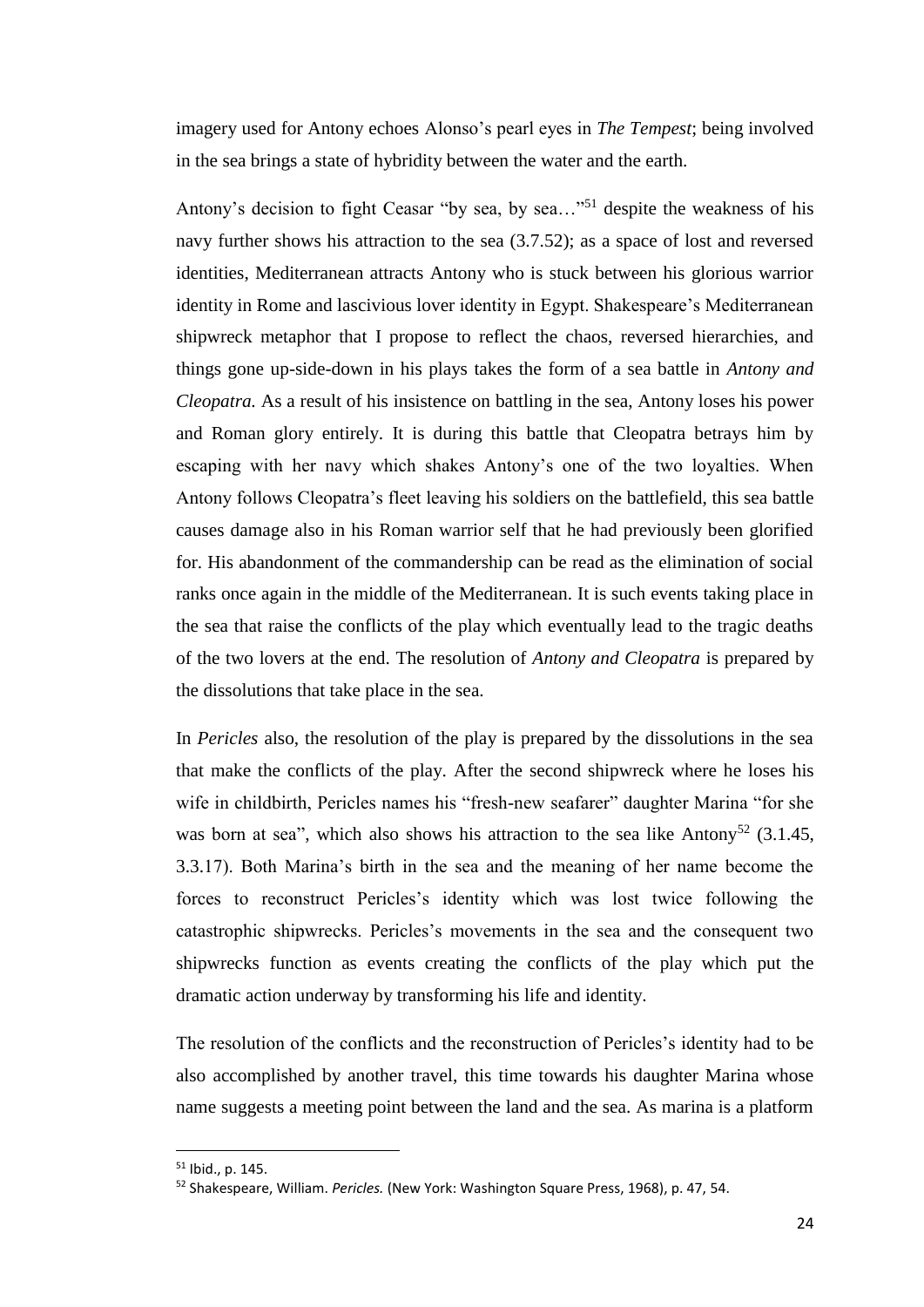that connects the sea to the land, Marina becomes the reconciling force that brings Pericles's lost identity back. The father and the daughter meet after 14 years in Pericles's ship, which acts as another reconciling platform between the land and the sea. It is only when he recognizes his daughter Marina that Pericles finally reveals his identity: "I am Pericles of Tyre"<sup>53</sup> (5.1.240). Restoration of Pericles's identity which was wracked by the sea movements - and his union with his daughter and wife - both of whom he had lost because of the shipwreck - end Pericles's journey of selfrediscovery and resolves the conflicts of the play.

#### *Speed of Mobility and Dissolution of Time and Space*

While the conflicts and resolutions are made possible through the mobility of people in *Pericles* and *Antony and Cleopatra,* the speed of this mobility is also employed as a plot device in making the geographically distant settings appear in the same play. Rome and Egypt, and the rest of the Mediterranean, are closely connected in *Antony and Cleopatra* with the fantastic speed of mobility of people and information, which makes the Mediterranean settings appear as close neighbours. Antony is in Athens in one scene, in Rome in the next scene and in Egypt in the following scene. The audience is not informed of the time distance between these travels, which creates in mind a mystical speed of movements in the Mediterranean.

Indeed, the play itself draws attention to its fantastic speed of mobility. When Toryne is captured by Octavius Ceasar almost in no time, Antony is surprised: "Can he be there in person? 'Tis impossible;/Strange that his power should be $^{54}$  (3.7.71-2). With its unreasonable speed of mobility, the play seems to be set in the age of globalization rather than the antiquity. Braudel's theory of ancient globalization in the Mediterranean before the age of speed<sup>55</sup> is put into action in Shakespeare's plays. This speed of people's mobility is further supported with the speed of mobility of information across the Mediterranean in Shakespeare's ancient plays. The heavy and rapid traffics of letters in *Pericles* and messengers in *Antony and Cleopatra* both serve as the indications of fantastical speed of movements in the sea and as one of

<sup>53</sup> Ibid., p. 91.

<sup>54</sup> Shakespeare, William. *Antony and Cleopatra.* (New York: Simon & Schuster Paperbacks, 2009), p. 147.

<sup>55</sup> Braudel, Fernand. *The Mediterranean and the Mediterranean World in the Age of Philip II.*  (London: University of California Press, 1995), p. 1016, 1119.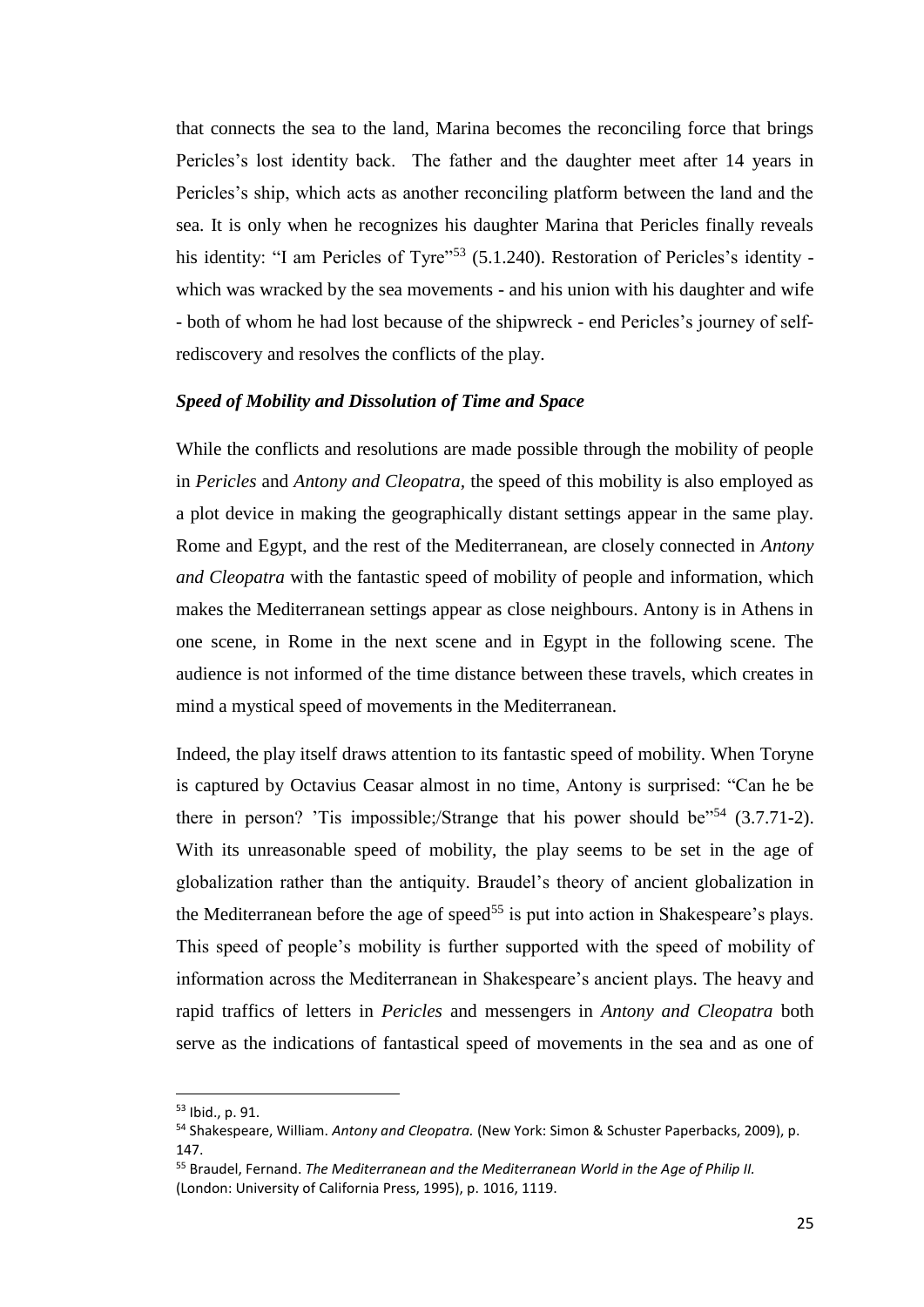the agents connecting the Mediterranean world. Both the plays revolve around many travels between the shores of Mediterranean but it is as if these travels, which would normally take months, are between two neighbouring villages rather than across vast geographies.

Besides containing mobile people and information that travel very fast, I suggest that the plots of both *Pericles* and *Antony and Cleopatra* are also quite mobile. Their rapid shifts from scene to scene leads to the dissolution of also the time and space elements of the drama, along with the dissolution of the protagonists' identities. Due to the rapid pace of the protagonists' travels in and across the sea, the sense of distance in the audience is gradually lost with the scenes that continuously shift from one place to another and from one time frame to the other. *Pericles*'s scenes with sudden setting shifts such as from Antioch to Tyre and from Ephesus to Tarsus and to Ephesus again arouse the feeling that there is not much distance between these cities. Also in *Antony and Cleopatra,* rapid scene shifts between Rome, Egypt, the sea and other Mediterranean settings with almost no time difference in between dissolve the sense of time and space in the audience's mind. Especially considering the fact that they are all staged on the same stage one after another, not with much décor differentiating the settings from each other in Shakespeare's Globe, the plays embody a palimpsest of Mediterranean settings that are unified within the same space.

#### *Dissolution of Empires and Mediterranean Chronotope*

In line with the sea travels' capacity to dissolve the individual's identity, the Mediterranean Sea also dissolves the Empire as can be explored in Shakespeare's ancient texts. I suggest that Shakespeare portrays a Mediterranean into which the empires of different epochs and regions dissolve and in this way form the different layers of the Mediterranean chronotope. Fernand Braudel also describes how the Mediterranean Sea is a witness to the civilizations that it hosted through centuries in his book *The Mediterranean in the Ancient World*:

The best witness to the Mediterranean's age-old past is the sea itself. This has to be said and said again; and the sea has to be seen and seen again. Simply looking at the Mediterranean cannot of course explain everything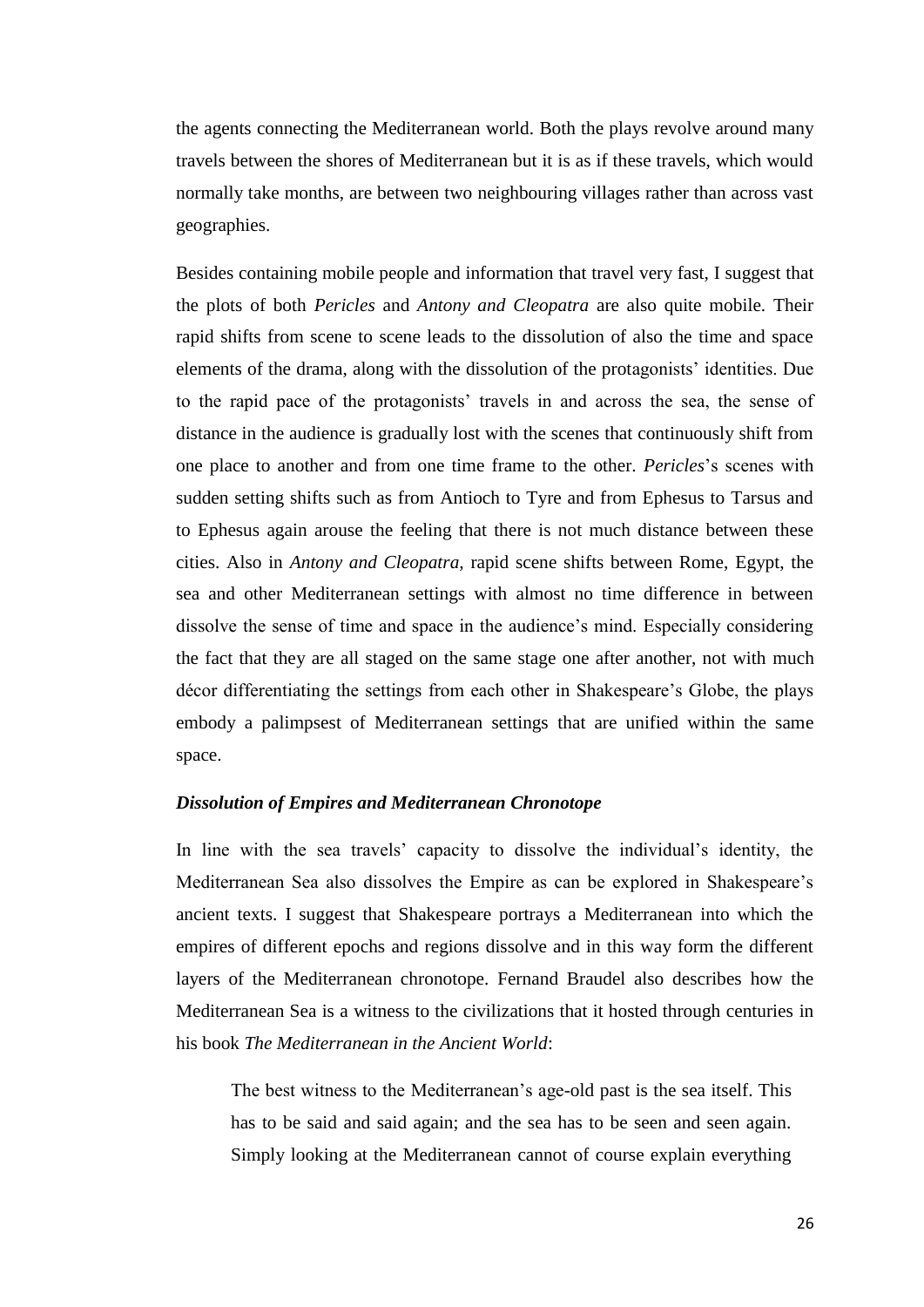about a complicated past created by human agents, with varying doses of calculation, caprice and misadventure. But this is a sea that patiently recreates for us scenes from the past, breathing new life into them, locating them under a sky and in a landscape that we can see with our own eyes, a landscape and sky like those of long ago. A moment's concentration or daydreaming, and that past comes back to life.<sup>56</sup>

This section of the chapter analyses the layers of the Mediterranean past which absorbed empires and how the Mediterranean recreates scenes from the past in Shakespeare's texts, to speak in Braudel's terms. Seeing this sea again and again in Shakespeare makes us notice the Mediterranean chronotope which embodies empires, societies, faiths, texts, and even characters of various eras in a single body.

Mediterranean Sea's capacity of melting empires into its body is most notable in *Antony and Cleopatra.* Despite their different worldviews, Roman and Egyptian empires built on the land, with their states, order, and law are both defined and established. When characters want to free themselves of the established systems and responsibilities of these two civilizations, they turn to the sea as the realm of ambiguity, fluidity and mobility. In an attempt to escape his imperial duties for his pleasure that lies in Egypt, Antony proclaims "Let Rome in Tiber melt and the wide arch/Of the ranged empire fall<sup> $1.57$ </sup> (1.1.38). He wishes to attain disorder and escape the solidity and rigidity of Rome by letting it 'melt' into water. The civilization that Rome established along the shores of the Mediterranean, where the wide arch of the ranged empire stands, should be made fall for Antony to escape his sedentariness in order to satisfy his desires to the full extent in Egypt. The empire should melt into a river that flows into the Mediterranean for him to sustain his seductive, chaotic and catastrophic love affair. The same case also applies to Cleopatra who wishes Egypt to melt into Nile and its creatures to turn into serpents<sup>58</sup> (2.5.97).

Tiber and Nile, as two rivers which gave birth to and sustained two big civilizations, both flow into the Mediterranean where their waters become indistinct of each other. Antony's and Cleopatra's suggestion that Rome and Egypt should melt into these

<sup>56</sup> Fernand Braudel. *The Mediterranean in the Ancient World.* (London: Penguin, 2002), p. 11.

<sup>57</sup> Shakespeare, William. *Antony and Cleopatra.* (New York: Simon & Schuster Paperbacks, 2009), p.

<sup>9.</sup> 

<sup>58</sup> Ibid., p. 85.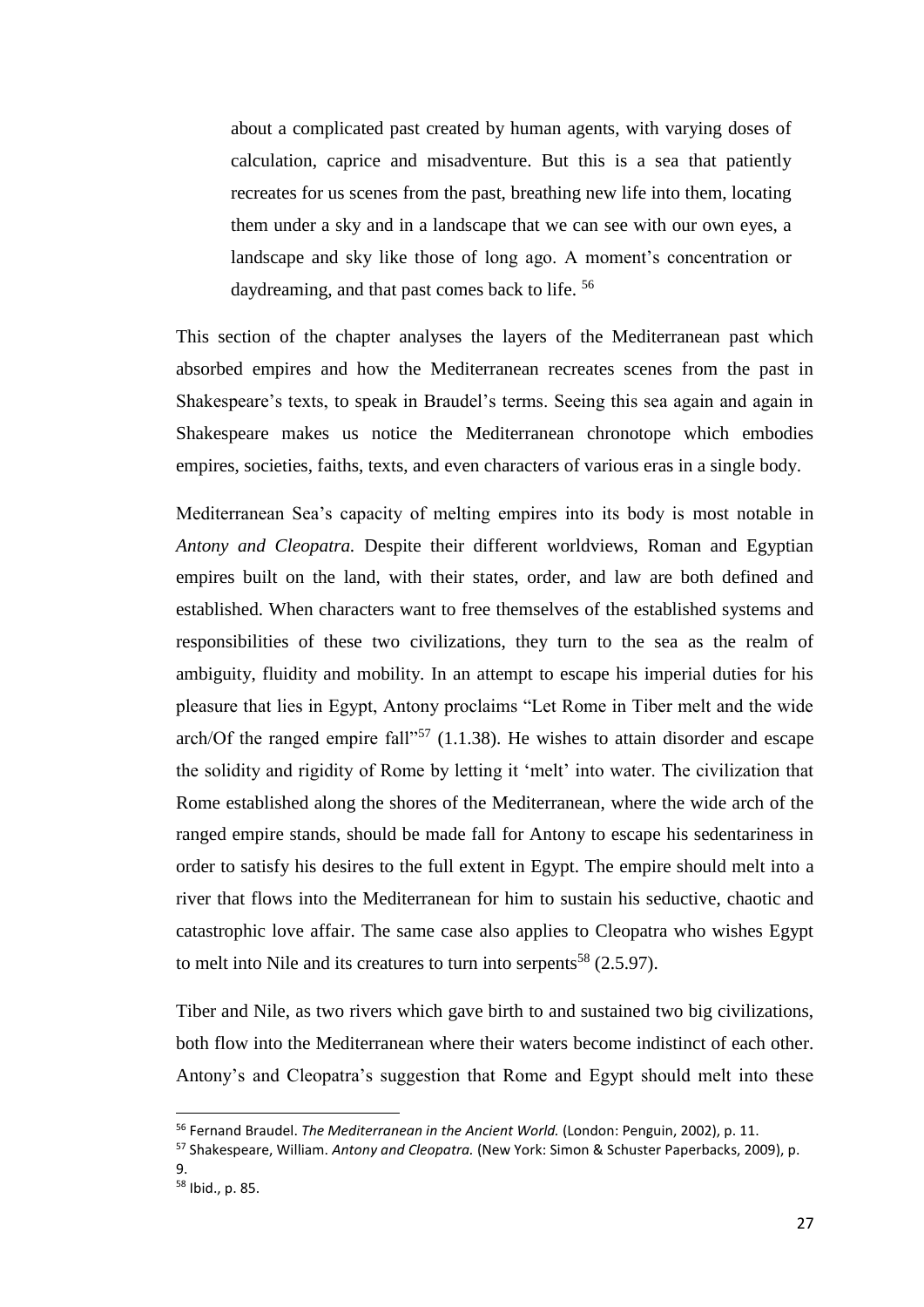rivers means that they are melt into the Mediterranean, into the same water body. This image of civilizations melting into the Mediterranean as a meeting point portrays the Mediterranean chronotope. Timon's cry "Sink Athens!"<sup>59</sup> (3.6.104) in *Timon of Athens* also adds the ancient Greek layer to Shakespeare's imagery of ancient cities and civilizations dissolving into the Mediterranean chronotope where one can find Greek, Roman, Venetian, Ottoman, Egyptian, Moorish, and many other layers of Mediterranean history in Shakespeare that I also explore in my following chapters. This imagery of civilizations melting into the same water represents the layers of the Mediterranean civilizations all built upon one another; and correspondingly *Antony and Cleopatra* shows the incorporation of Egypt into the "wide-ranged empire" of Rome at the end of the play.

Moreover, the fact that Antony's tragic defeat is called "sinking"<sup>60</sup> (3.13.78), along with his identity and glory dissolving into the Mediterranean, shows the Mediterranean chronotope which absorbed glorious civilizations and warriors like Antony. One of the most memorable ones is undoubtedly Hector of *Iliad* who makes an appearance in Shakespeare's *Troilus and Cressida* and was also defeated in a Mediterranean shore like Antony. Shakespeare indeed invites his audience to observe the Mediterranean chronotope by implicitly showing the connection between the Trojan hero Hector and the Roman warrior Antony. For praising his soldiers' efforts in Act 4, Antony says "You have shown all Hectors"<sup>61</sup>  $(4.8.8)$ . In this sentence, Antony not only reminds the layers of the Mediterranean chronotope that he is part of but also foreshadows his defeat by associating his party with Hector.

Shakespeare also shows how interchangeable Egypt and Rome can become at times although the Roman and Egyptian civilizations are attributed separately certain 'essential' characteristics that look in opposition to one another. They not only dissolve into the Mediterranean separately and unite there but also dissolve into one another. Sharing the shores of the same sea, the cultural and physical borders between these two ancient societies are challenged by Shakespeare through both the fantastic speed of mobility in the sea and the frequent exchanges of roles between

<sup>59</sup> Shakespeare, William. *Timon of Athens.* (New York: Simon & Schuster Paperbacks, 2009), p. 141.

<sup>60</sup> Shakespeare, William. *Antony and Cleopatra.* (New York: Simon & Schuster Paperbacks, 2009), p. 169.

<sup>61</sup> Ibid., p. 203.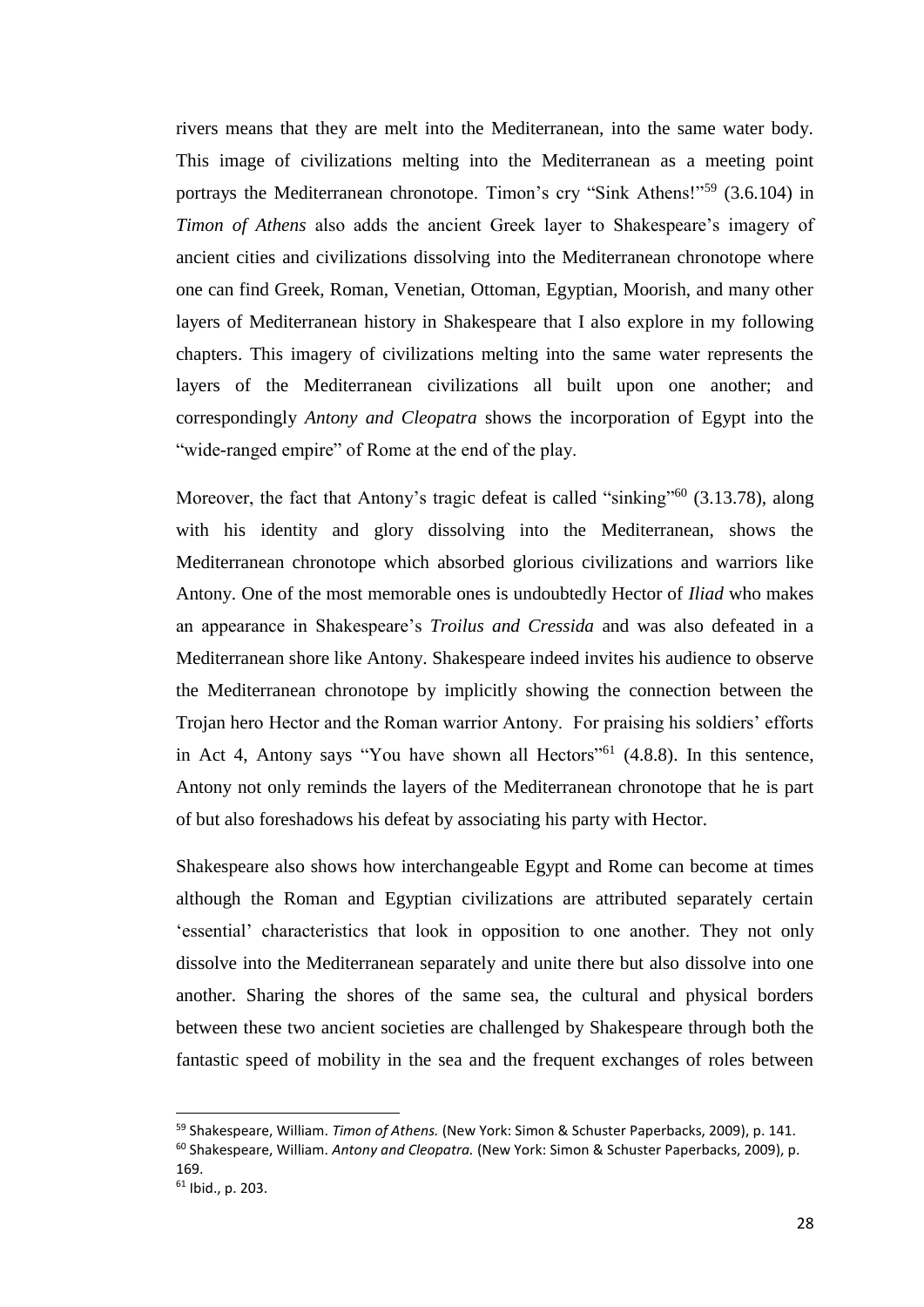Antony and Cleopatra throughout the play. The recent criticism on the play accentuated the changing gender roles between the two lovers; Antony often appears as the 'passive' female while Cleopatra is the active 'male' with more agency. With scenes such as cross-dressing where Antony wears Cleopatra's "tires and mantles" and she wears "his sword Phlippan"<sup>62</sup> (2.5.27), Antony as the male representative of the 'rational' Rome is effeminized and Cleopatra as the seductive Oriental woman of the 'emotional' Egypt is masculinized. The opposites of East and West are in a way depolarized or subverted in Shakespeare; and Egypt and Rome are very often explored as interchangeable spaces which dissolve into each other in the Mediterranean chronotope.

In showing the different layers of the Mediterranean chronotope, the play also absorbs many other settings which are associated with different civilizations that existed in the Mediterranean history and space. Though the primary settings of *Antony and Cleopatra* are Rome and Egypt, a large proportion of the plot actually takes place in the Mediterranean itself and some of its other shores, which are sometimes offstage. Antony and Cleopatra's first meeting, for example, takes place in Tarsus, which is the capital of Roman Empire's Cilicia province that we come across also in *Pericles* as part of the ancient Greece. The different historical layers of these Mediterranean shores are displayed in Shakespeare's various ancient and modern plays. References to other cities and regions such as Jewry, Athens, Arabia, and Syria in *Antony and Cleopatra* make it a truly Mediterranean play, also with half of the scenes taking place in the sea itself. Similarly, the Levantine cities such as Antioch, Ephesus, Tyre, Tarsus, Pentapolis, and Mytilene in *Pericles,* which is also a very sea play, recall multiple civilizations that they hosted. Although the two plays put forth the ancient Mediterranean chronotope in the eastern coast, one cannot resist thinking of the most recent layers of the Mediterranean chronotope that were added in Shakespeare's own time: the Ottomans and the British. The British Levant Company operated its trading activities in cooperation with the Ottomans along the same coasts that Pericles travelled and that were also mentioned in *Antony and Cleopatra.* The Englishmen taking their ships and goods across these then Ottoman coasts were the most recent agents of Mediterranean mobility at the time when Shakespeare was composing his plays.

<sup>62</sup> Ibid., p. 81.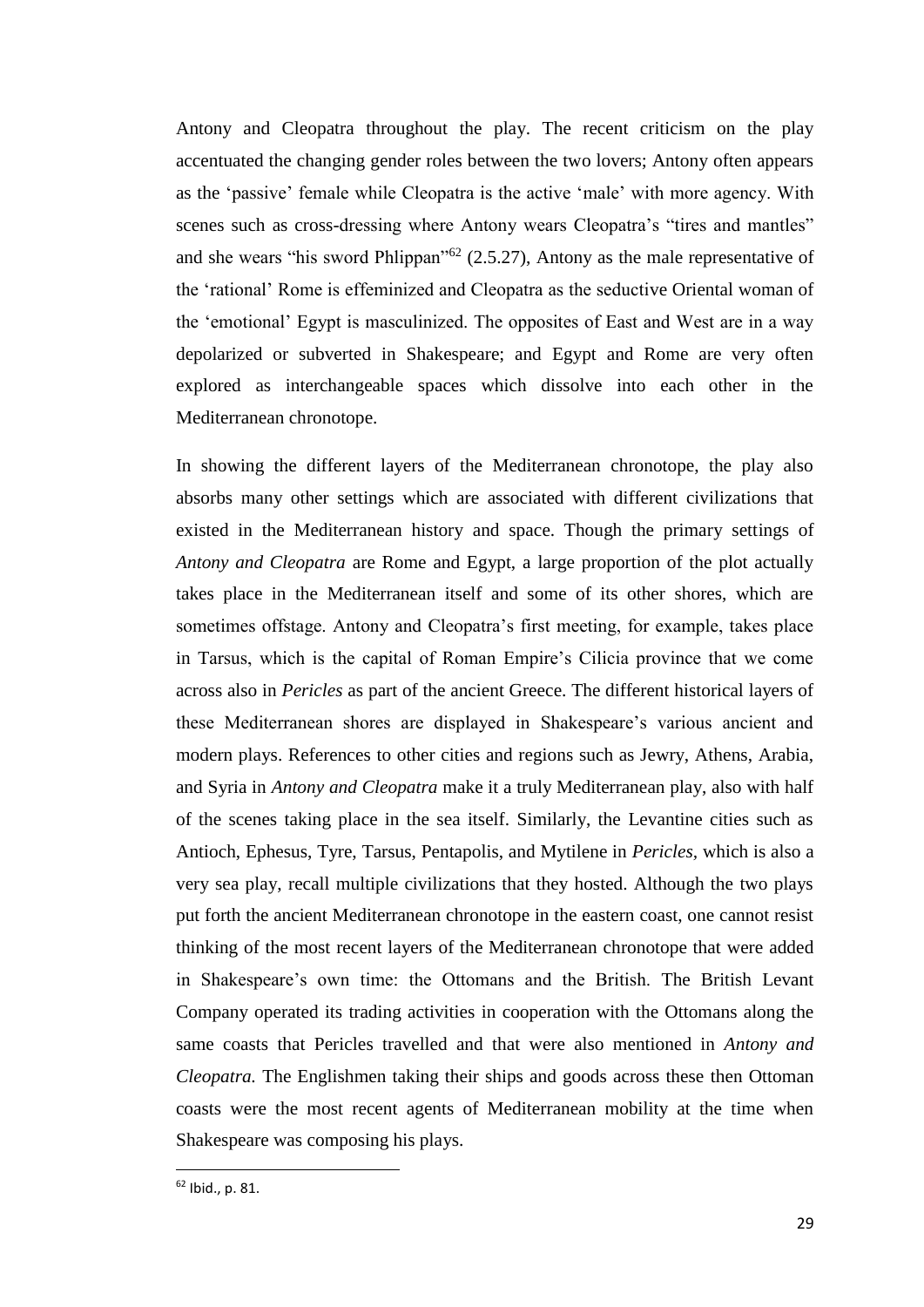Furthermore, along with the Greek, Roman and British layers of the Mediterranean chronotope, the plays are concerned with another layer which is equally significant in Shakespeare's imagination of the Mediterranean: the Biblical past. Although Shakespeare's Renaissance allegiance pushes for reading his Mediterranean plays based on Greek and Roman legacy, the texts show that he was also concerned with the Biblical layer of the Mediterranean chronotope. The Biblical name of the North African Aaron the Moor of *Titus Andronicus* reminds the Jewish heritage of the place that he comes from. Frequent references to the Jewry in *Antony and Cleopatra*, the images of figs and serpents, and the close contact between the serpent and Cleopatra causing her 'fall' in the play can be shown as some other examples for Shakespeare's concern with the Biblical Mediterranean. In *Antony and Cleopatra* Egypt indeed appears as Bible's Eden in the first scenes especially for Antony, whose "pleasure" and "soft-beds" lie there<sup>63</sup> (2.4.46, 2.6.63).

Shakespeare's Egypt corresponds to Eden and the tragic end of two lovers to the fall of Adam and Eve, also in terms of its flora and fauna that recall Eden. The snakes hidden in the fig basket become the instrument for Cleopatra's suicide, and hence her 'fall', and she puts them on her breast as if nursing her child. The reptile imagery is strikingly used in association with Egypt and Cleopatra quite often in the play; she is referred as "serpent" multiple times by different characters, including herself. Along with its Biblical association with Satan and seduction of Eve pointing to Cleopatra's seductive power and the fall of the two lovers, I suggest that the reptile imagery in the play also refers to the transformative effect of the movements in the Mediterranean. The characters' identity shifts and exchanges could be related to the serpents' ability of changing skins, as Antony also adopts the serpents of the Nile as his own. The images of seductive and transformative reptiles go hand in hand in the play, intertwining the Biblical connotations with the subversive force of mobility in the Mediterranean.

The image of the crocodile exemplifies it the best as it is not only used to represent Egypt and Cleopatra's fake tears to manipulate Antony, but also Antony's mobility and identity shifts with its "transmigration". The conversation between Lepidus and Antony reveals how crocodile can be both Cleopatra and Antony:

<sup>63</sup> Ibid., p. 77, 93.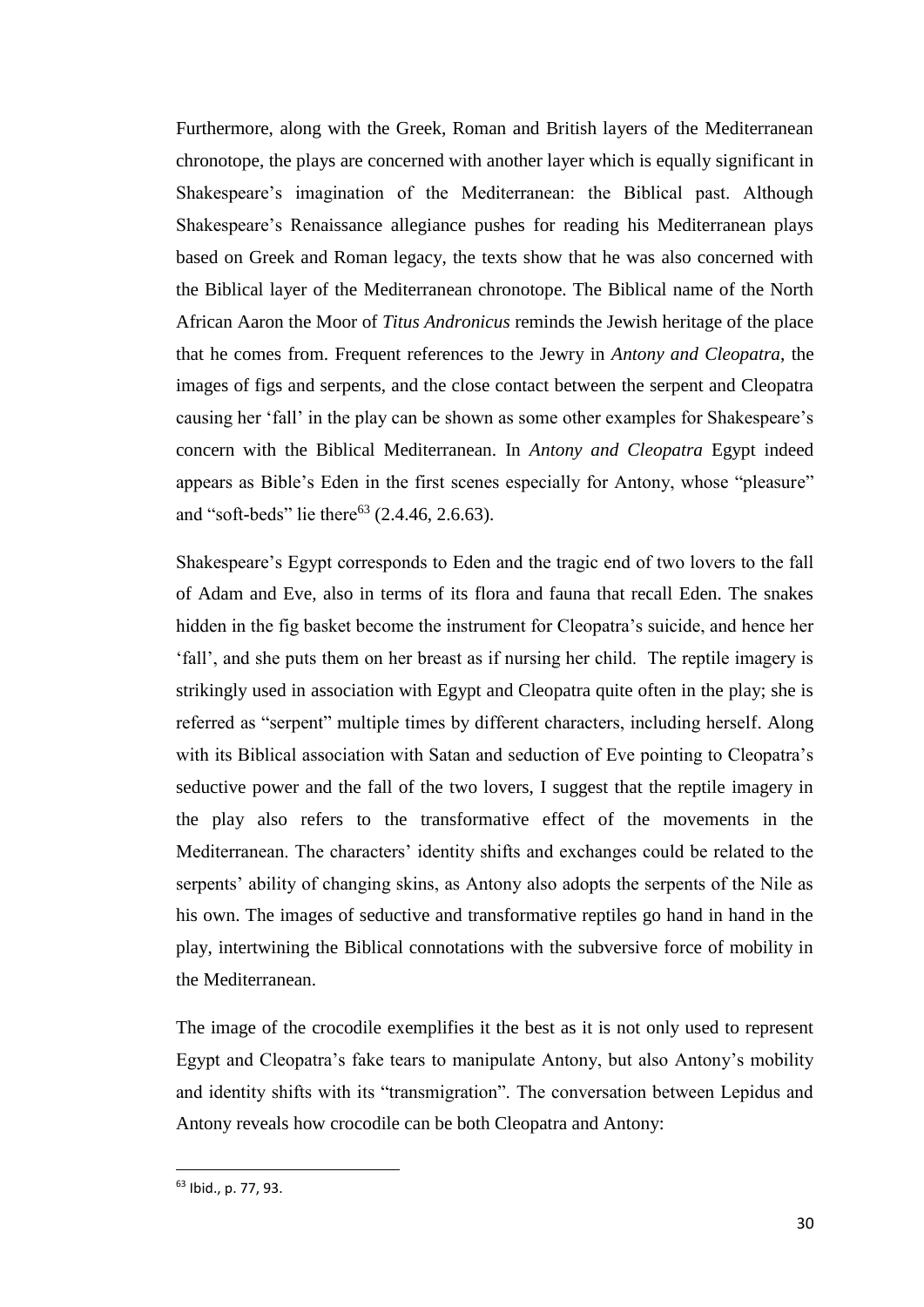LEPIDUS: What manner o' thing is your crocodile?

- ANTONY: It is shaped, sir, like itself, and it is as broad as it had breadth. It is just so high as it is, and moves with its own organs. It lives by that which nourisheth it, and the element once out of it, it transmigrates.
- LEPIDUS: What colour is it of?
- ANTONY: Of its own colour too.
- LEPIDUS: 'Tis a strange serpent.
- ANTONY: 'Tis so, and the tears of it are wet<sup>64</sup>  $(2, 7, 43-52)$ .

While Lepidus's sarcastic question about Antony's serpent and the mention of crocodile's tears in the passage associates the reptile with Cleopatra, its transmigration and movements between water and the earth refer to Antony's transformation and hybridity. The crocodile being an amphibian, an animal of both water and earth, is an embodiment of hybridity. Its movements to live in two different habitats parallel Antony's movements between Rome and Egypt and his transitions between sea and the land. The image of the crocodile, therefore, incorporates different kinds of dualities and transformations in one single body as both the Mediterranean and the play also do.

### *Integration of Others and Degeneration of the Empire*

The two geographical and political spaces of Rome and Egypt that *Antony and Cleopatra* contradicts and reconciles at the same time are both connected and divided by the Mediterranean. The resolution of the clash between Rome and Egypt, which also makes the resolution of *Antony and Cleopatra,* depends on Rome's capacity to conquer both Cleopatra and her Egypt which are referred interchangeably throughout the play. The unification of these two distant - in every sense - places brings the plot to an end together with the tragic deaths of the two lovers. However, the possible results of this unification between the rational and rigid Rome and the emotional and decadent Egypt are unanswered in *Antony and Cleopatra*. What dangers that incorporation of Egypt, which had been established as a place of "pleasure" and "sport" from the very beginning of the play<sup>65</sup> (1.1.54), could bring to the military-

<sup>64</sup> Ibid., 103.

<sup>65</sup> Ibid., 11.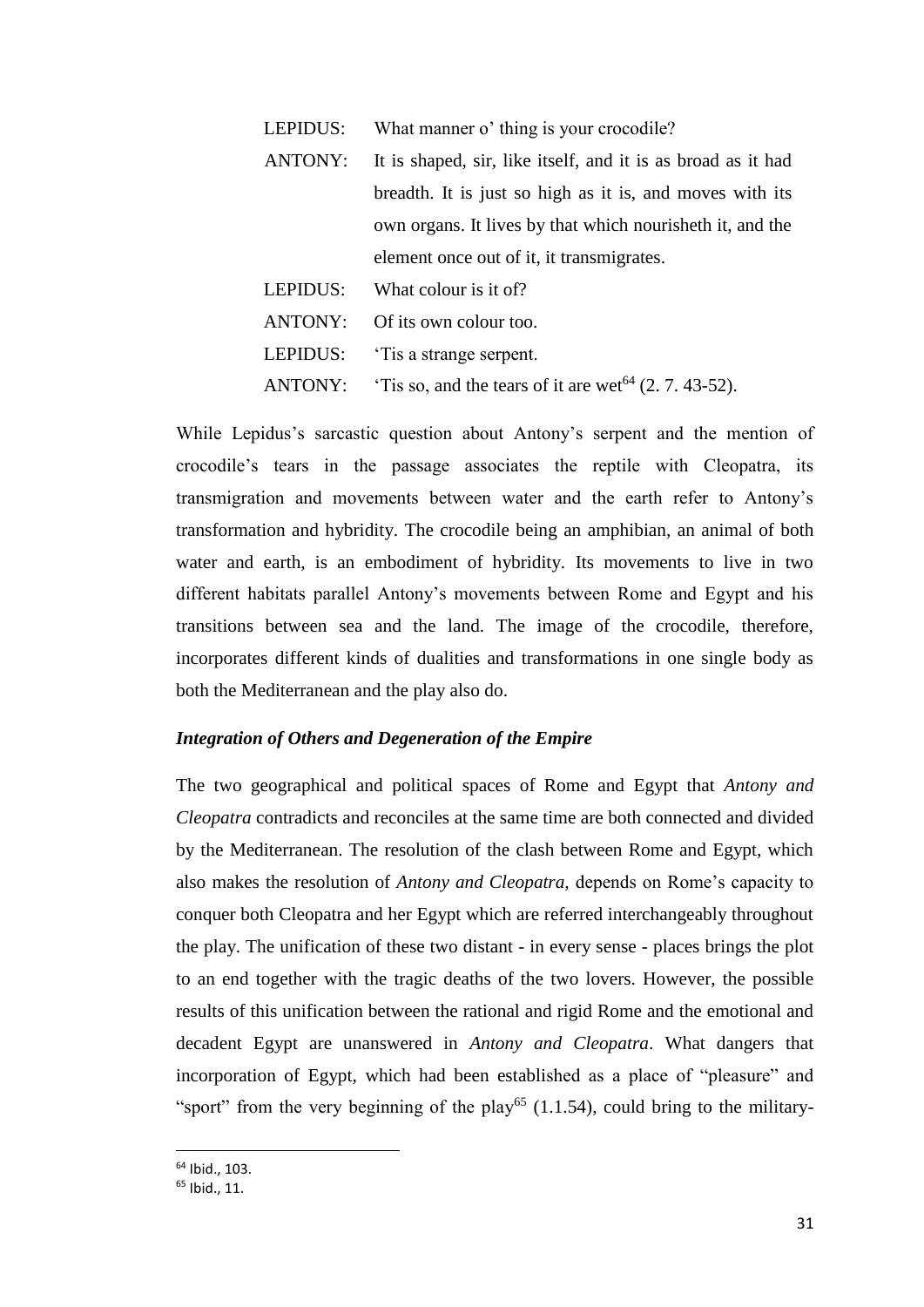oriented and orderly Roman Empire is a question that the play poses and leaves hanging.

I suggest, on the other hand, that Shakespeare answers this question in his *Titus Andronicus* by showing the possible outcomes that integrating the 'others' into the Empire can bring along. I argue that *Antony and Cleopatra* and *Titus Andronicus* are two Roman plays that are in conversation, complementing one another by one answering the questions that are posed in the other. The parallelisms that can be drawn between Cleopatra and the Goth Queen Tamora and between Cleopatra and Aaron the Moor allow room for such a reading. Tamora, for example, lives the fate that Cleopatra always feared and committed suicide to escape: being displayed in the Roman streets to be humiliated as the conquered queen. Tamora and the Goths are represented in general to be sexually-oriented and lustful like Cleopatra and the Egyptians. With these parallelisms, hence, her incorporation into the Roman royal house and the integration of her sons and Moor lover into the city demonstrate the potential results of Egyptians' integration in the imperial society following the empire's territorial expansion that is witnessed in *Antony and Cleopatra.* 

The opening scenes of *Titus Andronicus* accentuate the integration of the Goths into the Empire as Demetrius reveals in the first scene that it was before the conquest that "Goths were Goths<sup>"66</sup> (1.1.140). Furthermore, their queen becomes "incorporate in Rome,/A Roman now adopted happily" when she marries the emperor Saturninus after her colonization<sup>67</sup> (1.1.462-63). However, once they are accepted and incorporate in Rome, these 'others' start degenerating Roman society, politics and laws. Tamora's sons rape and mutilate Lavinia, they get Titus's sons killed or banished from Rome, consequently Titus goes mad and kills and makes pie out of Tamora's sons, Lucius allies with the Goths to attack Rome and at the end of the play he buries Aaron alive and becomes the new emperor of Rome. In unceasing acts of violence, which include murders, rape, dismemberment of body, cannibalism, and live burial, *Titus Andronicus* lists the potential outcomes that the integration of others in the city can give birth to, in the most shocking way. The violation of Rome's walls

<sup>66</sup> Shakespeare, William. *Titus Andronicus.* (Oxford: Oxford University Press, 2008), p. 90.

<sup>67</sup> Ibid., p. 105.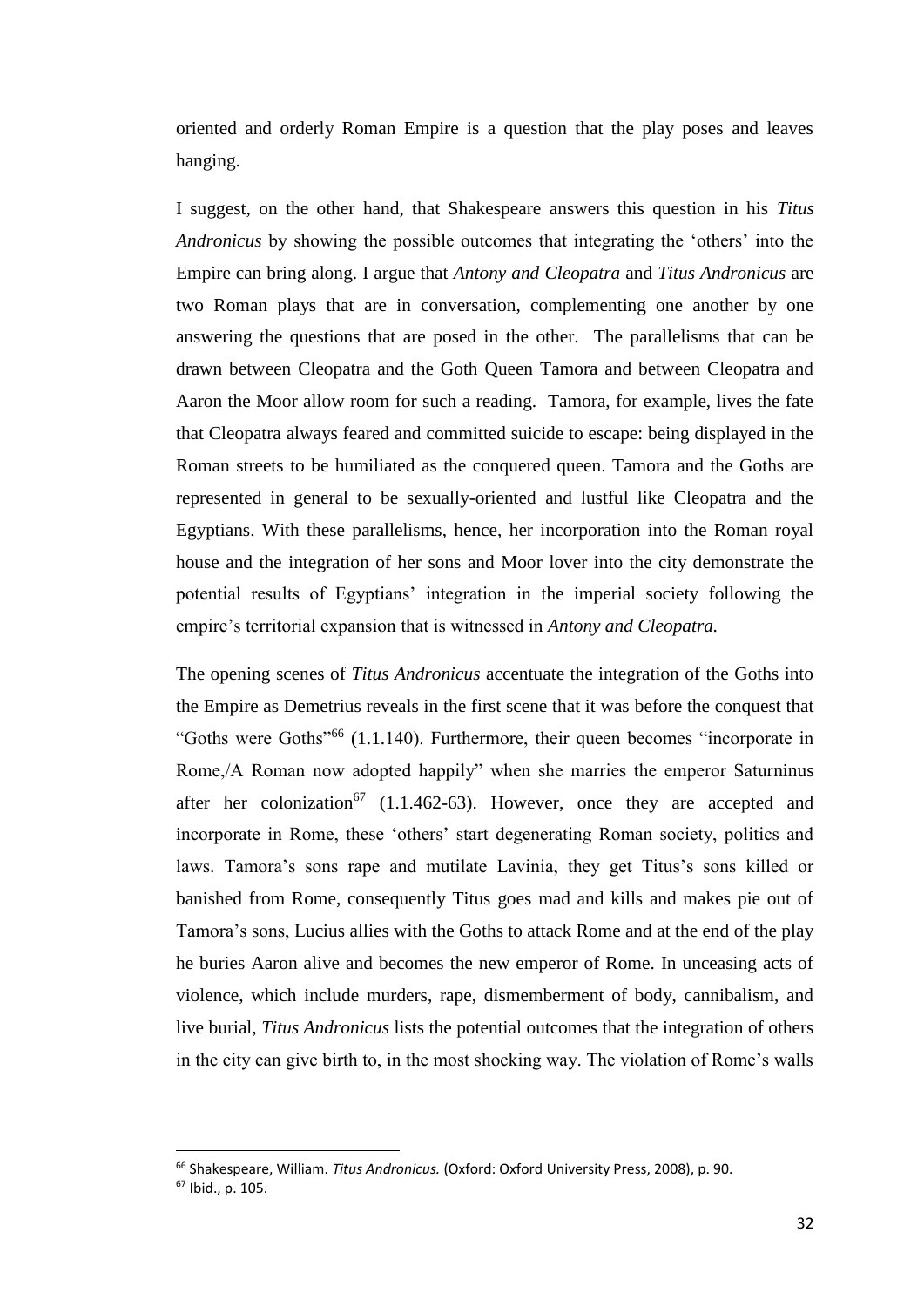that protect it from the outsiders and barbarians leads to Rome's becoming a "wilderness of tigers"<sup>68</sup> (3.1.54), a place that is away from civilization.

As I tried to show in relation to the two sea plays *Pericles* and *Antony and Cleopatra*, perpetual motion on the sea creates nausea in the protagonists, who are too much involved with the unruly, and shakes their balance. In *Titus Andronicus* too, even if he doesn't engage in the sea, Shakespeare's noble protagonist's balance is disturbed by the contact with the unruly spaces and their people. Having fought for long years against the barbarous and "lawless" Goths, Titus Andronicus embodies contradicting identities and goes through transformations throughout the play. He appears to be a devoted Roman warrior but a cruel father at the same time, a patriarch filled with pride and a self-dispraising person, civilized yet very often barbarous. Victorious over the Goths, he is praised by the Romans in the first act for his Roman nobility but his decision to sacrifice the Goth prince in exchange of the Roman bloodshed in the war sets him as "barbarous"<sup>69</sup> (1.1.131). Like Antony, his contact with the others who are not Roman shakes and transforms his identity, into a cruel revenger in his case. When he kills his son in a flash without hesitation, Titus's brother warns him: "Thou art a Roman; be not barbarous"<sup>70</sup> (1.1.378). The play, therefore, establishes a contradiction between Roman and barbarous in the first scene and explores the obscurity of the lines that draw this contradiction in the later scenes. The contact with the other and the uncivilized transforms the Roman protagonist, in similarity with Shakespeare's other ancient plays.

The conflicts and the resolution that are made possible by the transformative impacts of the Mediterranean mobility in the sea plays function in a slightly different way in *Titus Andronicus*. The catastrophic impact of the sea movements that are observed in *Pericles* and *Antony and Cleopatra* is indirectly conveyed through the manipulative character Aaron the Moor in *Titus Andronicus.* The black Moor Aaron, who moved from Africa to Rome, is the moving force behind the perpetration of violence that dominates the play. It is Aaron who convinces the Goth princes to "take [their] turns" and "serve [their] lust" on Titus's daughter Lavinia, which brings along more shocking violence throughout the play. His plots and manipulative villainy, in strong

<sup>68</sup> Ibid., p. 132.

<sup>69</sup> Ibid., p. 90.

<sup>70</sup> Ibid., p. 101.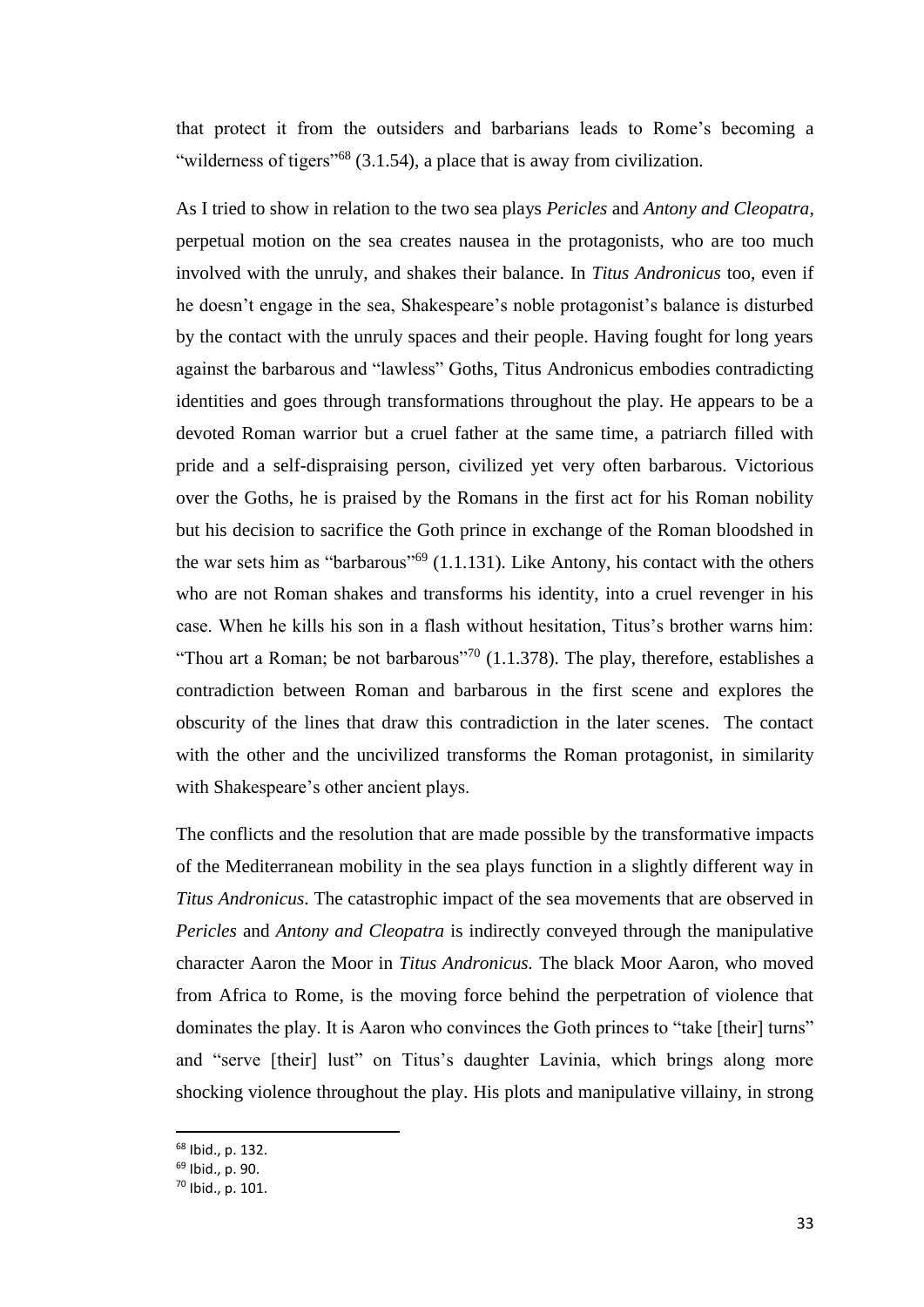resemblance to Iago and Lady Macbeth, are what brings the violent and tragic events of the play into action, finally leading to the Roman Empire's degeneration.

Besides his presence in Rome as an African from across the sea, I suggest that Aaron's black skin is itself employed as a dramatic device informing his 'black' deeds that helps the violent dramatic action take place. His skin colour and physical appearance tell a lot on the stage for the Renaissance audience of Shakespeare before he opens his mouth to speak his plots against the Romans<sup>71</sup>. It should not come surprising to the audience that this sinister figure is the chief engineer behind the evil plots and actions in the play.<sup>72</sup> Aaron's African ethnicity and indirectly his movement across the Mediterranean are the triggering force for the tragic end of *Titus Andronicus* although the sea and characters' movements in the Mediterranean are not foregrounded like in *Antony and Cleopatra* and *Pericles*.

Although Shakespeare's audience might have associated that his African black colour is the reason behind Aaron's "heinous deeds" that he doesn't repent and declares that he would do "a ten thousand more"<sup>73</sup>  $(5.1.123-4)$ , what indeed motivates him is his desire to move upwards in the social hierarchy. His movement from Africa to Rome, like many migrants in history and today, and love affair with Tamora are for the purpose of attaining social mobility as he reveals himself:

| AARON: | Now climbeth Tamora Olympus' top                |
|--------|-------------------------------------------------|
|        | Safe out of fortune's shot, sits aloft,         |
|        | Secure of thunder's crack or lighting flash,    |
|        | Advanced above pale envy's threat'ning reach;   |
|        | $\left[\ldots\right]$                           |
|        | Then, Aaron, arm thy hear, and fit thy thoughts |
|        | To mount aloft with thy imperial mistress,      |
|        | $\left[\ldots\right]$                           |
|        | Away with slavish weeds and servile thoughts!   |
|        | I will be bright, and shine in pearl and gold,  |

<sup>71</sup> Sale, Carolyn. "Black Aeneas: Race, English Literary History, and the "Barbarous" Poetics of *Titus Andronicus". Shakespeare Quarterly.* Vol. 62 No 1, Spring 2011. p. 30-46.

<sup>72</sup> William Shakespeare. *Titus Andronicus.* Introduced by Eugene M. Waith. (Oxford: Oxford University Press, 2008), p. 64.

<sup>73</sup> Ibid., p. 174.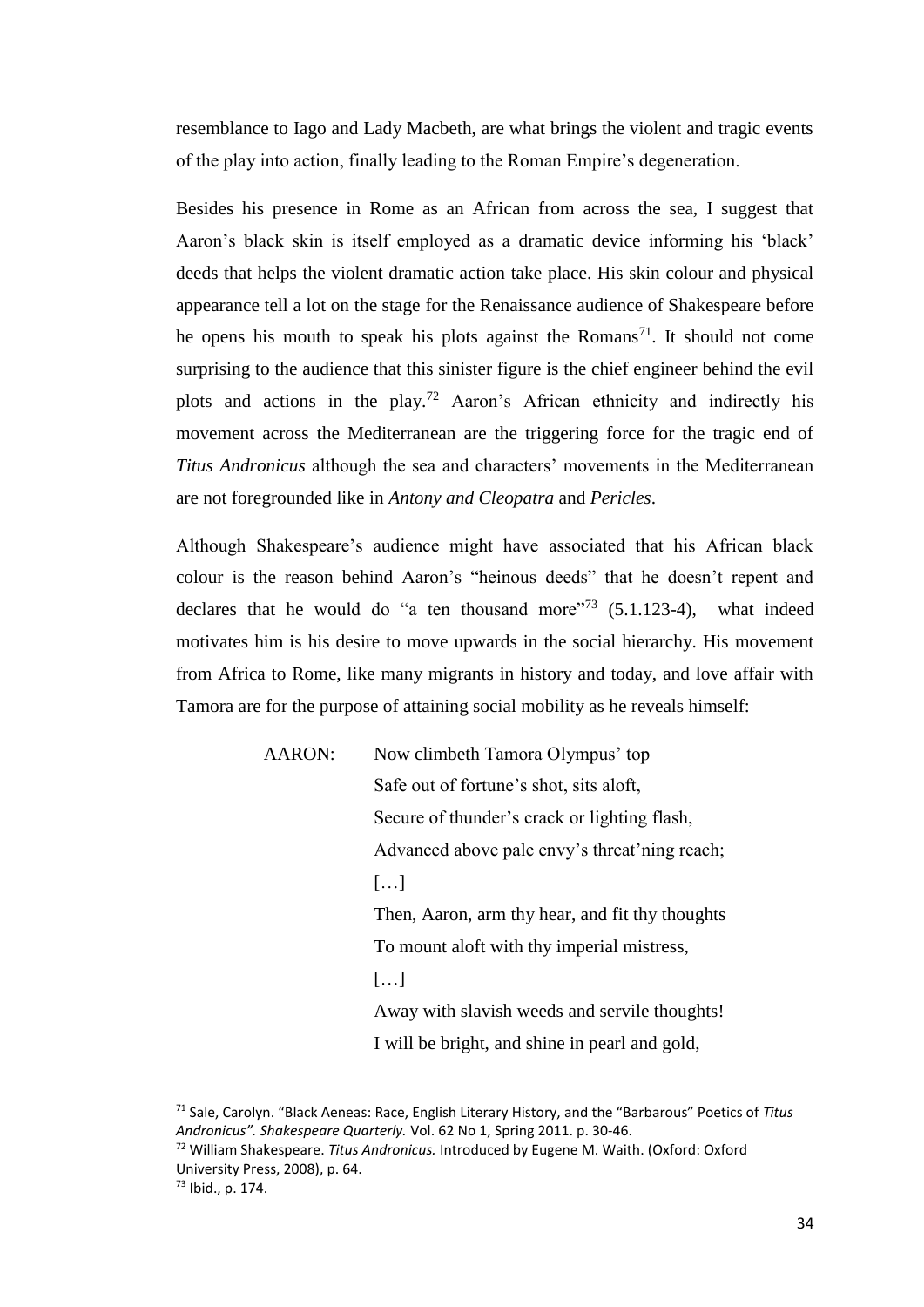# To wait upon this new-made  $Empress^{74}$  (2.1.1-20).

It is in order to shine in pearl and gold that Aaron seduces Tamora who has advanced in Roman hierarchy to become an imperial mistress. The following villainous plots that he designs and realizes are also for the end of climbing up the social ladders in Rome where he migrated.

I suggest that the issue of the other aspiring for social mobility is another point from where *Titus Andronicus* speaks to *Antony and Cleopatra.* Although they are both African and black, Aaron's blackness is highlighted for his evil plots while Cleopatra's "tawny" skin is not accentuated or implied to be the driving force for her 'plots' against Antony. Whereas Cleopatra's black beauty receives appraisal from Roman emperors Antony and Caesar, Aaron's colour is persistently despised and shown as the mere motivation behind his villainy by many characters in the play. As the above passage reveals, Aaron's motivation is indeed social mobility which Cleopatra does not need as an already established empress. At the top of the social pyramid, Cleopatra is never troubled due to her black colour while Aaron needs to speak the following words to convince the other characters, who call his son a devil for being black, and the audience that his and his son's colour is beautiful:

| <b>AARON:</b>  | Coal-black is better than another hue,                                   |
|----------------|--------------------------------------------------------------------------|
|                | In that it scorns to bear another hue;                                   |
|                | For all the water in the ocean                                           |
|                | Can never turn the swan's black legs to white,                           |
|                | Although she lave them hourly in the flood.                              |
|                | $\left[\ldots\right]$                                                    |
| <b>CHIRON:</b> | I blush to think upon this ignomy                                        |
| AARON:         | Why, there is the privilege your beauty bears.                           |
|                | Fie, treacherous hue, that will betray with blushing <sup>75</sup> (4.2. |
|                | 99-117).                                                                 |

Aaron argues that his black skin is superior to white skin since it is more persistent and does not reveal the feelings of its wearer. He, therefore, dissociates the heinous deeds that he has committed and doesn't repent from his colour. Though Aaron

<sup>74</sup> Ibid., p. 106-7.

<sup>75</sup> Ibid., p. 150.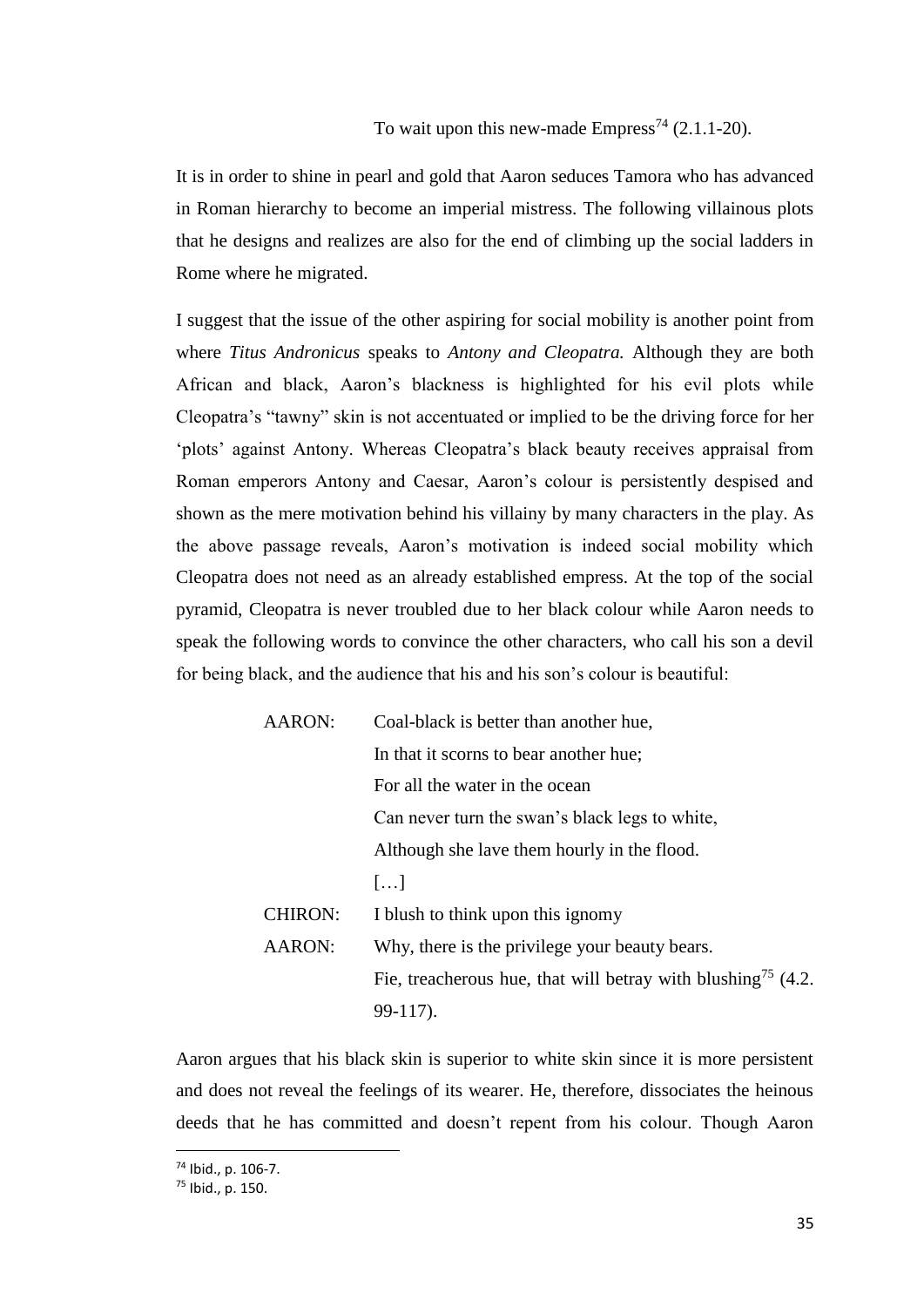makes this speech in defence of his new-born son, it also reminds Aaron's real motivation behind his evil acts since it is not his colour.

Hence, if *Antony and Cleopatra* tells the story of Egyptian tawny empress's colonization by the Roman emperor and incorporation of her lands into the Empire, *Titus Andronicus* tells the aftermath of this event, also in consideration of the black others who aspire for hierarchal mobility. This conversation between the two plays and their plots separately serve to warn against the violent exchanges that territorial expansion and building an empire may bring along and to show its threat of shifting and dissolving identities. Because of the integration of the others in the society, the lines between Roman and the 'other' often turn obscure. In *Titus Andronicus,*  moments when the Goths or the Moor are barbarous are mostly followed by a similar act of a Roman character, showing the interchangeability of the barbarous role that the imperial Romans associate with those outside the walls. The violence exercised on Lavinia can be the best example of the mutual barbarity of Goths, Romans and the Moor; she is raped and mutilated by the Goths to satisfy their lust, her rape is plotted by Aaron to get Titus's sons executed but she is killed by her own father because her violated body disgraces him. Thus, it appears that once the Romans conquer others their contact transforms both the sides, making the borders in between less rigid and occasionally obscure.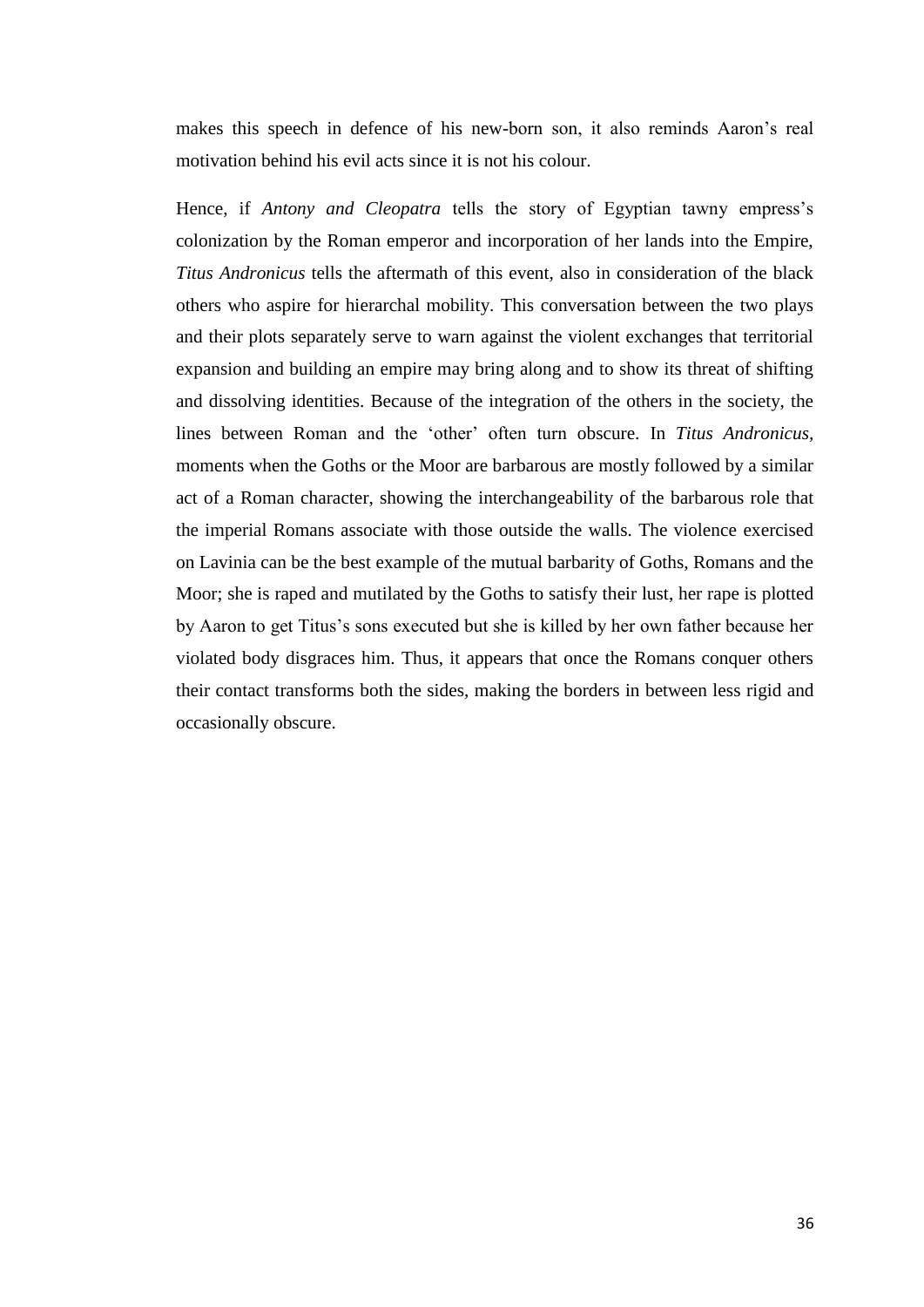# **Chapter 2: Maritime 'Empire' Venice and its Aliens: The Moor, the Jew, and the offstage Turk**

As much as Shakespeare's Renaissance ties attracted him to ancient empires, the image of an empire in his mind was also shaped by his present-time empires centred on the Mediterranean. The rivalry between the Venetian and Ottoman empires in controlling the Mediterranean shores, islands and trade routes marked the history of the  $16<sup>th</sup>$  century and the following decades, when Shakespeare was actively writing. His choice in Venetian setting for two of his plays shows Shakespeare's particular attraction to the maritime empire of Venice, not only for its control in the Mediterranean trade but also for its warfare in defending its colonies against the Ottomans.

Shakespeare's *Othello* is set in Venice and mostly its colony Cyprus demonstrating the Venetian-Ottoman military rivalry, whereas his other Venetian play *The Merchant of Venice* is concerned with the mercantile activities of the city. As Shakespeare's texts show, military and mercantile wings of the Venetian empire required contact with the aliens who were sometimes fought against and sometimes incorporated into the empire. In this chapter, I look at the Venetian Empire's relation with the aliens as represented by Shakespeare, both within and outside its borders, in *Othello* and *The Merchant of Venice* taking into consideration the context of Venice's contact with the others. I argue that Shakespeare's Venetian plays portray an empire which employs the Moor and the Jew in order to sustain its warfare and trade against the threat of the Turk and this incorporation of the 'aliens' in the society do not bring pleasant outcomes. Towards exploring the 'dangerous' multicultural experience in Venetian Empire and the potential message that it gives to Shakespeare's audience, I firstly look at the  $16<sup>th</sup>$  century Venice and its significance for Renaissance England.

## *Venice as a Commercial Empire and Role-Model for England*

Although Venice was a city-state which was officially called a republic, I suggest that it holds the qualities of an empire with its colonies acting as a web of commerce across the Mediterranean and its navy operating to protect the colonies and the trade routes. Accordingly, Shakespeare's Venetian plays portray the maritime empire with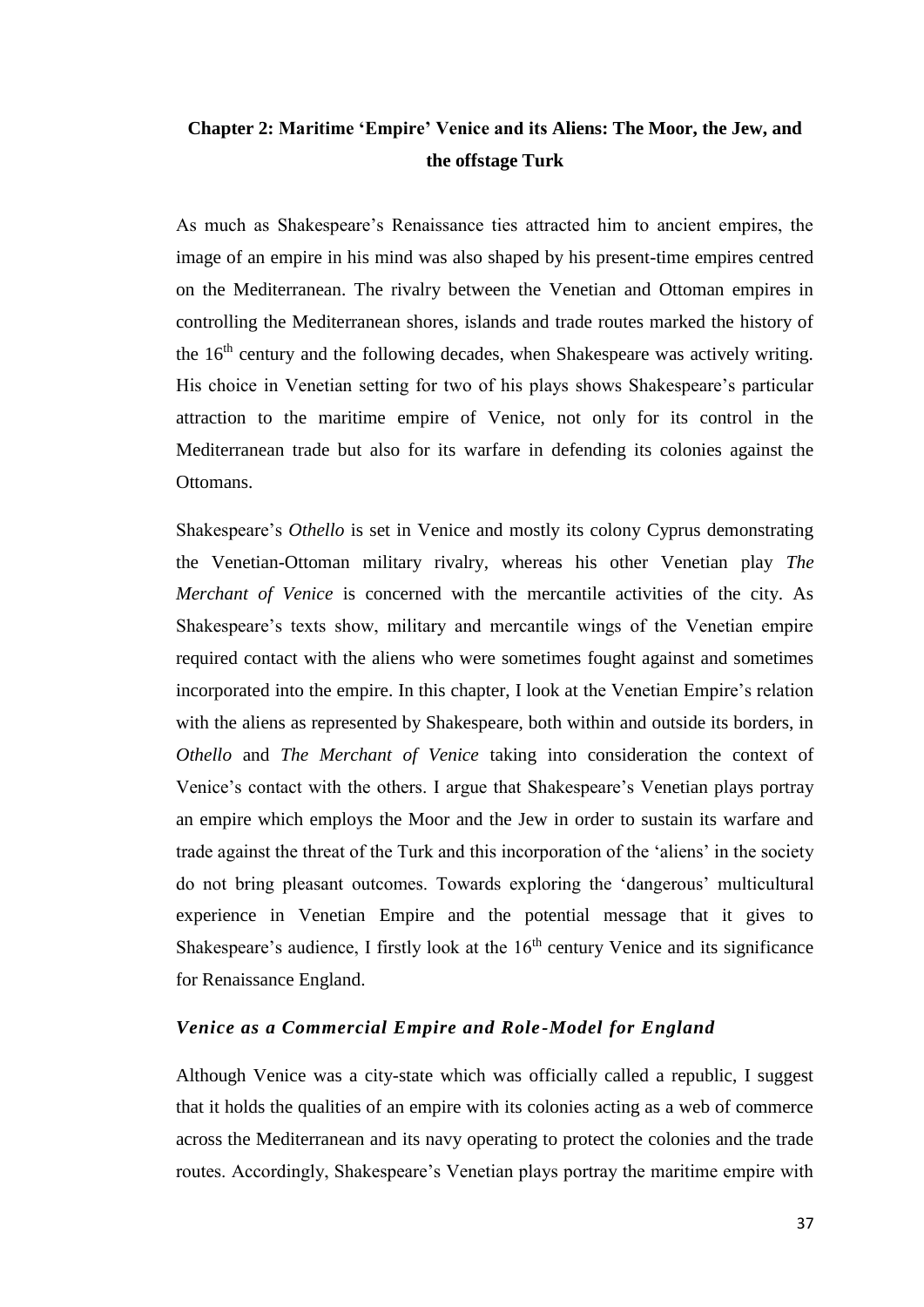its mastery in navigation and merchandise. In the  $15<sup>th</sup>$  and  $16<sup>th</sup>$  centuries, when Shakespeare's Venetian plays are set, Venice was a trading hub as a city-state and held a great proportion of the world trade in its hands. Especially after the collapse of the Byzantine Empire, Venice gained the control of most of the Eastern Mediterranean islands such as Crete, Cyprus, and Rhodes, along with several Albanian and Greek ports. With its colonial outposts and strong navy, Venice acted as the domineering force in the Mediterranean trade for many centuries through the Middle Ages and the Renaissance. Considering that the Mediterranean was the centre of the world trade until the 'discovery' of the Americas, controlling the trade routes of the centre made the Venetians a model society of intense trading, which England of Shakespeare's time could have aspired to be like. In the following passage, Braudel explains the trading scale of Venice for the time only a few years before Shakespeare composed his Venetian plays:

In 1599, there was a drop in turnover, but Venetian trade was still reaching the respectable figure of a million and a half ducats, the total figure for the whole of Christendom being in the region of 3 million…So in 1600 as far as pepper and spices are concerned the predominance of the ocean route was far from established…The dates and circumstances of the ultimate eclipse of the Mediterranean have yet to be ascertained. It cannot have been very far off as the seventeenth century began, but it was by no means yet accomplished – a hundred years after the date usually suggested as that of the death of the old queen of the world, Mediterranean, dethroned by the new king, the Atlantic.  $76$ 

In an attempt to express the significance of the Mediterranean trade in the  $16<sup>th</sup>$ century despite the discovery of the Americas, Braudel points to the Venetian factor in the region. Although this was a period of stagnation for Venice mostly because of its navy's recurrent defeats against the Ottomans, it held in its hands half of the trade revenues in the whole Christendom. That is why Shakespeare sets two of his plays in the sea-city and its colony Cyprus at a time when England was aspiring to share some proportions of these revenues. It was not, therefore, a coincidence that England

<sup>76</sup> Braudel, Fernand. *The Mediterranean and the Mediterranean World in the Age of Philip II.*  (London: University of California Press, 1995), p. 403-4.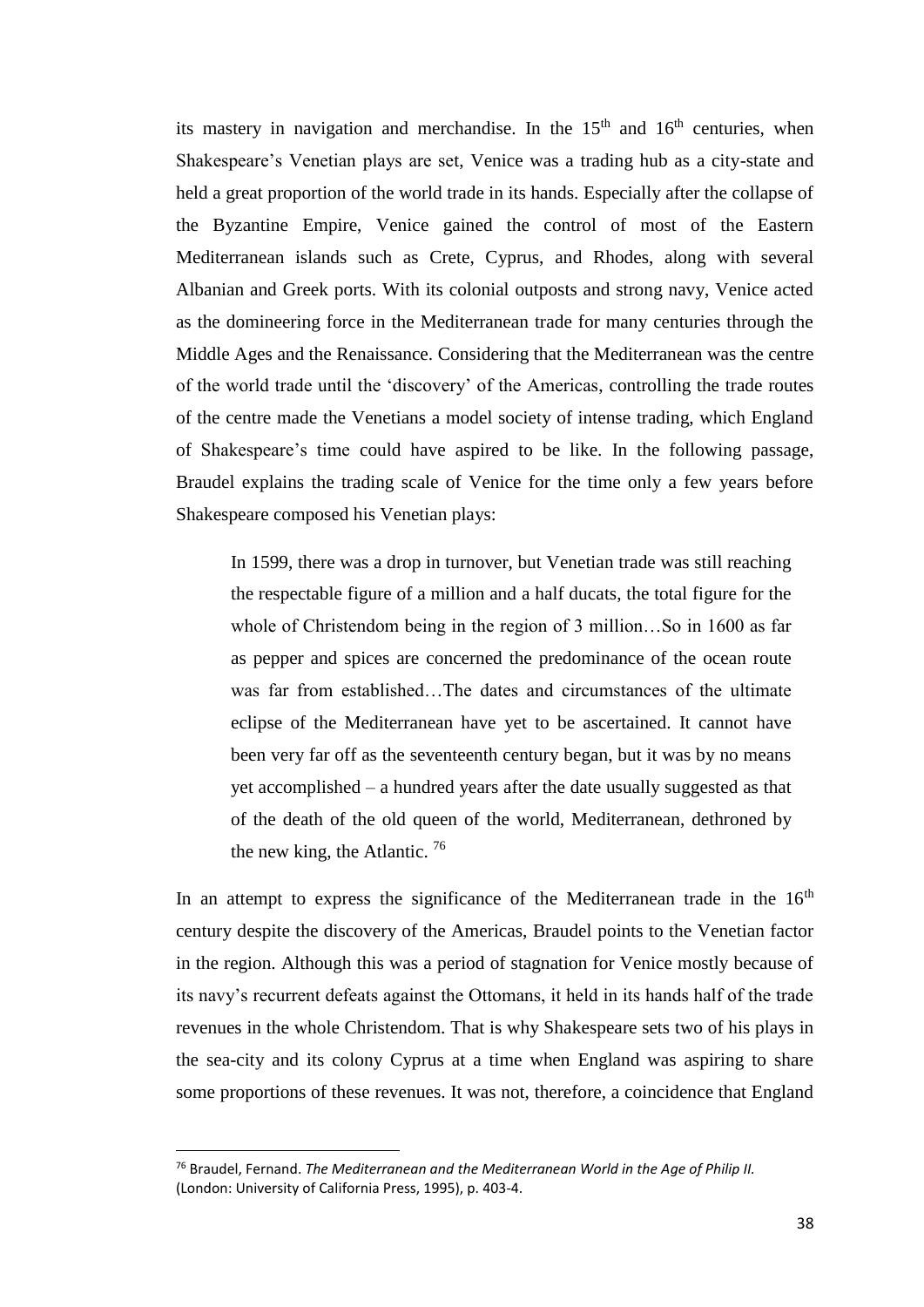was desperately engaging in diplomatic and commercial relations with the Ottoman Empire when Venice had just lost its Eastern Mediterranean outposts like Cyprus.

It has long been argued<sup>77</sup> that  $16<sup>th</sup>$  century Venice functioned as a role-model for England which was just engaging in attempts of building a strong navy in order to have a share in the world trade. When the commercial opportunities that it presented met with its strong navy, Venice appeared as a role-model for England. Its truly global and modern face can also be shown as a reason for the early 'modern' England to look up to Venice. Both in Shakespeare's plays and the historical accounts, Venice is portrayed as a very global city-state, perhaps in resemblance to today's Hong Kong or Singapore which are super-global commercial city-states with their vibrant ports. As Braudel also argues, the Mediterranean was already globalized with its speed of mobility long before the age of globalization and Venice was the most striking example of the early global city. Surely, what made Venice so global at the time was also the existence and opportunist tolerance of people from multiple ethnicities and religions in the city. Therefore, it appeared as not only a role-model for the newly-globalizing England but also an ideal setting to be staged in Shakespeare's Globe. "In the imaginative geography of early modern England, Venice stood for wealth, commerce, multicultural exchange, political stability, wisdom and justice, tolerance, neutrality, rationality, republicanism, pragmatism, and openness". <sup>78</sup> I argue, on the other hand, that the multiculturalism that Venice accommodated was not idealized by Shakespeare and he employed the multicultural setting to explore the questions such as the 'other', inter-marriage, race, integration, and conversion. Venice appeared both as a model with its commercial opportunities and a complicated society with its dangerous multicultural exchanges.

I suggest that Shakespeare makes a critique of and warns against the potential dangers of Venice's multicultural society. Staged in London which had just started to become a multi-ethnic city, Shakespeare's plays on Venetian empire and multiculturalism suggest that the intermarriages end in tragic consequences, as in

 $\overline{a}$ 

 $77$  Daniel Vitkus gives an overview of various studies which argued that Venice was seen as a rolemodel for early modern England in his article "Turning Turk in Othello: The Conversion and Damnation of the Moor". He particularly draws attention to David McPherson's study *Shakespeare, Jonson, and the Myth of Venice.* 

<sup>&</sup>lt;sup>78</sup> Vitkus, Daniel. *Turning Turk: English Theatre and the Multicultural Mediterranean.* (New York: Palgrave Macmillan, 2003) p. 163.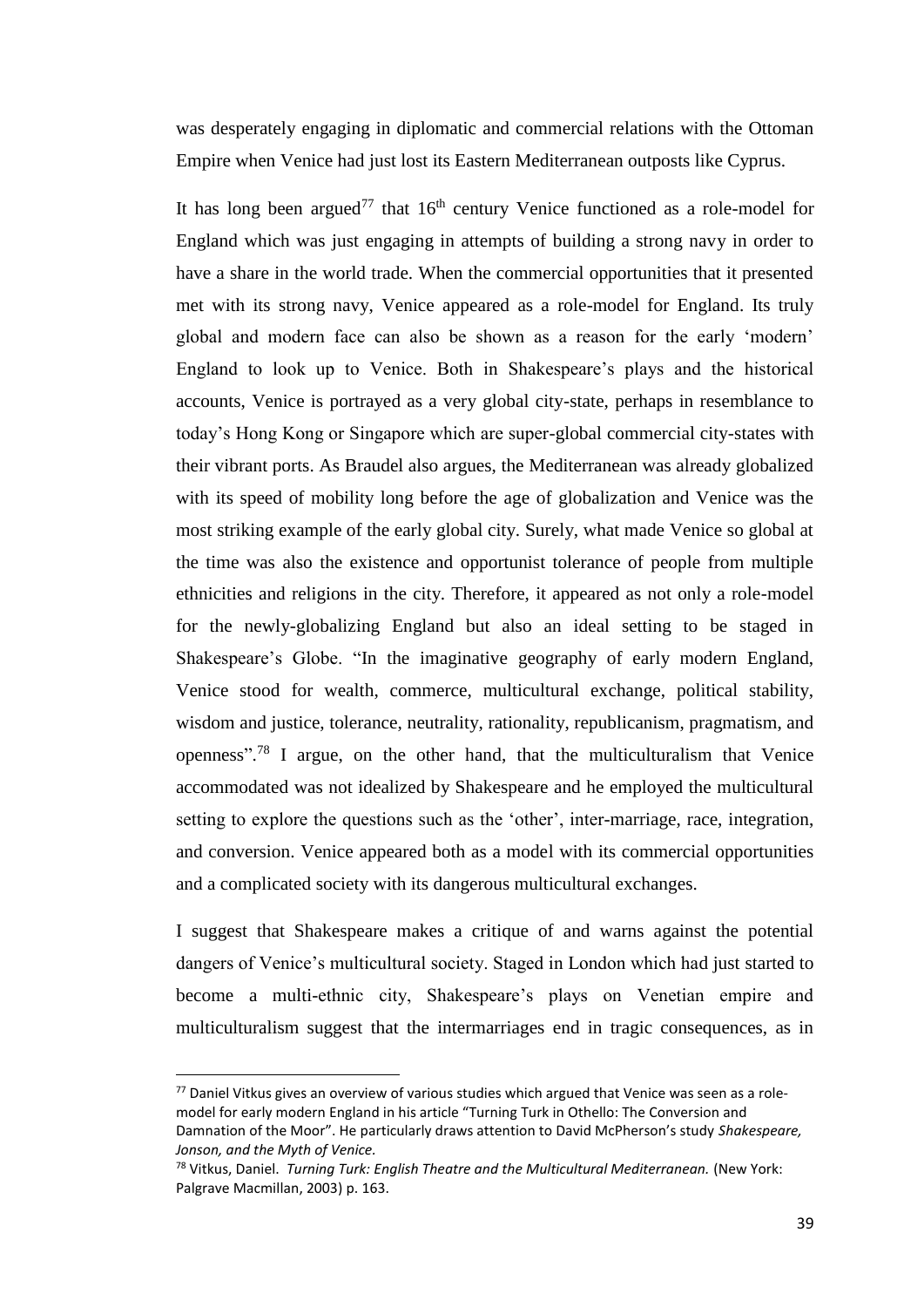*Othello,* and commercial exchanges with the alien may cause irreversible consequences if not dealt carefully, as *The Merchant of Venice* demonstrates. Operating mostly at the perilous realm of the sea, the maritime empire is at war with the pirates and the Turks outside of its borders and with the Moor and the Jew on the inside.

## *Mobility and Dangers of the Sea*

Since Shakespeare sets his *Othello* and *The Merchant of Venice* in maritime Empire of Venice, the Mediterranean Sea and the trade routes on the sea hold much significance in explaining the connectivity of the region that enabled Venice to have a multicultural society. Both the plays are intensely engaged in sea imagery, ships, and shipwrecks which make the travels of people both possible and dangerous in the Mediterranean. *The Merchant of Venice* opens as:

ANTONIO: In sooth, I know not why I am so sad.

#### $[...]$

And such a want-idiot sadness makes of me That I have much ado to know myself.

SALARINO: Your mind is tossing on the ocean,

There where your argosies with portly sail, Like signors and rich burghers on the flood, Or as it were the pegeants of the sea, Do overpeer the petty traffickers That curtsy to them, do them reverence, As they fly by them with their woven wings<sup>79</sup> (1.1. 1-14).

Salarino suggests the reason for Antonio's melancholy to be his risky investment in ships that are sailing in the perilous Mediterranean, which foreshadows Antonio's plight later in the play that results from his shipwrecked argosies. From its very opening, the play sets the sea as a perilous realm which may cause shipwrecks with devastating impacts, in this case, on merchandise. The image of the ships and maritime movements is quite significant in understanding the course of events, the conflicts and resolution of the plot in *The Merchant of Venice.* Acting as the

<sup>79</sup> Shakespeare, William. *The Merchant of Venice.* (Oxford: Oxford University Press, 2008), p. 103.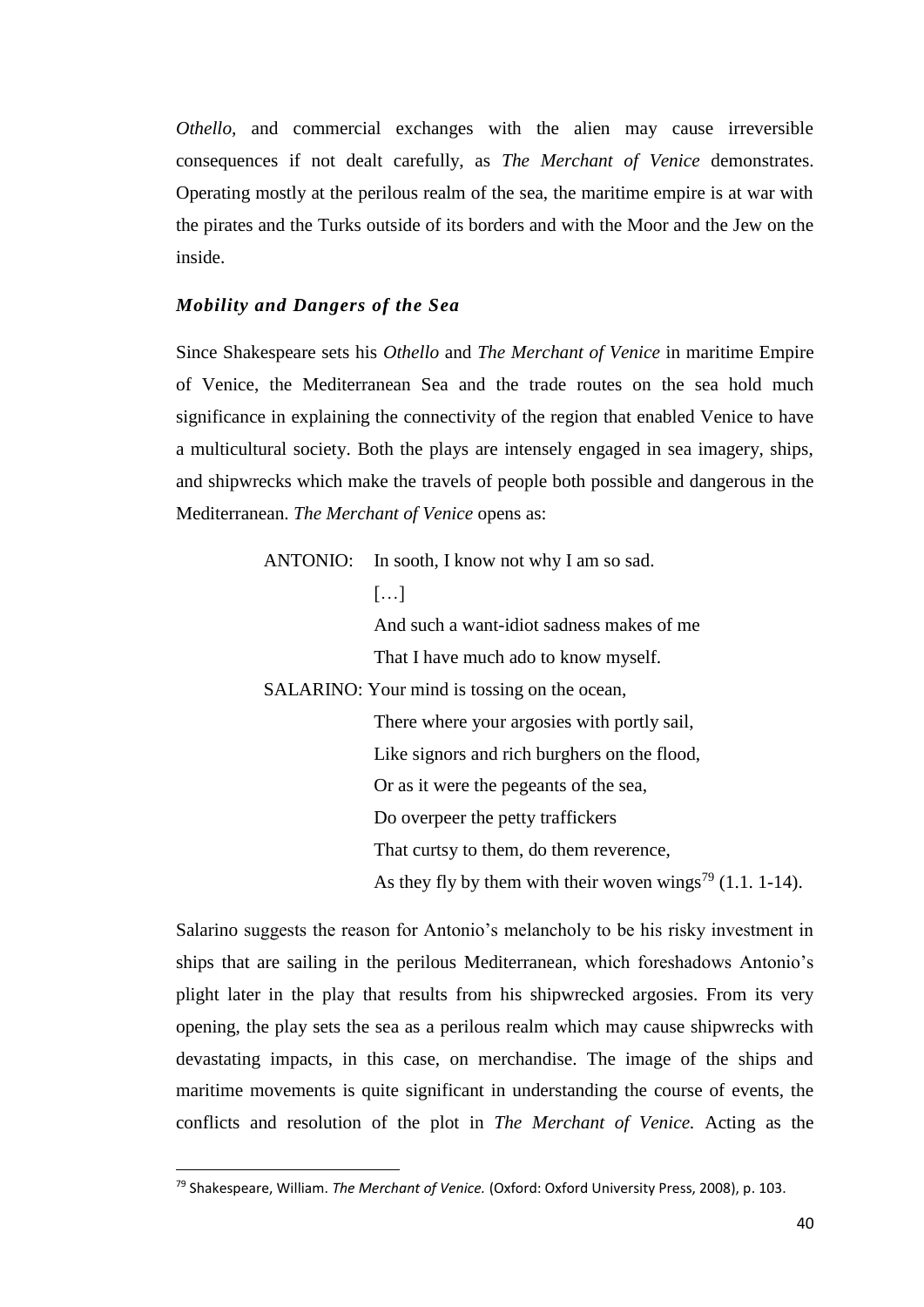instrument of trade to sustain Venice's web of commerce across the ports of the Mediterranean, Antonio's large argosies and "petty traffickers" are symbols of Venice's penetrating influence in the region. They not only take the goods and the traders across the shores, but also the cultures and worldviews. However, the ships also pose dangers and risks for Venice's economy as the sea on which they travel is mostly unpredictable. Salorino's following warning that "dangerous rocks" in the sea can possibly "scatter all [the ship's] spices on the stream, / Enrobe the roaring waters with the [trader's] silks" indicates the potential risks of trading on the sea $^{80}$  (1.1. 33-34). As the above passage by Braudel also reveals, spice and silk were the main goods that Venice traded and *The Merchant of Venice* portrays these goods as the sources of Venice's wealth that are vulnerable to be scattered in the sea in case of a shipwreck.

It is because of this threat of shipwreck that Antonio nearly loses a pound of flesh from his body as a requirement of the contract that he signs with the Jewish moneylender, which makes the main conflict of the play. Shylock indeed depends on the perils of the sea when he makes the contract with Antonio as he reveals:

> SHYLOCK: Yet his means are in supposition. He hath an argosy bound to Tripolis, another to the Indies. I understand, moreover, upon the Rialto, he hath a third at Mexico, a fourth for England, and other ventures he hath squandered abroad. But ships are but boats and sailors but men. There be land rats and water rats, water thieves and land thieves – I mean pirates – and then there is the peril of waters, winds, and rocks. The man is, notwithstanding, sufficient. Three thousand ducats; I think I may take his bond<sup>81</sup> (1.3. 15-26).

The word "dangerous" is used multiple times in the play to describe the sea and the man's operations on it. Towards showing how dangerous the sea can be, Antonio's shipwrecked argosies in the Mediterranean tangle the plot and create multiple dramatic nodes that need to be untangled for the play to reach a resolution at the end.

<sup>80</sup> Ibid., p. 104.

<sup>81</sup> Ibid., p. 119.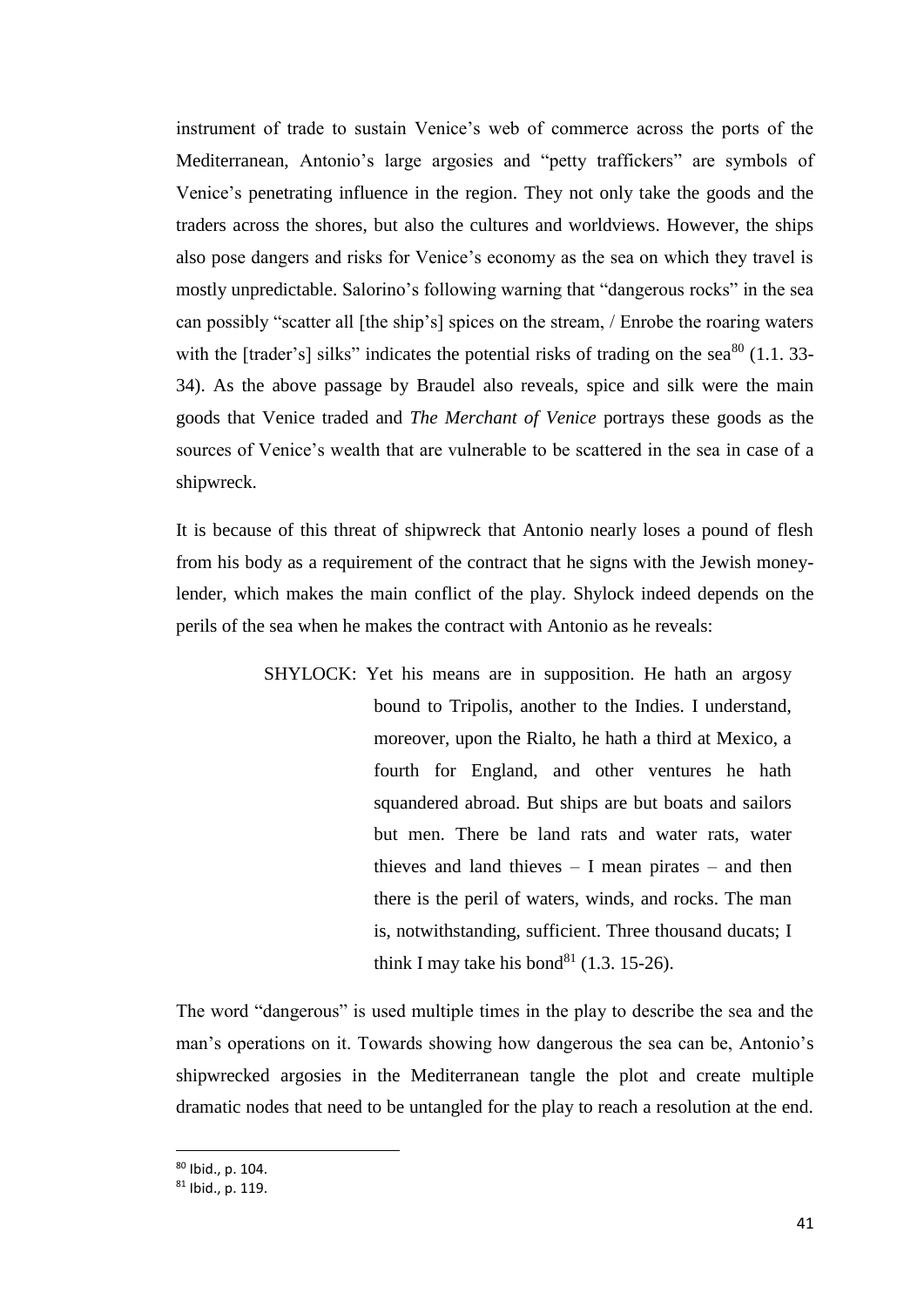As it is a sea-city and a maritime empire that depends on operations on the sea, analysis of Shakespeare's setting of Venice requires, to a certain extent, to investigate what the sea and the mobile ships, people, and information stand for.

In the same line with the sea's capacity of dissolving identities and social establishments that I explored in my first chapter, *Othello* introduces the idea that information is distorted when conveyed through travels on the sea. The following lines show both the speed of mobility of information in the maritime empire and perhaps consequently - the inconsistency of the mobile information. The Duke comments on the news of Ottoman preparation of attacking Cyprus:

> DUKE: There is no composition in this news, That gives them credit. 1 SENATOR: Indeed, they are disproportioned; My letters say, a hundred and seven galleys. DUKE: And mine a hundred and forty. 2 SENATOR: And mine two hundred $^{82}$  (1.3. 1-6).

The passage reveals that several messages have arrived in Venice in a short time to inform the Turkish fleet approaching Cyprus; but they all contradict with one another. A few lines later, a new messenger comes with different news; and as soon as he delivers his message, another messenger comes on the stage. Such speed of messengers and the information they convey creates the illusion that Cyprus is a neighbourhood of Venice rather than an island miles away. The distorted messages, on the other hand, inform of the perilous journey that the information goes through in the Mediterranean.

Othello is sent to Cyprus upon such inconsistent news transformed on the way, foreshadowing the transformations that the Moor will go through following his "boist'rous expedition" on the sea and dwelling on the island of  $Cyprus^{83}$  (1.3. 261). It is not only his journey to Cyprus that is perilous, but the island itself is portrayed as a warlike frontier between the Turks and Venetians. I suggest that the text draws parallelisms between the colony Cyprus and the general Othello, who has been appointed to rule the island, in that they are both two sets that protect the Venetian

<sup>82</sup> Shakespeare, William. *Othello.* (London: Penguin Books, 1994), p. 33.

<sup>83</sup> Ibid., p. 41.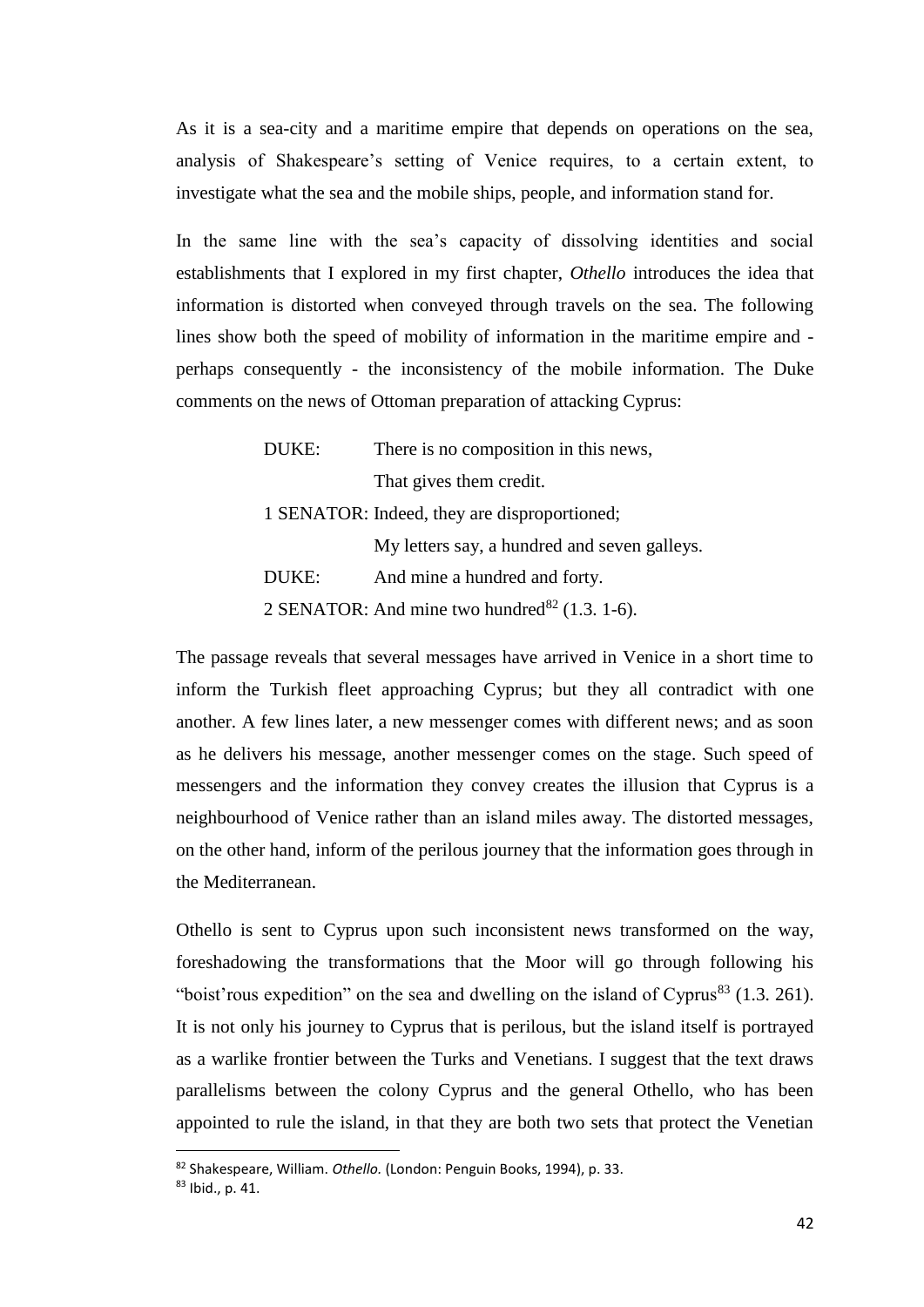civilization from the barbarous Turks. As "a town of war", Cyprus is a colonial outpost which sustains the warring wing of the empire and is ruled by Othello who is also assigned to keep the warring wing of the empire in operation (2.3. 227) "Warlike" is used as an adjective for describing both Othello and Cyprus in the play (2.1.30, 2.1.48). As I will argue in the next section, Othello is an "erring barbarian" employed by the "super-subtle Venetians" to fight the Ottomans by taking advantage of his warlike and barbarous 'race'. He demonstrates characteristics that can be qualified as Venetian and Ottoman, just like the island Cyprus. The maritime empire is shown to utilize both the Mediterranean island and the Moor as warlike frontiers against the fierce Turks.

#### *Function of the Others in Venetian Empire*

Shakespeare tells of the wars that Venice has to fight in order to protect its colonies in the Mediterranean in his *Othello,* which is necessary for the continuation of the maritime empire's trading activities and the capitalist system in the city. I suggest that Shakespeare's Venice is a proto-capitalist society, which also approaches the outsiders who migrated to the city in a very opportunistic way. Othello the Moor and Shylock the Jew are tolerated – to a certain extent – in Venice because they are needed for the Empire to continue its operation so that the Venetians can eat the fruits of wealth coming from the commercial activities. In order for Antonio the Merchant of Venice and his company to live extravagantly and enjoy the wealth of the Empire, Venice employs the Jew as money-lender who does the job that is forbidden to the Christians. Shylock lends money to the Venetian merchants who take on commercial enterprises and in this way fills a gap in the economic system by ensuring the circulation of money in the city. Othello, on the other hand, functions as the barbarous warrior who militarily defends Venetian wealth against the barbarous Turk.

In accordance with Venice's opportunistic relationship with its aliens within, *The Merchant of Venice* sets the city of Venice as a place where everything is perceived as a commodity. The friendship, or arguably the homosexual love affair, between Antonio and Bassanio which opens the play is utilized by the latter in order to marry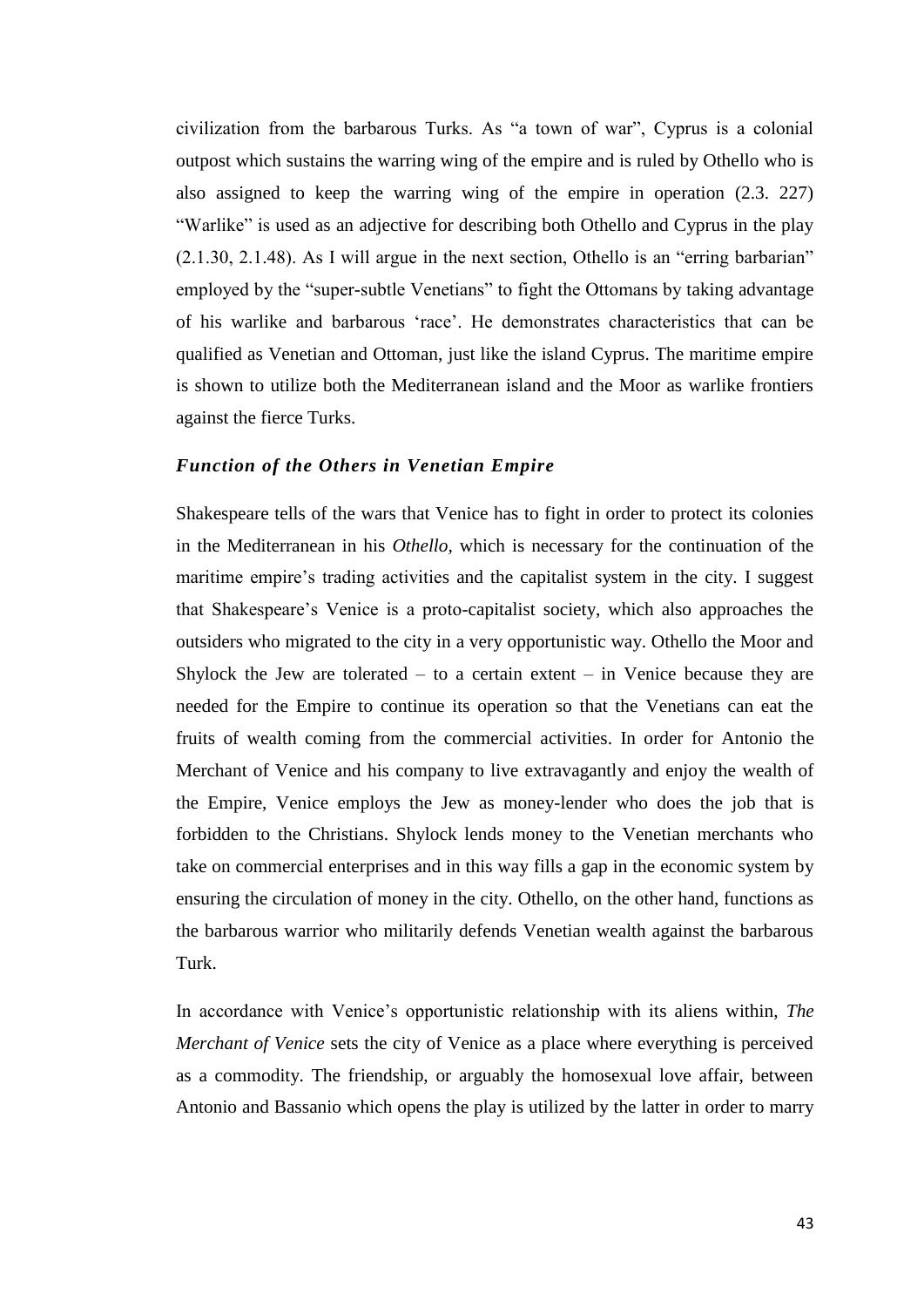"a lady richly left" in Belmont<sup>84</sup> (1.1. 161). Antonio is ready to "unlock" his "purse" to Bassanio so that he is well-suited to marry Portia and in this way can pay his debts<sup>85</sup> (1.1. 138-39). Overloaded with very commercial vocabulary, the play introduces both friendship and marriage as commodities that the characters utilise for their economic benefits in Venice. Having established the city as a place where human relations can be made into a commodity, the first scene of the play ends with Antonio's words to Bassanio, which makes sure that the audience pictures a capitalist city in their mind before the plot develops further:

> ANTONIO: Thou knowst that all my fortunes are at sea, Neither have I money nor commodity To raise a present sum. Therefore go forth — Try what my credit can in Venice do; That shall be racked, even to the uttermost, To furnish thee to Belmont, to fair Portia. Go presently inquire, and so will I, Where money is, and I not question make To have it of my trust or for my sake  $86$  (1.1. 177-85).

Almost all lines of this short passage are filled with words that address monetary affairs: "fortunes", "money", "commodity", "sum", "credit", "furnish", "money", and "trust", respectively. The first scene closes having portrayed Venice as an overwhelmingly mercantile city. In this realm of commodities, Antonio's credit in Venice as a merchant, who has invested all his money in trading ships, is the only commodity that the two friends can use at exchange value for investing in Portia who will bring more profit. At this point, Shylock the Jew's function as a usurer in Venice comes forth to serve this commercial exchange between Venetians.

Third scene of the first act opens with the bargaining between Bassanio and Shylock for borrowing money on Antonio's name and ends with the agreement of the bond between Antonio and Shylock. This scene, where Shylock and Antonio explicitly express their hatred for each other, reveals that Venice is in need of the Jew for his job in sustaining the economic system of its empire. This necessary inclusion of the

<sup>84</sup> Shakespeare, William. *The Merchant of Venice.* (Oxford: Oxford University Press, 2008), p. 111.

<sup>85</sup> Ibid., p. 110.

<sup>86</sup> Ibid., p. 112.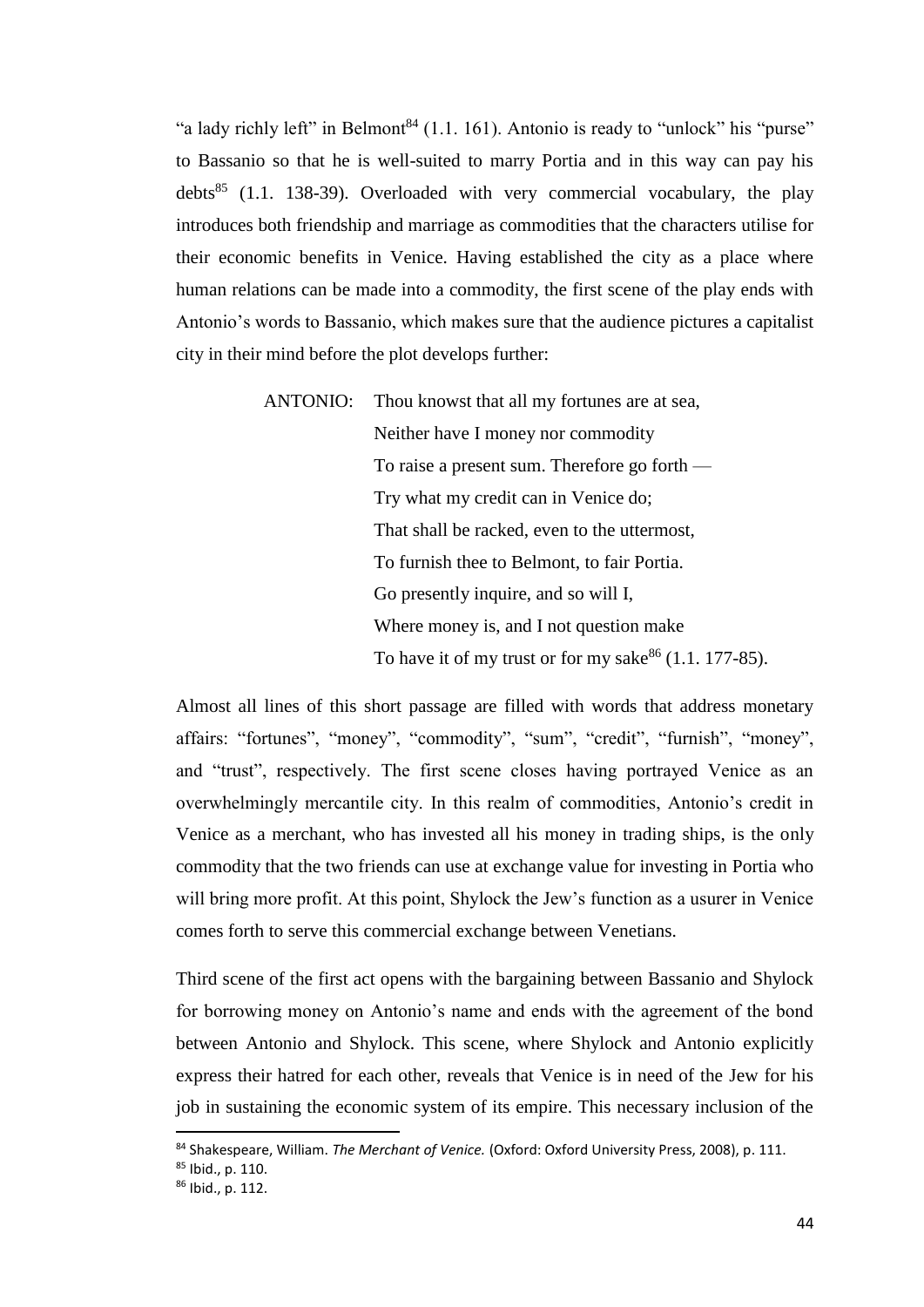Jew in the Venetian society is put into words by Antonio later in the play when he has to abide by his bond with Shylock:

> ANTONIO: The Duke cannot deny the course of law, For the commodity that strangers have With us in Venice, if it be denied, Will much impeach the justice of the state. Since that the trade and profit of the city Consisteth of all nations<sup>87</sup> (3.3. 26-32).

As the passage reveals, it is for the essential function of the outsiders in Venice that justice cannot be denied to them. The fact that Venice consists of all nations is also for the sake of trade and profit of the city. Therefore, the city's profit is kept alive with the utilisation of the money and trade brought into the city by people of different ethnicities and religions. In Antonio's thought, Shylock's bond cannot be invalidated by the Duke since he contributes his money to the Empire's survival. Because Othello also has an essential function in the survival of the Empire, the law works in favour of the alien in *Othello,* too*.* 

Accordingly, *The Merchant of Venice* stresses the foreigners' dependence on the rule of law in Venice throughout the play. In exchange of their contribution to the survival of the capitalist system, they receive justice and assurance of the law. Shylock constantly emphasizes that he will have his bond that allows him to cut a pound of flesh from Antonio's body. He is indeed very self-confident and sure about putting his bond into force:

|                                                         | SHYLOCK: I'll have my bond. Speak not against my bond. |  |
|---------------------------------------------------------|--------------------------------------------------------|--|
|                                                         | I have sworn an oath that I will have my bond.         |  |
|                                                         | $\left[\ldots\right]$                                  |  |
|                                                         | The Duke shall grant me justice. I do wonder,          |  |
|                                                         | Thou naughty gaoler, that thou art so fond             |  |
|                                                         | To come abroad with him at his request.                |  |
|                                                         | ANTONIO: I pray thee, hear me speak.                   |  |
| SHYLOCK: I'll have my bond; I will not hear thee speak. |                                                        |  |

<sup>87</sup> Ibid., p. 181.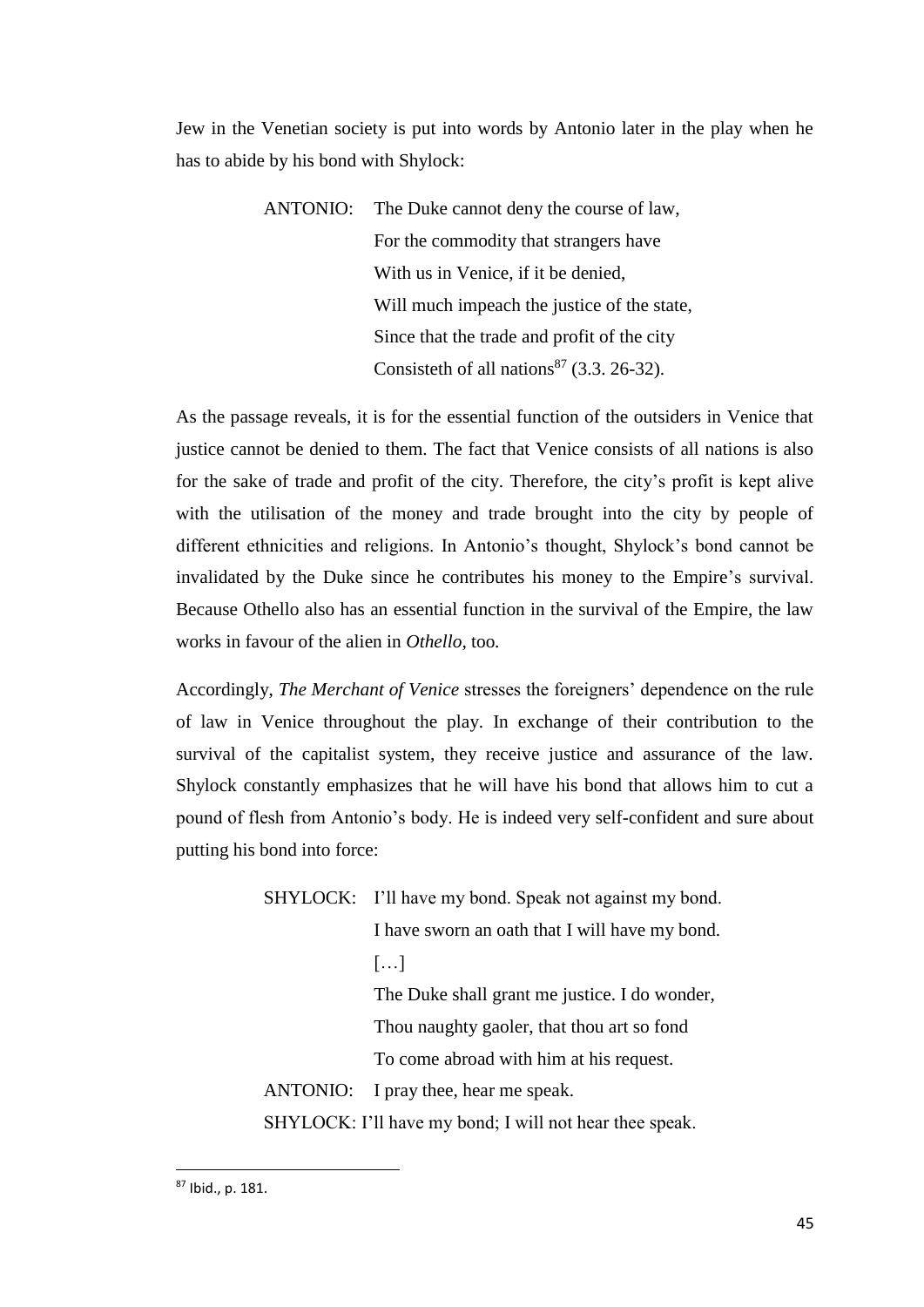I'll have my bond; and therefore speak no more. I'll not be made a soft and dull-eyed fool To shake the head, relent, and sigh, and yiled To Christian intercessors. Follow not. I'll have no speaking; I will have my bond<sup>88</sup>  $(3.3, 4-17)$ .

Shylock's repetition of the phrase "I will have my bond" four times and his confidence that the "Duke shall grant [him] justice" show his sense of being protected and assured by the law in Venice. Shakespeare presents Venice as a city where law prevails, even if it is against the merchant *of* Venice, which I will explore also in relation to *Othello.* The helplessness of the Venetian noblemen before the law is also narrated by Salerio:

SALERIO: Twenty merchants,

 The Duke himself, and the magnificoes Of greatest port have all persuaded with him, But none can drive him from the envious plea Of forfeiture, of justice, and his bond<sup>89</sup>  $(3.2. 277-81)$ .

The Duke and the "magnificoes" – Venetian noblemen – can only try to "persuade" Shylock to give up his bond, but it doesn't seem within possibility that they will invalidate the bond and prevent Shylock from having his "justice". In lawful Venice which Shakespeare introduces as the "greatest port" in this passage, Antonio himself submits before the requirements of the bond and asks the court twice to give the judgment<sup>90</sup> (4.1.82, 4.1.241). I suggest that Shylock's full-trust in the law of Venice is because it is the only means that assures the protection of his identity which is alien to the Venetian society, in exchange of his services. That is why the manipulation of Venetian law by Portia of Belmont at the end of the play leads to Shylock's forceful conversion into Christianity. Even though it is not included in the text, the manipulation of Venetian law is expected to lead to economic problems in the future. When Shylock is a Christian he will be forbidden to do moneylending business which will eventually create a gap in the capitalist system. Furthermore,

<sup>88</sup> Ibid., p. 179.

<sup>89</sup> Ibid., p. 177.

<sup>90</sup> Ibid., p. 192, 200.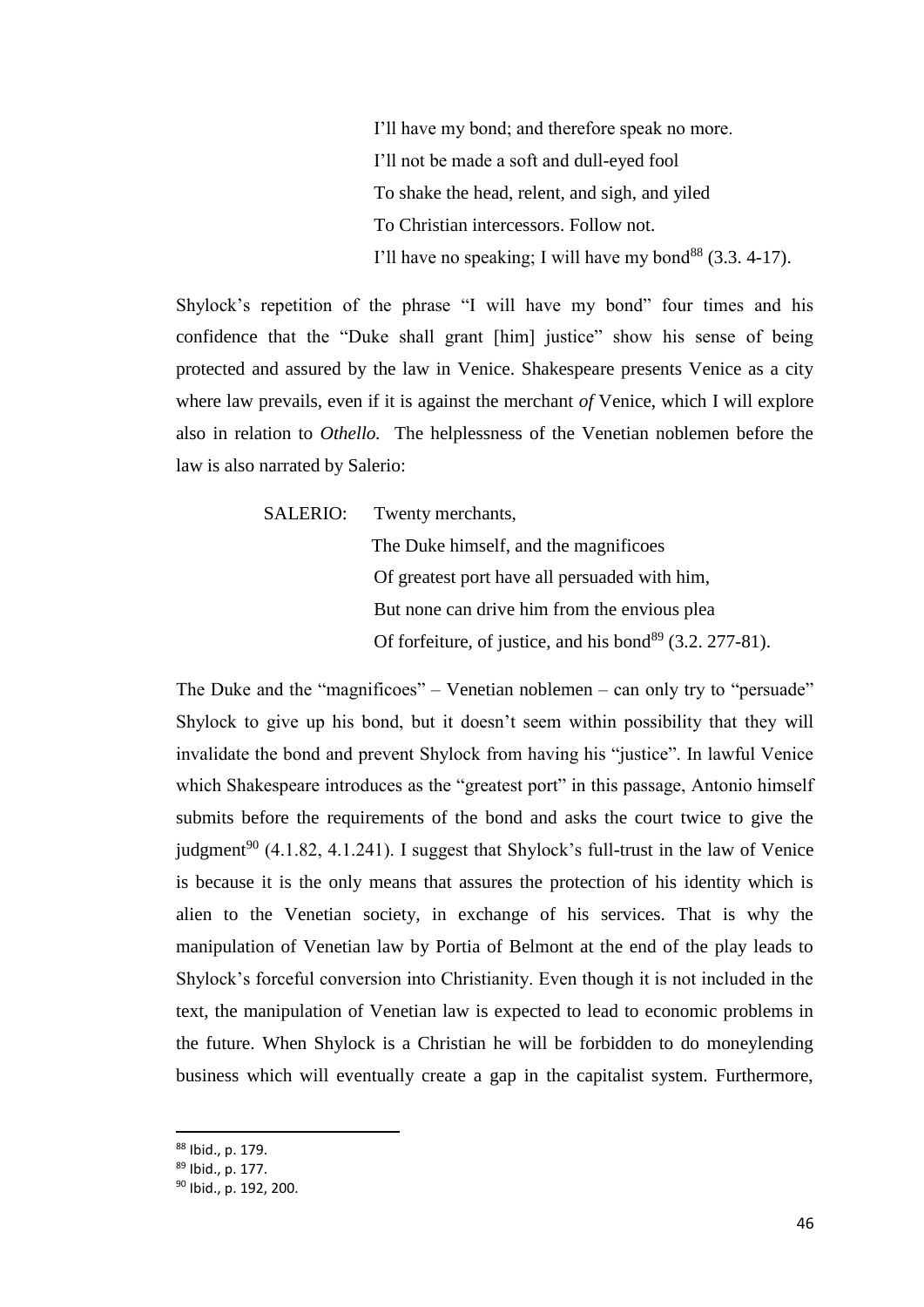Lancelot worries in relation to Jessica's conversion that the pork prices will increase when the Jews convert into Christianity.

Hence, the rule of law enables Venice to maintain its imperial system by keeping the function of the aliens in operation. Accordingly, Shakespeare portrays Venice as a city where law is the supreme power also in *Othello.* The word "Law" is capitalized in the play and the Duke ensures Brabantio, whose daughter is "stolen", that the law is applied to everyone in Venice including his own son:

> DUKE: Whoe'er he be, that in this foul proceeding Hath thus beguil'd your daughter of herself, And you of her; the bloody Book of Law, You shall yourself read, in the bitter letter, After your own sense: yea, though our proper son Stood in your action<sup>91</sup> (1.3. 77-83).

However, Venice's immediate need of Othello's warring skills invalidates the law both for the Duke and Desdemona's father. This conversation between the Duke and Brabantio happens in the presence of Othello who has been called to the council to be sent to Cyprus for defending the island against the Turks. It is implied that the law could only be manipulated in order to keep the imperial system functioning. Although the Duke promises Brabantio that the Law will be applied to anyone who has stolen his daughter, when he later learns that it is Othello who married Desdemona and Brabantio learns that the Turks are to attack Cyprus, they both give up on the law. Because "The Turk with a most mighty preparation makes for Cyprus" and "the fortitude of the place is best known" to Othello<sup>92</sup> (1.3. 255-56), Brabantio as a magnifico, whose wealth would be shaken by the loss of Cyprus colony, easily reconciles with Othello. While he has been angrily calling Othello a thief and a magician a few lines before, Brabantio becomes convinced of their marriage upon the Turkish threat and asks him to "proceed to the' affairs of State"<sup>93</sup> (1.3. 254).

<sup>91</sup> Shakespeare, William. *Othello.* (London: Penguin Books, 1994), p. 35.

<sup>92</sup> Ibid., p. 40-41.

<sup>93</sup> Ibid., p. 40.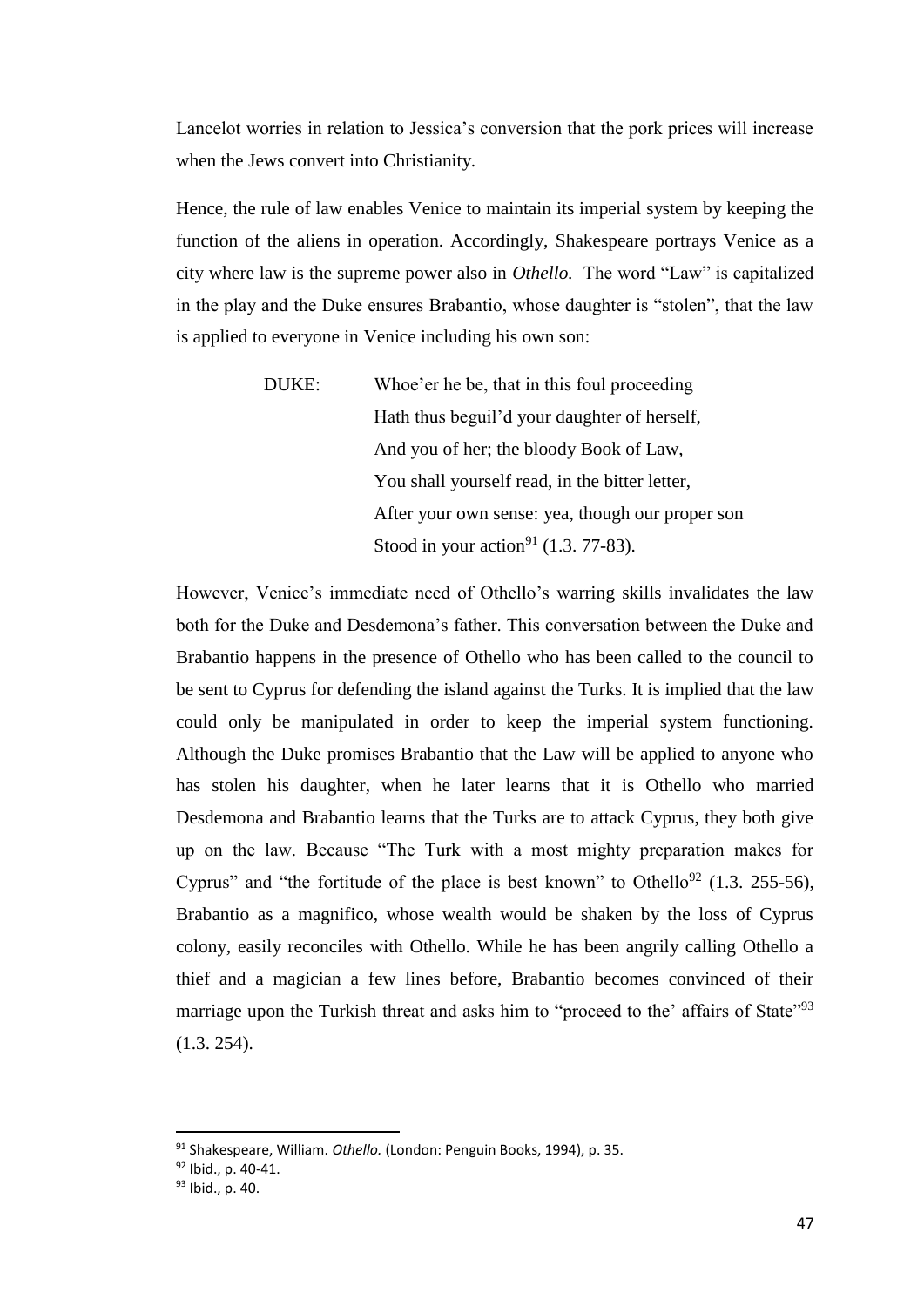Being aware of the Venetian empire's need of him at warfare, Othello, on the other hand, counts on his services. Because he is the warring force of the maritime empire, Othello could challenge the law of the city. While Shylock dwells in the city which needs and therefore protects his business, Othello serves at the navy and the colony islands which put him in contradiction with the civility of the city. In contrast to Shylock's tight dependence on law, Othello disregards the law:

BRABANTIO: To prison, till fit time

Of Law, and course of direct session Call thee to answer.

OTHELLO: What if I do obey?

How may the Duke be therewith satisfi'd Whose messengers are here about my side, Upon some present business of the State<sup>94</sup> (1.2 106-12).

Othello draws attention to the fact that Venice would be at disadvantage if he obeyed the law and is quite self-confident that the Duke will not execute the law. The tone of his speech indeed sounds quite assertive and conceited due to Venice's reliance on his services. In both the plays, however, the law is manipulated to take advantage of the alien – to make the Moor fight the war in *Othello* and to usurp the wealth of the Jew in *The Merchant of Venice.* 

Venice employs Othello as a soldier and promotes him to become a high-ranked general in the navy so that he keeps the warring wing of the Empire in operation. The Moor, who is a black barbarian as frequently referred in the play, functions to ensure the security of Venetian merchants' ships that carry spices, silks and other goods across the Mediterranean. Venetian Empire hires the blackamoor Othello to protect its commercial interests against the barbarous Turks, pirates and other military threats in the sea. The Duke and Brabantio accept the marriage between black Othello and white Desdemona because Venice immediately needs Othello's barbarous and warlike 'blood' in their war against the fierce Turks. In Paul Cantor's words, Venetian empire hires "barbarian to fight its battles, to fight with fire without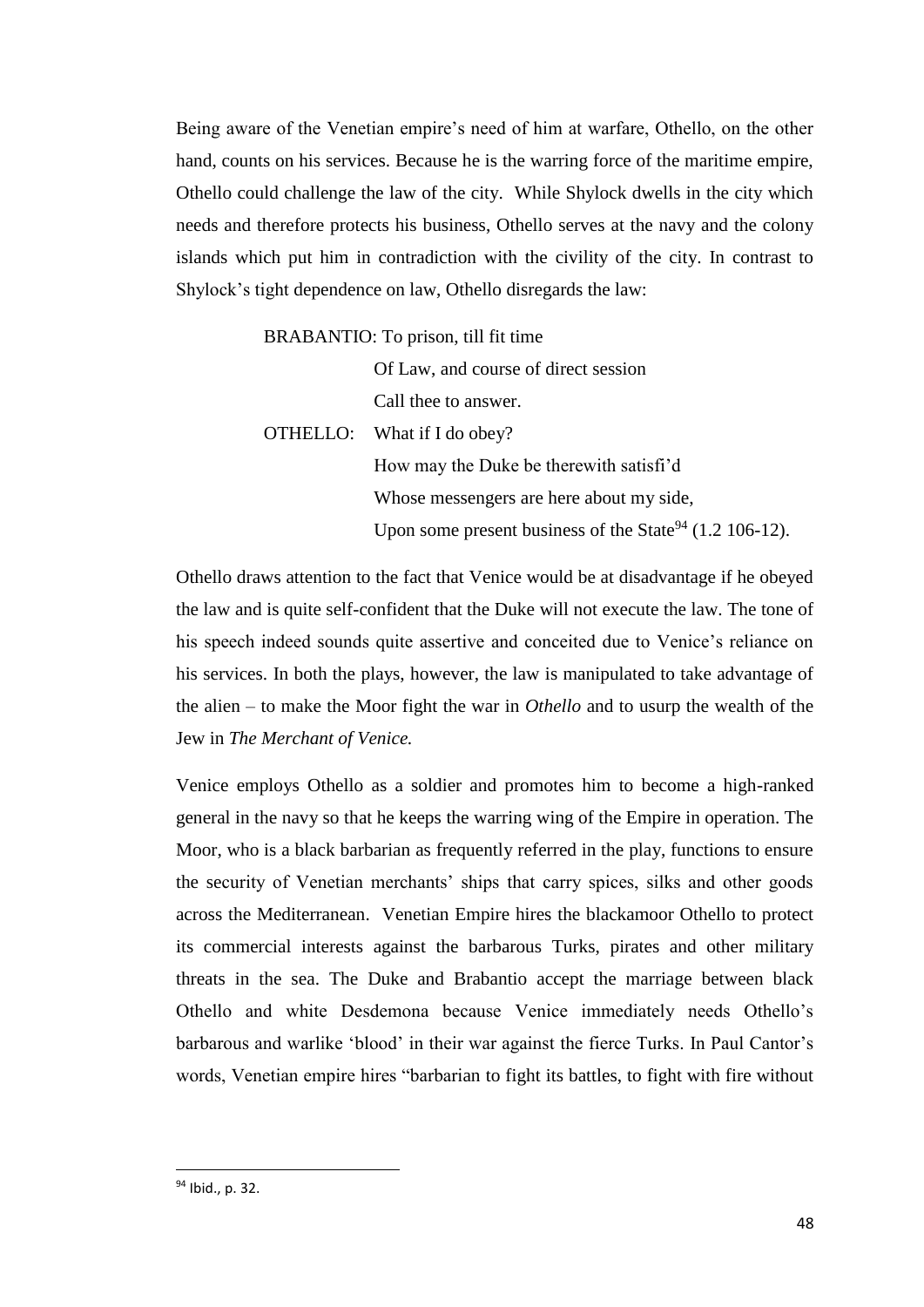getting burned itself".<sup>95</sup> Although the Venetian society constantly despises Othello's race and colour by calling him a "Barbary horse", "black ram", "thick-lips", and "black Devil", they turn to his 'race' in fighting the barbarous Ottomites.

In its opportunist accommodation of the Moor, Venice also takes advantage of Othello's hostility against the Ottomans. When the news of Cyprus comes, the Duke turns to Othello: "Valiant Othello, we must straight employ you, /Against the general enemy Ottoman"<sup>96</sup> (1.3. 56-57), by which he means the common enemy of Othello, the Venetian Empire, and the whole of Christendom. The text implies that Othello's hostility against the Turks is not only related to his Venetian or Christian identity, but also his Moorish past. When Othello tells how Desdemona fell in love with him through his story, he re-narrates that he was "taken by the insolent foe/and sold to slavery" which led to his disastrous journey from "antres vast, and deserts idle" to Venice<sup>97</sup> (1.3. 159-60). The insolent foe that sold Othello to slavery can be read to be the Turk as the Duke makes use of Othello's grudge in fighting the "general" enemy. The Turk acted as the ultimate enemy which Venice and Othello shared as their common ground when Othello's journey from Africa to Venice resulted in his conversion into Christianity and his social mobility from a slave to a general in the navy. That is also why Othello refers to the common enemy in his attempt to unite the Venetians who are fighting amongst themselves:

> OTHELLO: Are we turn'd Turks? and to ourselves do that Which Heaven hath forbid the Ottomites. For Christian shame, put by this barbarous brawl<sup>98</sup>  $(2.3.1)$ 161-163).

Othello here refers to Islam's ("Heaven") prohibition of fighting among Muslims and asks the Venetian soldiers to stop the act which is forbidden even by the barbarous Turks' religion. This passage is very significant not only because it shows Othello's sophisticated knowledge of Islam which was probably his former religion but also because it indicates his integration, or self-integration, in the Venetian society. These

<sup>95</sup> Cantor, Paul. "Othello: The Erring Barbarian among the Supersubtle Venetians". *Southwest Review.*  Vol. 75 No. 3, Summer 1990. p. 93.

<sup>96</sup> Shakespeare, William. *Othello.* (London: Penguin Books, 1994), p. 35.

<sup>97</sup> Ibid., p. 38.

<sup>98</sup> Ibid., p. 63.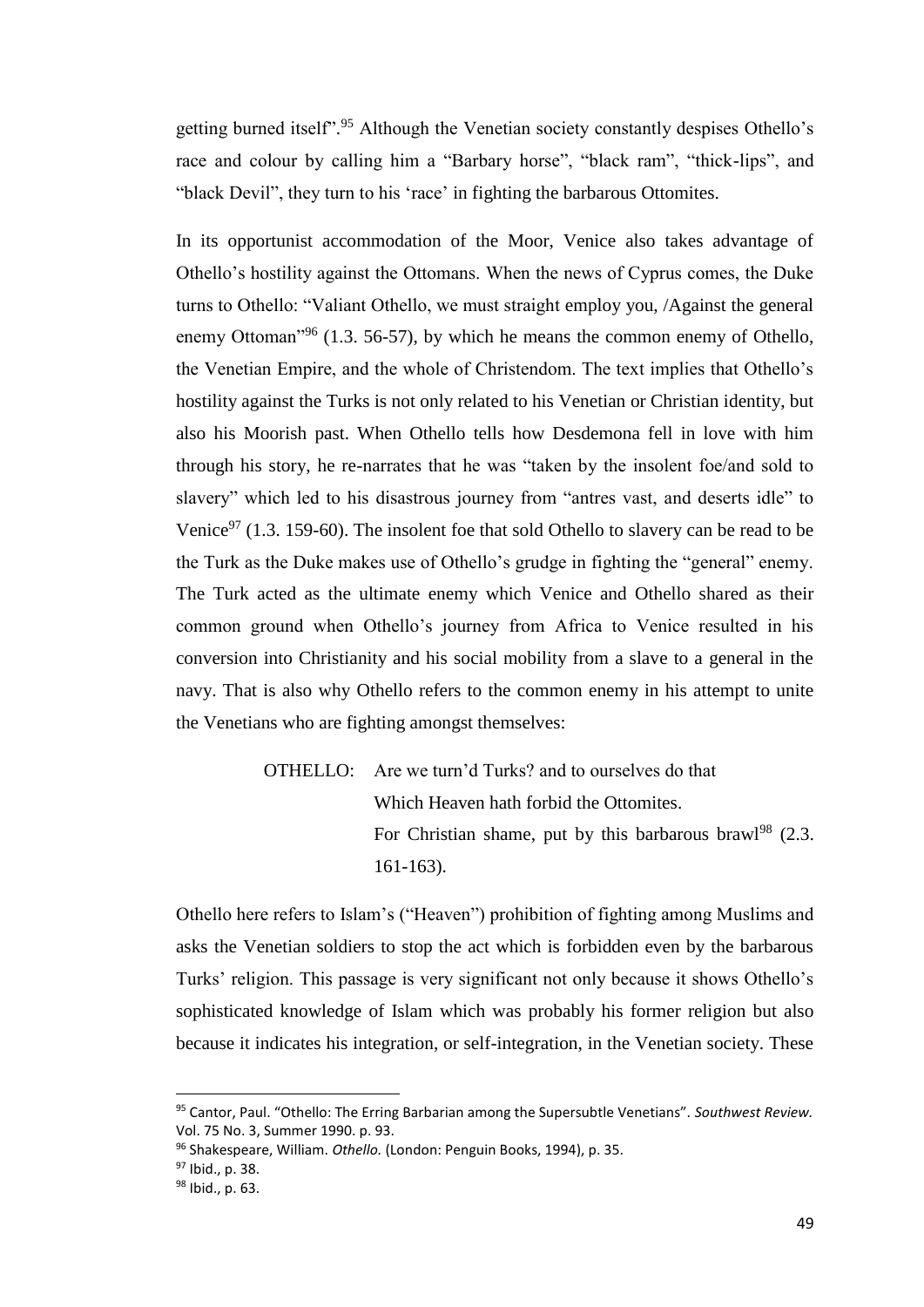words by Othello are also an ironical foreshadowing to the fact that he will turn Turk at the end of the play. Othello here identifies himself as a Christian Venetian with his words "we" and "for Christian shame" while also putting it in opposition to "Turks", "Ottomites" and "barbarous". On the other hand, the text brings the Turk into the stage in Othello's body, which I will explore more at length in next sections, by showing his re-conversion to his Moorish self which has a lot in common with the enemy Turk.

## *The Question of Integration*

As a converted Christian, Othello seemingly integrated into the Venetian society, supported by his mobility in the social hierarchy into a high ranked commander and his 'civilized' attitudes, which are frequently hindered by his warrior identity. His contempt of the barbarity of the Turks and zeal to defend the Venetian civility and values reflects Othello's psychology as an alien who doesn't want to be marginalized and is eager to integrate in all senses<sup>99</sup>. Throughout the play, Othello emphasizes his contributions to the state to make sure that he is socially recognized. The first lines of Othello in the play, in response to Iago's report of Brabantio's appeal to the law, are as follows:

> OTHELLO: Let him do his spite; My services, which I have done the Signiory Shall out-tongue his complaints<sup>100</sup> (1.2. 20-23).

Othello counts on his services to the state in Venice as an alien whose status is vulnerable to be shaken as Shakespeare shows in the case of Shylock. Accordingly, Othello decides to commit suicide not when he discovers that he killed Desdemona unjustly but only when his social status is dissolved by Lodovico who declares that "Cassio rules in Cyprus" and that Othello's crime will be delivered to the Venetian State<sup>101</sup> (5.2. 391). It is also because Othello seeks social recognition even after his death that he starts his suicide speech with the line "I have done the State some service, and they know't"<sup>102</sup> (5.2. 337) at the end of the play. The tragedy of Othello

<sup>99</sup> Nachit, Mohssine. **"**Shakespeare's Othello and the Challenges of Multiculturalism". *Arab World English Journal.* 4 Oct 2016. p. 101.

<sup>100</sup> Shakespeare, William. *Othello.* (London: Penguin Books, 1994), p. 30.

<sup>101</sup> Ibid., p. 137.

<sup>102</sup> Ibid., p. 137.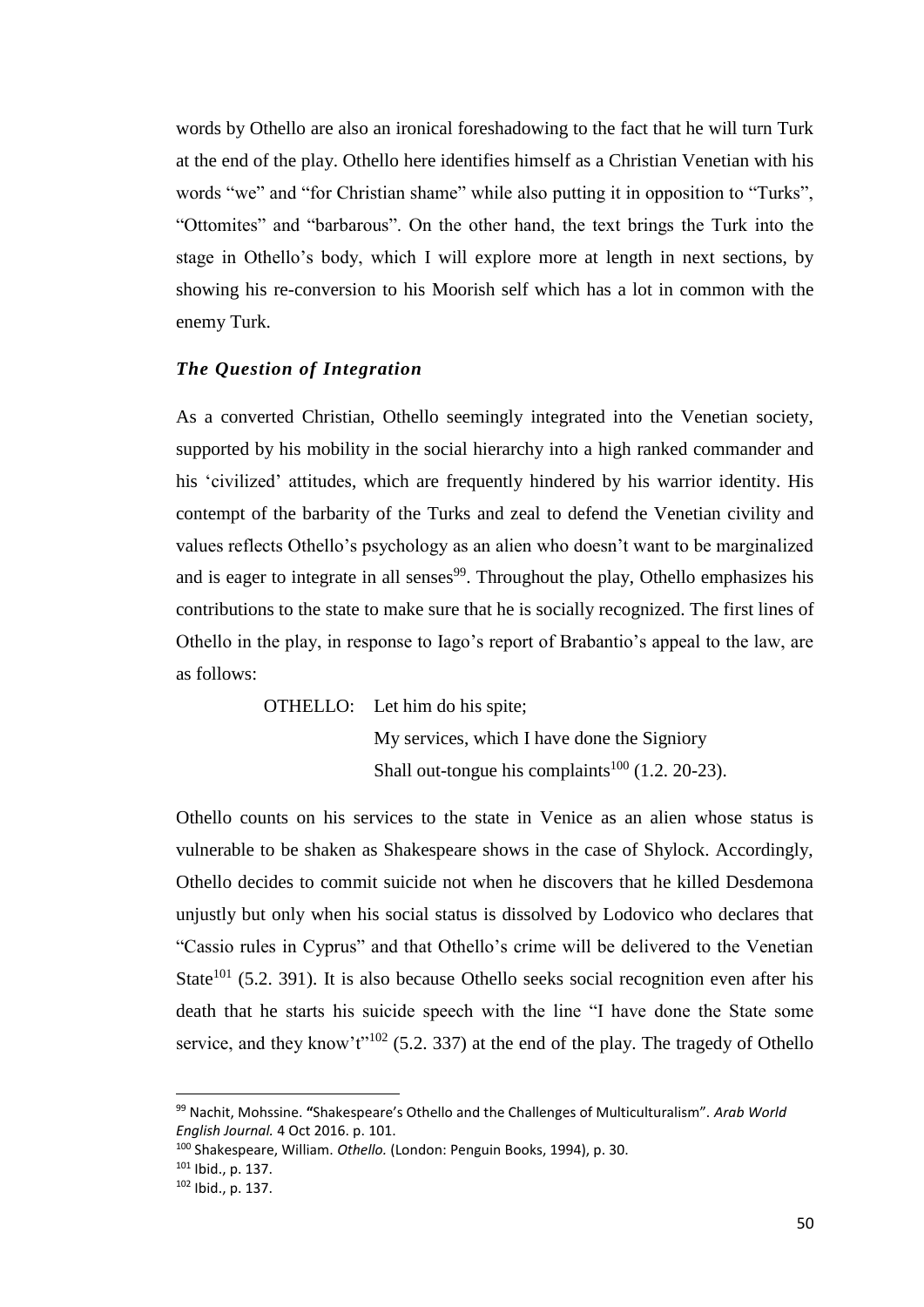starts and ends with his reminder of his services to the state; and what the reader reads and the audience watches in the between is the tragedy of his dis-integration in the Venetian society.

Othello's vulnerability to Iago's manipulations shows that no matter how he is seemingly integrated into the Venetian society with his conversion, high social rank, and intermarriage, the Moor is deemed to remain as the other both in his own imagination and in the society's view. Othello's services to the state which he counts on in Venice are not helpful in his marriage with Desdemona and therefore his selfconfidence starts to be dissolved. Iago takes advantage of Othello's insecurity about Venetian culture when he is trying to put suspicion about his wife in his ears:

> IAGO: I know our country disposition well: In Venice, they do let God see the pranks They dare not show their husbands. Their best conscience, Is not to leave't undone, but keep it unknown<sup>103</sup> (3.3. 230-36).

Iago here addresses Othello's foreignness with his words "our" and "in Venice" for making him believe that the Venetian women are unfaithful, while he actually makes use of Othello's inexperience with women for having been a dedicated soldier. He projects Venice as a place that Othello has little knowledge about and Othello buys this argument because he is already insecure as a migrant. Some lines later we see that Iago's alienating language worked on Othello as he admits:

> OTHELLO: This fellow's of exceeding honesty, And knows all quantities with a learn'd spirit Of human dealings. […] Haply, for I am black, And have not those soft parts of conversation That chamberers have: Or for I am declin'd Into the vale of years (yet that's not much)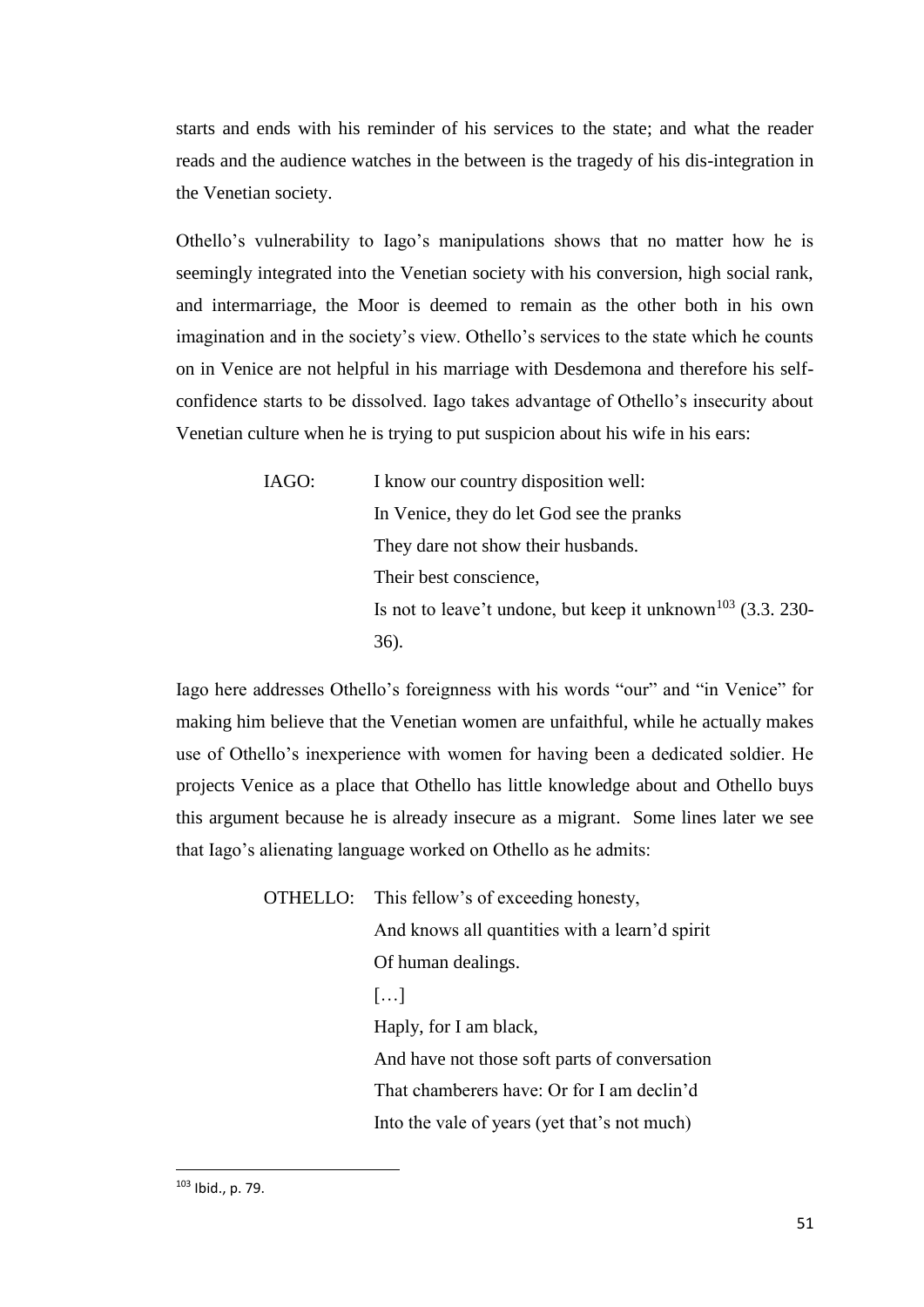She's gone. I am abus'd, and my relief Must be to loathe her. Oh curse of marriage! $104$  (3.3.) 299-309)

In this speech, Othello takes on the society's association of his blackness with barbarity and lack of civilized attitude. He feels that he is ignorant of human dealings while Iago as a Venetian has a learned spirit, which can be called Othello's selfdehumanization. The self-confident Othello, who speaks to the Venetian councillors with excellent rhetorical skills at the beginning of the play, starts feeling, after Iago's alienating language, that he does not have the soft conversation skills of the noblemen. Although he made Desdemona fall in love with him through his storytelling and language, Othello's internalized insecurity "for [being] black", as he rationalizes in the above passage, leads him to think that he does not hold the Venetian 'cultural capital'<sup>105</sup>.

Iago, therefore, is able to plant the seeds of doubt in Othello's mind by picking out his insecurities as the alien in the society, hidden beneath his self-confidence as a general who has done the state many services. Shakespeare implies, I suggest, that Othello's lack of confidence stems from his aspiration to integrate into the society rather than his blackness as he indicates. Correspondingly, in *The Merchant of Venice,* Shakespeare gets the Prince of Morocco appear and speak on the stage among Portia's all other suitors from Naples, France, England, Germany, and Scotland*,* building a conversation between the representations of the two Moors. The Prince of Morocco is a Moor whose name appears as "Morocco" in the play and his understanding of his Moorish identity seems to be contradicting with that of Othello. He seems quite confident about whom he is, and does not turn into an existential problem as Othello does. Because they are also both black, Shakespeare invites for a comparison between the self-images of the two Moorish characters introduced in his Venetian plays.

 $104$  Ibid., p. 80.

<sup>&</sup>lt;sup>105</sup> Pierre Bourdieu coined the term "cultural capital" which refers to a set of social elements such as tastes, behaviours, attitudes, clothing, education, style of speech etc. that allows an individual to feel comfortable in and belong to a certain society or social group. In the mentioned passage of *Othello,* Iago makes use of his cultural capital to alienate Othello from the Venetian culture. Othello, in return, doubts his "linguistic cultural capital" – another phrase coined by Bourdieu to suggest an individual's mastery of language and speech – in comparison to the Venetian noblemen.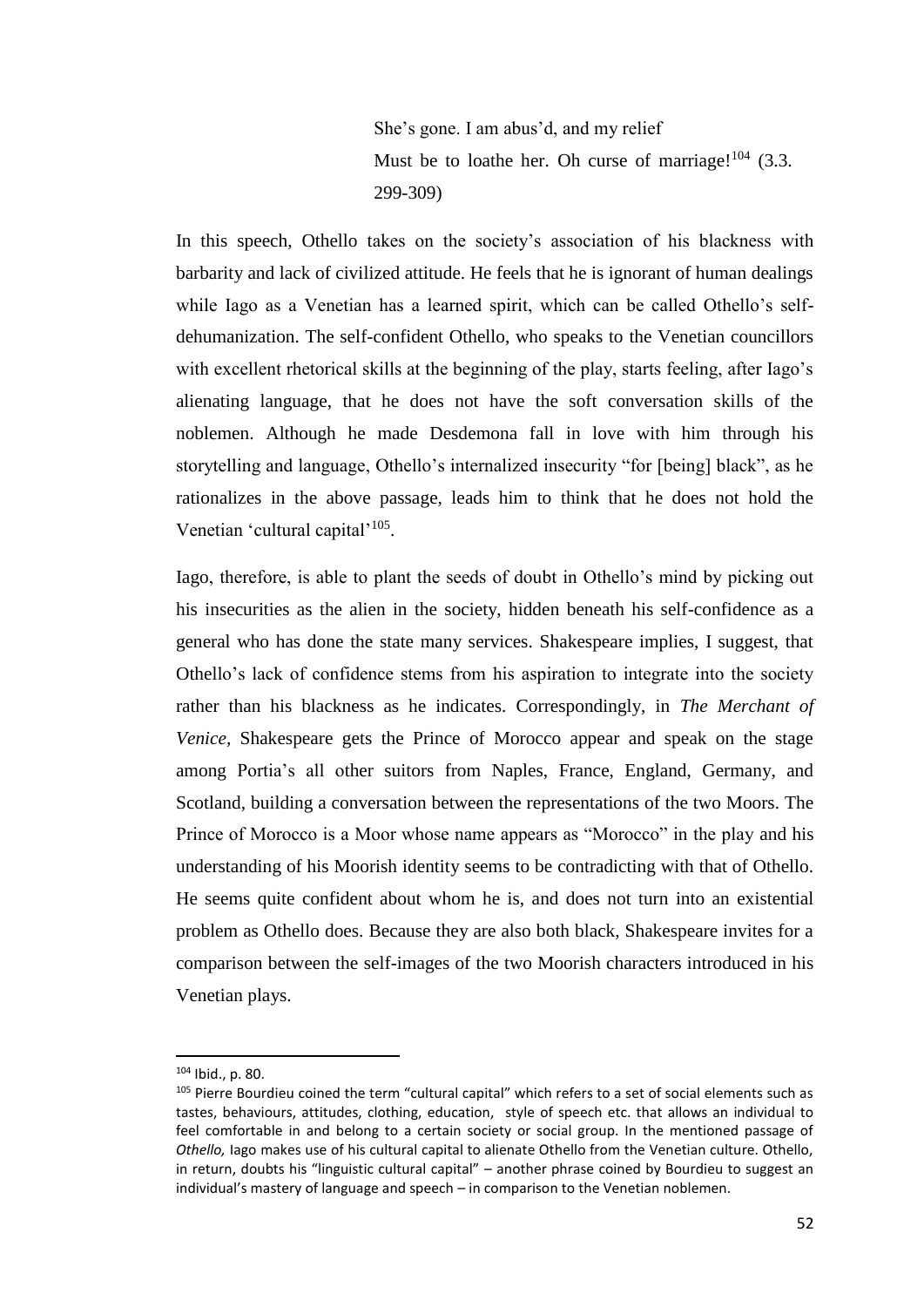The second act of *The Merchant of Venice* opens with the scene description of a "tawny Moor" who speaks the first line: "Mislike me not for my complexion"<sup>106</sup> (2.1.1). As he proceeds to convince Portia in marriage with him, the Prince of Morocco says "I would not change this hue, /Except to steal your thoughts, my gentle queen"<sup>107</sup> (2.1. 11-12). He seems to be well-aware of the racism that he might face by Portia, who indeed called his hue "complexion of a devil" in the previous scene even before he made his appearance on the stage, and expresses his pride in his black colour. Unlike Othello, Prince of Morocco draws a clear picture of himself to be content and unapologetic about his identity. He also refers to his alliance with Sultan Suleiman in drawing on the political power of the Ottoman Empire at the time and establishes himself as a noble warrior. Shakespeare's characterization of the Moor in *The Merchant of Venice* as a self-confident and established prince contradicts with Othello's disowning of his past and his shakeable social position within Venice. I suggest that Othello's vulnerability to identity crisis and selfcontempt of his race stems from his desire to integrate into the Venetian society. And on the other hand, the Prince of Morocco's awareness of and pride in his difference renders him immune to racism's impacts on his self-image. Because he does not need to integrate in order to gain any social recognition, unlike Othello, the Prince of Morocco is at peace with his African identity.

Between the scenes of Portia's racist introduction of Morocco and his first words defending his skin colour, Shakespeare places the scene where the other alien of Venice – Shylock the Jew - who is equally proud of his identity appears for the first time on the stage. The dramatic structure of the play works to draw a parallelism between Shylock and Morocco and the identical racist discourse against both of them; Portia's comment on Morocco's devil complexion is followed by Antonio calling Shylock a devil in the next scene. In response to Antonio's racism in this scene, Shylock accentuates his difference from the Venetians and recurrently expresses his pride in being a Jew with phrases such as "our sacred nation", "my tribe", and "our tribe". Unlike the Moor of Venice, the Jew of Venice does not aspire to be integrated into the Venetian society; he is, on the contrary, engaged in

<sup>106</sup> Shakespeare, William. *The Merchant of Venice.* (Oxford: Oxford University Press, 2008), p. 127. <sup>107</sup> Ibid., p. 128.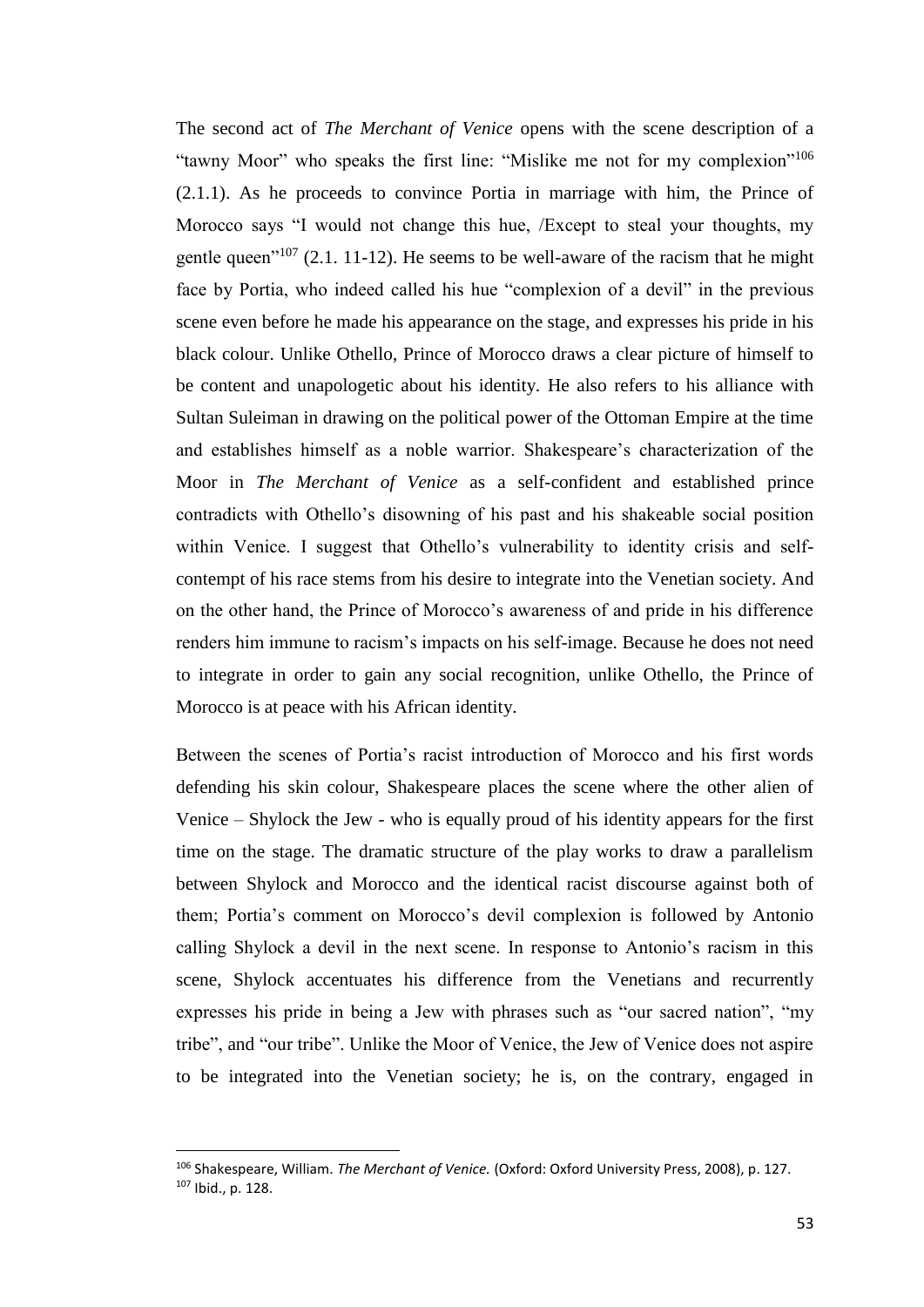deliberate efforts to preserve his Jewish identity. When Bassanio, for example, invites him for dinner, Shylock thinks to himself:

SHYLOCK (aside): Yes, to smell pork; to eat of the habitation which your prophet the Nazarite conjured the devil into. I will buy with you, sell with you, talk with you, walk with you, and so following; but I will not eat with you, drink with you, nor pray with you<sup>108</sup> (1.3. 31-35).

Shylock firstly draws attention to his difference from the Christian Venetians that he doesn't eat pork as an observant Jew. He is actually sarcastic here that he knows Christianity better than the Christians by pointing to the Biblical story that Jesus, 'their' prophet, drove the devils into a herd of swine as his reason for not eating pork. Shylock's sophisticated references to Biblical stories quite frequently throughout the play serve to support his self-differentiation based on genealogical differences and the legacy of Christian-Jewish theological tensions. Therefore, he expresses his disinterest in intermingling with the Venetians and clearly rejects integration by refusing to eat, drink or pray with them.

On the other hand, the above passage is also significant to reveal the only kind of relationship Shylock can have with the Venetians: commercial exchange. Shylock is interested in integrating into the Venetian economic system, not the society. He agrees to buy and sell with the Venetians and not to eat and pray with them, emphasizing his religious identity along with the commercial function of a Jew in Venice. The financial affairs, therefore, appears as the only ground where a Jew and a Christian can contact in Venice.

Shylock's disinterest in integrating and keenness on keeping his relations with the Venetians on commercial grounds also explain his conflict with the Christian society. I suggest that the economic affairs are the ground of not only the exchange but also the clash between Shylock and Antonio. As several passages indicate, along with the religious motivations, monetary interests equally, if not more, play a great role in creating and shaping the tensions between the merchant and the Jew. In explaining his hatred for Antonio, Shylock reveals:

<sup>108</sup> Ibid., p. 119.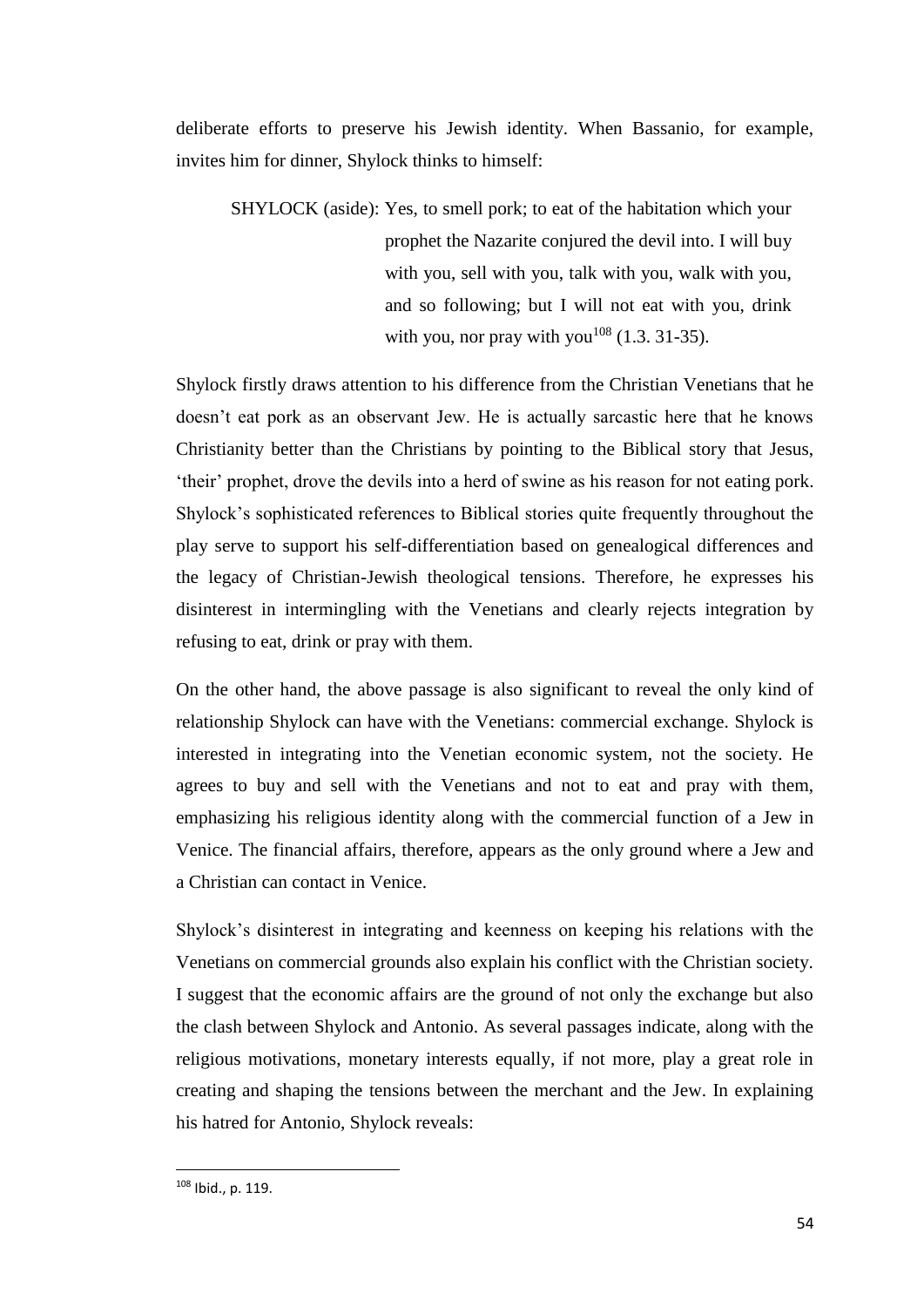SHYLOCK (aside): I hate him for he is a Christian,

But more for that in low simplicity He lends out money gratis and brings down The rate of usance here with us in Venice.  $[...]$ He hates our sacred nation, and he rails, Even there where merchants most do congregate, On me, my bargains, and my well-won thrift, Which he calls interest. Cursed be my tribe If I forgive him<sup>109</sup> (1.3. 39-49).

Shylock starts with his religious motivation behind hating Antonio "for he is a Christian" but he continues that he hates him "more for" that he brings down the rate of interest in Venice by giving out money gratis to his friends like Bassanio. He also indicates that his hatred against the merchant is a reflection of Antonio's hatred of the "sacred" Jewish nation, which is again immediately followed by economic grounds of their clash as Antonio has despised Shylock's business in merchant gatherings. Shylock intertwines the religious/ethnic reasons with the economic grounds while talking about his clash with Antonio also in the following passage:

SHYLOCK: He hath disgraced me, and hindered me half a million; laughed at my losses, mocked at my gains, scorned my nation, thwarted my bargains, cooled my friends, heated mine enemies. And what's his reason? I am a Jew<sup>110</sup> (3.1.) 51-55).

The fact that Antonio caused Shylock half a million ducats loss and thwarted his bargains seems to have hurt Shylock as much as his scorn of the Jewish nation, since his income is the only reason why he dwells in Venice. Actually, the money-related reasons that Shylock lists for his revenge on Antonio outweighs the ethnic/religious related ones: hindering him half a million, laughing at his losses, mocking at his gains, thwarting his bargains vs. scorning his nation. As is also the case with Aaron in *Titus Andronicus* that I explored in the previous chapter, the motives of the other's

<sup>109</sup> Ibid., p. 120.

<sup>110</sup> Ibid., p. 161.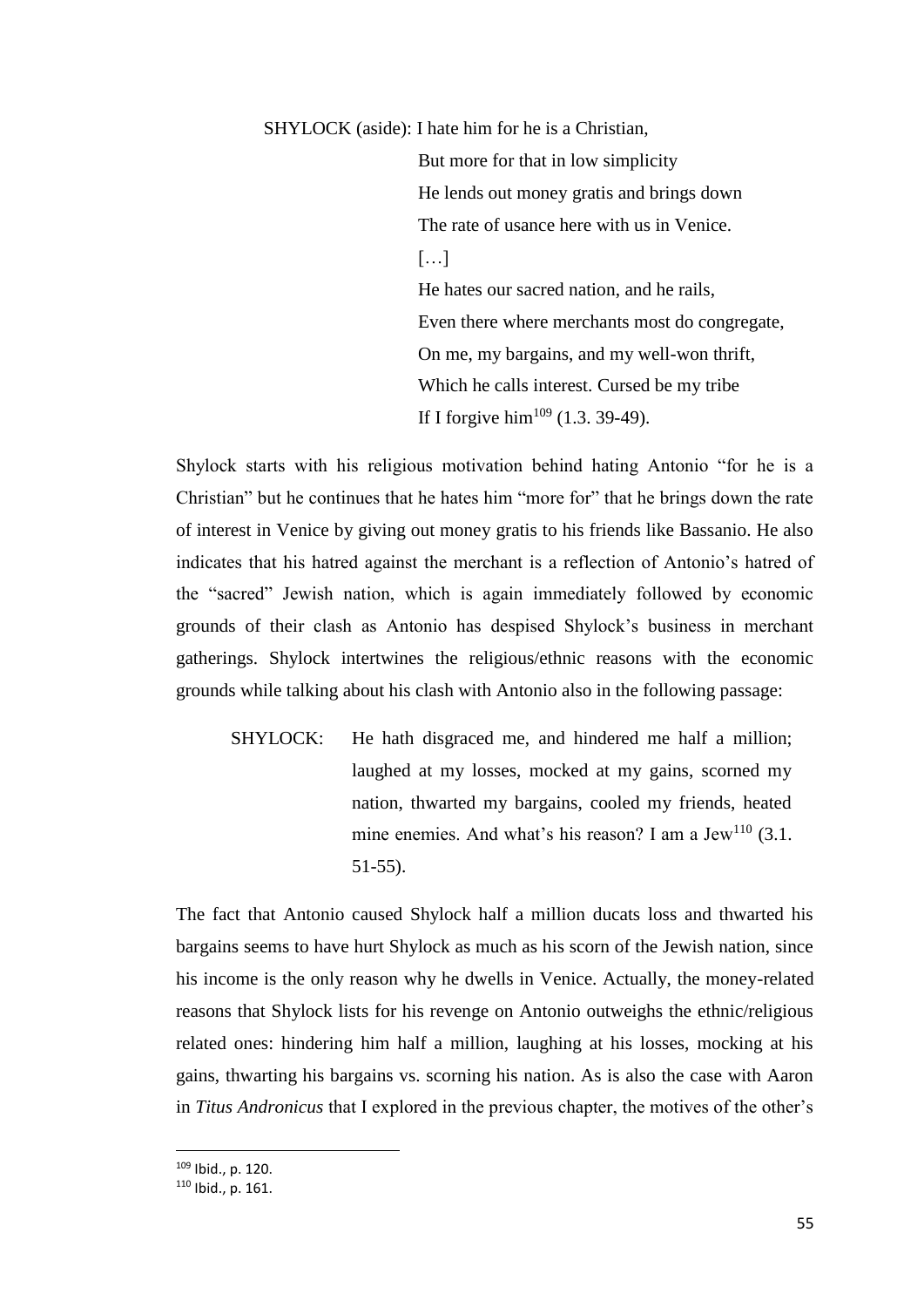hatred and cruelty are deeply related to economic and class-oriented issues as much as, possibly more than, the difference in religion or ethnicity. Therefore, the others' rejection to integrate into the society draws on economic reasons as much as the 'essential' differences.

### *Aliens and Enemies of the Empire*

Also from the perspective of the Venetian society, economic interests are the reason behind its accommodation of the barbarous Moor and the cruel Jew, as I have also indicated earlier. In *The Merchant of Venice,* it is always emphasized throughout the play that the Venetian society stands Shylock's presence only because of the commercial contribution that he makes. I suggest that Shylock is perceived as an alien and potentially an internal enemy and his wealth as booty in Venice. Being also the "mere enemy" of the merchant of Venice<sup>111</sup> (3.2. 260), Shylock acts as a threat to the Venetian society with his desire to spill Christian blood by cutting a pound of flesh from Antonio's heart. If Antonio represents the trading wing of the Venetian empire as *the* merchant of Venice, Shylock's knife targeting Antonio's heart is indeed to attack the core of Venice. Shylock's goal of spilling the blood of a Christian echoes the blood libels<sup>112</sup> against the Jews and reminds that the Jew is an eternal enemy to the Christian society. Along with the desire of defeating the enemy and saving the merchant from the cruel Jew, Christian characters in the play also fantasize about Shylock's wealth which they see as an invaluable opportunity to seize.

Shylock's wealth along with his Jewish identity stands almost as a conflict in the play, something that needs to be dissolved and resolved for the plot to reach an end. The adjective "rich" and "wealthy" are used alongside the adjectives "villain", "cruel", "faithless", and "dog" to describe Shylock in the play. Shylock's business and money are the factors that allow him to live in Venice while also make him seen as a threat to the capitalist society. This threat of Shylock's wealth needs to be equally dismissed along with the threat of his knife against the merchant. The dissolution of his wealth is firstly started by his daughter Jessica while eloping with

 $\overline{a}$ 

<sup>111</sup> Ibid., p. 167.

<sup>112</sup> Blood libel is an accusation that the Jews killed Christian children to bake pastry with their blood in Jewish festivals. Such accusations were widespread in Europe in the Middle Ages and caused the expulsion of Jews from England in 1290.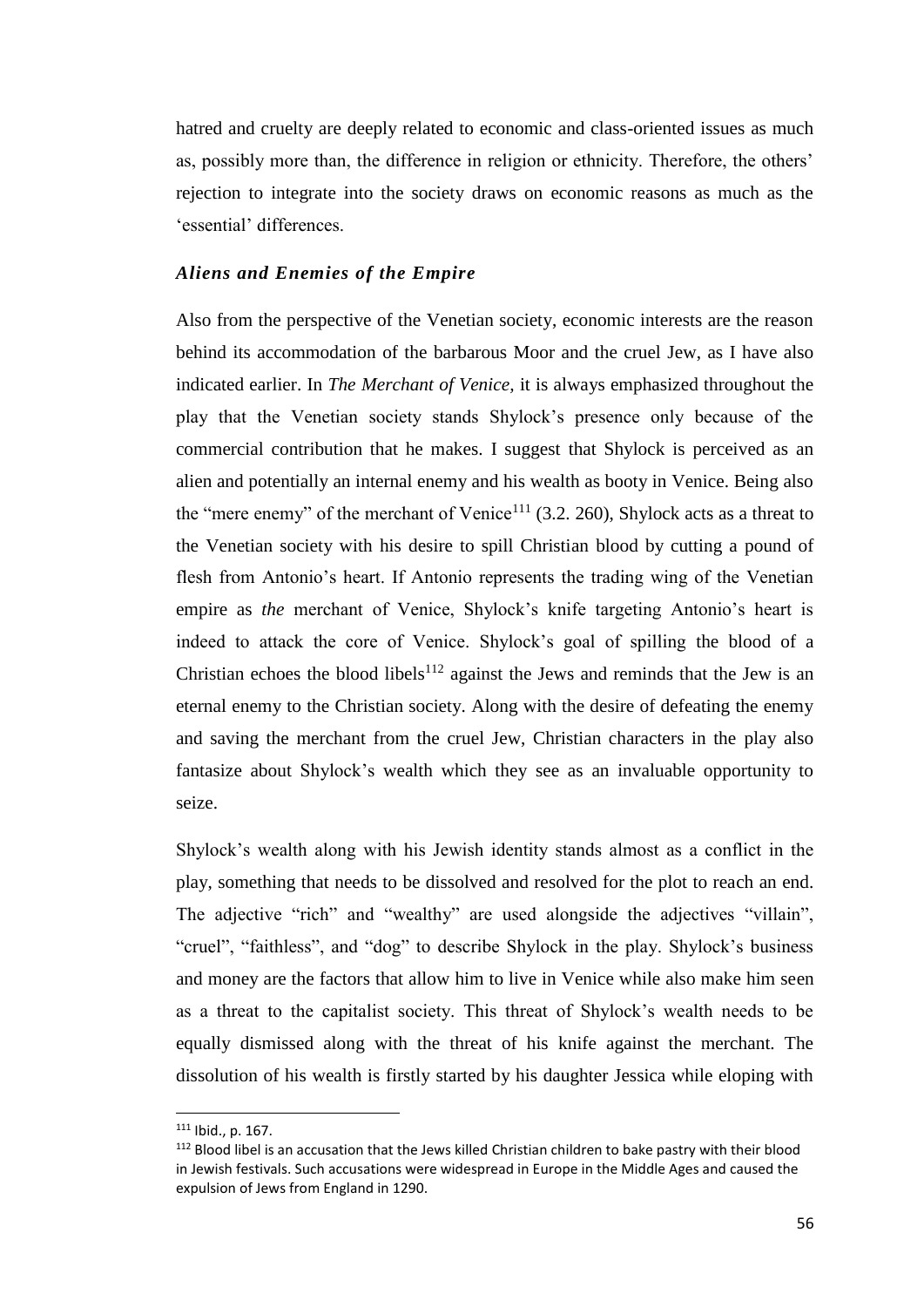her Christian lover. She splurges Shylock's money by spending eighty ducats in one night and exchanging his turquoise ring for a monkey, which deeply upsets Shylock. The text also suggests that Lorenzo's motivation for marrying Jessica was partly about usurping Shylock's wealth as he reveals in the final act:

> LORENZO: In such a night Did Jessica steal from the wealthy Jew And with an unthrift love did run from Venice<sup>113</sup> (5.1.) 14-16)

In similarity with the marriage of Bassanio and Portia, Lorenzo utilises Jessica's "unthrift love" in order to "steal from the wealthy Jew". Shylock's wealth, which recurrently stands out as an invaluable opportunity, is finally dissolved and seized by the Duke along with the dissolution of his Jewish identity through forceful conversion at the end of the play. Because it is Shylock's money and religious identity which give way to dramatic action in the play, they are both usurped for the plot to reach a conclusive end. Venetian multiculturalism fails for the Jew who is seen as an enemy and whose bond is made invalid, money is usurped and religion is converted by force as the happy ending of the play.

While the defeat and conversion of the Jew is the happy end which makes *The Merchant of Venice* a comedy, Othello's re-conversion into the enemy is what makes *Othello* a tragedy<sup>114</sup>. When Othello's marriage with Venetian Desdemona fails and ends in his murder of Desdemona, his dis-integration in the Venetian society is completed. When his integration fails also because his social status as the general of Cyprus is taken away, Othello *turns* Turk, into the ultimate enemy.

As I have argued earlier, Venice employs the Jew and the Moor against the economic and military threat of the Turks in the Mediterranean and therefore they haunt Shakespeare's Venetian plays. In *The Merchant of Venice,* the Duke compares Shylock to "stubborn Turks and Tartars never trained" and asks him not to be like the

<sup>113</sup> Ibid., p. 212.

<sup>114</sup> Kiss, Attila. "The Semiography of Iago, the Merchant of Venice: Liminality, Abjection, and the Imagery of the Mediterranean in Othello, the Moor of Venice". *The International Journal of the Humanities.* Vol. 5. Melbourne: Common Ground Publishing, 2007.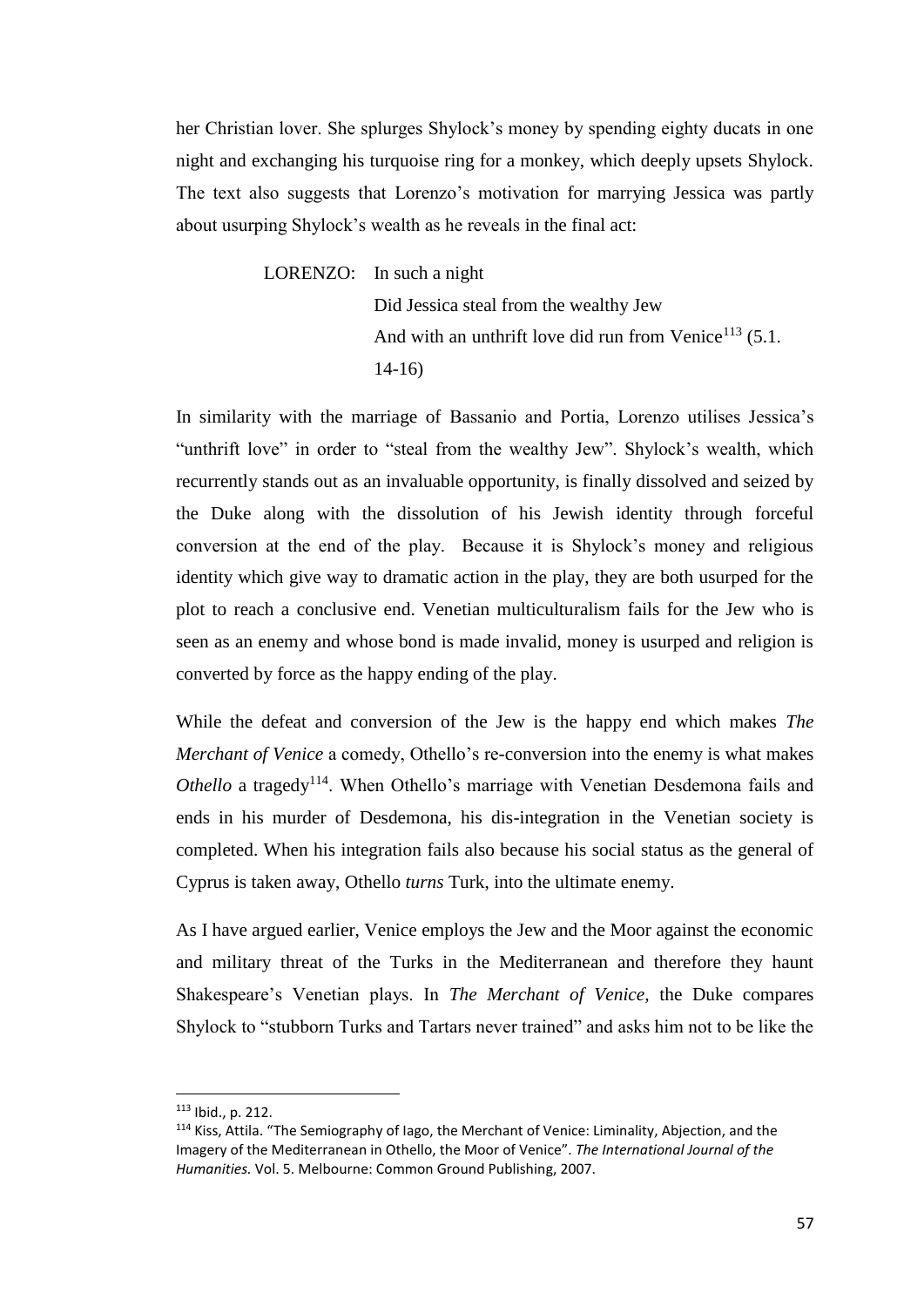Turk and be merciful<sup>115</sup> (4.1.31). By rejecting to give up his bond as a response, the Jew of Venice proves to be holding the qualities of the Turk. Numerous references to the offstage Turks in *Othello* also work to draw parallelisms between the outside enemy Turk and seemingly integrated Othello who turns Turk at the end.

I suggest that the Turk as the ultimate enemy is left offstage in the play for Othello to be able to come in the likeness of the Turk. The storm at the sea and the consequent shipwreck are again employed by Shakespeare for subverting the turn of events in the plot. While Othello is expected to fight with the Turk, he is made to fight within himself, with his Moorish past and Venetian identity when the Turks are drowned in the Mediterranean. By not bringing the dangerous enemy Turk into the stage, Shakespeare allows his audience to focus on the dangers of the internal enemy. Accordingly, the text unifies the internal enemy Othello, who shares a common past with the Turks, with the ultimate enemy of the empire. The Turk finally comes on the stage in the body of Othello as his suicide speech reveals:

OTHELLO: I have done the state some service, and they know't:

No more of that. I pray you in your letters, When you shall these unlucky deeds relate, Speak of me, as I am. Nothing extenuate, Nor set down aught in malice. Then you must speak, Of one that lov'd not wisely, but too well: […] And say besides, that in Aleppo once, Where a malignant, and a turban'd Turk Beat a Venetian, and traduc'd the State, I took by th' throat the circumcised dog, And smote him, thus.

*He stabs himself* <sup>116</sup>(5.2. 337-56).

In his last attempt to settle his identity as a Venetian against the Muslim Turks, Othello indeed becomes the Turk, reflecting his ultimate duality. He kills himself in

<sup>115</sup> Shakespeare, William. *The Merchant of Venice.* (Oxford: Oxford University Press, 2008), p. 189.

<sup>116</sup> Shakespeare, William. *Othello.* (London: Penguin Books, 1994), p. 137-8.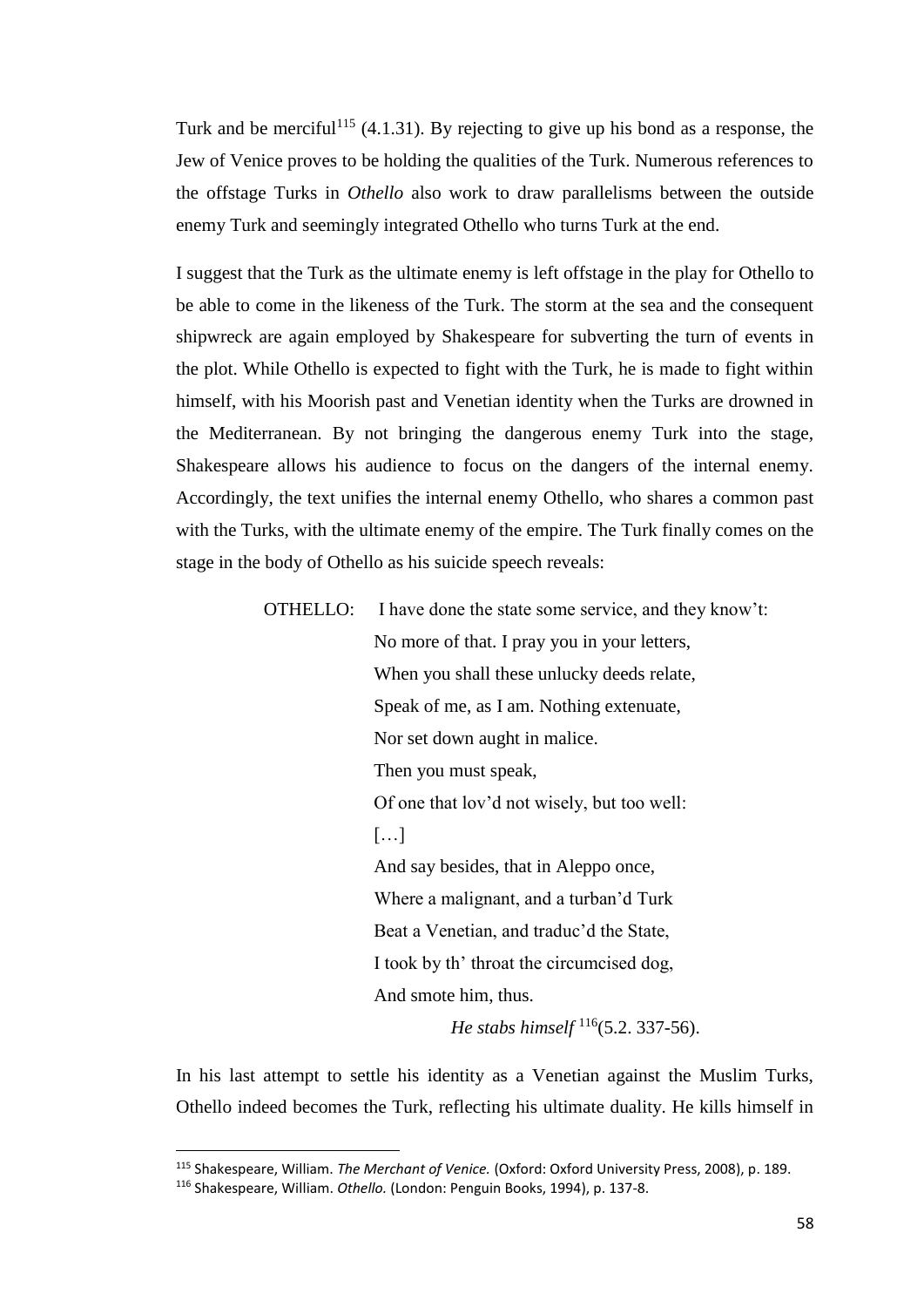re-enactment of his killing of a Turk in Aleppo, putting himself in the body of the circumcised dog that he killed. In this moment, Othello becomes both the killer and the killed, both the Venetian and the Turk, both the defender of Venice and its enemy, and finally both the converted Christian and the circumcised Muslim. His final efforts to prove his Venetian identity indeed functions to remind his Moorish identity, which had a lot in common with Venice's long-standing enemy.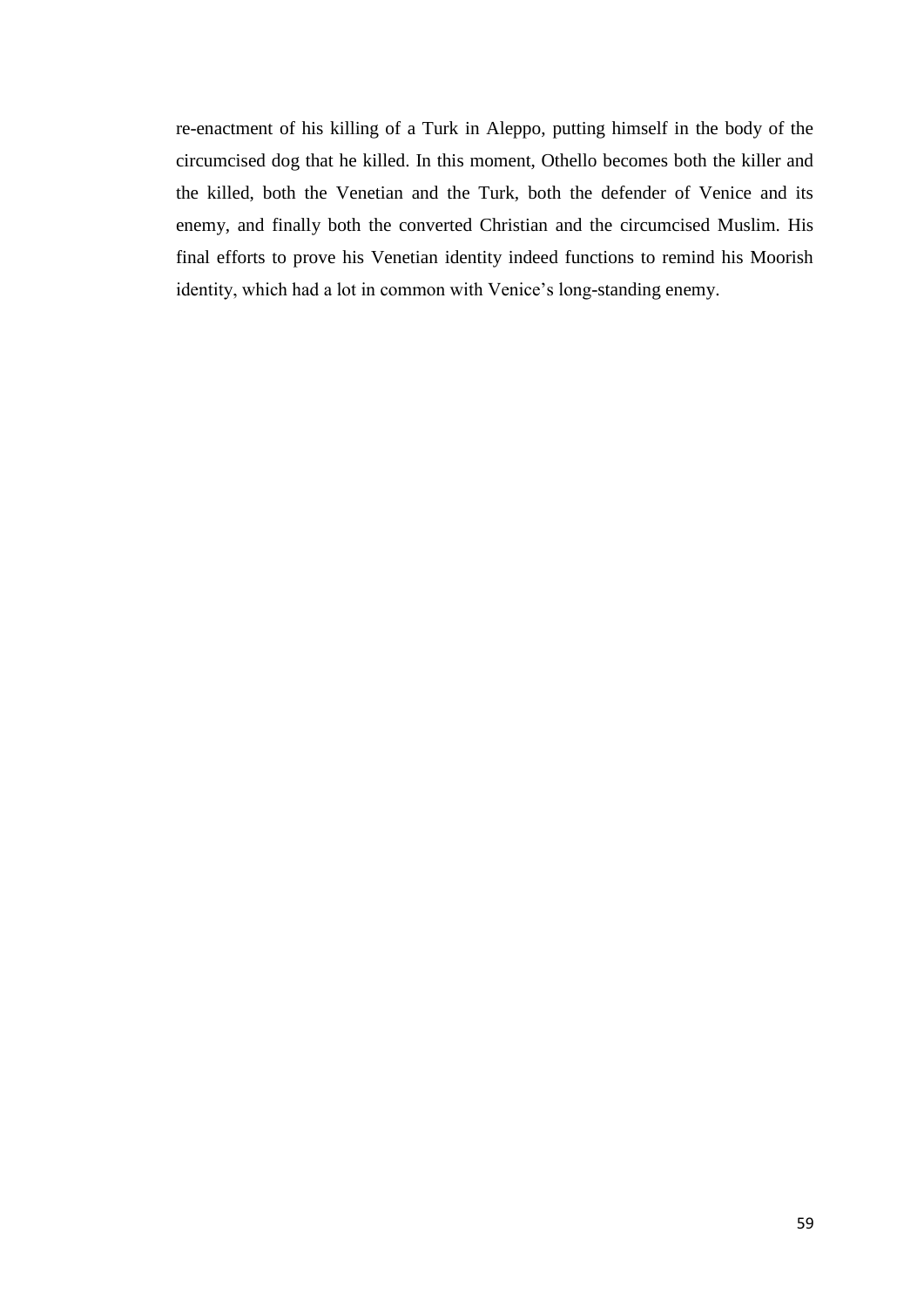# **Chapter 3: Arrival of the British Empire: Mediterranean Setting and the Colonial Subject**

Shakespeare lived and wrote in an era marked by the imperial desires of the British who were building bureaucratic and commercial relations with the empires of the Mediterranean and at the same time setting expeditions to the Atlantic. This emerging interest of the English in territorial expansion and global trade seems to have also occupied Shakespeare's imagination. His *The Tempest* has been suggested by post-colonial critics to be addressing the birth of British Empire and the potential outcomes of its expansion in the world. The play engages in the question of the colonial subject with the characterization of Caliban who appears to correspond to the Native Americans met by the English in Shakespeare's day.

My aim in this chapter will be to reassess the current post-colonial criticisms of *The Tempest* by explaining the Mediterranean setting and its function as a literary device in the text. I argue that the extended literary device of Mediterranean mobility and multiculturalism, which I also explore in my previous chapters, is employed by Shakespeare in speaking of the encounter with and the dangers of the colonial subject. Shakespeare represents the Atlantic 'other' within the context of the Mediterranean because it has been the realm of intercultural exchanges, perilous journeys and transformations in his imagination. The dangerous sea travels and intercultural exchanges that take place in ancient and early modern Mediterranean empires in his previous plays continue also in relation to the 'future' British Empire. *The Tempest, allegedly Shakespeare's last play*<sup>117</sup>, is concerned with the birth of British Empire and the potential dangers it poses for the society.

## *"What is Past is Prologue": The Birth of British Empire*

 $\overline{\phantom{a}}$ 

The question of whether Shakespeare's *The Tempest* is a play about the British colonialism and the colonial subjects embodied as a character in Caliban has been subject to heated debates in the  $20<sup>th</sup>$  and  $21<sup>st</sup>$  century literary criticism. The play has been interpreted from many different schools of criticism, but the one which made the greatest impact has been the post-colonial criticism seeking the implications of

<sup>117</sup> *The Tempest* is the last play that Shakespeare wrote on his own in 1610-1611. After this date he only co-authored several plays.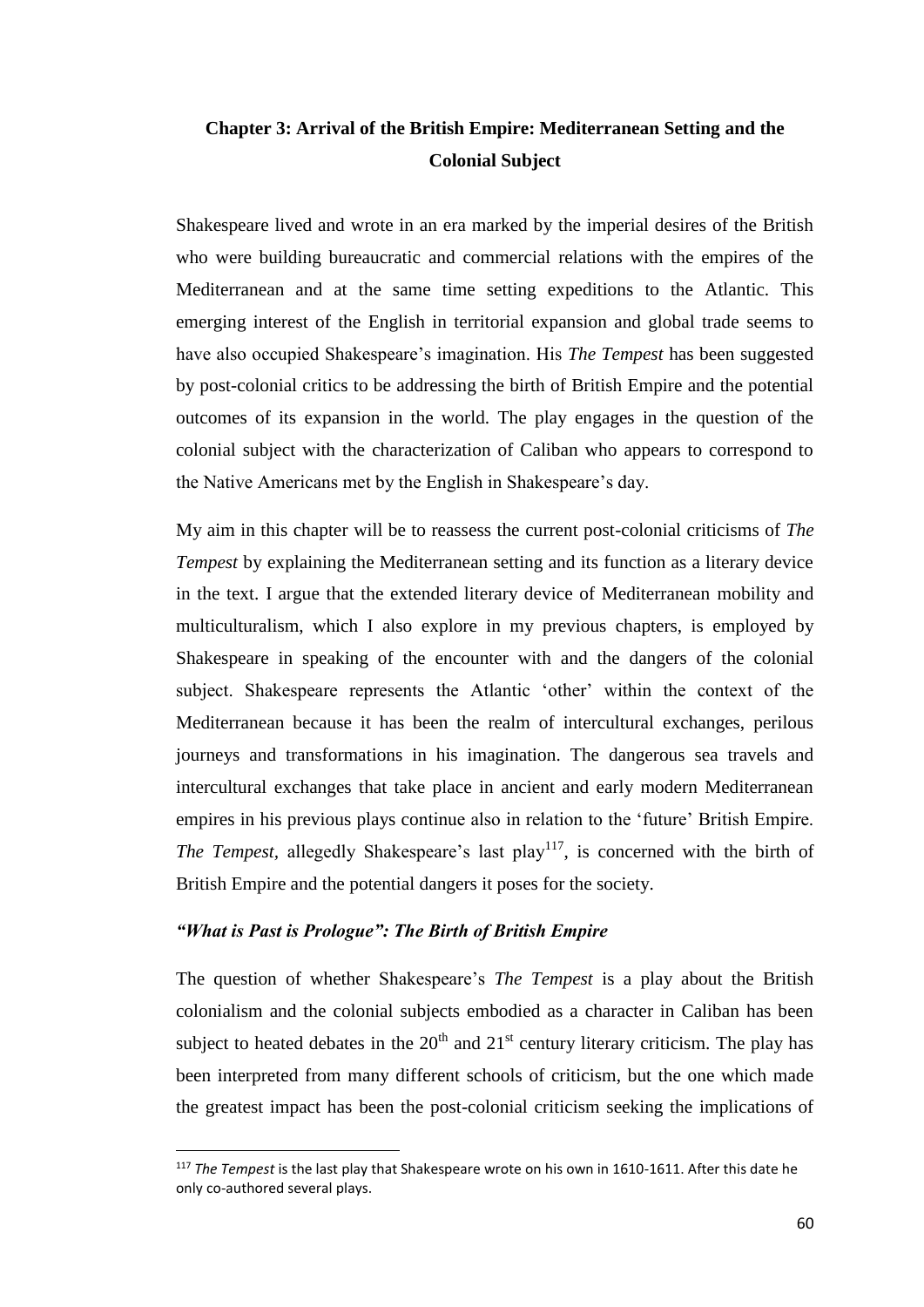the Empire in the text. According to post-colonial critics, Caliban, a strange creature possessing certain humanly and monsterly characteristics, stood for the Native Americans met by the Englishman in the Age of Discovery. He is the creature of the New World which the people of the Old World cannot quite understand and make sense of within their known world and worldview. In later sections of this chapter, I will address the question of the colonial subject and the characterization of Caliban more in depth; however, I find it significant to firstly look at Shakespeare's implication of the British Empire in relation to his previous plays set in other empires of earlier eras.

As many critics have suggested, the text of the play invites us to seek the implications of the British Empire which was yet emerging in Shakespeare's time, with intense Mediterranean trade in Elizabeth I's reign and increased expeditions to the Atlantic in James I's. Shakespeare's concern with the birth of the British Empire and its colonial subjects in *The Tempest* reflects the "dress-rehearsal" stage of the Empire, which I suggested earlier in this study. Before it comes on the world stage as an established empire, the British Empire is shown in full suit by Shakespeare in his last play. He doesn't only signal the arrival of the Empire but also addresses the dangers and costs that building an empire brings along in strong similarity to his representation of the ancient and early modern empires.

I suggest that Shakespeare's representation of the earlier empires that I analysed in my first and second chapters can be read as a background to his concern with the British Empire. I will here bring a quote from *The Tempest* out of its context in conceptualising this relation between Shakespeare's representation of the empires of his past, present, and future. Antonio's suggestion at the Act 2 Scene 1 that "What is past is prologue" summarizes the idea that divides the chapters of my thesis. Although Antonio means the shipwreck to be the prologue as an opportunity to use in changing the current situation in politics, I suggest that it is very much applicable to the idea of the past and present empires of the Mediterranean being the prologue for the arrival of the British Empire. The classical and modern Mediterranean past is a role model before the British expansion, which prepares for the birth of an empire on which the sun never sets. Furthermore, Shakespeare's co-imagination of the ancient and modern Mediterranean empires also explains why he sets his play on the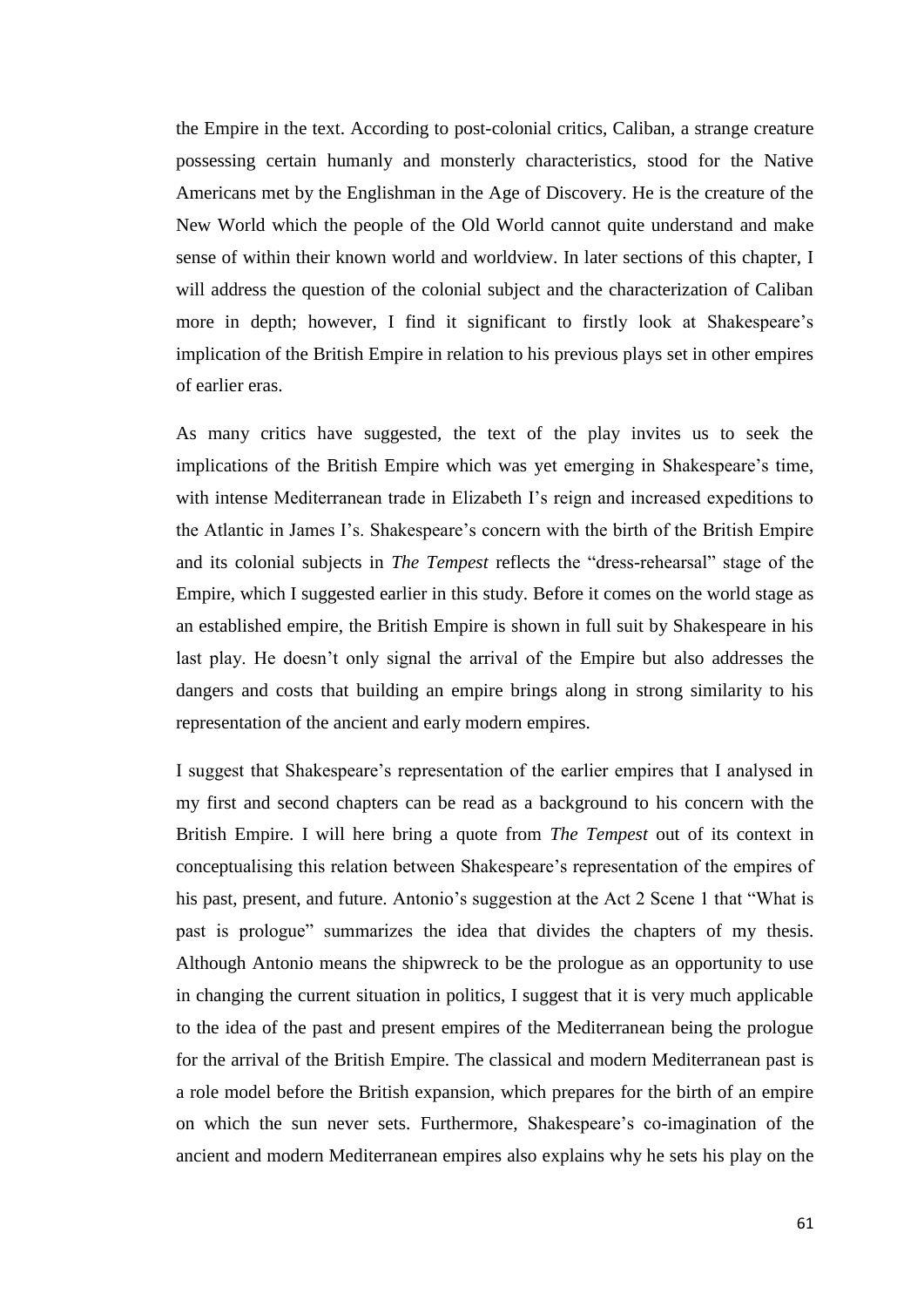British Empire in an island in the Mediterranean, which had always been a lake of empires. Braudel also emphasizes the impacts of the Mediterranean background on the empire-building in the Atlantic and says that "the Mediterranean shaped the Atlantic and impressed its own image on the New World".<sup>118</sup>

As I have indicated earlier, representation of Caliban corresponding to the colonial subject met in the New World is seen as the strongest textual evidence for the implications of the British Empire in *The Tempest.* Shakespeare's characterization of Caliban is an intriguing foreshadowing and also a kind of warning for the problematic position of the Native Americans following the establishment of the British Empire in future decades and centuries. This foreshadowing, on the other hand, could only be implied by making use of the Mediterranean world that Shakespeare had set as the place of dangerous travels and encounters in his previous plays. Considering the fact that the British Empire was very much involved in North Africa and the Levant as it was in America, the Algerian witch Sycorax and the marriage between Naples and Tunis which led to the shipwreck also put forth the dangers of these to-be-colonized lands. Such foreshadowing regarding the dangers awaiting the British for setting up an empire was conveyed within the Mediterranean setting as it was the space of cultural exchanges, diversity, conversions, and shipwrecks in Shakespeare's imagination.

#### *Mobility as a Plot Device and Mediterranean Chronotope*

 $\overline{\phantom{a}}$ 

The image of the perilous mobility in the sea, which I explored in depth especially in my first chapter, is often conveyed through catastrophic and transformative shipwrecks in Shakespeare. Being one of the threads through which I analyse what the Mediterranean Sea stood for in Shakespeare's imagination, I have previously suggested in this study that almost all of Shakespeare's Mediterranean plays include a catastrophic shipwreck which changes the course of events in the plays. It is also very dominant and in the foreground in *The Tempest,* which opens with the "tempestuous noise of thunder and lightning" that gives the play its name. The opening of the play puts forth how the shipwreck can be transformative by

<sup>118</sup> Braudel, Fernand. *The Mediterranean and the Mediterranean World in the Age of Philip II.*  (London: University of California Press, 1995), p. 226.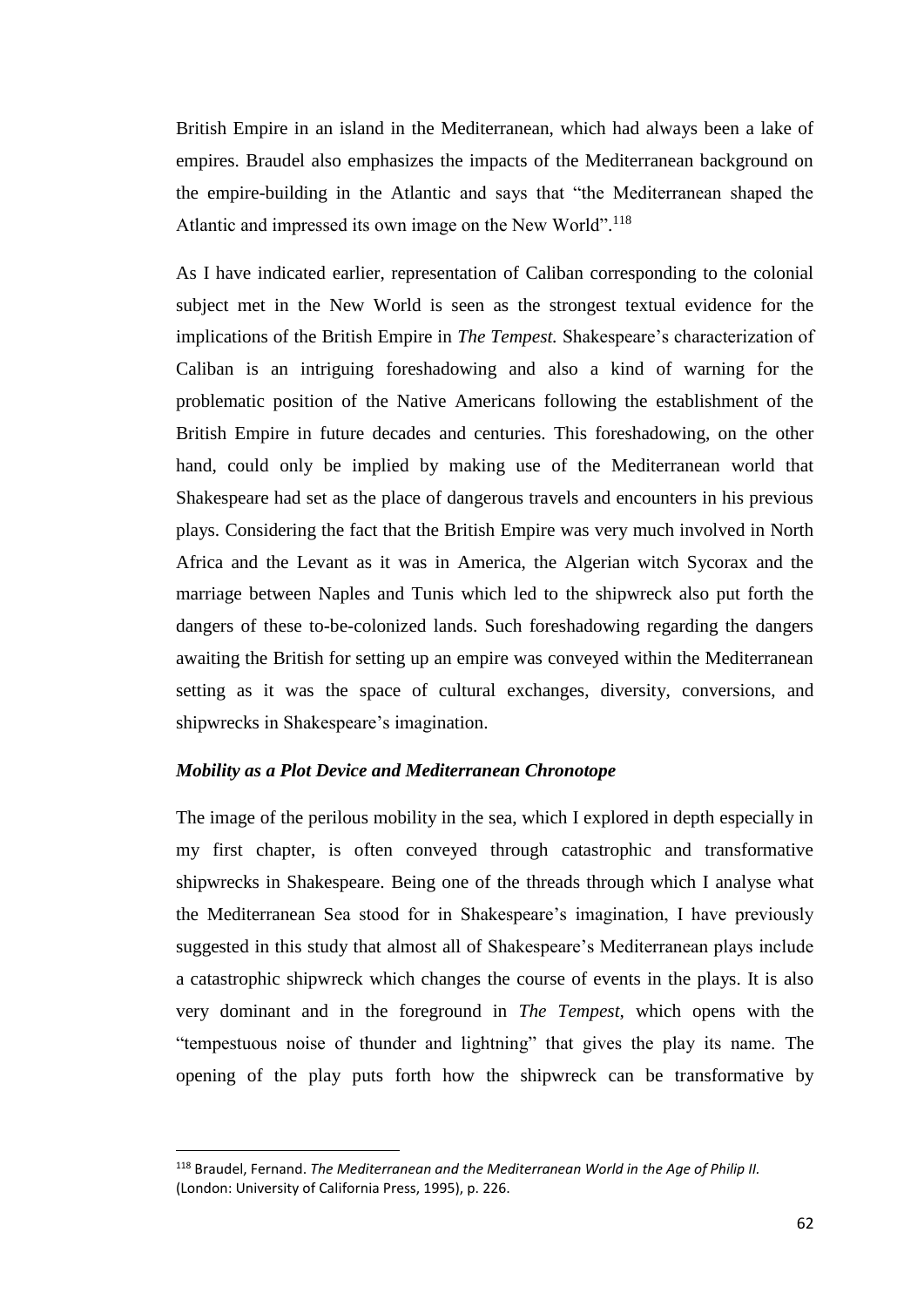subverting the social hierarchies as the sailors challenge the noblemen when in the middle of a sea storm:

| <b>ANTONIO:</b>   | Where is the Master, Boatswain?                      |
|-------------------|------------------------------------------------------|
| <b>BOATSWAIN:</b> | Do you not hear him? You mar our labour.             |
|                   | Keep your cabins. You do assist the storm.           |
| GONZALO:          | Nay, good, be patient.                               |
| <b>BOATSWAIN:</b> | When the sea is. Hence! What cares these roarers for |
|                   | the name of king? To cabin! Silence! Trouble us not. |
| GONZALO:          | Good, yet remember whom thou hast aboard.            |
| <b>BOATSWAIN:</b> | None that I more love than myself. You are a         |
|                   | councillor; if you can command these elements to     |
|                   | silence, and work the peace of the present, we will  |
|                   | not hand a rope more. Use your authority. If you     |
|                   | cannot, give thanks you have lived so long, and      |
|                   | make yourself ready in your cabin for the mischance  |
|                   | of the hour, if it so hap. — Cheerly, good hearts! — |
|                   | Out of our way, I say! <sup>119</sup> (1.1. 12-28)   |

As can also be supported with this passage, the shipwreck can be read as a metaphor of going up-side-down for both the characters and the social system. The hierarchy between the boatswain and the noblemen of the entourage is subverted when a shipwreck takes place in the middle of the sea. It is the boatswain who gives the orders such as "Keep your cabins", "To cabin! Silence! Trouble us not", and "Out of our way"; and the presence of a king in the ship suddenly becomes of no significance whatsoever. The noblemen's presence, in fact, only assists the storm and mars the labour of the sailors. In strong similarity with the shipwreck scene in *Pericles* that I analysed in my first chapter, the shipwreck allows the boatswain to command the lords of the land as their authority is of no use when in the middle of a shipwreck in the perilous sea.

The shipwreck dissolves the social statuses of the noble characters once again in Shakespeare's text and transforms the course of events. It's this shipwreck that

<sup>119</sup> Shakespeare, William. *The Tempest.* (New York: Simon & Schuster Paperbacks, 2009), p. 7-9.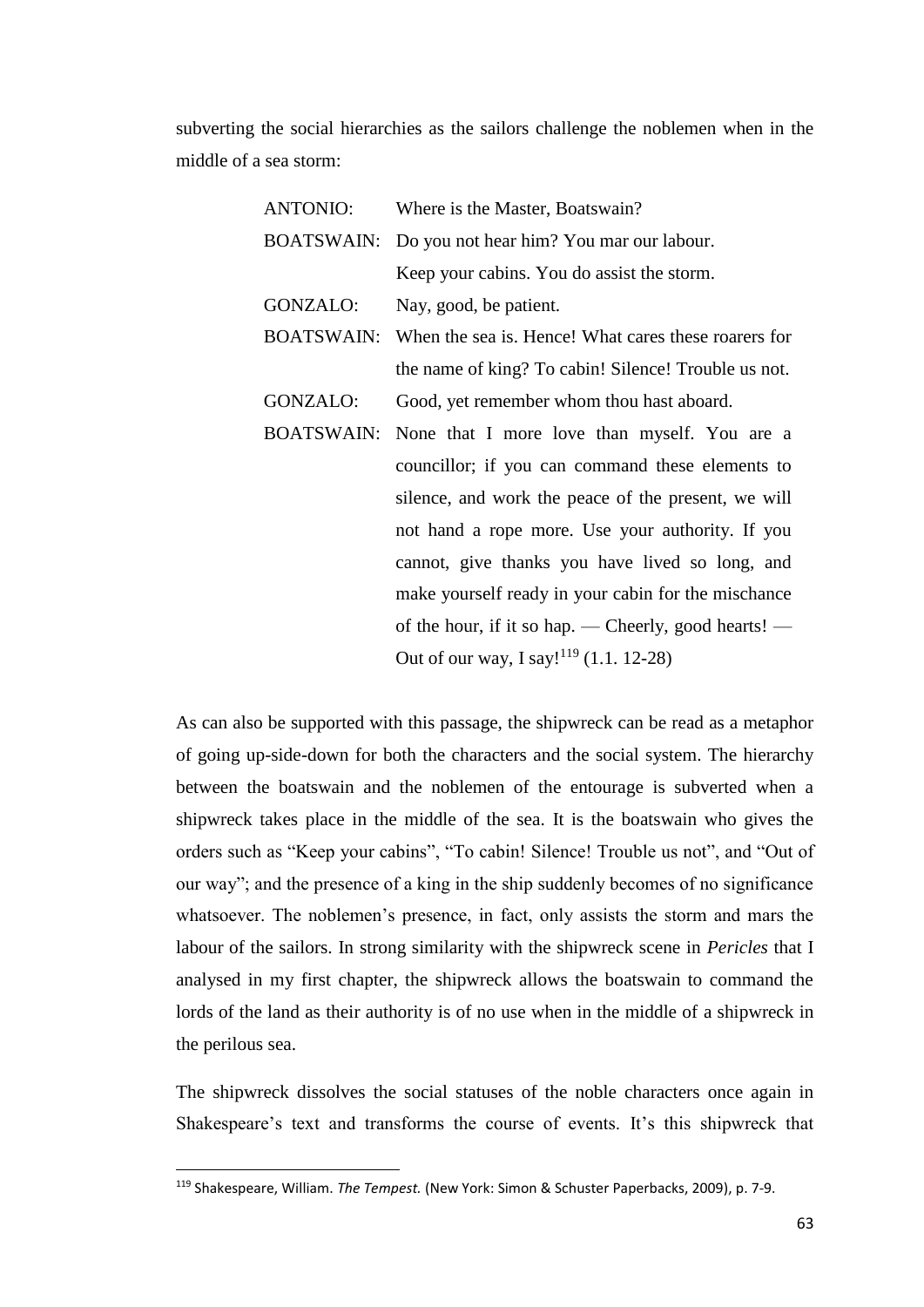brings King Alonso's entourage to the island and causes the following scenes of chaos and mourning, which further raises the conflict and climax of the plot. While functioning to put the dramatic action underway by raising conflicts, the beginning shipwreck event in *The Tempest* also works towards the resolution of the play. The distorted social hierarchy as seen in the passage above has to be restored for the plot to be resolved at the end. Following these imperative words of the Boatswain in the passage above, Gonzalo reminds that his tone of speech would cost him his life if they were in the land:

> GONZALO: I have great comfort from this fellow. Methinks he hath no drowning mark upon him. His complexion is perfect gallows. Stand fast, good Fate, to his hanging. Make the rope of his destiny our cable, for our own doth little advantage. If he be not born to be hanged, our case is miserable<sup>120</sup> (1.1. 29-34).

Because Gonzalo can do nothing about the sailor's denial of his aristocracy during the tempest, he puts his hope in the hanging of the boatswain. Gonzalo prays that the rope to hang the boatswain for his rebellion against the ruling class may be his rescue from the catastrophic shipwreck. He cannot imagine a world where the boatswain can speak in such an imperative tone to the aristocrats; therefore, for the order to be restored the boatswain needs to be hanged or tamed. Accordingly, the hierarchical relations that were subverted in the shipwreck at the beginning of the play should be restored at the end for the plot to achieve its resolution. When they come together on the land at the final act, Gonzalo and the boatswain exchange the following conversation:

> GONZALO: I prophesied if a gallows were on land, This fellow could not drown. Now, blasphemy, That swear'st grace o'erboard, not an oath on shore? Hast thou no mouth by land? What is the news? BOATSWAIN: The best news is that we have safely found

<sup>120</sup> Ibid., p. 9.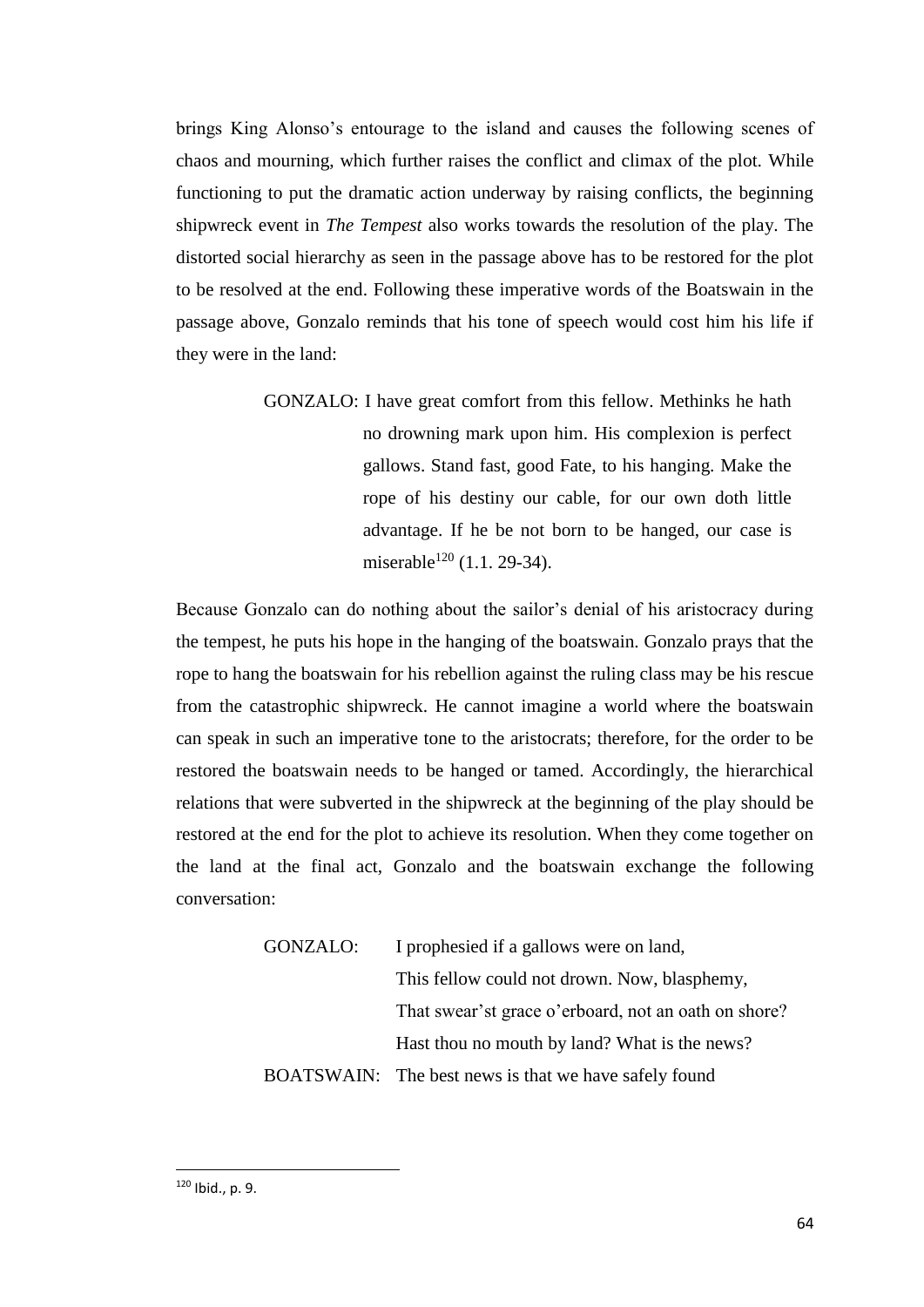Our king and company<sup>121</sup> (5.1, 261-67).

The boatswain cannot speak once out of the unruly realm of the sea where he was the boss. In this passage, not only the hierarchal structure is restored by the boatswain's reverence to the king, but the separation between the sea and the land is also set forth. "Overboard" and "on shore" are projected to be two different spaces where the servants and the aristocrats rule, respectively. I should remind here that the sailors held the upper hand also in *Pericles* during the shipwreck, and the sea was outside the realm where the three world-sharers ruled in *Antony and Cleopatra.* 

Again in parallelism with *Antony and Cleopatra,* the protagonist who is too mobile on the sea gets attracted to the sea and often becomes unified with it also in *The Tempest.* Having travelled the Mediterranean Sea and ruling the small island surrounded by the sea, Prospero appears to be belonging to the sea at several points in the play. While describing to Miranda their perilous journey from Milan to the island in the first act, Prospero says that he "decked the sea with drops full salt"<sup>122</sup> (1.2. 185). Prospero's periphrasis "drops full salt" for describing his tears functions to picture Prospero's salty tears dropping into the salty sea which are implied to be identical. Furthermore, the body of the newly shipwrecked king of Naples is also described with sea imagery in Ariel's song sung in Ferdinand's presence:

> ARIEL: *Full fathom five thy father lies. Of his bones are coral made. Those are pearls that were his eyes. Nothing of him that doth fade Burt doth suffer a sea change Into something rich and strange<sup>123</sup>* (1.2. 474-79).

Ariel likens the eyes of the king to pearls which are also reminded to come from oysters in *Antony and Cleopatra.* I have explored the attractions of the protagonists who are too mobile to the sea and the way they become part of the sea in my first chapter. This song is also particularly significant for its reference to "sea change" that Shakespeare explores in his multicultural Mediterranean plays. The sea

<sup>121</sup> Ibid., p. 161.

<sup>122</sup> Ibid., p. 23.

<sup>123</sup> Ibid., p. 41.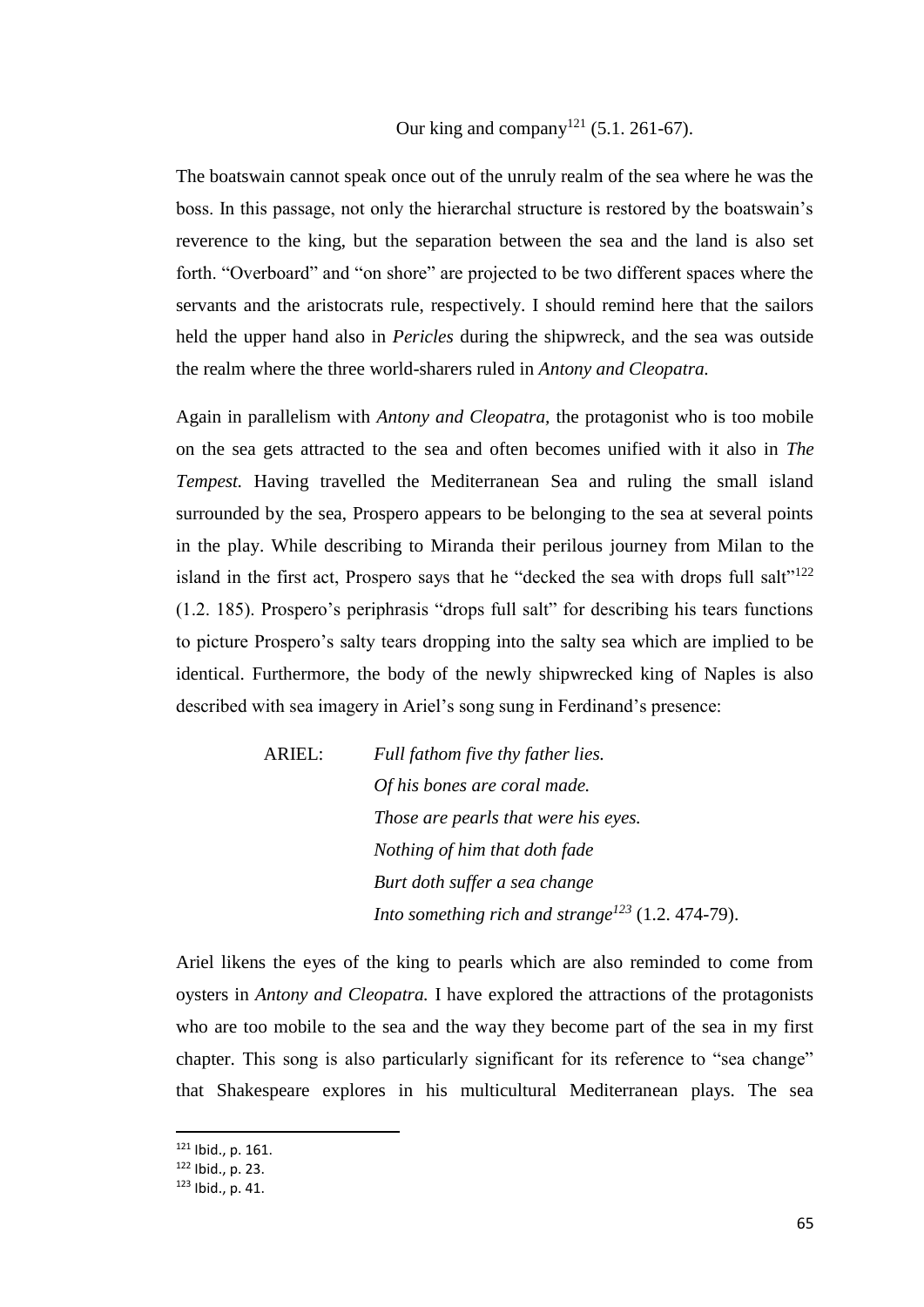transforms and dissolves the individuals into its body by causing shipwrecks and nausea.

The plot of *The Tempest* revolves around the sea journeys made in the Mediterranean by different characters for different purposes at different times in the play. The first is by Caliban's mother Sycorax for being exiled, the second by Prospero and his daughter for being ripped of their royal titles, the third by King Alonso and his entourage for his daughter's wedding in Tunis and the last is by all of them to Italy as the resolution at the end of the play. It's for these frequent travels that the plot of the play can move from one scene to another and let Shakespeare weave the events, the characters and the action. It's Sycorax's exile from Algeria that brings Caliban to the island where we witness his encounter and clash with Prospero. Also, if it wasn't for the marriage between Naples and Tunis, for example, it would perhaps be impossible for the entourage to end up near the island. I suggest, therefore, that these travels in the Mediterranean function in Shakespeare's works to bring people from different backgrounds into the same setting and in this way raise the conflicts of the dramatic action.

I have suggested that Shakespeare employs the mobility in the Mediterranean as a device in weaving his plot with conflicts and resolution for speaking of the implications of the British Empire. While this mobility of people across the shores of the sea shows that the Mediterranean incorporates different ethnicities and religions in one single body, the connections that Shakespeare makes with older civilizations also puts forth that Mediterranean is connected not only space-wise but also timewise. The frequent sea travels in *The Tempest* connects the space of the Mediterranean whereas Shakespeare's allusions to ancient texts set forth the Mediterranean chronotope displaying the different times of the same place.

The text's insistent reminder of Tunis's place in the plot highlights Mediterranean connectivity in the form of a marriage. Such a union calls to mind the relationship between Antony and Cleopatra and puts the present time Mediterranean in conversation with the classical ages. Shakespeare indeed explicitly shows this conversation in the following passage from *The Tempest:*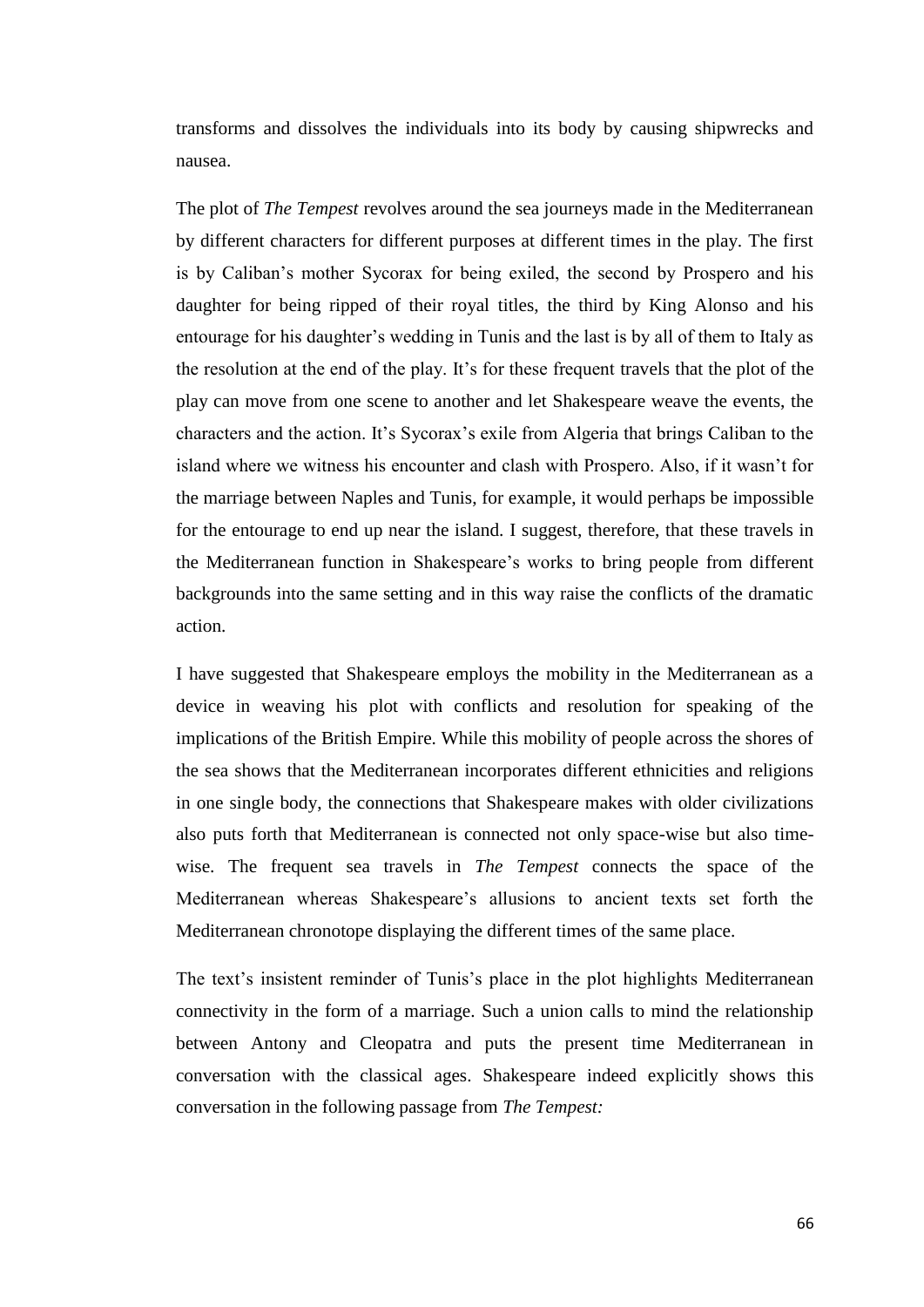| <b>SEBASTIAN:</b> | 'Twas a sweet marriage, and we prosper well in our     |
|-------------------|--------------------------------------------------------|
|                   | return.                                                |
| <b>ADRIAN:</b>    | Tunis was never graced before with such a paragon      |
|                   | to their queen.                                        |
| GONZALO:          | Not since widow Dido's time.                           |
| <b>ANTONIO:</b>   | Widow? A pox o' that! How came that "widow" in?        |
|                   | Widow Dido!                                            |
| <b>SEBASTIAN:</b> | What if he said "widower Aeneas" too?                  |
|                   | Good Lord, how you take it!                            |
| <b>ADRIAN:</b>    | [to Gonzalo] "Widow Dido" said you? You make           |
|                   | me study of that. She was of Carthage, not of          |
|                   | Tunis.                                                 |
| GONZALO:          | This Tunis, sir, was Carthage <sup>124</sup> (2.1.75). |

The references to Claribel's marriage to Tunis in the play do not only show the interconnectedness of the Mediterranean in the present time but also remind the audience of the classical connectivity that Shakespeare explores in his Mediterranean plays set in antiquity. Bringing the ancient city of Carthage in Africa and its classical narratives into *The Tempest,* which speaks of the implications of the birth of British Empire, Shakespeare makes the Mediterranean connection between the classical ages and the contemporaneous empires, which constitutes the core of this study.

The marriage between Claribel and the king of Tunis also alludes to the love affair between Dido and Aeneas in Virgil's *Aeneid.* Aeneas as a Trojan warrior, in strong similarity to Shakespeare's Pericles and Antony, travels across the Mediterranean to finally found Rome in Italy. Filled with sea journeys and storms, Virgil's *Aeneid*  seems to have inspired Shakespeare in his representation of the Mediterranean world. The connectivity that Virgil builds as a Roman poet both across the Mediterranean and between Greeks and Romans is also sustained and furthered by Shakespeare as a Renaissance playwright. By bringing the tragic love affair between Dido and Aeneas into the conversation, Shakespeare not only points to the frequency of intermarriages in the Mediterranean across centuries but also the tragic results that they bring. The parallelism drawn by Dido and Claribel, therefore, foreshadows a potential tragedy in

<sup>124</sup> Ibid., p. 57.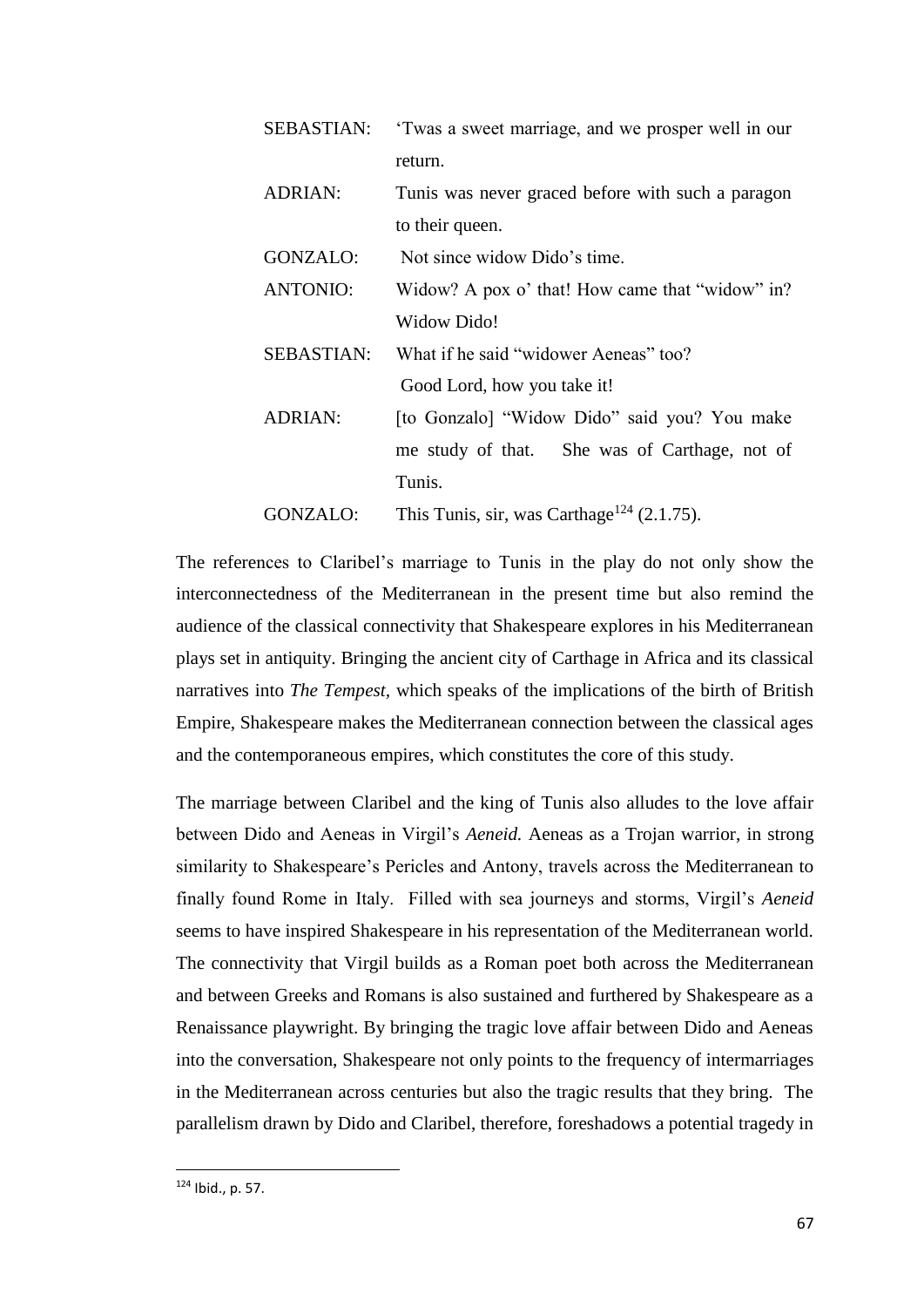Claribel's marriage. These parallelisms between characters and stories of different eras in relation to Shakespeare's *The Tempest* set forth the Mediterranean chronotope that I have previously proposed.

The inclusion of Africa in *The Tempest* also functions to demonstrate the connectivity of the Mediterranean and the problems that the intermingling of different cultures can give birth to. The Mediterranean mobility is observed in the play through two journeys which are both related to Africa; Algerian witch Sycorax's exile from Africa and Naples's princess Claribel's marriage to Tunis. The journeys of these two absent women of the play are the prime movers for the action to take place. That's why, therefore, the play constantly draws our attention to the relations between African and Italian cities and the balance of the two in the play. While Algiers and Tunis can be put in one block, Naples and Milan are another and the Mediterranean island of the play stands in the between, connecting and showing the contradictions of these two blocks. Africa is as much part of the play as the Italian cities of Naples and Milan, starting from the very beginning of the play. The emphasis made on Sycorax's origins in Act 1 Scene 2 is the first attempt to absorb Africa into the play:

|        | PROSPERO: Hast thou forgot                               |
|--------|----------------------------------------------------------|
|        | The foul witch Sycorax who with age and envy             |
|        | Was grown into a hoop? Hast thou forgot her?             |
| ARIEL: | No, sir.                                                 |
|        | PROSPERO: Thou hast. Where was she born? Speak. Tell me. |
| ARIEL: | Sir, in Argier <sup>125</sup> (1.2. 308-13).             |

The significance of the fact that Sycorax was born in Algiers is accentuated in this passage by Prospero's rhetorical question. Rather than introducing Sycorax's origins with an adjective such as "Algerian witch", Shakespeare draws our attention to the contribution of Africa to the plot by giving this information in Prospero's rhetorical question answered by Ariel. Black feminist criticism of the play by Abena Busia also addresses this emphasis on Sycorax's African origins and claims that "once it

<sup>125</sup> Ibid., p. 31.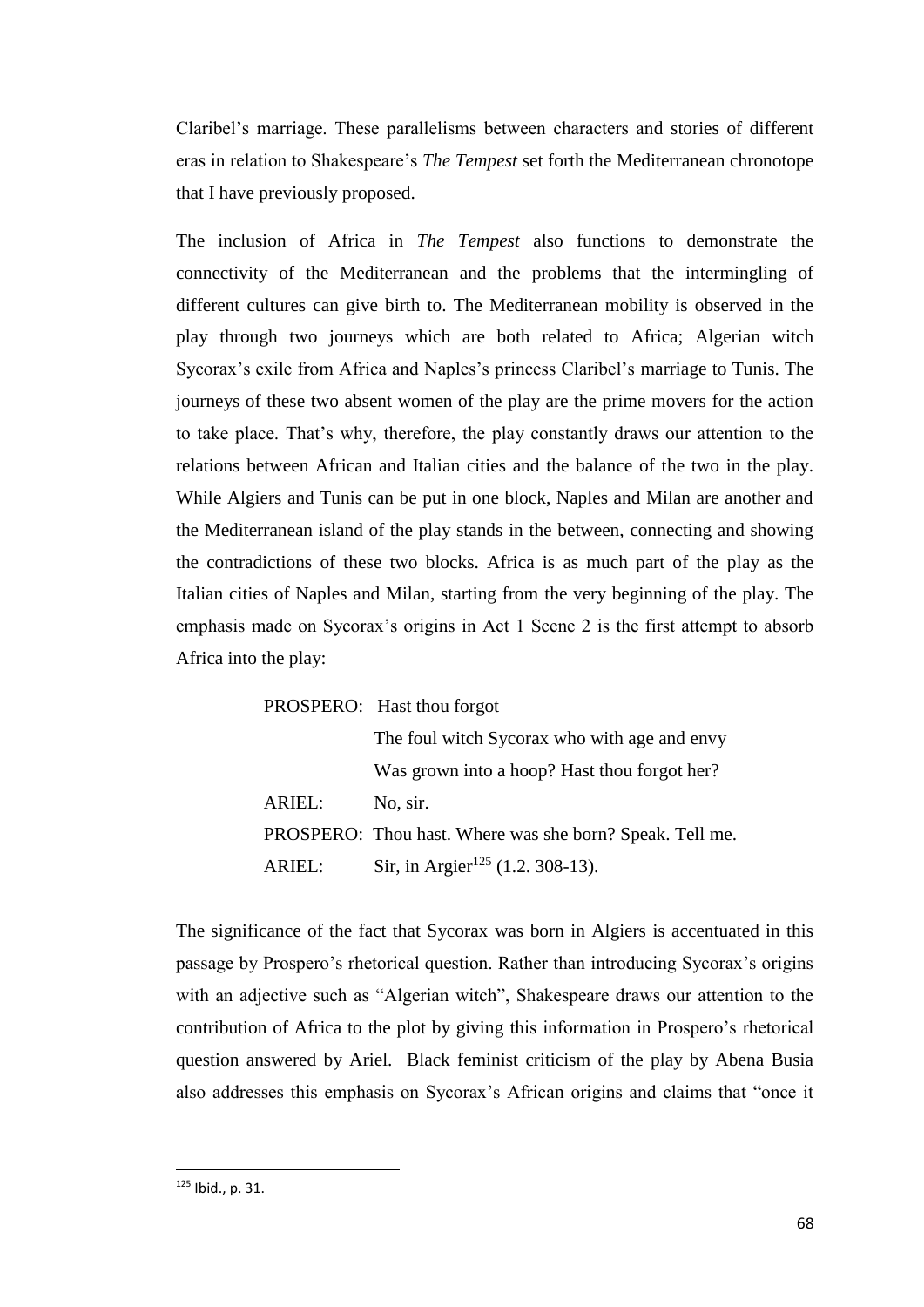has been established that Sycorax was born in Algiers, Prospero takes up her tale". 126

To continue with the feminist criticism of the play, another absent but influential woman of *The Tempest* is Claribel, Alonso's daughter. Her marriage to the King of Tunis in Africa is what brings Alonso and his entourage near the play's island. Claribel's acquaintance with Africa, though what she feels or thinks about it is silenced, is accused by Sebastian and Antonio to have caused the shipwreck. Like Sycroax, Claribel is also made the scapegoat for the tragic consequences in the play. If Sycorax makes the first connection between the island and Africa, Claribel is the one who sustains that connection by acquainting Naples with Tunis permanently with a royal marriage.

By including Algiers, Tunis and Carthage in the same text, Shakespeare reminds the audience how much Africa was part of the Mediterranean, both classical and present. Carthage as an important ancient city where the queen Dido was from is within the Mediterranean and connects to the north of the sea. Shakespeare reminds that these ancient cities along the coasts of the sea were connected to each other from North Africa to the Levant and from the Aegean to Italy, as part of the territorial expansion of the empires in the Mediterranean. As the above passage from *The Tempest* also tells, the empires of the Mediterranean in different epochs, from Greeks and Romans to Venice and Britain, connect the shores of the sea with each other, in display of the Mediterranean chronotope.

## *Encounter with the Colonial Subject*

 $\overline{\phantom{a}}$ 

The Mediterranean is the inter-connected multicultural world for Shakespeare so much so that it is also the place where the 'multicultural' encounter between Caliban and Prospero takes place in his imagination. Only a mysterious island in the Mediterranean can accommodate the encounter between the European noblemen and the earthly monstrous barbarian. The mobility in the sea with ships sailing for different purposes, such as exile and marriage, is what allows the plot incorporate cultural encounters which raise conflicts for which post-colonial critics have been recently interested in *The Tempest.* I argue, therefore, that the Mediterranean was

<sup>126</sup> Busia, Abena. "Silencing Sycorax: On African Colonial Discourse and the Unvoiced Female". *Cultural Critique.* No. 14, Winter 1989-1990, p. 86.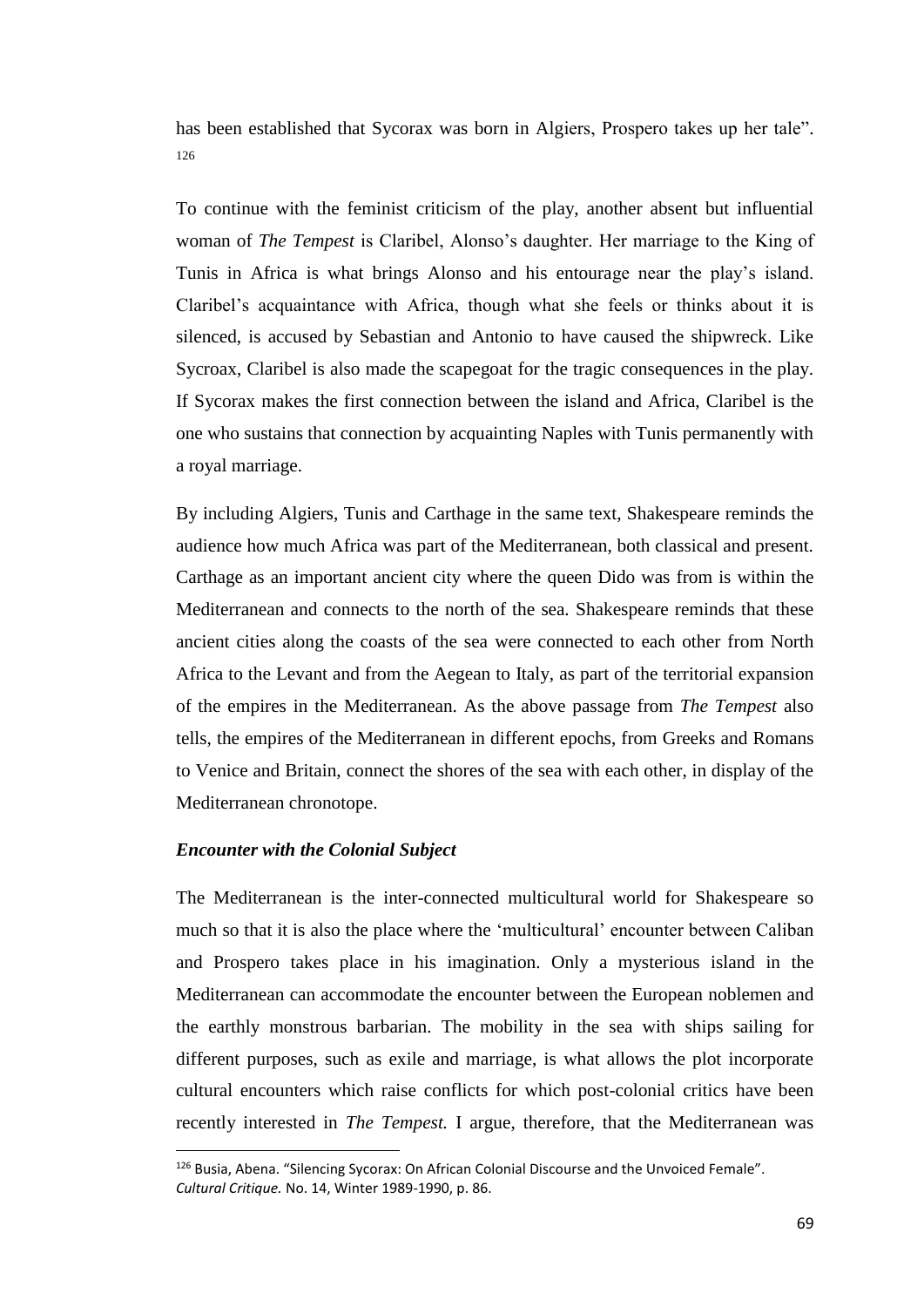chosen by Shakespeare as the setting of the encounter between the Native American and the European for it offers an already existing ground where different cultures can meet and *clash.* 

Since I have been already referring to Caliban as the Native American, I should address the grounds upon which this reading sits and how *The Tempest* is a story of colonization, along with the shortcomings of this post-colonial interpretation. One striking fact about the play which went unnoticed by the critics is that it introduces the audience the connection between Bermuda and the Mediterranean before even introducing Caliban, 'the colonial subject'. Although the "Bermoothes" reference in the play is often shown as one of the textual evidence for Shakespeare's interest in representing the Atlantic in *The Tempest,* the fact that it was immediately followed by a reference to the Mediterranean has not been spotted and taken into account. In the Act I Scene II, right after Ariel reminds Prospero that he had asked him to "fetch dew from the still-vexed Bermoothes"<sup>127</sup> (1.2.272), we are reminded of the ships sailing in the Mediterranean to look for their king who was shipwrecked by a tempest caused by Prospero. Bermoothes and the Mediterranean mentioned as two places which are tempestuous and "still-vexed" with the threats of shipwreck demonstrate how Shakespeare imagined the Atlantic in strong parallelism with the Mediterranean. Reports of both the Mediterranean and Bermuda shipwrecks in Shakespeare's time resulting from the intense contacts with the two waters of English trade and expeditions in the early modern age, can be shown as an inspiration for this parallelism drawn by him.

It is mainly because of the depictions of Caliban that allude to the narratives on Native Americans in Shakespeare's day that *The Tempest* is seen as a story of colonization of the Americas. Caliban's adoption of Stephano as his god in Act 2 Scene 2, alluding to the widespread narrative of Native Americans mistaking the white man for  $\gcd^{128}$  is one of the most striking examples of such a connection. This connection is furthered by Caliban's admiration of alcohol offered by Stephano followed by his intolerance to this 'old world' elixir, which is in many ways in line with colonialist reports on Native Americans' reactions to alcohol in the so-called

<sup>127</sup> Shakespeare, William. *The Tempest.* (New York: Simon & Schuster Paperbacks, 2009), p. 29.

<sup>128</sup> Berkhofer, Robert. *The White Man's Indian: Images of the American Indian from Columbus to the Present.* (New York: Vintage Books, 2011).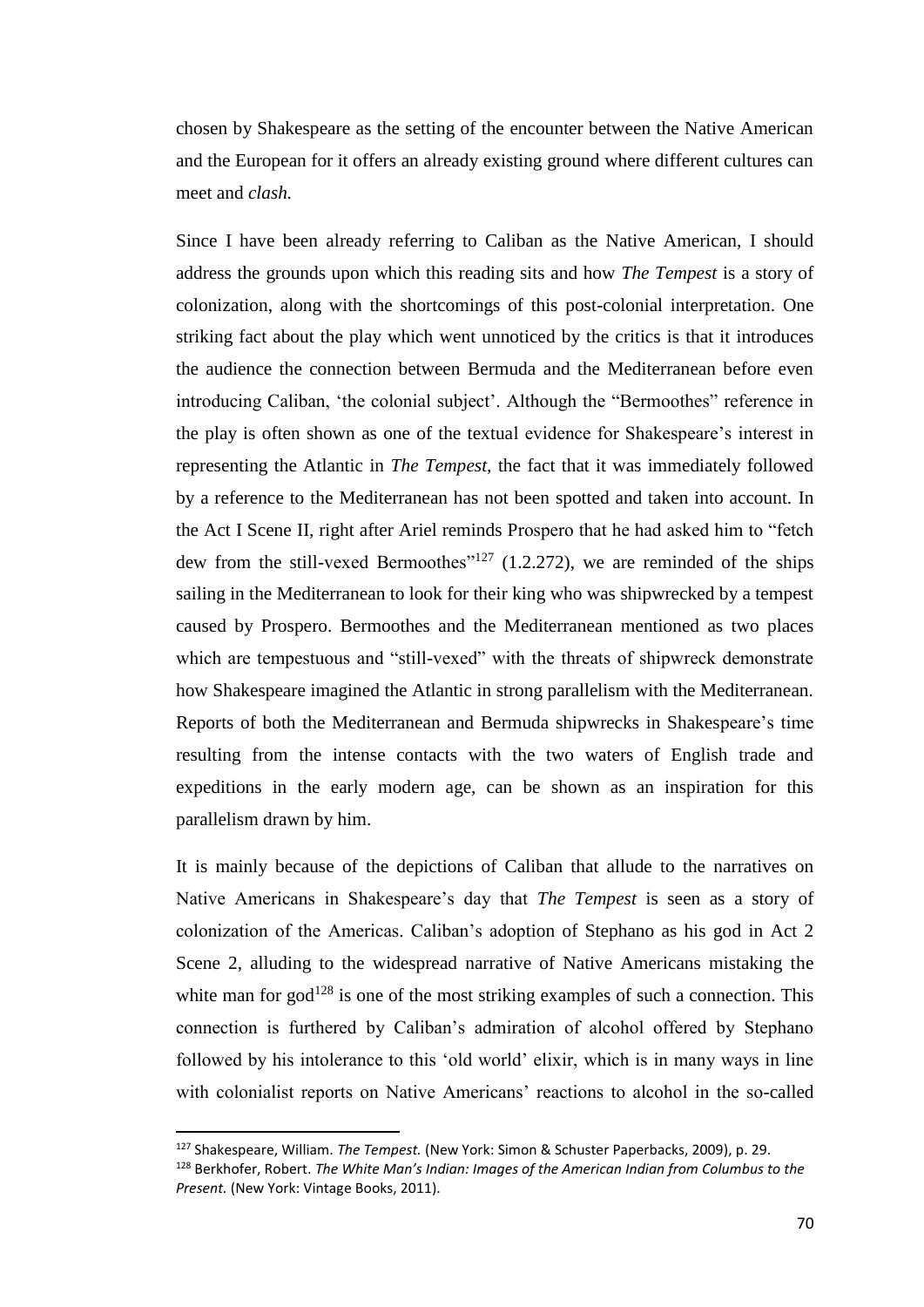Age of Discovery<sup>129</sup>. Caliban reminding the audience such reports about the Native Americans has been, therefore, much discussed, re-written and re-read in the last couple of centuries. As Shakespeare's one of the most controversial characters, Caliban's invention holds much significance in English literature in terms of the question of colonialist-native encounters as one of the first implications of British Empire.

The fact that Caliban was invented by Shakespeare feeds into my proposed argument that Shakespeare's *The Tempest* speaks of the newly emerging British Empire, an entity that Shakespeare himself tries to understand by exploring its implications and complexities. It's one of the interesting aspects of the play that Shakespeare did not take the plot of *The Tempest* from any other source, at least not any source that we know today, unlike most of his plays. When Shakespeare had to set his ancient and Venetian plays in the Mediterranean due to the necessities of the plot source, it was completely his own imagination that set *The Tempest* in an uninhabited island in the Mediterranean. I suggest that the reason for Shakespeare's invention of the play's plot and consequently the character of Caliban is because it speaks of the British Empire's interests in the Atlantic which was a yet emerging phenomenon and required a new narrative. The new man met by the English in the Americas had to be also accordingly represented through the invention of Caliban in Shakespeare's imagination.

However, there has also been criticism that read *The Tempest* as a text speaking of the colonization of Africa rather than the Americas. This reading also draws on Caliban as a colonial subject who is, on the other hand, from Africa because of his genetic connection through his mother. Plausibly, this connection calls for the implications of colonization of Africa by the British in later centuries and the association of Caliban with the African 'natives'.

To respond to the reading seeking colonization of Africa in *The Tempest,* I suggest that Shakespeare did not need to invent Caliban to talk about the Africans, as is evident from his African characters in the plays *Titus Andronicus, Othello, Antony and Cleopatra,* and *Merchant of Venice.* Caliban doesn't resemble Shakespeare's

<sup>129</sup> Berkhofer, Robert. *The White Man's Indian: Images of the American Indian from Columbus to the Present.* (New York: Vintage Books, 2011).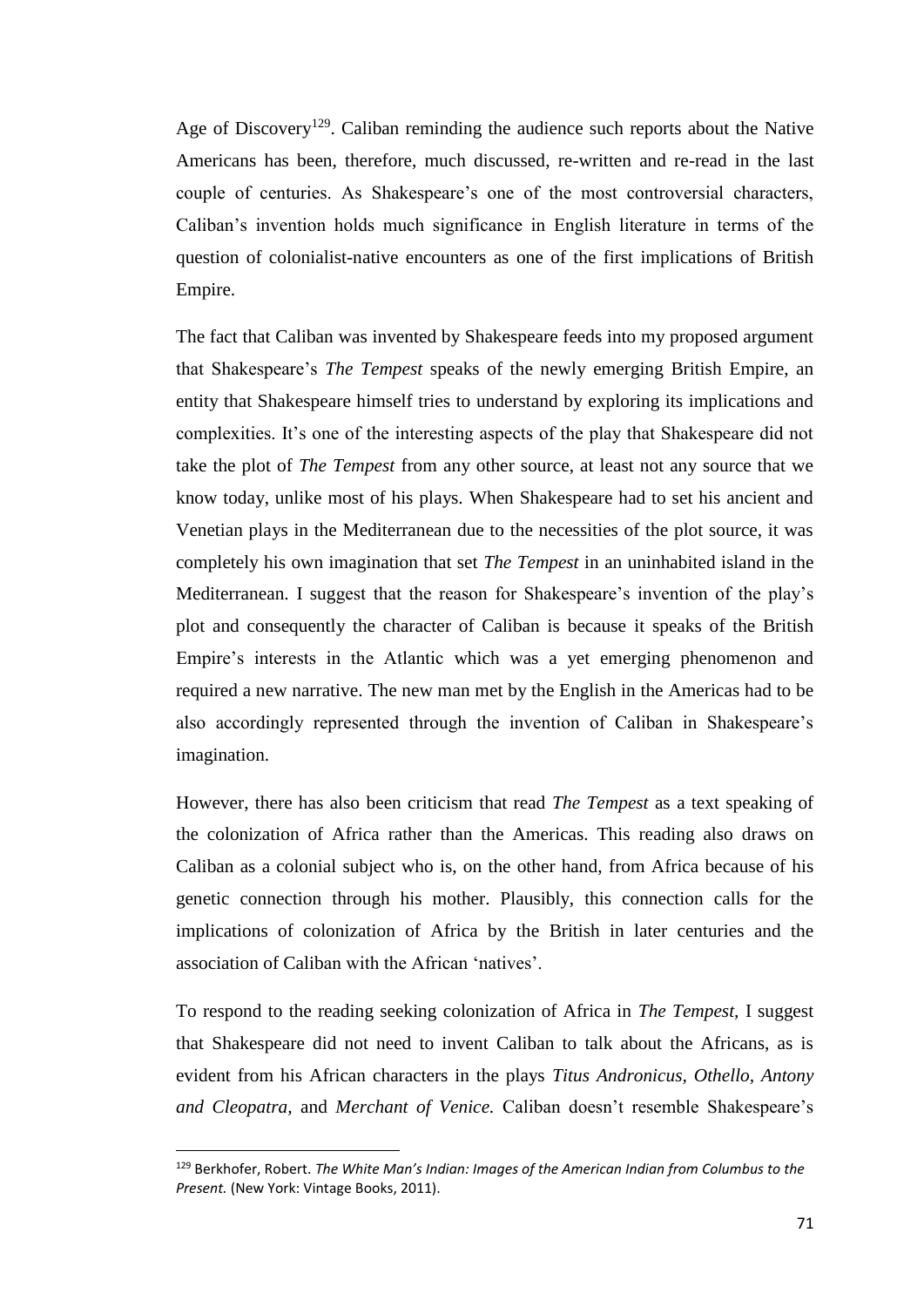African characters, other than being the 'other' like them. Othello, Aaron and the Moroccan suitor all have human bodies and a language and culture of their own. Caliban, on the other hand, corresponds to a more primitive version or stage of the human species, as different from a 'black' or 'barbarous' man. We may well claim that Caliban is the homo erectus who evolved into the homo sapiens, which is supported by the Native Americans' image as the primitive man in Shakespeare's time.

Though Caliban is an invention, as I have pointed out, one cannot disregard the potential influence of Montaigne's essay "Of the Cannibals" on Shakespeare's imagination of Native Americans and hence of Caliban. Mostly due to the phonetic similarity between Caliban and cannibal, Montaigne's cannibals stands as the strongest source of inspiration behind the "deformed slave" of *The Tempest.*

Montaigne's essay seems to have made a great impact on Shakespeare's imagination in writing the play, in terms of not only the sound similarity between Caliban and Cannibal, but also the themes discussed in the two texts. In his "Of the Cannibals" Montaigne looks at cannibals as people who are more integrated into nature and act in more 'natural' ways than the civilized societies of the old world. Shakespeare's Caliban accordingly is a creature of nature, a mix of earth and water, who is called both an earthly monster and a fish. Montaigne's description of the inhabitants of the new world portrays the cannibals as people who live by Nature in an ideal way that is not manipulated by the civilization. What he calls the "golden age" of human history is already being lived by the people of the new world and the civilized man can learn from them how to be one with Nature and return to his original state of being. Montaigne's cannibals and Shakespeare's Caliban, therefore, are both representatives of the primitive human, who has not yet evolved into a civilized man.

Montaigne's essay is also generally interested in the relativity of human experience along with the dichotomy of Nature and civilization. *The Tempest*'s concern with nature vs. civilization can also, therefore, be attributed to Montaigne's essay. While Montaigne idealizes Nature over civilization in his essay, Shakespeare on the other hand problematizes and complicates this distinction. His portrayal of Ariel along with Caliban draws a picture where Nature has two aspects to it: air and earth. The scenes between Prospero and Ariel followed by scenes between Prospero and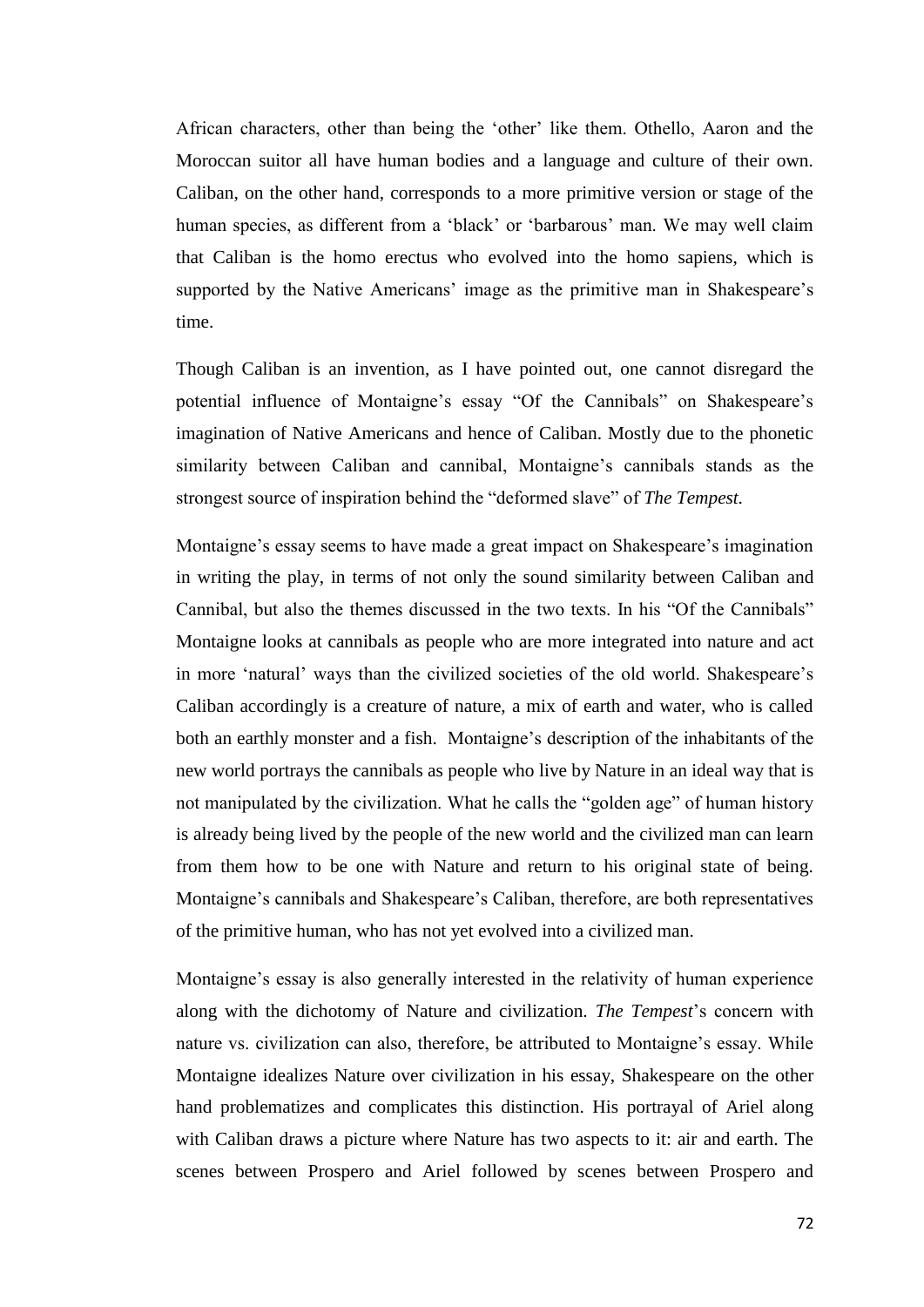Caliban and vice versa highlight the juxtaposition of two 'natives' and also two aspects of Nature. While Ariel representing the air aspect of Nature is the good obedient native, Caliban representing the earth and water is the rebelling bad native. Both Montaigne and Shakespeare, however, seem to be speculative about the relativity of good-bad and what we find barbarous or distasteful. Both dehumanization and humanization of Caliban in the play are in line with Montaigne's treatment of cannibalism. He accepts the shocking effect of such a practice in the natives but suggests that the reason why it sounds shocking is because of our presuppositions in a civilized culture. Montaigne implies that the new world people can offer a worldview and way of living that is superior to the civilized Europe despite their 'weird' practices such as cannibalism.

This idealization of Nature by Montaigne is, I suggest, also tackled by Shakespeare; he is not only inspired by this essay but he is also critical of it to parody Montaigne's opinions on nature vs. civilization. Shakespeare problematizes Montaigne's idealization of the new world in Gonzalo's speech of his utopian vision, which is extremely optimistic and idealized regarding the potential of the island. Gonzalo tells his 'commonwealth' which appears rather comically unrealistic:

| GONZALO:        | I'th' commonwealth I would by contraries        |
|-----------------|-------------------------------------------------|
|                 | Execute all things, for no kind of traffic      |
|                 | Would I admit; no name of magistrate;           |
|                 | Letters should not be known; riches, poverty,   |
|                 | And use of service, none: contract, succession, |
|                 | Bourn, bound of land, tilth, vineyard, none;    |
|                 | No use of metal, corn, or wine, or oil;         |
|                 | No occupation; all men idle, all,               |
|                 | And women too, but innocent and pure;           |
|                 | No sovereignty $-$                              |
| SEBASTIAN:      | Yet he would be king on 't.                     |
| <b>ANTONIO:</b> | The latter end of his commonwealth forgets the  |
|                 | beginning.                                      |
| GONZALO:        | All things in common nature should produce      |
|                 | Without sweat or endeavour; treason, felony,    |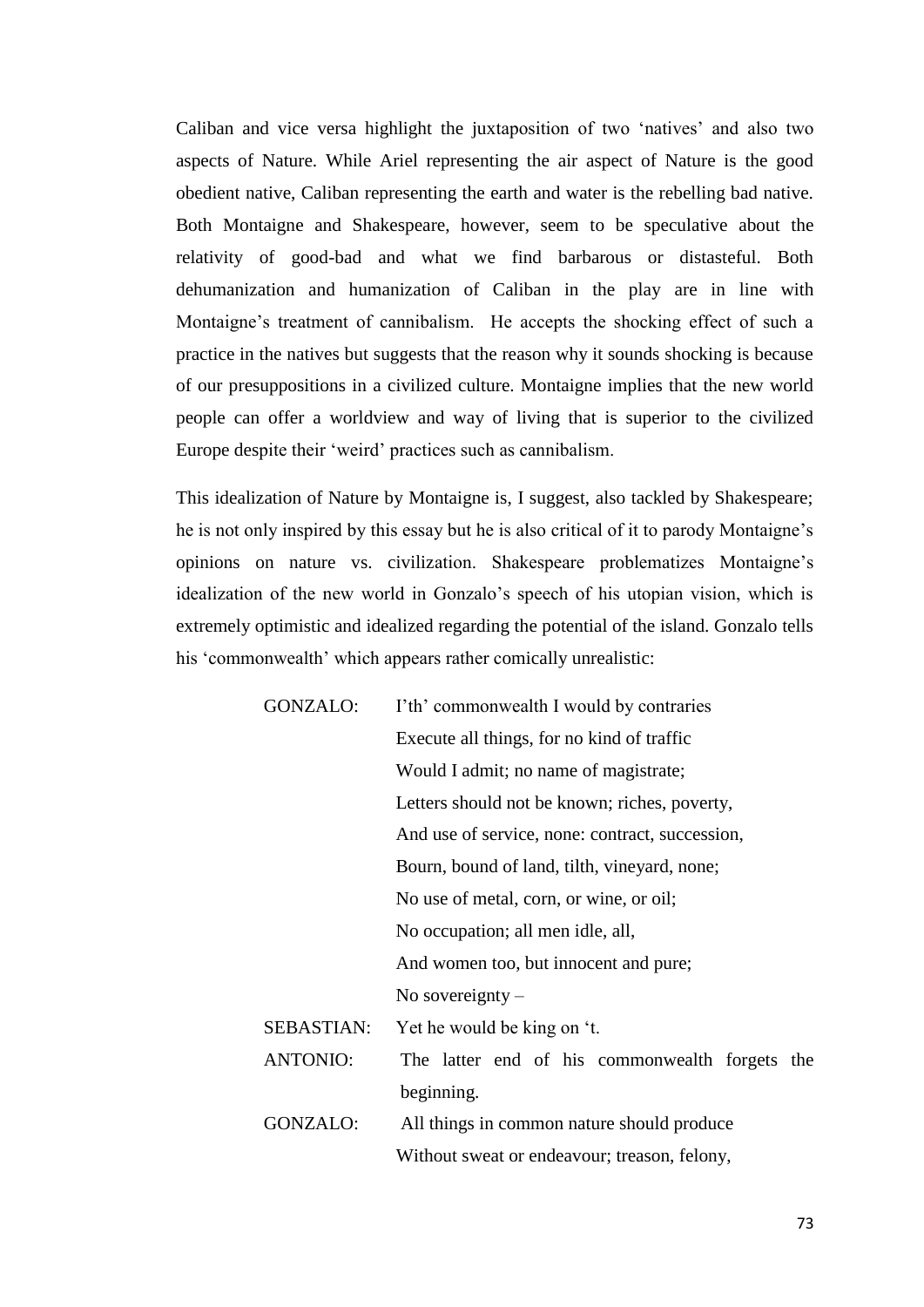Sword, pike, knife, gun, or need of any engine Would I not have; but nature should bring forth Of its own kind all foison, all abundance, To feed my innocent people.  $[...]$ I would with such perfection govern, sir, T' excel the Golden Age<sup>130</sup> (2.1.162).

Gonzalo's commonwealth where letters are not known, social contract does not exist, and there is no sovereignty seems to be an anti-civilizational utopia, in strong similarity to Montaigne's world of the cannibals. When other characters in the play make fun of Gonzalo's commonwealth, Shakespeare furthers the parody that ridicules Montaigne's idealization of Nature; "nature should bring forth of its own kind all foison, all abundance"<sup>131</sup>  $(2.1.179)$ .

Gonzalo's daydreaming, along with the other characters' dreams about the island and making use of Caliban, is not only a parody of Montaigne's essay but also alludes to the common colonialist discourse by different groups in Shakespeare's England. Trinculo's dream of taking Caliban to England where "he will make a man"<sup>132</sup> and Stephano's plans of presenting him to the king as a gift are references to the Native Americans who were used as commodities after the so-called discovery of the Americas (2.2.31). The colonial subject is treated as an 'opportunity' by working class characters to achieve social mobility. The idea of the 'new' world and the American dream sought the ideal life in these 'discovered' lands with no civilization. The island of *The Tempest,* therefore, is dreamt to be ruled by different characters in the play and *is* ruled by the European authoritarian figure Prospero by making use of the slave Caliban.

Although we know the accounts on the natives by different sources that might have inspired Shakespeare, it is unfortunate that we do not know how Caliban was performed in Shakespeare's Globe and how the early modern audience reacted to this 'invented' creature, half monster half man or neither fish nor man. However, the way the European lower class characters Trinculo and Stephano and the 'noble' Prospero

<sup>130</sup> Shakespeare, William. *The Tempest.* (New York: Simon & Schuster Paperbacks, 2009), p. 63.

<sup>131</sup> Ibid., p. 63.

<sup>132</sup> Ibid., p. 79.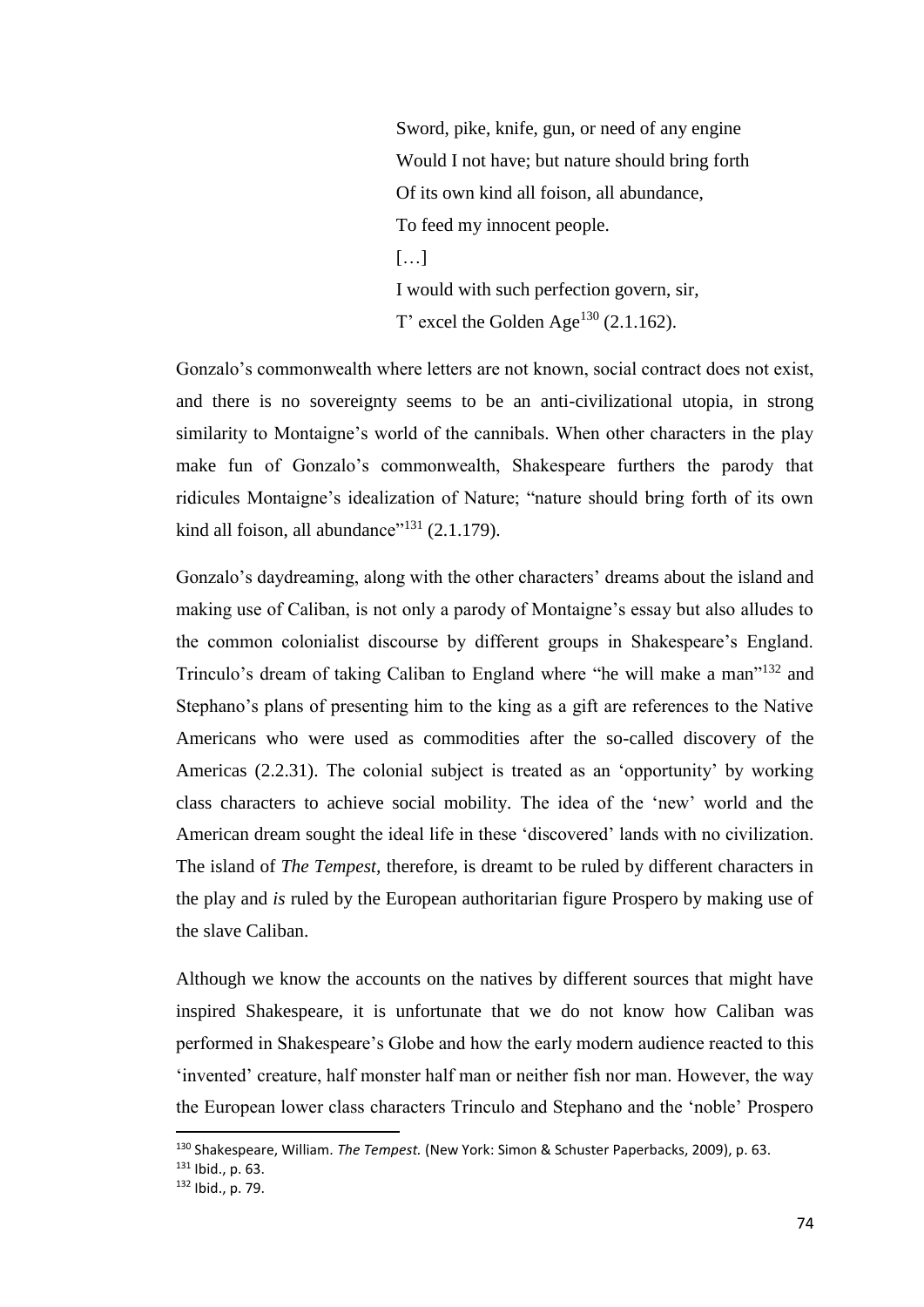describe Caliban gives some clues as to how his reception might have been. The first reactions by Trinculo and Stephano trying to recognize and describe what Caliban is are quite striking in setting the theme of human vs. non-human and the question of the subaltern in the play. One of the first reactions by Trinculo is the idea of taking Caliban to England and exhibiting him there so as to earn money by making use of him as a commodity. He says that he will make a man in London, which is another evidence of Caliban corresponding to the colonial subject Native American as some years before Shakespeare wrote *The Tempest* a traveller brought back a native and exhibited him in London, which drew a lot of attention from the public. <sup>133</sup>

Trinculo does not only find Caliban exotic enough to be displayed in London but it is also through him that the audience is introduced to the sub-human Caliban who appears to be quite monstrous. Some of the references used for Caliban in the text are mooncalf, puppy headed monster, most scurvy monster, half man half fish, neither man not fish, and a very weak monster. The confusion if he is a fish, a man, a monster, all of them together or none of them creates an image of a monstrous creature that the European man is not sure of what to name. Being a completely unknown and un-encountered figure that is difficult to comprehend, Caliban does not belong to the 'known' world for the Englishman.

Even though the fact that there was no uninhabited island in the Mediterranean in Shakespeare's time may seem to be complicating the choice of the play's setting, I suggest that it reinforces the idea of the imaginary island connecting the Mediterranean to the Atlantic in Shakespeare's imagination. I will here repeat that Shakespeare could represent the Atlantic and its 'sub-human' beings only by making use of the Mediterranean mobility for the play's action to take place. He puts the island in the Mediterranean because he is familiar with this body of water and its societies who are mobile. If it was not for the Mediterranean mobility, the characters of the play traveling from different parts of the shore for different reasons could not end up in this uninhabited island, where the European meets the colonial subject. And hence it wouldn't be very possible for Shakespeare to set up the conflicts of human vs. non-human, white magic vs. black magic, and nature vs. civilization.

<sup>133</sup> Skura, Meredith Anne. "Discourse and the Individual: The Case of Colonialism in "The Tempest". *Shakespeare Quarterly.* Vol:40 No:11, Spring 1989. p. 56.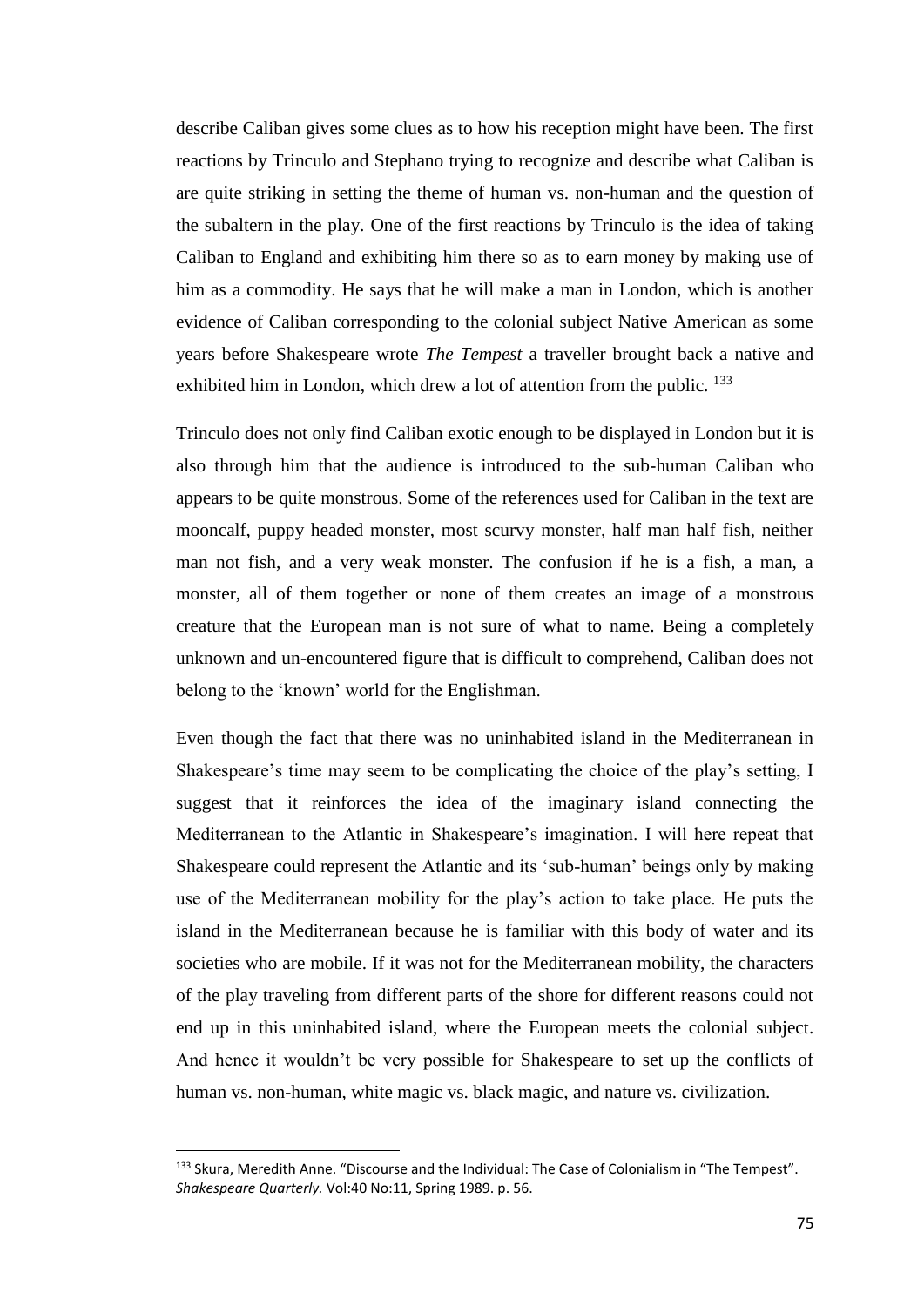## *Dangers of the Colonial Subject*

When I say that the play engages in the conflict of human vs. non-human, I mostly refer to the dehumanization and humanization of Caliban in the play. Caliban, like Shakespeare's other 'other' characters that I have analysed in the previous chapters (Aaron, Othello, and Shylock), is exposed to violence and cruelty by white Christians but this doesn't stop him from being brutish himself. However, although Shylock, Aaron and Othello are exposed to discrimination first before being brutish, in the case of Caliban, we learn that he has committed sexual assault against Miranda when Prospero was initially kind to him. With his ungratefulness and heinous 'plots', Caliban poses dangers to the imperial society. Despite his dangers, on the other hand, Shakespeare also gives him chances to speak and attract sympathy from the audience like his other alien characters.

The following passage demonstrates how ungrateful the colonial subject can be by making Caliban speak the kindness Prospero showed him and letting the audience know what he has done in return:

CALIBAN: When thou camest first,

Thou strok'st me and made much of me, wouldst give Water with berries in 't, and teach me how To name the bigger light and how the less, That burn by day and night. And then I loved thee, And showed thee all the qualities o' th' isle, The fresh springs, brine pits, barren place and fertile. […] PROSPERO: Filth as thou art, with humane care, [I] lodged thee

In mine own cell, till thou didst seek to violate The honour of my child<sup>134</sup> (1.2. 397-418).

This passage reveals that Caliban has sexually assaulted Miranda despite the kindness that he has seen from them. It sets Caliban as an ungrateful colonial subject who needs to be kept in control and watched. In the following scene, Caliban accepts to have attempted to rape Miranda in order to fill the island with Calibans.

<sup>134</sup> Shakespeare, William. *The Tempest.* (New York: Simon & Schuster Paperbacks, 2009), p. 37.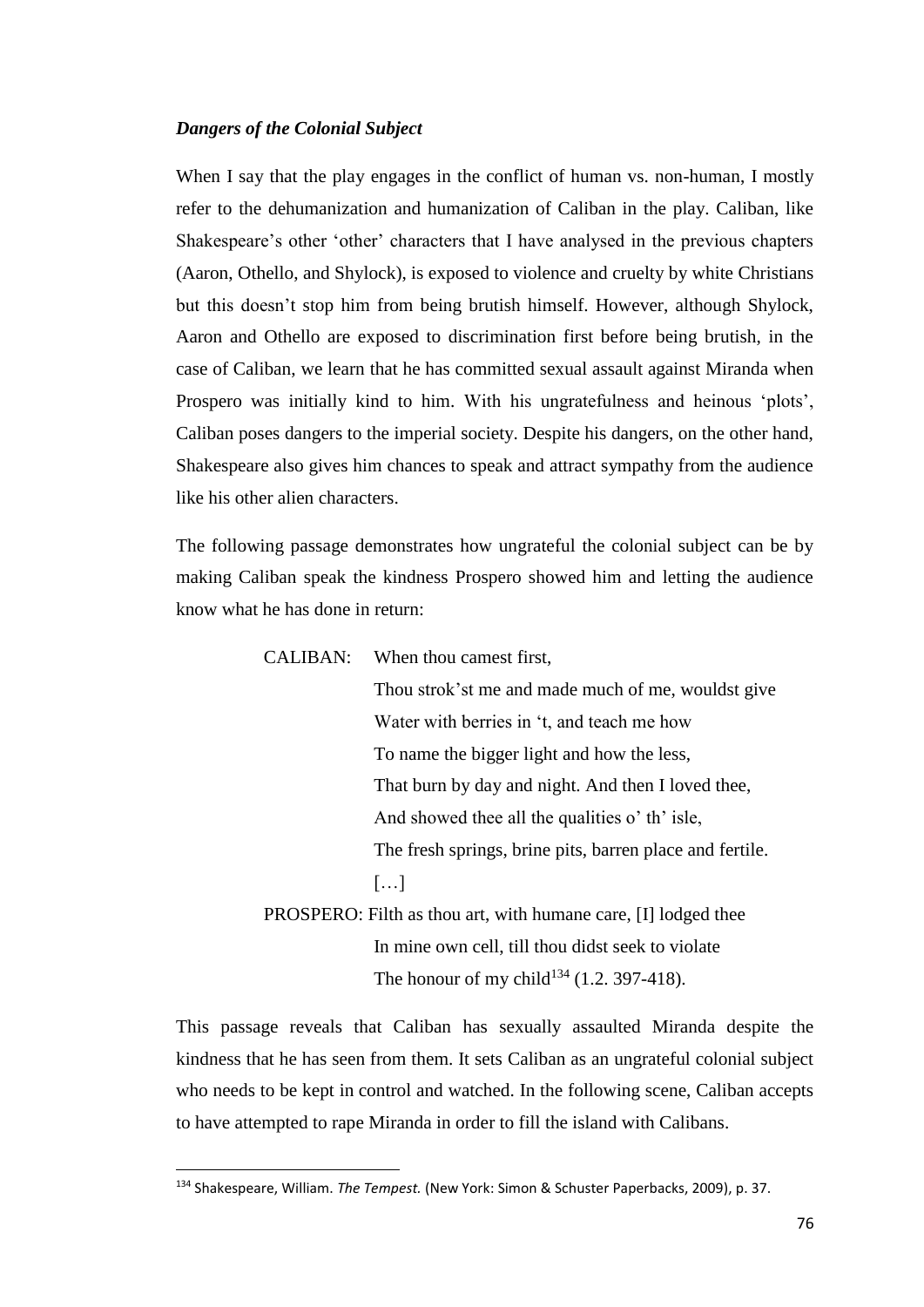The first dehumanization of Caliban in the play is accomplished when the audience hear that he attempted to rape Miranda in order to continue his own 'species' - Calibans-, which can be interpreted as his first attempt to free himself of dependency of the colonial master. When we consider that this information is given at the same time with his claim to the ownership of the island, Caliban appears as the colonized native. First appearance of Caliban in the play is with his curses on Prospero and claiming the island due to his mother's existence there before Prospero and his daughter. Also the fact that he knows what plants are poisonous and what are edible, the flora and fauna of the island and how to survive in this space, I suggest, is enough evidence for his 'nativity' to the island. Caliban's claim of his native rights to the island is what we first hear from him in the first scene, which is followed by the dangers that he can bring when closely engaged with.

While Caliban poses dangers, he also exhibits a kind of dependency on the colonial master as he rebels against Prospero by choosing Stephano as his new master<sup>135</sup>. The second plot of Caliban against Prospero is when he tries to convince Stephano to topple Prospero and willingly proposes to be his slave: "I, thy Caliban, for aye thy foot-licker<sup> $136$ </sup> (4.1.243). Caliban's dependency on the colonialist is a foreshadowing for the colonial discourse of later centuries in that it refers to the colonialists' rejection of granting autonomy to the natives on the ground that they are 'dependent' people. However, his plot of rebellion against Prospero by taking the support of another white character can be treated as another warning for the empire's relationship with colonial subjects. These dangers that Caliban pose for Prospero are one of the elements raising the conflicts of the play which need to be resolved at the end.

Accordingly, the resolution of the conflicts in the play should be made possible by either dismissing the dangers of the other or showing the tragic results of these dangers, in similarity with the other multicultural plays. Since *The Tempest* is a comedy, the resolution partly depends on Caliban's conversion and so-called

 $\overline{a}$ 

<sup>135</sup> Octave Mannoni presents a psychoanalytic post-colonial criticism of the play in his book *Prospero and Caliban: The Psychology of Colonization* where he points to Caliban's 'native dependency' on Prospero. His eagerness in adopting Stephano as his new master shows how he is in the search of dependency rather than freedom. Mannoni argues that Caliban's psychological dependency on a more superior figure caused him to be exploited "for he could not support freedom" (p. 107). <sup>136</sup> Shakespeare, William. *The Tempest.* (New York: Simon & Schuster Paperbacks, 2009), p. 137.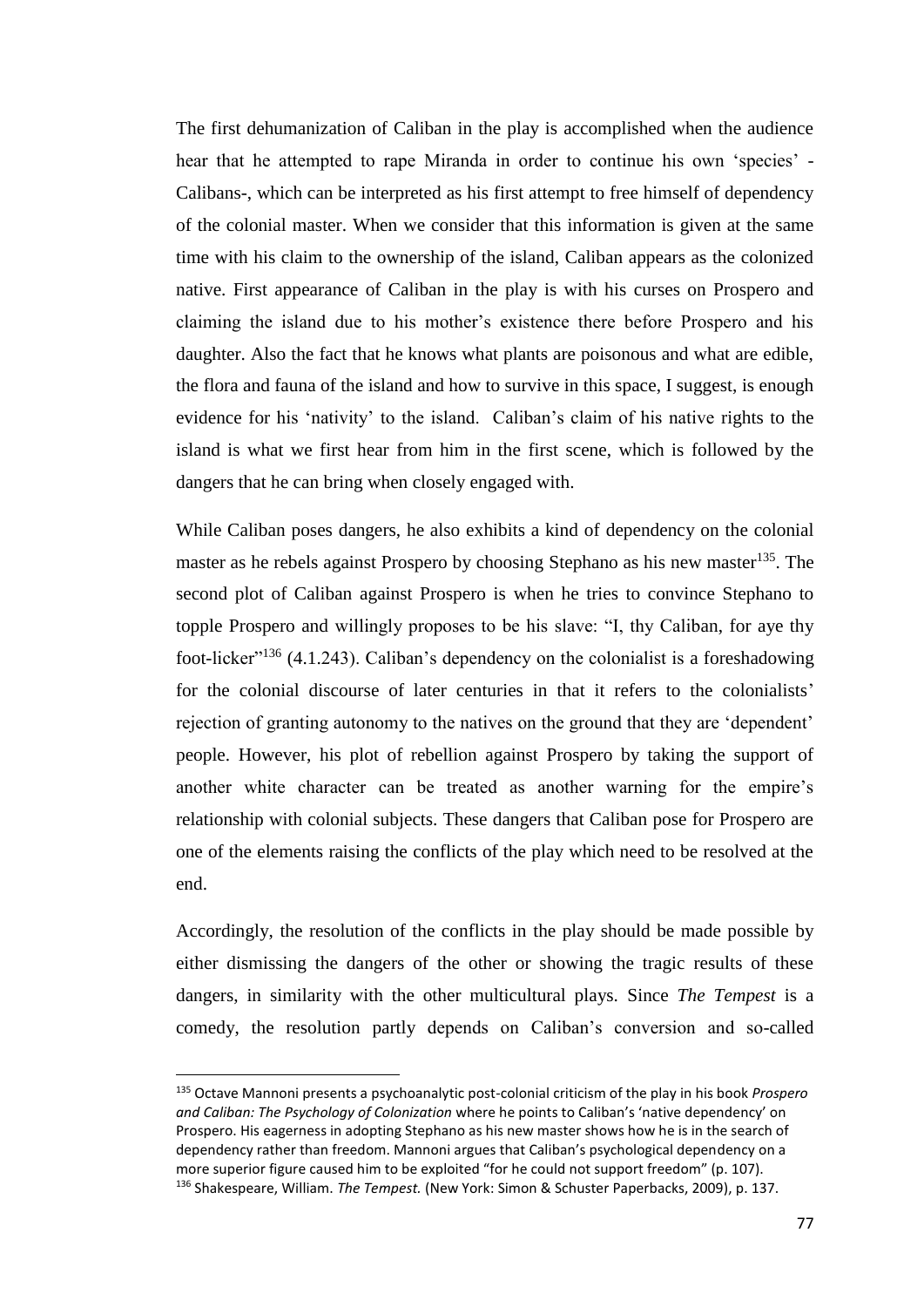epiphany, in resemblance to Shylock's conversion as the resolution of *The Merchant of Venice.* After Prospero 'owns' Caliban by saying "This thing of darkness I/ Acknowledge mine<sup>"137</sup> (5.1.330), Caliban is in a way 'tamed' and 'civilized' which resolves the most crucial conflict of the play as the following passage illustrates:

PROSPERO: Go, sirrah, to my cell.

|                 | Take with you your companions. As you look               |
|-----------------|----------------------------------------------------------|
|                 | To have my pardon, trim it handsomely.                   |
| <b>CALIBAN:</b> | Ay, that I will, and I'll be wise hereafter              |
|                 | And seek for grace. What a thrice-double ass             |
|                 | Was I to take this drunkard for a god,                   |
|                 | And worship this dull fool! <sup>138</sup> (5.1, 348-54) |

Caliban's declaration that he will be wise in future solves one of the nodes of the plot and dismisses the dangers that the colonial subject poses. His epiphany that he should not have taken Stephano for god is the first indication that he will be wise and obedient to Prospero. At the final act of the play, Caliban is tamed into a human from the sub-human that he projected throughout the play.

The changing human and sub-human images of the 'native' Caliban that continue throughout *The Tempest* complicate Shakespeare's representation of the colonial subject. Despite the threats that he embodies, Caliban is also given opportunity to speak to attract sympathy, like Aaron, Othello and Shylock, with a beautiful and musical poetry given to him by Shakespeare. It is through Caliban's poetry in Act 3 Scene 2 that we learn about the compassionate Caliban as opposed to sexual assaulter and cursing character at the beginning of the play. Although Caliban says that he learnt Prospero and Miranda's language in order to curse them, we see in this beautiful poetry with assonances and musical elements that he can *speak<sup>139</sup>* his inner feelings and express care and compassion for others. Differently from Othello, Shylock and Aaron, though, Shakespeare does not give Caliban a speech where he distinctly speaks to prove that he is human and should be therefore treated equally.

 $\overline{a}$ 

<sup>137</sup> Ibid., p. 165.

<sup>138</sup> Ibid., p. 167.

<sup>139</sup> Gayatri Spivak addresses the silencing of the subaltern by the colonialists in her essay "Can the Subaltern Speak?".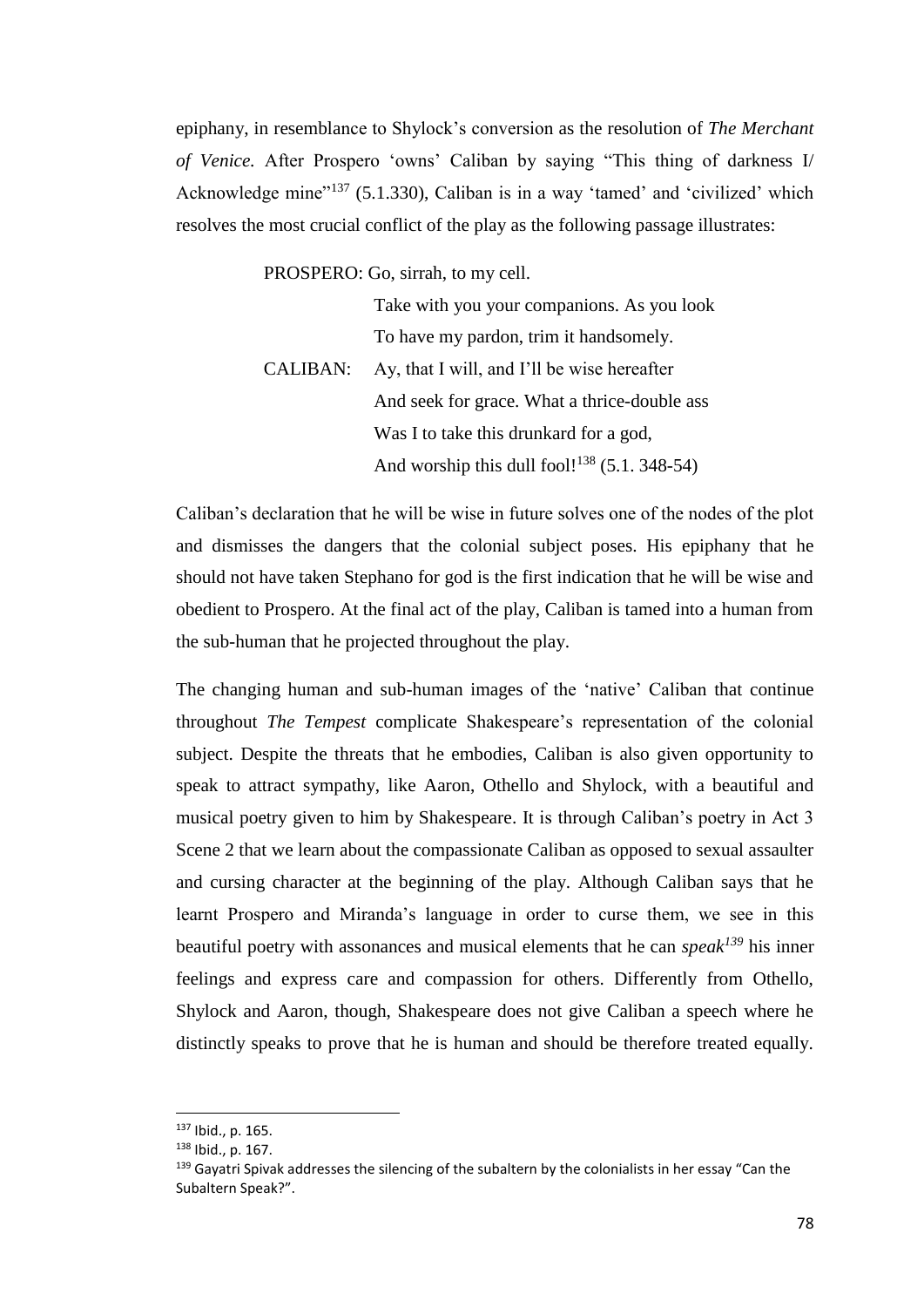Rather, it is his poetry – art – that presents him as a human, which can open a discussion of which one of these two ways make the 'other' more human.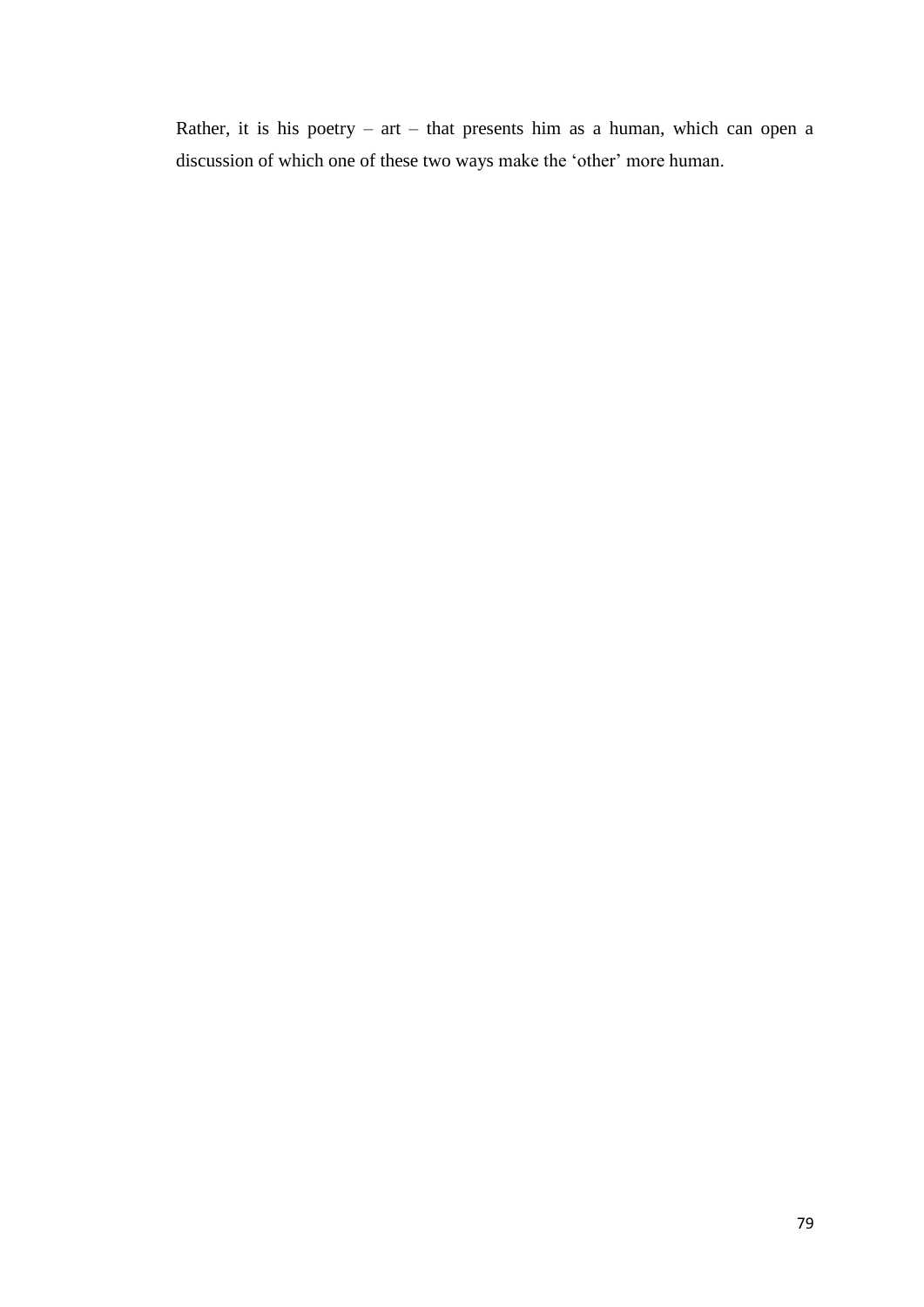# **Conclusion**

I had initially designed this study to be an investigation of Shakespeare's representation of the inter-cultural exchanges and the multicultural experience in his plays. Looking at his multicultural plays made me realize that they were all set in the Mediterranean coastal cities and islands. Once delved into these Mediterranean texts, I have discovered the frequency and speed of mobility of people, goods, and information in the sea that allowed the Mediterranean to appear as a very globalized and multicultural place. The frequent travels of people often resulted from the territorial expansion and the trading activities of the empire, as well as the individuals' love affairs and marriage. Therefore, when I was researching for this study, I was hoping to find answers to questions such as what Mediterranean meant in Shakespeare's imagination, why he was drawn to the multicultural Mediterranean for setting a number of his plays in the region, what function the Mediterranean mobility and multiculturalism has in Shakespeare's texts, what could his representation of Mediterranean empires tell us about the arrival of the British empire of his time and how it would help one in analysing his plays as literary works.

Initially setting out to investigate Shakespeare's representation of the multicultural Mediterranean, this study has also been an attempt to explain the implications of the multiculturalism of the ancient and Renaissance empires for the newly emerging British Empire, as represented in Shakespeare. I have tried to sketch out the impacts of intercultural relations in the Mediterranean in terms of both the individual and the empire. The simplest conclusion that I drew at the end of my exploration is that Shakespeare makes a critique of the dangers of multiculturalism that he explores through the past and present empires centred on the Mediterranean. Because the concept of empire requires engagement in territorial expansion and multicultural relations, building an empire means interacting with 'dangerous' people. The plots of Shakespeare's multicultural plays reveal that the intercultural exchanges sustained by mobility of people in the Mediterranean are always accompanied by distortive and transformative effects both on the individual and the imperial society.

In my analysis of Shakespeare's imagination of the empire, mobility and multiculturalism, I have looked at the images of sea, shipwreck and island, and the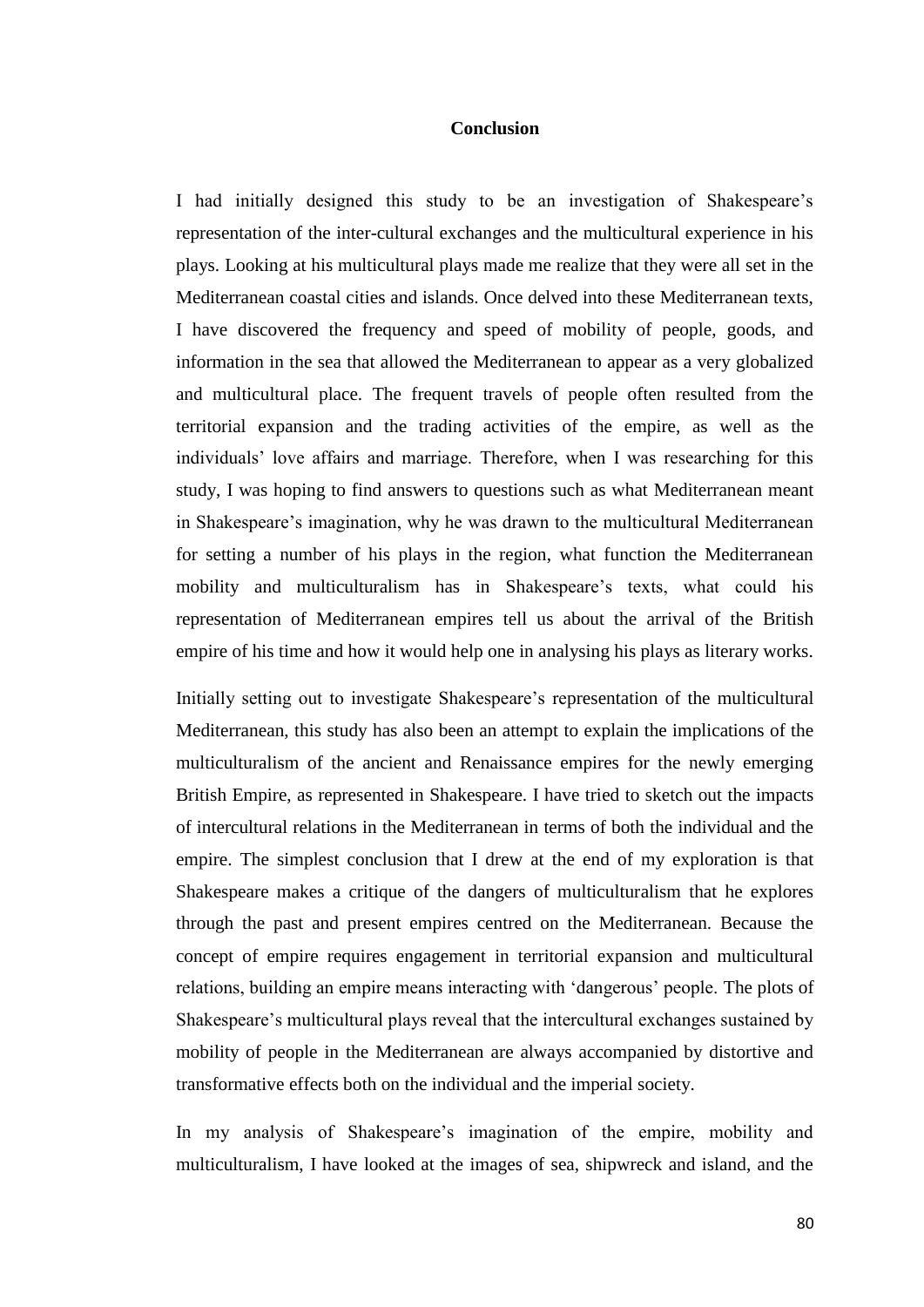themes of conversion, integration, and identity shifts. Looking at what the sea stood for opened ways to understand and analyse the transformations and identity crisis that the characters go through by traveling in the Mediterranean, be it for imperial purposes, trade or for personal affairs. The Mediterranean Sea appeared as an unruly and perilous realm with a capacity of transforming the identity of the individual who is too mobile on it. I have explored how the sea also transforms and indeed subverts the social hierarchies and established social statuses. I claimed that the shipwreck has been used as a metaphor for such subversions and transformed course of events in the plot. When a shipwreck happens while the people are mobile in the Mediterranean, the characters' identities are dissolved to an extent that they do not recognize themselves, social statuses of princes, kings or noblemen are disregarded by the sailors, and the plot itself becomes tangled by conflicts that need to be resolved at the end of the plays. The plays set on an island such as *Othello* and *The Tempest,* on the other hand, demonstrated that the perils of the sea penetrate into the islands as they are small land masses surrounded by the sea. Cyprus appears as a warlike frontier between the barbarous Turks and the Venetian civilization in *Othello,* while the mysterious island of *The Tempest* is a realm occupied by subhumans, witches, magicians, and spirits.

While exploring the dissolutions of individuals and empires that are mobile on the sea, especially in my first chapter, I have argued that their dissolution into the sea reflect the Mediterranean chronotope. Mikhail Bakhtin's notion of the chronotope that describes the layers of time in a given space has been useful in arguing and analysing that Mediterranean is a world where empires drew on the legacy of the former and have been built upon one another. This argument has also drawn the structure of my thesis where I organized the chapters to look at ancient, contemporary and future empires of Shakespeare. In this way, my chapters conversed with one another in showing the common settings of different epochs in Shakespeare's different plays. Furthermore, it was not only the settings that demonstrated the Mediterranean chronotope but also the characters that were in conversation with each other from one era to the other. Parallelisms are drawn between Greek and Roman warrior noblemen and Moors of antiquity and early modern era. Shakespeare's plays portray a Mediterranean chronotope that is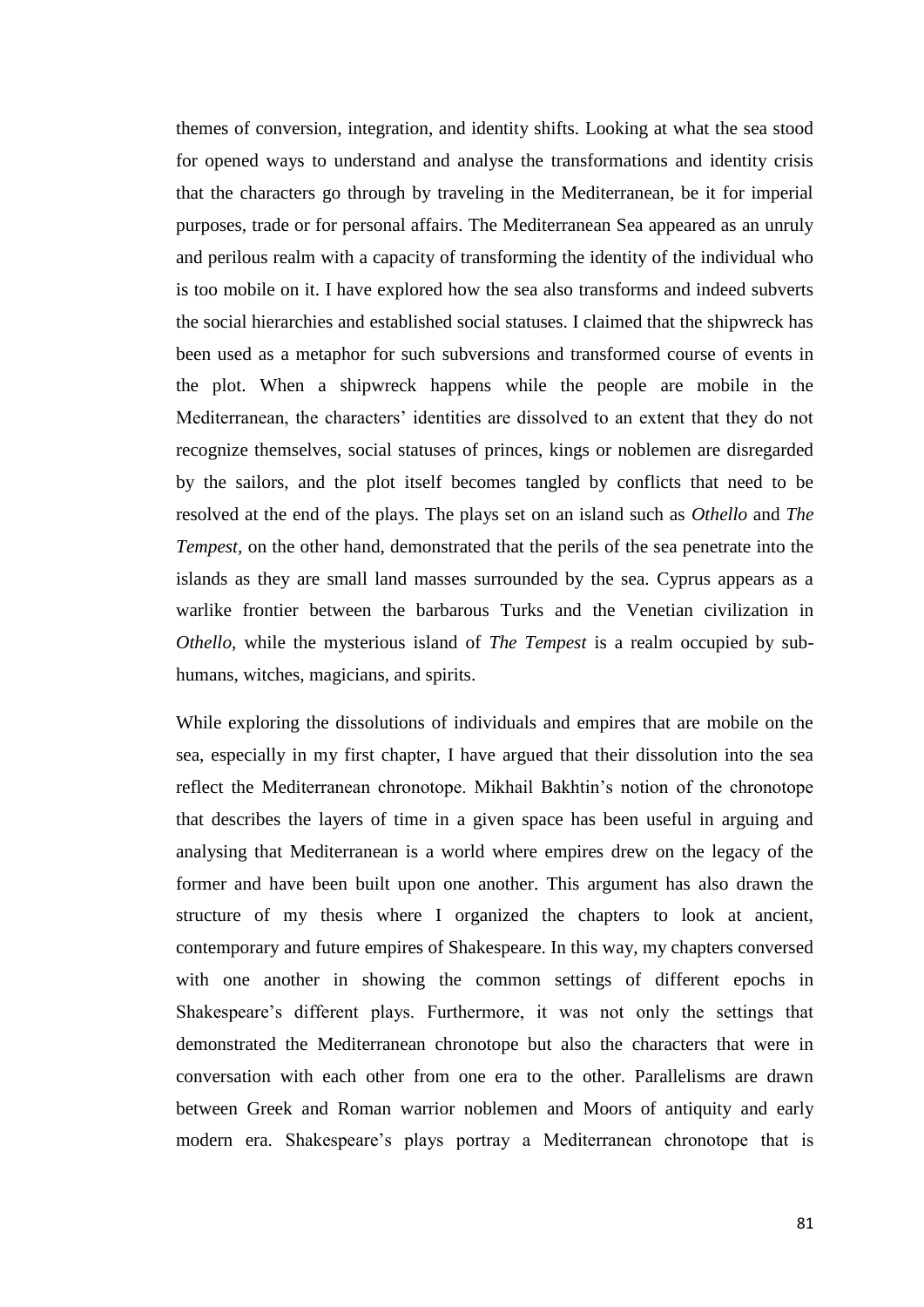occupied by Greeks, Romans, Venetians, Ottomans, Moors, Jews, and lastly the English.

In my analysis of this connected world, both time-wise and space-wise, Fernand Braudel's work on the Mediterranean history has been very applicable to Shakespeare's representation of the Mediterranean interconnectedness and multiculturalism. Braudel argued that the Mediterranean was marked by exchanges between its communities – commercial and cultural – and such exchanges were so frequent, fast and intense that the Mediterranean accommodated globalization centuries before the age of speed. I firstly explored Shakespeare's globalized Mediterranean in my first chapter on ancient empires. The fantastical speed and frequency of mobility of people and information across the sea that we observe in *Pericles* and *Antony and Cleopatra* work to create the image of the ancient Mediterranean as a global village. The same image is furthered in Shakespeare's Venetian plays that I explore in my second chapter; the frequency of messengers from Cyprus to Venice in *Othello* creates a sense that the island is a neighbourhood within Venice rather than a geographically distant place. The marriage between Tunis and Naples in *The Tempest* also sounds as if between two neighbouring villages with the sense that intermarriages are casual in the Mediterranean.

However, I have argued that Shakespeare does not idealize the globalization and multiculturalism that he explores in his Mediterranean plays; rather he shows the problems and distortive impacts that they create on the individual and the society. To start with the individual, I have proposed the notion of "identity nausea" in my first chapter for analysing the identity losses and shifts that Shakespeare's protagonists experience when they are too mobile on the sea. Both Antony and Pericles start losing their sense of belonging to a certain place and occasionally question and doubt and do not recognize their own identities. On a societal level, on the other hand, the contact with and the integration of the others cause the degeneration of the Empire which can be most evidently observed in *Titus Andronicus.* 

Compared to Shakespeare's plays set in ancient empires, it was less challenging to explore the transformative impacts of multiculturalism in *Othello* and *The Merchant of Venice.* Both set in Shakespeare's contemporary Venetian empire, these two plays demonstrated the dangers of incorporation of the others in the imperial society in a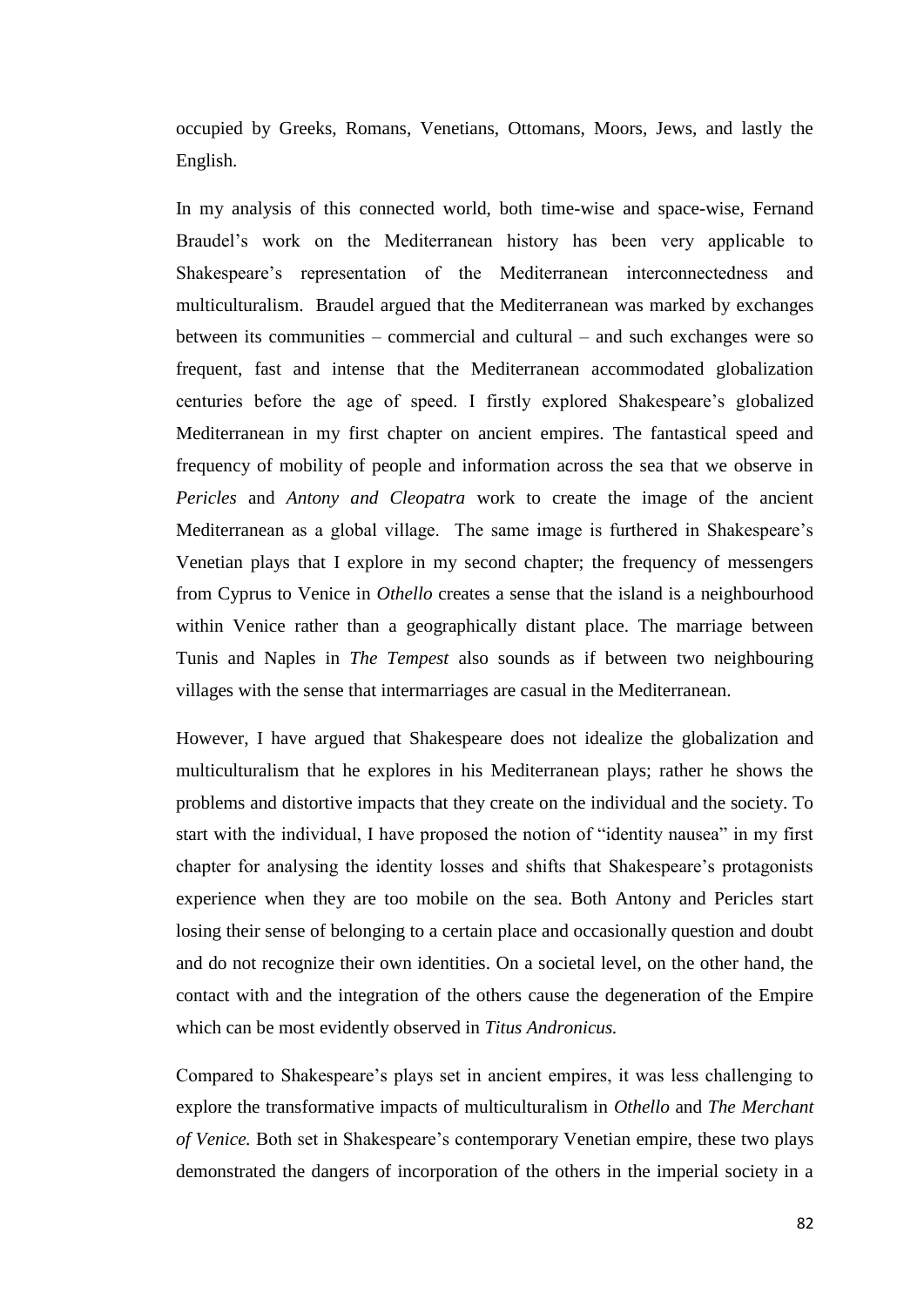more explicit way. Shakespeare shows how the maritime Venetian empire employs the Jew and the Moor in its economic and military rivalry against the Turks and how this opportunist multiculturalism could lead to tragedy in *Othello* and potentially tragic consequences in *The Merchant of Venice.* Shakespeare also hints the beginning of capitalism in his portrayal of Venice where all human relations are used as commodities by the characters. The dangerous multicultural exchanges that take place in the proto-capitalist society of early modern Venice work towards warning England which sees the maritime empire as a role model before its imperial desires. Reminding the dangers of trading and warring in the Mediterranean, Shakespeare's Venetian plays critique the idealization of the maritime empire of Venice in early modern England.

Shakespeare establishes the dangers of Mediterranean mobility and multiculturalism in relation to ancient and early modern empires before he talks about the complexities that the newly emerging British Empire's expansion might bring along. My last chapter explores the implications of the British expansion to the Atlantic and the contact with the colonial subjects in Shakespeare's last play *The Tempest.*  Shakespeare's previous plays on the multiculturalism of the past and present empires can be read as a background for the arrival of the British Empire. His *The Tempest,*  set in a mysterious island in the Mediterranean, makes use of the already existing diversity, mobility and multiculturalism of the Mediterranean world in informing of the problematized position of the colonial subject met in the Atlantic in his present time. Shakespeare here again warns that building and sustaining an empire requires dangerous exchanges with other people, which he employs as the main conflicts of the plots of his multicultural comedies and tragedies.

In the six plays that I have analysed in this study, Shakespeare weaves his plots around the extended literary device of dangerous mobility and multicultural exchanges in the Mediterranean. The clashes between civilizations, religions, and ethnicities – such as between Rome and Egypt, Venetian and Jew, European and colonial subject – raise the dramatic conflicts of these plays. With its colourful multicultural setting, the Mediterranean presented exotic characters and dynamic plots for the early modern English audience. The resolution of the multicultural conflicts on the favour of the European or Christian characters, on the other hand,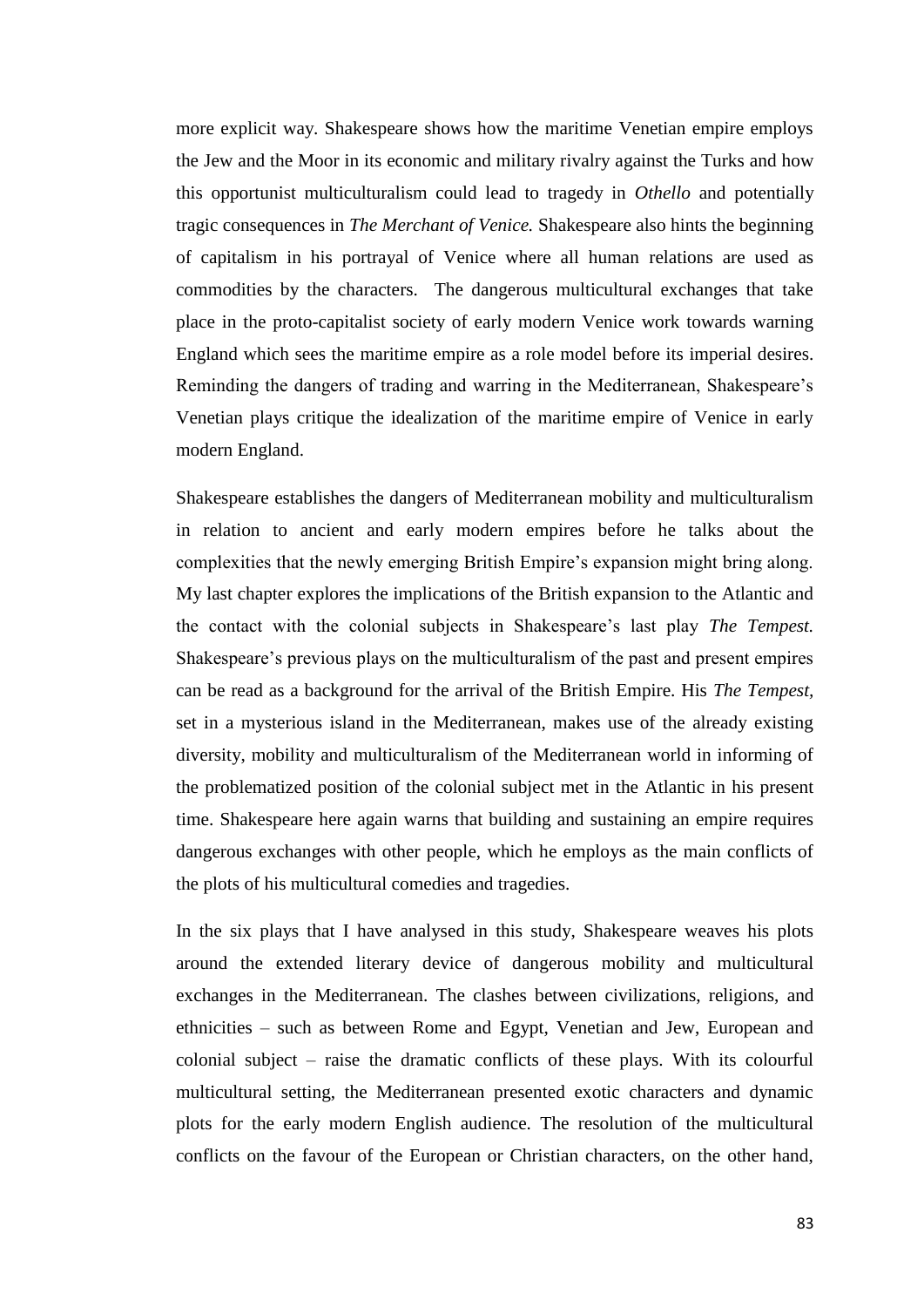functioned as dramatic relief. Although I have mostly focused on the dangers of multiculturalism and territorial expansion of empires, the performances of these plots in Shakespeare's Globe and their reception by the original audience could also be interesting to look into. Looking at the historical atmosphere of the birth of British Empire and its reflections in newly globalizing London of Shakespeare's time can potentially bring better explanations to the questions that I addressed in this study. Although Shakespeare has been, and continues to be, studied extensively all around the world, conducting this study has made me realize that Shakespeare Studies remains as a wide ocean which has been only partly explored.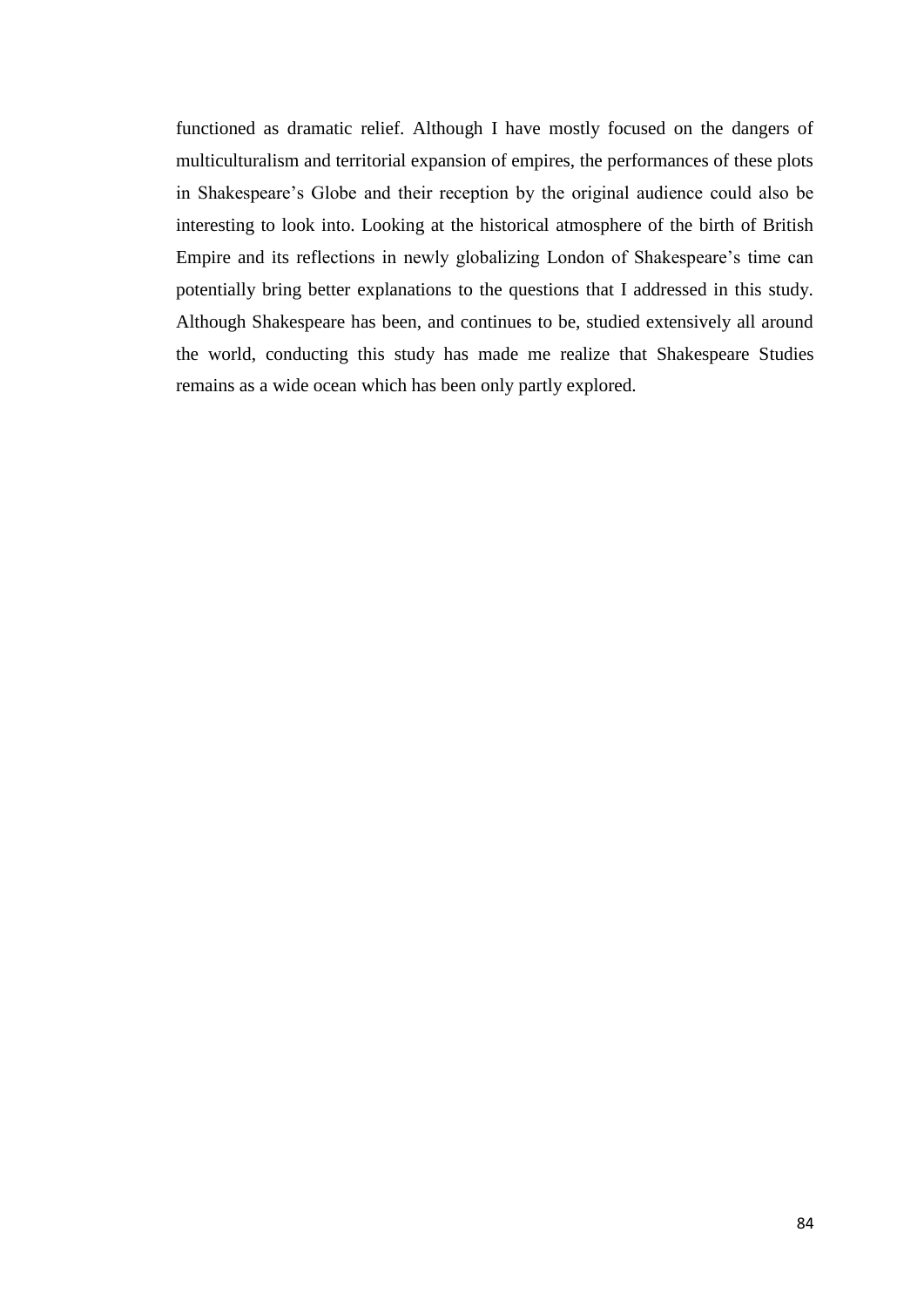#### **Bibliography**

- Bakhtin, Mikhail. *The Dialogic Imagination: Four Essays.* trans. C. Emerson and M. Holquist. Austin, Texas: University of Texas Press, 1981.
- Bartels, Emily. "Shakespeare's 'Other' Worlds: The Critical Trek". *Literature Compass.* 5 Sep 2008.
- Berkhofer, Robert. *The White Man's Indian: Images of the American Indian from Columbus to the Present.* New York: Vintage Books, 2011.
- Bourdieu, Pierre. "The Forms of Capital". *Handbook of Theory and Research for the Sociology of Education.* ed. J. Richardson. New York: Greenwood Publishing Group, 1986.
- Braudel, Fernand. *The Mediterranean and the Mediterranean World in the Age of Philip II. London: University of California Press, 1995.*
- ---. *The Mediterranean in the Ancient World.* London: Penguin, 2002.
- Busia, Abena. "Silencing Sycorax: On African Colonial Discourse and the Unvoiced Female". *Cultural Critique.* No. 14, Winter 1989-1990.
- Cantor, Paul A. "The Shores of Hybridity: Shakespeare and the Mediterranean". *Literature Compass*. Vol.3:4. July 2016.
- ---. "Othello: The Erring Barbarian among the Supersubtle Venetians". *Southwest Review.* Vol. 75 No. 3, Summer 1990.
- Filippis, Simonetta. "Shipwrecks and Lost Identities in Shakespeare's Plays: The Case of *Pericles*", *Shakespeare Seminar 9,* 2011.
- Fox, Alistair. *The English Renaissance: Identity and Representation in Elizabethan England.* Oxford: Blackwell, 1997.
- Howe, Stephen. *Empire: A Very Short Introduction.* Oxford: Oxford University Press, 2002.
- Kiss, Attila. "The Semiography of Iago, the Merchant of Venice: Liminality, Abjection, and the Imagery of the Mediterranean in Othello, the Moor of Venice". *The International Journal of the Humanities.* Vol. 5. Melbourne: Common Ground Publishing, 2007.
- Malkin, Irad. *Mediterranean Paradigms and Classical Antiquity.* New York: Routledge, 2005.
- Mannoni, Octave. *Prospero and Caliban: The Psychology of Colonization.* Ann Arbor: University of Michigan Press, 1990.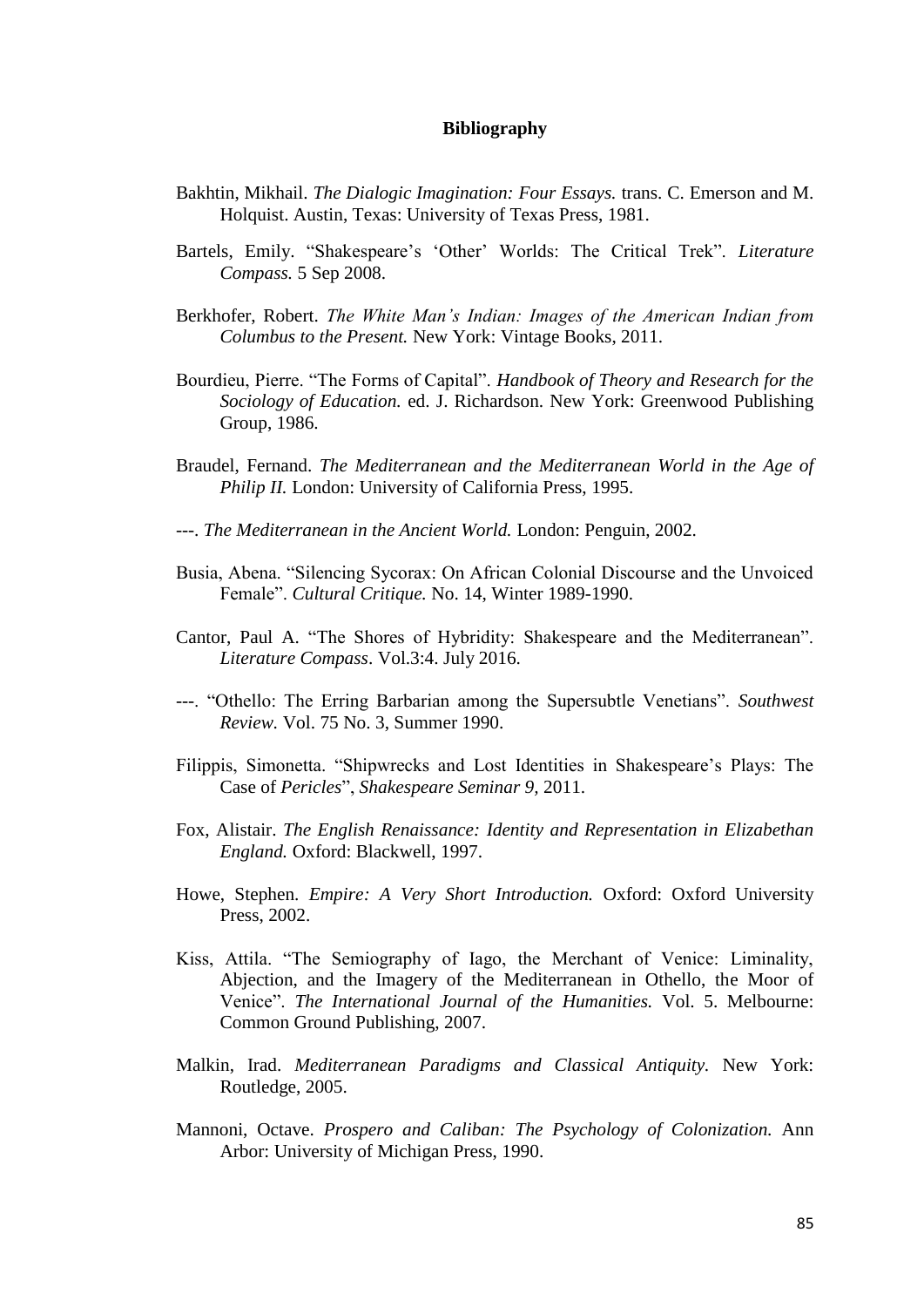- Matar, Nabil. *Turks, Moors and Englishmen in the Age of Discovery*. New York: Columbia University Press, 1999.
- McCarthy, William J. "Gambling on Empire: The Economic Role of Shipwreck in the Age of Discovery" *International Journal of Maritime History.* 23:2. December 2011.
- Montaigne, Michel de. "Of cannibals." Trans. Charles Cotton. 1580. *Quotidiana.* Ed. Patrick Madden. 26 Dec 2006.
- Nachit, Mohssine. **"**Shakespeare's Othello and the Challenges of Multiculturalism". *Arab World English Journal.* 4 Oct 2016.
- Publicover, Laurence. "Shakespeare at Sea". *Essays in Criticism* Vol. 64 No. 2, 2014.
- Sale, Carolyn. "Black Aeneas: Race, English Literary History, and the "Barbarous" Poetics of *Titus Andronicus". Shakespeare Quarterly.* Vol. 62 No 1, Spring 2011.
- Shakespeare, William. *Antony and Cleopatra.* New York: Simon & Schuster Paperbacks, 2009.
- ---. *Comedy of Errors.* New York: Simon & Schuster Paperbacks, 2009.
- ---. *Othello.* London: Penguin Books, 1994.
- ---. *Pericles.* New York: Washington Square Press, 1968.
- ---. *The Merchant of Venice.* Oxford: Oxford University Press, 2008.
- ---. *The Tempest.* New York: Simon & Schuster Paperbacks, 2009.
- ---. *Twelfth Night.* Oxford: Oxford University Press, 2008.
- ---. *Timon of Athens.* New York: Simon & Schuster Paperbacks, 2009.
- ---. *Titus Andronicus.* Oxford: Oxford University Press, 2008.
- Skura, Meredith Anne. "Discourse and the Individual: The Case of Colonialism in "The Tempest". *Shakespeare Quarterly.* Vol:40 No:11, Spring 1989.
- Spivak, Gayatri Chakravorty. "Can the Subaltern Speak?". *Marxism and the Interpretation of Culture.* ed. Cary Nelson and Lawrence Grossberg. Basingstoke: Macmillan Education, 1988.
- Stanivukovic, Goran V. (ed.) *Remapping the Mediterranean World in Early Modern English Writings.* New York: Palgrave Macmillan, 2007.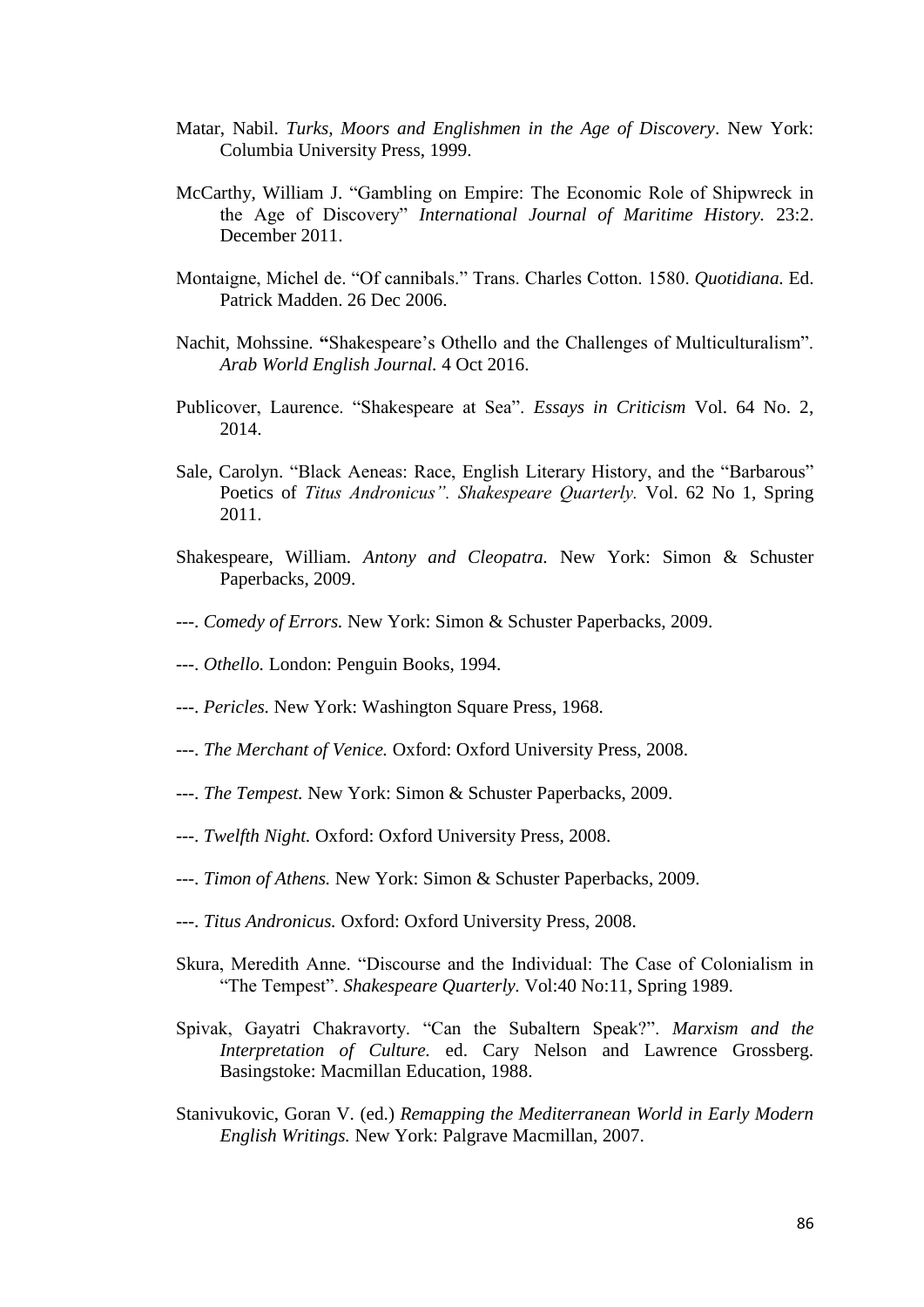- Vitkus, Daniel. *Turning Turk: English Theatre and the Multicultural Mediterranean.*  New York: Palgrave Macmillan, 2003.
- ---. "Turning Turk in Othello: The Conversion and Damnation of the Moor". *Shakespeare Quarterly.* Vol. 48, No. 2, Summer 1997.
- ---. (ed.) *Piracy, Slavery, and Redemption: Barbary Captivity Narratives from Early Modern England.* New York: Columbia University Press, 2001.